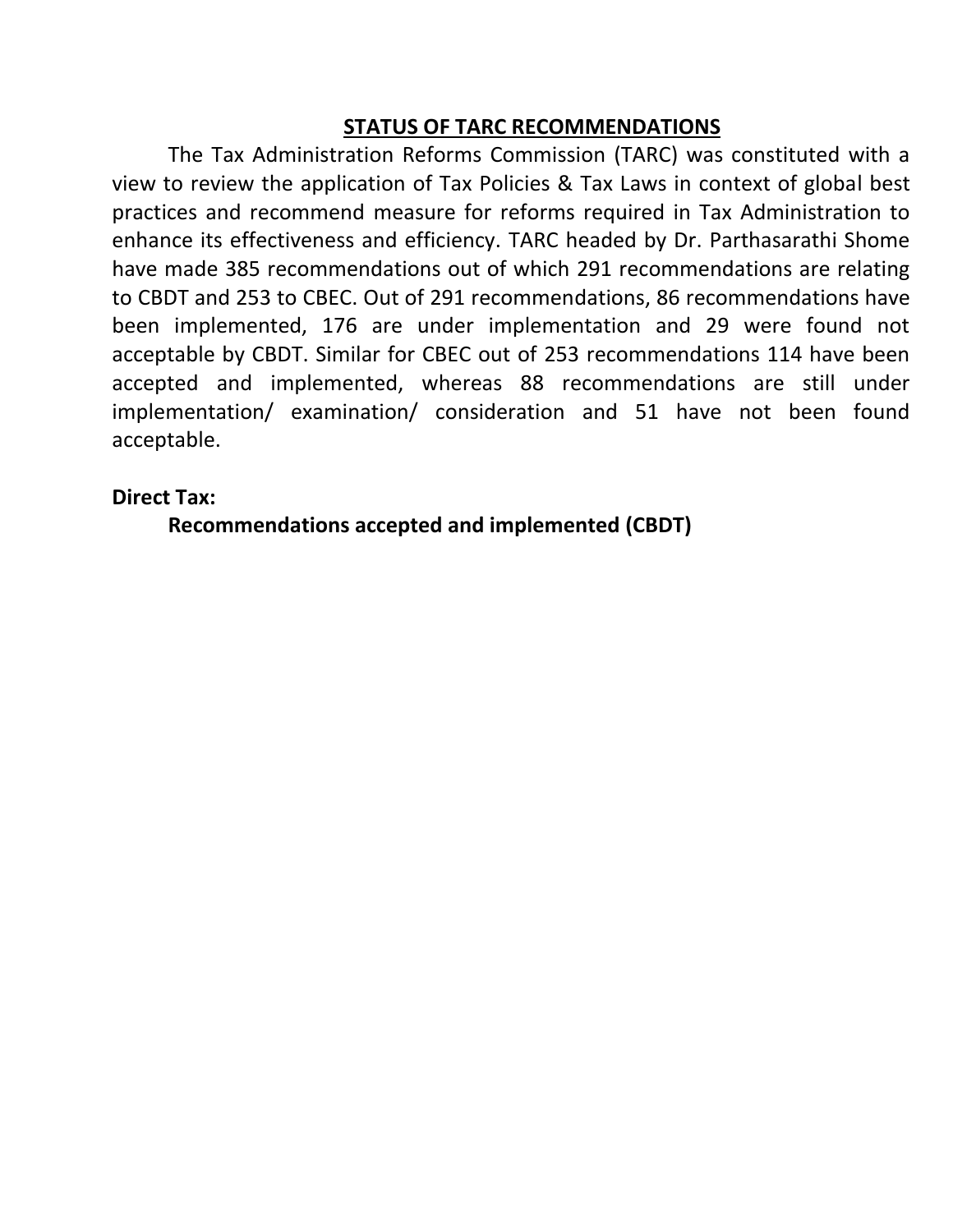| 27                                                 | Recommendations from First and Second Reports of TARC which are Implemented                                                                                                                                                                                                                                                                                                                                                                                                                                                                                                                                                                   |             |
|----------------------------------------------------|-----------------------------------------------------------------------------------------------------------------------------------------------------------------------------------------------------------------------------------------------------------------------------------------------------------------------------------------------------------------------------------------------------------------------------------------------------------------------------------------------------------------------------------------------------------------------------------------------------------------------------------------------|-------------|
| SI.No.                                             | <b>Recommendation of TARC</b>                                                                                                                                                                                                                                                                                                                                                                                                                                                                                                                                                                                                                 | Comments    |
| 1.<br>Chapter III<br>Structure<br>୍ୟ<br>Governance | There should be one Knowledge, Analysis and Intelligence (KAI) centre for<br>(o)<br>both the Boards and its role should be recognised and used for policy and<br>operational effectiveness.                                                                                                                                                                                                                                                                                                                                                                                                                                                   | Implemented |
| 2.<br>Chapter II<br>Customer                       | vii) Prefilled Tax Returns<br>Pre-filled tax returns should be provided to all individuals. The taxpayer will<br>have the option to accept the tax return as it is or modify it. In either event, the                                                                                                                                                                                                                                                                                                                                                                                                                                         | Implemented |
| Focus                                              | filing process would be completed with the submission of the tax return<br>electronically                                                                                                                                                                                                                                                                                                                                                                                                                                                                                                                                                     |             |
| 3.                                                 | x) Online tracking of dak/ grievance/ applications for refund<br>There should be a system for online tracking of dak/grievances/applications for<br>refund etc. It should be made mandatory to receive all dak through a central<br>system generating a unique ID. The ASK software implemented by CBDT<br>provides such a mechanism in a limited manner. This needs to be extended to<br>all offices. The functionality to enable the taxpayer to track the status of his<br>application/grievance online should be added to the ASK system. Similar system<br>for online receipt of application should be enabled on the indirect tax side. | Implemented |
| 4.                                                 | xi) Continuous benchmarking of tax administration vis-à-vis TPS<br>Continuous benchmarking of the tax administration, particularly in relation to<br>delivery of taxpayer services, with that of other tax administrations should be<br>done to highlight the area of focus.                                                                                                                                                                                                                                                                                                                                                                  | Implemented |
| 5.<br>Chapter IV<br>People<br>Function             | Recommendation 1: Both the Departments should shift all the key operations<br>to the digital platform so that performance can be reliably measured.                                                                                                                                                                                                                                                                                                                                                                                                                                                                                           | Implemented |
| 6.                                                 | Recommendation 6: A comprehensive performance management system needs   Implemented<br>to be set up for tax administrations by revisiting and reconstructing the RFD.                                                                                                                                                                                                                                                                                                                                                                                                                                                                         |             |
| 7.                                                 | Recommendation 8: The performance appraisal process needs to be made<br>more wholesome and reliable by making it more open and by introducing a<br>mid-year review.                                                                                                                                                                                                                                                                                                                                                                                                                                                                           | Implemented |
| 8.                                                 | Recommendation 10: The outcome of discussion during the performance<br>appraisal process should result in the superior taking responsibility for juniors<br>by putting in place and improvement plan to overcome their weaknesses.                                                                                                                                                                                                                                                                                                                                                                                                            | Implemented |
| 9.                                                 | Recommendation 15: A formal mentorship programme may be set up, with<br>carefully selected mentors.                                                                                                                                                                                                                                                                                                                                                                                                                                                                                                                                           | Implemented |
| 10.                                                | Recommendations 21: Code of ethics needs to be developed congruent with<br>the values in the vision and mission statement.                                                                                                                                                                                                                                                                                                                                                                                                                                                                                                                    | Implemented |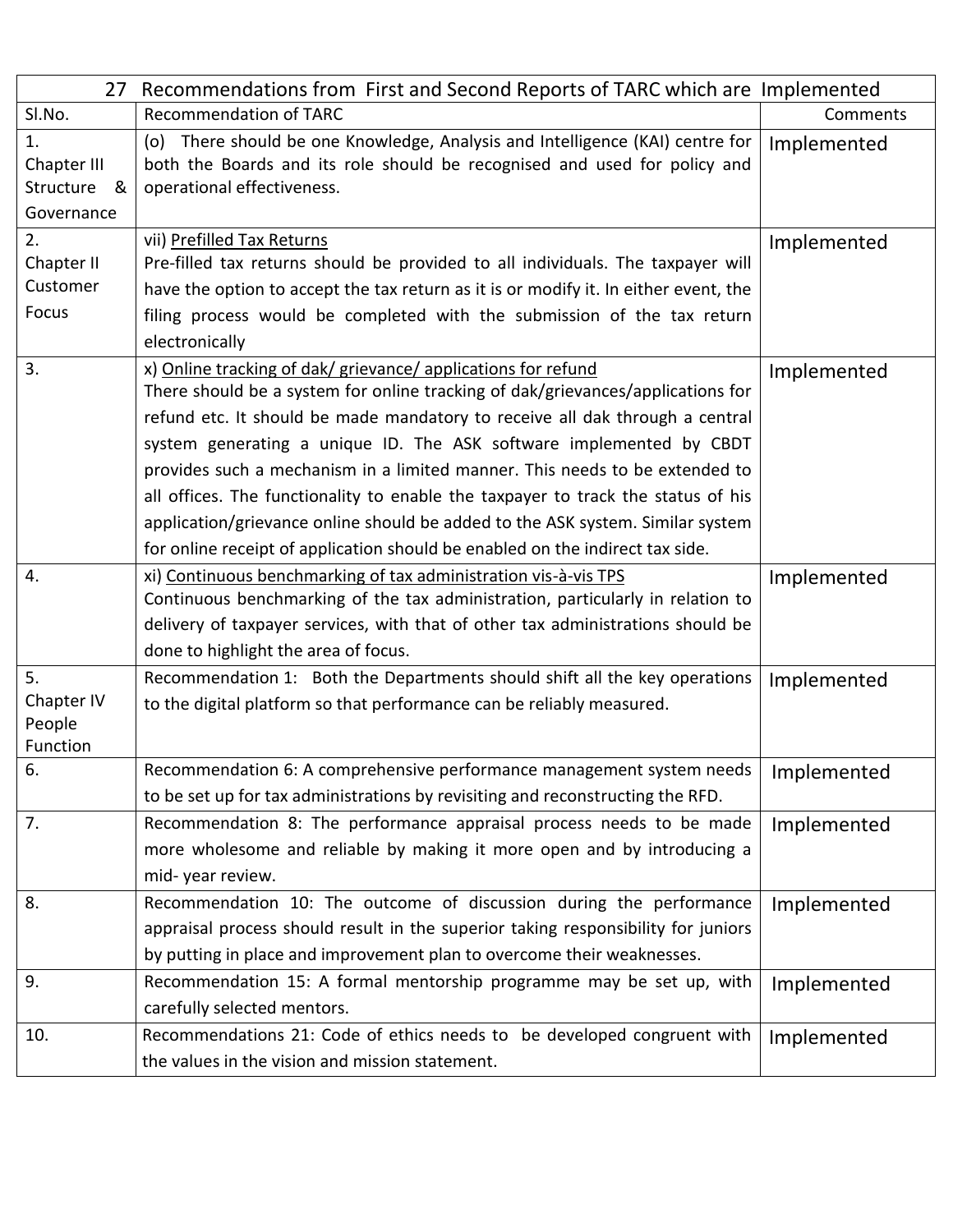| 11.          | Recommendation 23: The provisions of Rule 56(j) of the Fundamental Rules                                                         | Implemented |
|--------------|----------------------------------------------------------------------------------------------------------------------------------|-------------|
|              | should be effectively utilised for weeding out officers who are inefficient or of                                                |             |
|              | doubtful integrity. The criterion for review should be changed to completion of                                                  |             |
|              | 20 years of service.                                                                                                             |             |
| 12.          | Recommendation 25: No cognizance should be taken of anonymous complaint                                                          | Implemented |
|              | as laid down in the existing DOPT instruction.                                                                                   |             |
| 13.          | Dispute management should be a functionally independent structure<br>1.                                                          | Implemented |
| Chapter-V    | with adequate infrastructural support. (Section V.4.a)                                                                           |             |
| Dispute      |                                                                                                                                  |             |
| Managemen    |                                                                                                                                  |             |
| t            |                                                                                                                                  |             |
| 14.          | 1. To minimize the potential for disputes, clear and lucid interpretative                                                        | Implemented |
|              | statements on contentious issues should be issued regularly. These would be<br>binding on the tax department. (Section V.4.b)    |             |
| 15.          | For clarity in law and procedures, a process based on best practices<br>2.                                                       | Implemented |
|              | outlined in Section V.4.b should be followed. (Section V.4.b)                                                                    |             |
| 16.          | Fundamental approach should be collaborative and solution oriented.<br>3.                                                        | Implemented |
|              | (Section V.3.d)                                                                                                                  |             |
| 17.          | 6. To minimize the potential for disputes, clear and lucid interpretative                                                        | Implemented |
|              | statements on contentious issues should be issued regularly. These would be                                                      |             |
|              | binding on the tax department. (Section V.4.b)                                                                                   |             |
| 18.          | The process of pre-dispute consultation before issuing a tax demand<br>4.<br>notice should be put into practice. (Section V.4.b) | Implemented |
| 19.          | Disputes must get resolved in time as the time lines are mentioned for<br>5.                                                     | Implemented |
|              | decisions in the respective enactments. The law should also prescribe the                                                        |             |
|              | consequences of not adhering to the time lines, which would be that the case in                                                  |             |
|              | question would lapse in favour of the taxpayer. (Section V.5)                                                                    |             |
| 20.          | 14. The jurisdiction of AAR should be made available for domestic cases also.                                                    | Implemented |
|              | More benches of AAR should be established at Mumbai, Bangalore, Chennai                                                          |             |
|              | and Kolkata, with the principal bench at Delhi. (Section V.4.c)                                                                  |             |
| 21.          | 15.<br>The Settlement Commission should act as part of taxpayer services, and                                                    | Implemented |
|              | be made available to the taxpayer to settle disputes at any stage. There should                                                  |             |
|              | also be an increase in the number of benches of the Settlement Commission. It                                                    |             |
|              | should be manned by serving officers to enhance its accountability. (Section                                                     |             |
|              | V.5)                                                                                                                             |             |
| 22.          | Appeals to high courts and the Supreme Court should only be on a<br>16.                                                          | Implemented |
|              | substantial question of law. (Section V.5)                                                                                       |             |
| 23.          | 9.<br>Retrospective amendment should be avoided as a principle. (Section<br>V.3.e)                                               | Implemented |
| 24.          | 5. Promote e-payment. Electronic methods often used are direct debit and                                                         | Implemented |
| Chapter VI   | internet banking. India has also started encouraging electronic payments. Going                                                  |             |
| Key Internal | forward, the use of multiple platforms for payment of taxes needs to be                                                          |             |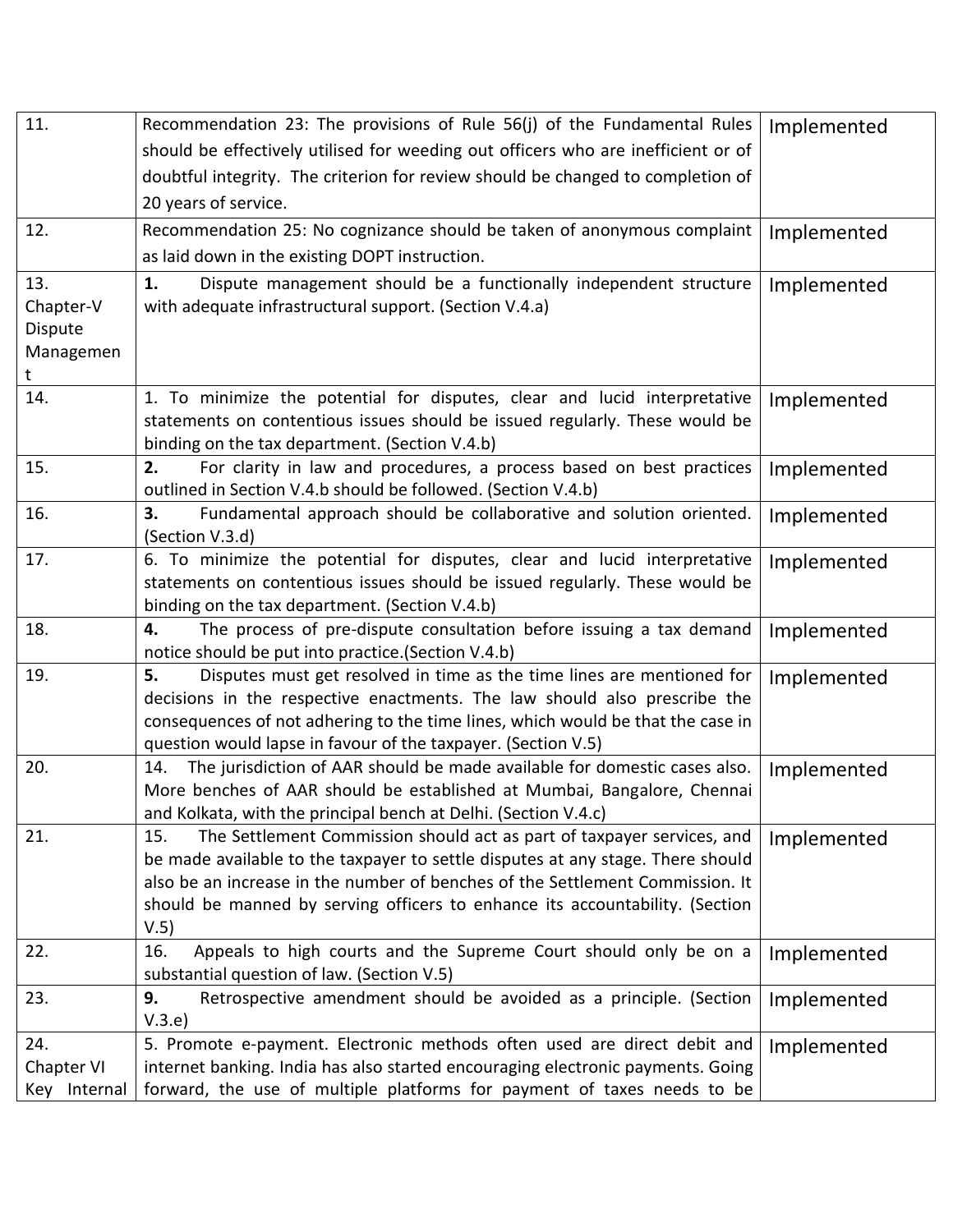| processes | encouraged. These channels can be payments using credit/debit cards, e-<br>banking as well as mobile platforms. (para VI.2.c,)                                                                                                                                                                                                                                                                                                                                                                                                                                                                                                                                                                                                                                                                        |             |
|-----------|-------------------------------------------------------------------------------------------------------------------------------------------------------------------------------------------------------------------------------------------------------------------------------------------------------------------------------------------------------------------------------------------------------------------------------------------------------------------------------------------------------------------------------------------------------------------------------------------------------------------------------------------------------------------------------------------------------------------------------------------------------------------------------------------------------|-------------|
| 25.       | 8. Single return for IT and WT.(VI.3.a)                                                                                                                                                                                                                                                                                                                                                                                                                                                                                                                                                                                                                                                                                                                                                               | Implemented |
| 26.       | 44.At present, there is a separate on-going project of data-warehousing and<br>business intelligence (DW&BI). Further, a separate directorate of risk<br>management is also proposed to be established under the approved schemes of<br>restructuring. The functions and activities of the DW&BI project and the<br>directorate of intelligence are closely integrated and linked, which may provide<br>vital inputs to the directorate of risk management. In this context, the issue<br>relating to the merging of the activities of DW&BI project with the Directorate<br>of Intelligence and Criminal Investigation needs to be considered. (VI.15)                                                                                                                                               | Implemented |
| 27.       | 29. Credit System. Credit is available only in the year the relevant income is<br>declared. This leads to anomalous situations because there is a difference in the<br>treatment of a transaction by a deductor and taxpayer if the taxpayer follows a<br>cash basis of accounting. A passbook scheme for TDS may be adopted with<br>some safeguards. Once TDS is deducted from a payment, TDS should get<br>credited to the taxpayer's account. This should be like an account with running<br>balance to be utilized by the taxpayer at his option to set off his tax liabilities.<br>Advance-tax should not be tax liability minus TDS but should be calculated over<br>all after taking all taxes paid. The taxpayer may settle an instalment of advance-<br>tax by debiting this account. (VI.7) | Implemented |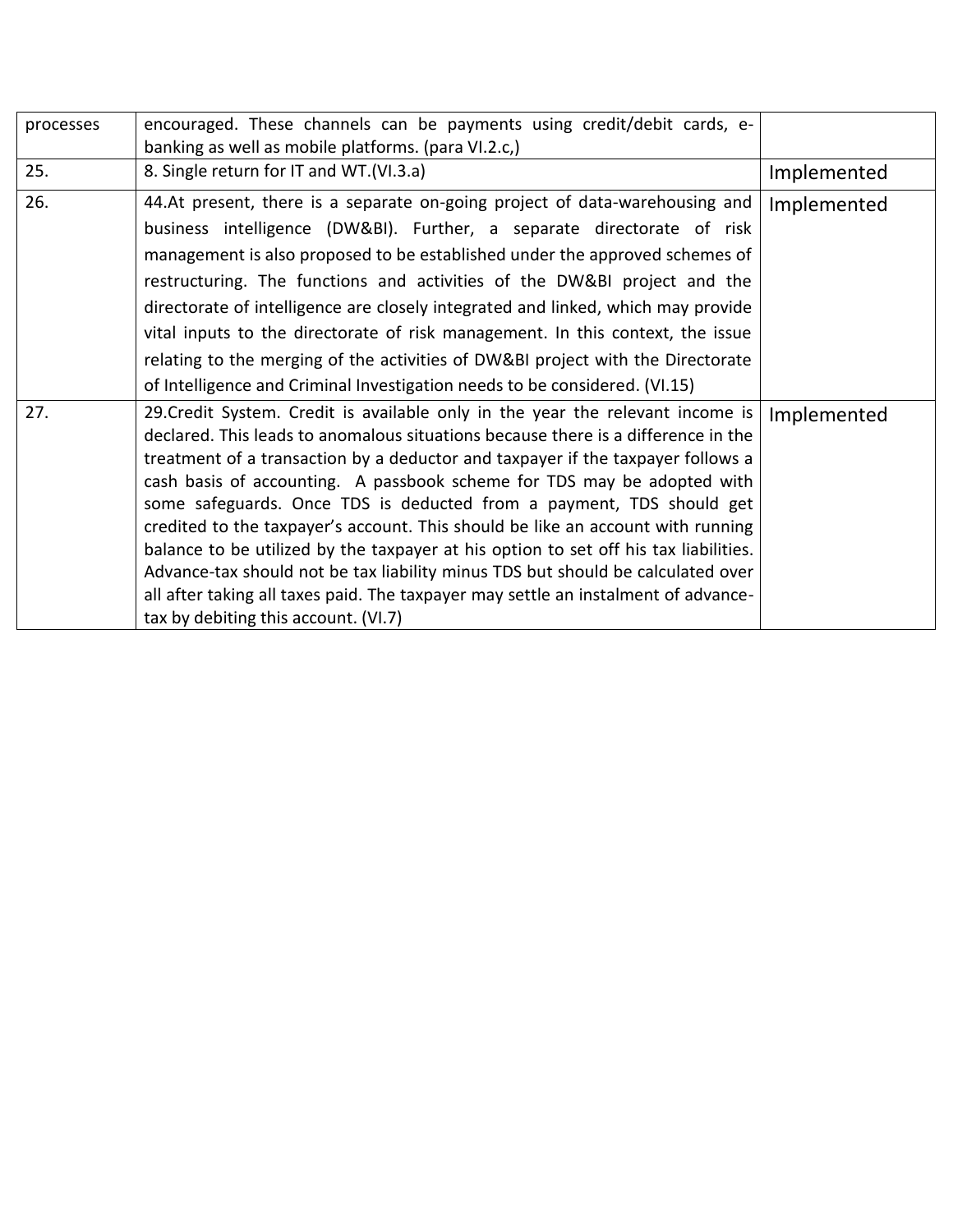|                | 39 Recommendations of Third Report of TARC which are Implemented |                                                                                                                                                                                                                                                                                                                                                                                                                                                         |             |  |
|----------------|------------------------------------------------------------------|---------------------------------------------------------------------------------------------------------------------------------------------------------------------------------------------------------------------------------------------------------------------------------------------------------------------------------------------------------------------------------------------------------------------------------------------------------|-------------|--|
| Sr.            |                                                                  | Recommendation of TARC                                                                                                                                                                                                                                                                                                                                                                                                                                  |             |  |
| No.            |                                                                  |                                                                                                                                                                                                                                                                                                                                                                                                                                                         | Comments    |  |
|                | Chapter-XI<br>Expanding<br>the Base                              | $i)$ Number of taxpayers                                                                                                                                                                                                                                                                                                                                                                                                                                |             |  |
| 1              | 51                                                               | a) There has been a gradual increase in the number of non-<br>corporate taxpayers for the categories Rs.2 lakh-Rs.5 lakh<br>and Rs.5 lakh-Rs.10 lakh over the period FY2007-12 but<br>only a moderate fluctuation in the category below Rs.2<br>lakh over the same period. The department should<br>ascertain the reasons by analysing the data it is collecting<br>and use the results to enhance the expansion of tax payer<br>base. (Section XI.2.g) | Implemented |  |
| $\overline{2}$ | 52                                                               | b) There is a gap in the number of corporate tax payers<br>registered with the I-T department vis-à-vis the number of<br>working companies registered with the Registrar of<br>Companies (ROC), even though all of them are legally<br>required to file returns mandatorily. The department<br>should pursue this lead to identify corporates that are<br>registered but have not filed returns. (Section<br>XI.2.g.)                                   | Implemented |  |
| 3              | 55                                                               | e) The tax base is not commensurate with the growth in<br>both corporate and individual incomes in recent years that<br>reflect the growth in the economy. An effective<br>mechanism for collecting information from varied sources<br>should be put in place to identify potential taxpayers and<br>bring them into the tax net, broadening the tax base.<br>(Section XI.2.g)                                                                          | Implemented |  |
| 4              | 56                                                               | f) The number of tax payers should be considerably more<br>than it is at present. (Section $XI.2.g.$ )                                                                                                                                                                                                                                                                                                                                                  | Implemented |  |
| 5              | 57                                                               | g) The number of income taxpayers should be doubled,<br>from slightly more than 3 crore to 6 crore in three years,<br>which would entail commensurate staff and financial<br>resources to administer them. (Section XI.2.g)                                                                                                                                                                                                                             | Implemented |  |
| 6              | 58                                                               | h) The CBDT should comprehensively identify reasons for<br>the widening gap between PAN card holders and actual<br>number of taxpayers as also between number of entities to<br>whom TAN has been allotted via-a-vis number of<br>deductors filing TDS returns. The result obtained should<br>be used to enhance the taxpayer base. (Section XI.2.g)                                                                                                    | Implemented |  |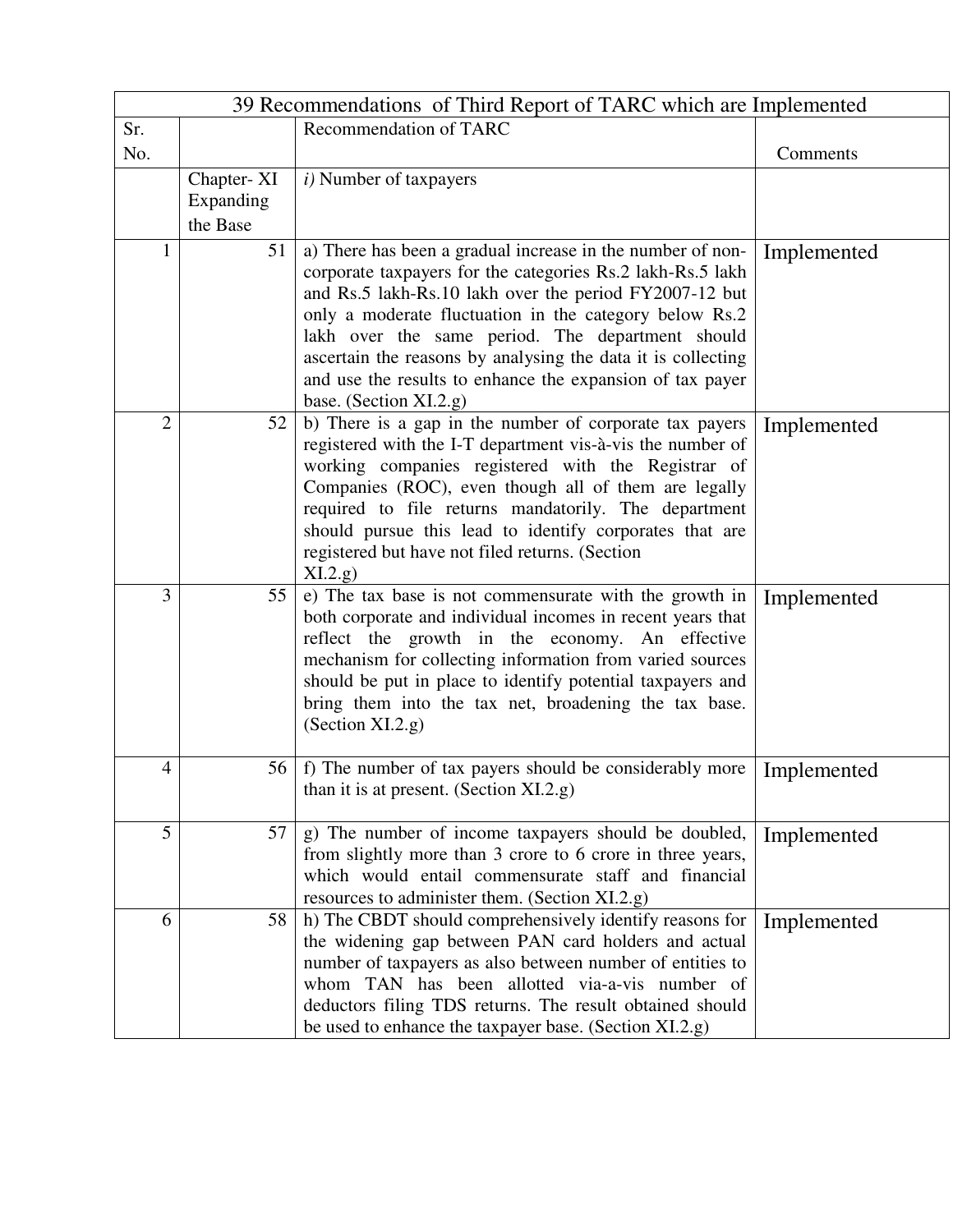| 7  | 59 | i) The compliance system should be made simple and<br>more user friendly to encourage voluntary compliance,<br>thereby broadening the tax base. (Section XI.2.g)                                                                                                                                                                                                                                           | Implemented |
|----|----|------------------------------------------------------------------------------------------------------------------------------------------------------------------------------------------------------------------------------------------------------------------------------------------------------------------------------------------------------------------------------------------------------------|-------------|
|    |    | ii) Collection, dissemination and effective use                                                                                                                                                                                                                                                                                                                                                            |             |
| 8  | 60 | j) There is at present no structured mechanism for<br>matching PAN with non-PAN data. More data based<br>investigation is required to develop such a mechanism as<br>this would contribute to deepening and widening of the tax<br>base. (Section XI.3.a)                                                                                                                                                  | Implemented |
|    |    | <i>iii</i> ) Tax deducted at source (TDS)                                                                                                                                                                                                                                                                                                                                                                  |             |
| 9  | 61 | k) TDS leaves an audit trail that acts as a deterrent to tax<br>evasion and in early collection of tax as soon as a<br>transaction takes place. It is a non-intrusive method of<br>expanding the base. Regular monitoring of the tax<br>deduction transactions should be made and compared with<br>the tax return data to identify whether deductees file tax<br>returns. (Section XI.5.j)                 | Implemented |
| 10 | 62 | 1) TDS deductors must file the TDS returns on time, each<br>quarter and must include the details of name of the<br>deductees, their PAN and amount of transaction. (Section<br>$XI.5.$ j $)$                                                                                                                                                                                                               | Implemented |
| 11 | 64 | n) The taxpayer base may not necessarily increase merely<br>by introduction of TDS unless deductees and deductors file<br>correct returns. To ensure that correct returns are filed,<br>TDS needs to be supplemented by enhanced enforcement<br>methods. (Section XI.5.j)                                                                                                                                  | Implemented |
|    |    | <i>vi</i> ) Presumptive taxation                                                                                                                                                                                                                                                                                                                                                                           |             |
| 12 | 67 | q) There is still a large number of individuals in businesses,<br>trade, services and professions, (especially in the unorganised<br>informal sector and sectors where large scale transactions<br>take place in cash) who are outside the tax net. Therefore, the<br>presumptive profit estimation scheme should be reviewed<br>based on appropriate analysis and its scope enlarged. (Section<br>XI.3.i) | Implemented |
| 13 | 68 | r) Many small businesses in the informal economy elude the<br>tax net and remain untaxed. For these groups, the tax<br>administration should design, promote, and establish simple,<br>optional presumptive tax schemes, including those based on<br>turnover or a compounding (turnover) basis, in service tax<br>below a threshold. (Section XI.5.b)                                                     | Implemented |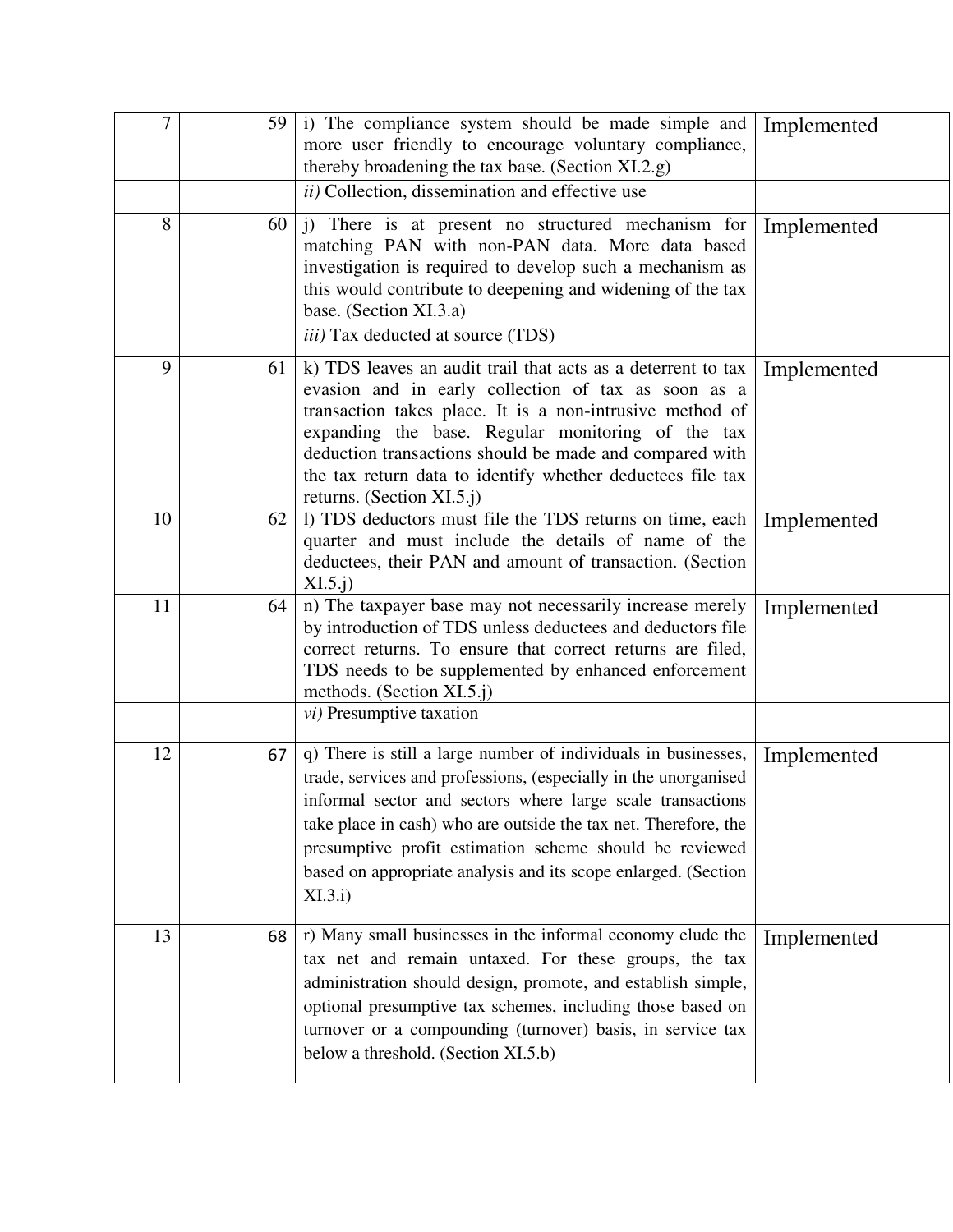| 14 | 69 | s) Since there is some scope for presumptive taxation in the I-<br>T Act, which is applicable to only some business sectors with<br>a turnover below a threshold limit, data mining remains<br>crucial for analysis based strategies to examine if its scope<br>should be expanded. (Section XI.5.b)                                                                                                                                                                                                                                                                                                                                                                                                                                                                                                                                                                                                                                                                                                                                                                                                                                                                                      | Implemented |
|----|----|-------------------------------------------------------------------------------------------------------------------------------------------------------------------------------------------------------------------------------------------------------------------------------------------------------------------------------------------------------------------------------------------------------------------------------------------------------------------------------------------------------------------------------------------------------------------------------------------------------------------------------------------------------------------------------------------------------------------------------------------------------------------------------------------------------------------------------------------------------------------------------------------------------------------------------------------------------------------------------------------------------------------------------------------------------------------------------------------------------------------------------------------------------------------------------------------|-------------|
| 15 | 71 | u) In the ultimate analysis, under no circumstance should a<br>taxpayer be allowed to hide for his entire productive life as a<br>non-filer or in the comforting embrace of an unduly<br>presumptive taxation system.<br>favourable<br>Progressive<br>assimilation should be not only through education, but also<br>through increased risk perception regarding the likelihood of<br>penalties being imposed. (Section XI.5.a)                                                                                                                                                                                                                                                                                                                                                                                                                                                                                                                                                                                                                                                                                                                                                           | Implemented |
| 16 | 72 | v) It is equally important to ensure that large and medium<br>enterprises which are in the normal system or should be there<br>should not be allowed to migrate into the simplified system<br>to avoid paying tax. (Section XI.5.a)                                                                                                                                                                                                                                                                                                                                                                                                                                                                                                                                                                                                                                                                                                                                                                                                                                                                                                                                                       | Implemented |
| 17 | 74 | x) High tax rates, the inability to understand a complex tax<br>system and procedures, and lack of confidence in government<br>efficiency in the use of revenues are added reasons for low<br>compliance.<br>Therefore,<br>tax<br>administration<br>voluntary<br>measures to improve SMEs tax compliance should include<br>· quick and easy processes for registration and PAN<br>issuance<br>· clear and easily available information on tax registration,<br>filing and payment obligations and procedures, and a<br>turnover based regime<br>· targeted risk selection and audit activities taking into<br>account the specific characteristics of different groups of<br><b>SMEs</b><br>· once compliance behaviour is understood, raising<br>compliance is likely to again call for simplified returns, with<br>simple profit and loss statement and simplified capital<br>allowance so that whichever SME is selected, their audit<br>remains fair and transparent and not prone<br>to disputes<br>· setting up of at least 8 call centres for responding to, and<br>resolving basic queries and<br>· visit by specialised officers in a group for SME support.<br>(Section XI.5.b) | Implemented |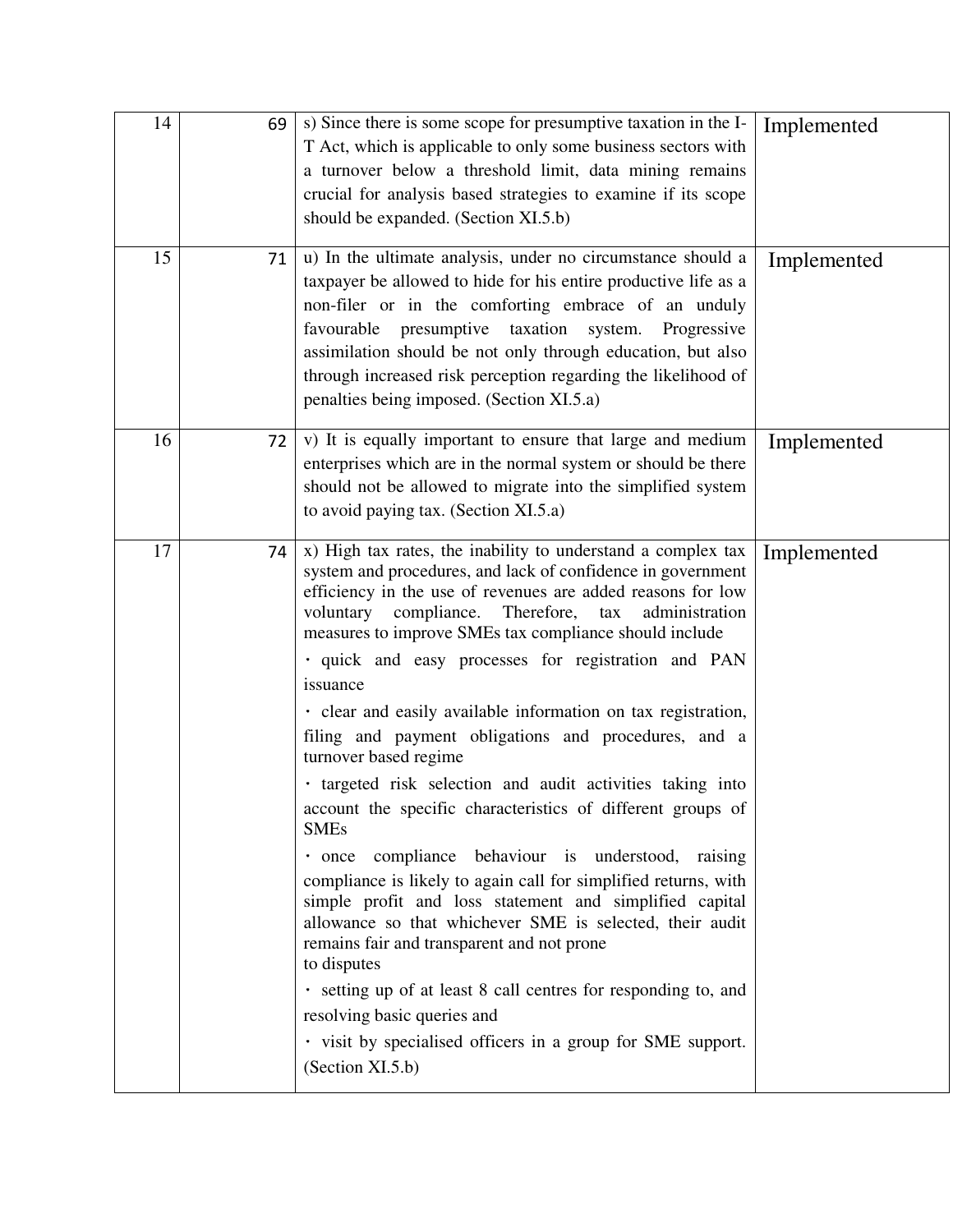| 18 | 75  | y) Unorganised retailers often have a tendency not to pay<br>taxes and most are not even registered for VAT at the state<br>level or income tax and service tax at the central level. There<br>is a distinct aversion to paying taxes. A conducive<br>environment and tax culture should be created to encourage<br>them to pay their tax dues voluntarily. (Section XI.5.d)                                                                                                                                                                                                                                                                                     | Implemented |
|----|-----|------------------------------------------------------------------------------------------------------------------------------------------------------------------------------------------------------------------------------------------------------------------------------------------------------------------------------------------------------------------------------------------------------------------------------------------------------------------------------------------------------------------------------------------------------------------------------------------------------------------------------------------------------------------|-------------|
| 19 | 89  | mm) Exemptions/deductions based on area and industry<br>should be minimised, if not done away with. If at all,<br>investment incentives could receive a tax preference since<br>they directly affect growth; even such incentives should be<br>for a specific period of time and a sunset clause should be<br>introduced to ensure a review of the benefit arising from a<br>lower rate of tax or development of an industry/area. For all<br>other categories, including SSIs, every attempt should be<br>made to reduce tax preferences even if the likelihood of<br>success in curbing the incentives may be expected to remain<br>low. (Section XI.5.h)      | Implemented |
| 20 | 149 | ss) In selected cases, teams led by senior officers should<br>undertake on-site visits in complex cases, scheduled in<br>consultation with the taxpayer. A move should also be made<br>from multi-year audits rather from the current single-year<br>audits, to include all pending assessments so that repeated<br>visits to the same assessee are avoided. (Section XII.4.e)                                                                                                                                                                                                                                                                                   | Implemented |
|    |     | $x)$ Cash economy                                                                                                                                                                                                                                                                                                                                                                                                                                                                                                                                                                                                                                                |             |
| 21 | 79  | cc) The cash economy is a major problem in the Indian<br>economic system as large scale transactions reportedly<br>take place in cash, especially in land dealings and the<br>construction sector. A non-intrusive verification system<br>should be designed so that more cases of capital gains<br>liability are detected. (Section XI.5.c)                                                                                                                                                                                                                                                                                                                     | Implemented |
| 22 | 80  | dd)Certain measures should be put in place to discourage<br>cash transactions. For example, municipalities should be<br>encouraged to bridge the gap between the circle rate that is<br>used by them for property valuation for tax imposition, and<br>the market value of properties (even allowing for a lower<br>property tax rate), and increase the digital footprint of<br>transactions. Mandatory mention of PAN should be made<br>more prevalent, backed by robust information<br>exchange between tax authorities and banks and other<br>financial institutions (as detailed in Chapter IX of the<br>TARC report) and the adoption of a common business | Implemented |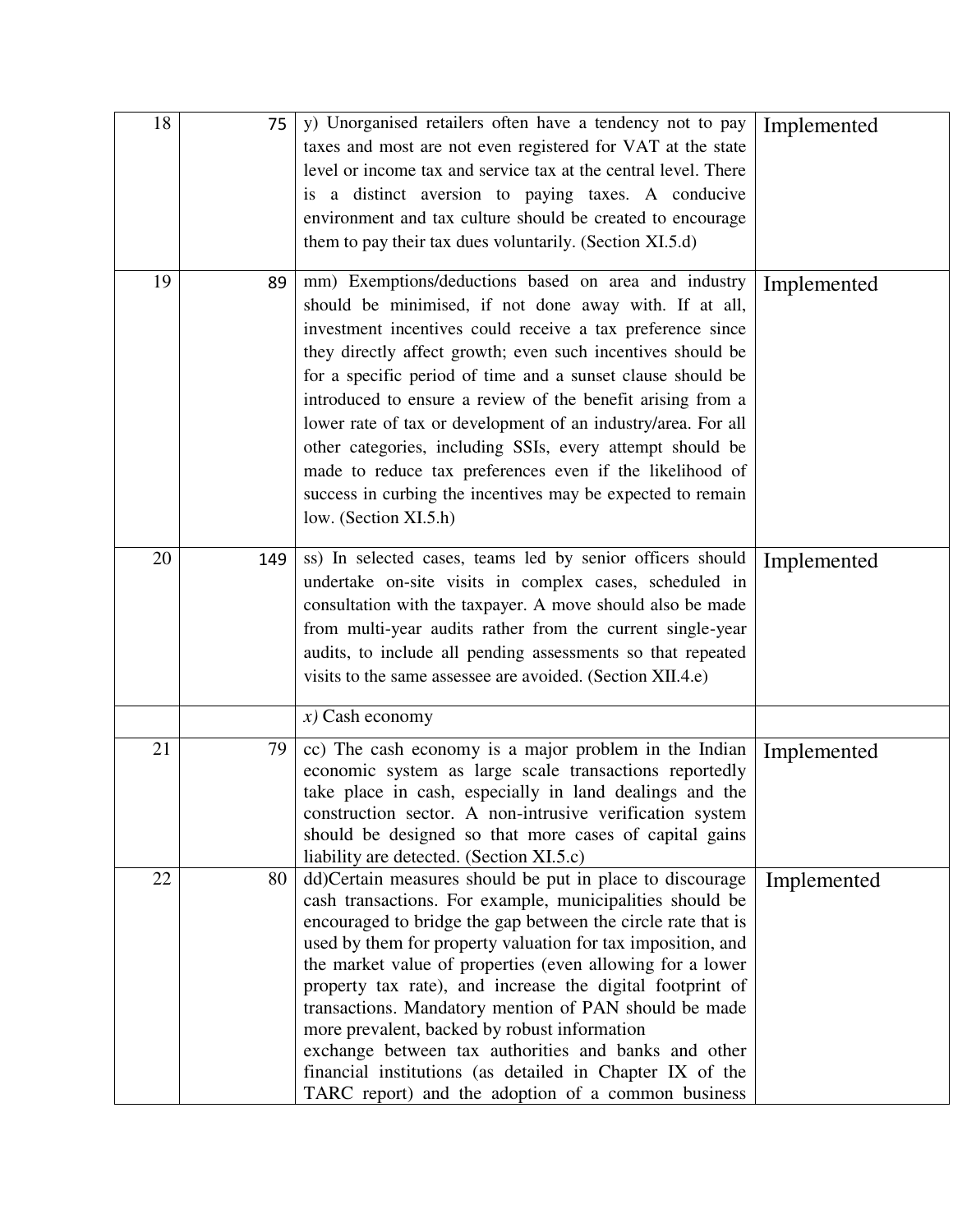|    |     | identification number (CBIN). Indeed, the PAN should be<br>used as a CBIN as recommended in Chapter VI of the<br>TARC report. (Section XI.5.c)                                                                                                                                                                                                                                                                                                                                                                                                                                                                                                                                                                                                                                                                                                                                |             |
|----|-----|-------------------------------------------------------------------------------------------------------------------------------------------------------------------------------------------------------------------------------------------------------------------------------------------------------------------------------------------------------------------------------------------------------------------------------------------------------------------------------------------------------------------------------------------------------------------------------------------------------------------------------------------------------------------------------------------------------------------------------------------------------------------------------------------------------------------------------------------------------------------------------|-------------|
| 23 | 85  | $\mathbf{ii}$<br>should<br>be a comprehensive review<br>There<br>of<br>exemptions. Both the Boards should consider measures to<br>phase out unwarranted tax exemptions that continue in the<br>form of various tax preferences. (Section XI.2.e)                                                                                                                                                                                                                                                                                                                                                                                                                                                                                                                                                                                                                              | Implemented |
|    |     | <i>xiv</i> ) Survey, search and seizure                                                                                                                                                                                                                                                                                                                                                                                                                                                                                                                                                                                                                                                                                                                                                                                                                                       |             |
| 24 | 97  | uu) Enforcement should be strengthened to heighten the<br>perception of the risk of being caught and of penalty for<br>non-compliance being high. (Section XI.5.k)                                                                                                                                                                                                                                                                                                                                                                                                                                                                                                                                                                                                                                                                                                            | Implemented |
|    |     | $xvi)$ Tax amnesty                                                                                                                                                                                                                                                                                                                                                                                                                                                                                                                                                                                                                                                                                                                                                                                                                                                            |             |
| 25 | 100 | xx)Taxpayers keep waiting for amnesty schemes to be<br>announced and take advantage of these schemes to build<br>their capital. Amnesty schemes also cause inequity among<br>taxpayers, and there is no proof that they improve taxpayer<br>behaviour among evaders. They, therefore, should not be<br>encouraged through amnesties. (Section XI.5.1)                                                                                                                                                                                                                                                                                                                                                                                                                                                                                                                         | Implemented |
| 26 | 103 | aaa) Generating an environment and tax organisational<br>ethos that encourages maximum voluntary compliance is<br>the direction in which the two Boards should move.<br>(Section XI.5.0)                                                                                                                                                                                                                                                                                                                                                                                                                                                                                                                                                                                                                                                                                      | Implemented |
|    |     | $xix$ ) Tax Forum                                                                                                                                                                                                                                                                                                                                                                                                                                                                                                                                                                                                                                                                                                                                                                                                                                                             |             |
| 27 | 104 | Bbb) A permanent body should be set to analyse<br>procedural issues and solve them quickly, on an on-going<br>basis. Analysis should consider administrative as well as<br>policy obstacles. The recommendations of this permanent<br>body on policy and administrative procedures should be<br>sent to the Boards for consideration and comments within<br>a specific time frame, say a maximum of 2-3 months. In<br>case the response of the Boards is not received within the<br>specified time frame, such recommendations may be<br>directly before the Finance Minister<br>placed<br>for<br>consideration. The operation of such a Tax Forum was<br>extremely successful in the previous government, although<br>it has not continued thereafter. Considering the extent of<br>customer satisfaction it generated, it needs to be revived<br>urgently. (Section XI.5.q) | Implemented |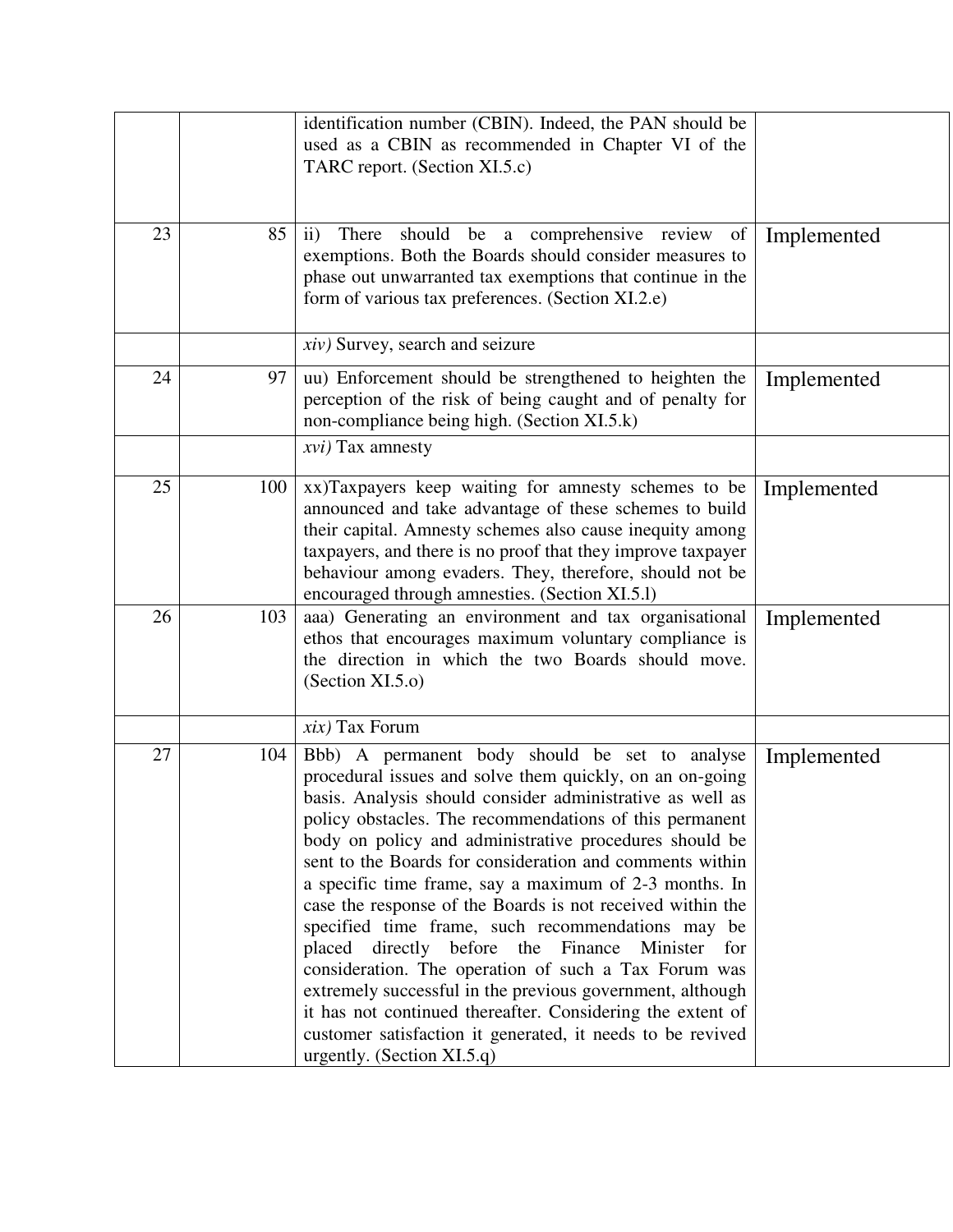|    | XII        |                                                                                                                                                                                                                                                                                                                                                                                                                                                                                                                                                                                                                                                                                                                                                                                                                         |             |
|----|------------|-------------------------------------------------------------------------------------------------------------------------------------------------------------------------------------------------------------------------------------------------------------------------------------------------------------------------------------------------------------------------------------------------------------------------------------------------------------------------------------------------------------------------------------------------------------------------------------------------------------------------------------------------------------------------------------------------------------------------------------------------------------------------------------------------------------------------|-------------|
|    | Compliance |                                                                                                                                                                                                                                                                                                                                                                                                                                                                                                                                                                                                                                                                                                                                                                                                                         |             |
|    | Management |                                                                                                                                                                                                                                                                                                                                                                                                                                                                                                                                                                                                                                                                                                                                                                                                                         |             |
| 28 | 105        | a) Timely clarificatory circulars can substantially reduce<br>disputes and litigation. The TARC found very little<br>proactive use of the statutory provisions that enable the<br>Boards to issue such circulars. The TARC therefore<br>recommends that:<br>$\Box$ The two Boards must proactively issue clarificatory<br>circulars.<br>$\Box$ Such circulars should invariably invoke the relevant<br>statutory provisions under which they are issued. They<br>should be expressed in simple and lucid language,<br>avoiding jargon.<br>$\Box$ The Boards must ensure that all officers adhere to these<br>circulars and avoid taking legal positions in disputes<br>contrary to the circulars. (Section XII.4.a)                                                                                                     | Implemented |
| 29 | 106        | b) The TARC found that the success rate of the<br>Departments in litigation was very low. This is on account<br>of the poor quality of orders and aggressive revenue target-<br>oriented decisions. The TARC recommends that:<br>The Boards should ensure avoidance of such decisions<br>by reviewing and improving the quality of orders from the<br>perspective of fairness, legality and propriety, irrespective<br>of the revenue consequences.<br>$\Box$ They should desist from filing of appeals against well-<br>reasoned and sound orders passed by their officers simply<br>because they are pro-taxpayer.<br>They should take notice of capricious orders,<br>irrespective of revenue consequence and discipline the<br>errant officers - even by meting out punishment where<br>required. (Section XII.4.a) | Implemented |
| 30 | 107        | c) At present, there is lack of trust and mutual suspicion<br>between the taxpayers and the administration, which<br>the promotion of voluntary compliance.<br>impedes<br>Therefore, the Boards<br>must strive actively to create a<br>trust-based administration. (Section XII.4.a)                                                                                                                                                                                                                                                                                                                                                                                                                                                                                                                                    | Implemented |
| 31 | 112        | h) The values of taxpayer service should be imbibed not<br>only in the taxpayer services function, but across the<br>whole organisation. (Section XII.4.a)                                                                                                                                                                                                                                                                                                                                                                                                                                                                                                                                                                                                                                                              | Implemented |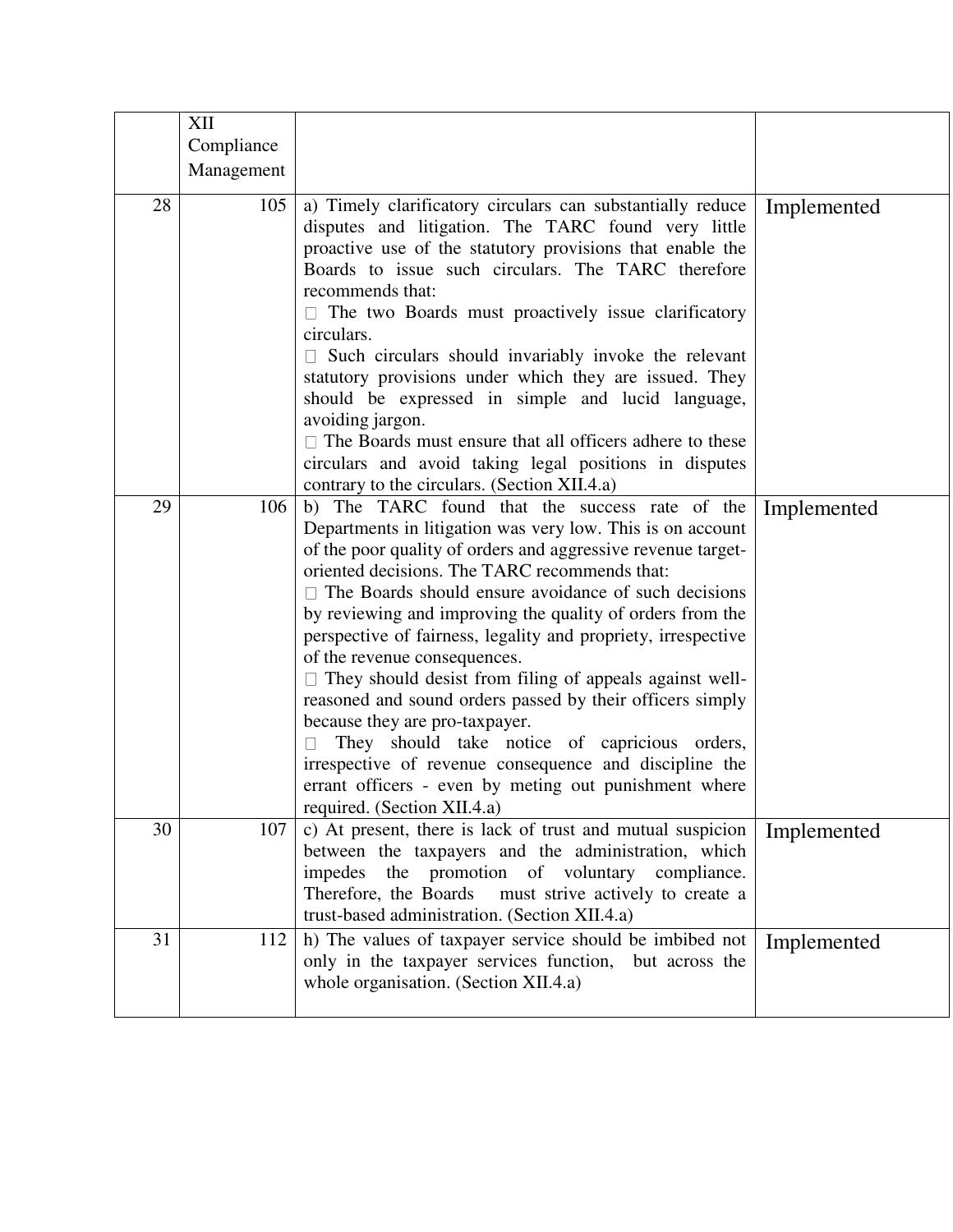| 32 | 113 | i) A code of ethics containing the delineation of the<br>standards of behaviour and conduct should be jointly<br>developed by the Boards in order to give concrete shape to<br>values such as professionalism, objectivity, courtesy and<br>helpfulness and be actionable where deviance is noticed.<br>This code could supplement the Conduct Rules governing<br>the conduct of civil servants. (Section XII.4.a) | Implemented |
|----|-----|--------------------------------------------------------------------------------------------------------------------------------------------------------------------------------------------------------------------------------------------------------------------------------------------------------------------------------------------------------------------------------------------------------------------|-------------|
| 33 | 114 | j) A coherent and clearly articulated framework should be<br>developed by the two Boards that would weave the<br>different aspects of the Departments' functioning together<br>into a well-directed movement towards the goal of<br>compliance maximisation. This would enable<br>an<br>assessment of the overall performance against goalposts on<br>that journey. (Section XII.4.a)                              | Implemented |
| 34 | 115 | k) The strategic goal of the tax administration should be to<br>exert such influence on the compliance environment as<br>would maximise voluntary compliance and minimise non-<br>compliance. All<br>decisions, whether<br>strategic<br><b>or</b><br>operational, should be tested against the touchstone of<br>whether they promote such movement or not. (Section<br>XII.4.a)                                    | Implemented |
| 35 | 116 | 1) Both the Boards need to develop and implement an<br>effective communication policy intended to eliminate<br>asymmetry of information between the taxpayer and the<br>tax administration and ensure that taxpayers have access to<br>all information that is relevant to compliance. (Section<br>XII.4.c)                                                                                                        | Implemented |
|    |     | iii) Cultivating a culture of compliance                                                                                                                                                                                                                                                                                                                                                                           |             |
| 36 | 119 | o) In order to engender a sound tax compliance culture<br>among the youth at an early stage, a tax awareness<br>programme directed at undergraduate students should be<br>considered for implementation in co-ordination with the<br>Ministry of Human Resource Development and the<br>University Grants Commission. (Section XII.4.d)                                                                             | Implemented |
|    |     | $vi)$ Transfer pricing audits                                                                                                                                                                                                                                                                                                                                                                                      |             |
| 37 | 144 | nn) The CBDT should issue standard positions on specific<br>issues as guidance to the TPOs for TP disputes to help ease<br>uncertainty and litigation for the taxpayers. (Section<br>XII.4.e                                                                                                                                                                                                                       | Implemented |
| 38 | 145 | oo) The CBDT should also develop detailed guidelines for<br>developing comparability adjustment. (Section XII.4.e)                                                                                                                                                                                                                                                                                                 | Implemented |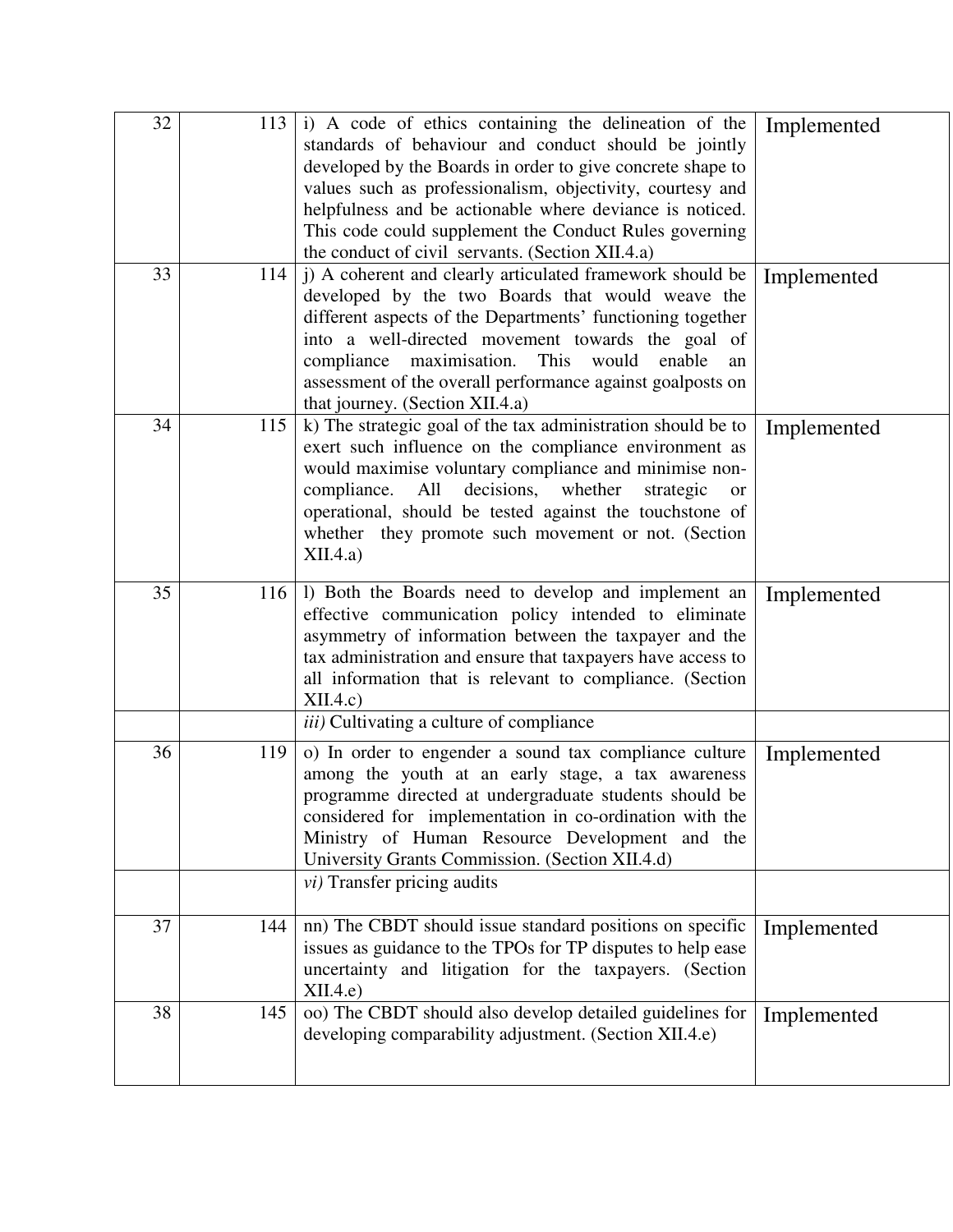| 39 | 148   rr) The workload across all TPOs should be rationalised.   Implemented |  |
|----|------------------------------------------------------------------------------|--|
|    | (Section XII.4.e)                                                            |  |
|    |                                                                              |  |
|    |                                                                              |  |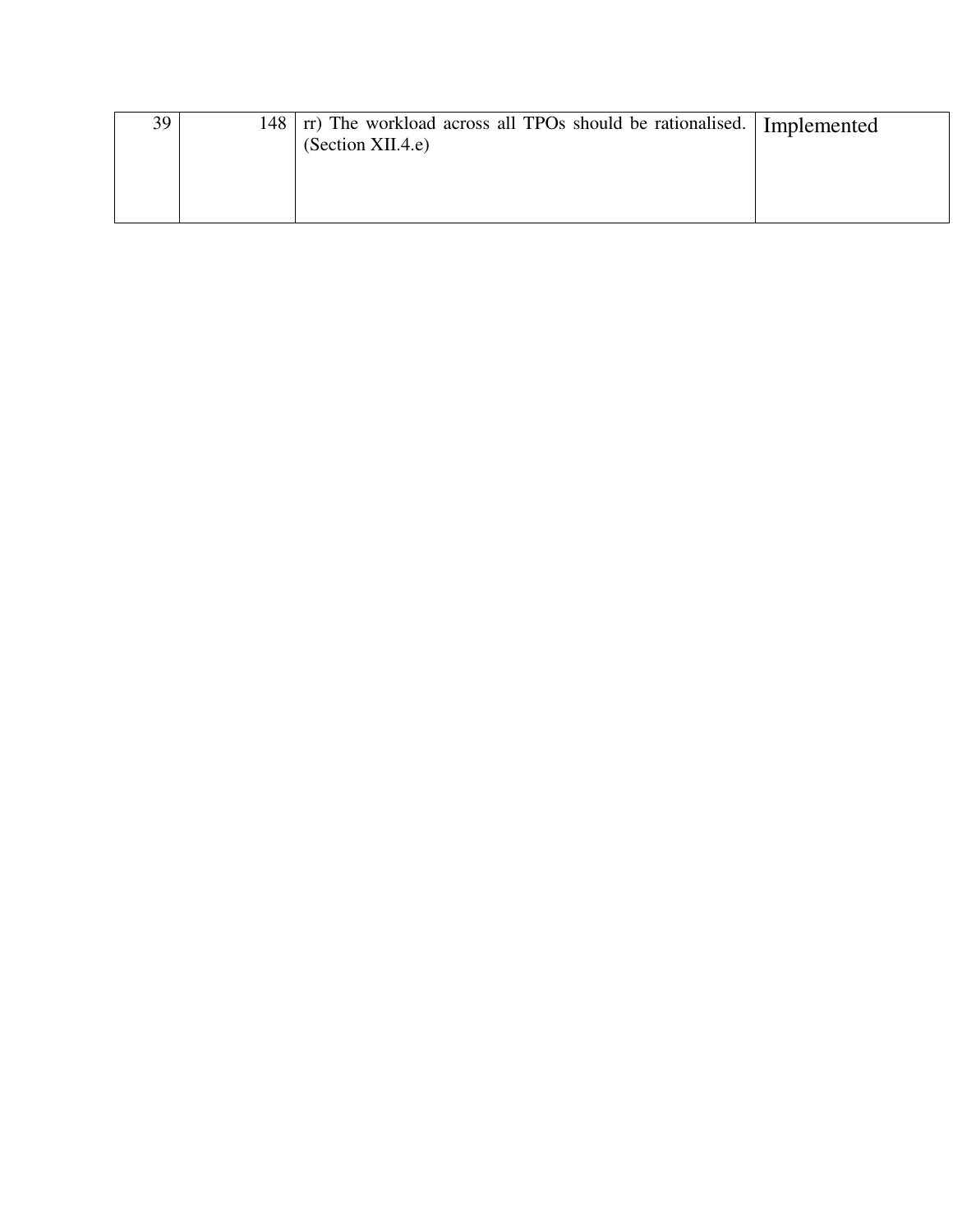|                | 20 Recommendations of Fourth Report which are Implemented                                                                                                                                                                                                                                                                                                                                                                                                                                                                                                                                                                                                                                                                                                                  |             |  |  |
|----------------|----------------------------------------------------------------------------------------------------------------------------------------------------------------------------------------------------------------------------------------------------------------------------------------------------------------------------------------------------------------------------------------------------------------------------------------------------------------------------------------------------------------------------------------------------------------------------------------------------------------------------------------------------------------------------------------------------------------------------------------------------------------------------|-------------|--|--|
| Chapter        | Observation/Recommendation of TARC                                                                                                                                                                                                                                                                                                                                                                                                                                                                                                                                                                                                                                                                                                                                         | Comments    |  |  |
| <b>XIV</b>     | Predictive Analysis                                                                                                                                                                                                                                                                                                                                                                                                                                                                                                                                                                                                                                                                                                                                                        |             |  |  |
|                | i) Increasing data pool for analytics                                                                                                                                                                                                                                                                                                                                                                                                                                                                                                                                                                                                                                                                                                                                      |             |  |  |
| 1              | a) Both the Boards need to take urgent steps to integrate the data<br>across the two tax administrations and begin working jointly on the<br>analysis of the pooled data so that their efforts are synergised and the                                                                                                                                                                                                                                                                                                                                                                                                                                                                                                                                                      | Implemented |  |  |
|                | combined talent in both organisations is brought to bear on the task.<br>This will pave the way for mutual understanding that will lay the<br>foundation for sustained collaboration and co-operation. And this<br>should be only the first step leading to eventual integration of the<br>databases as recommended by TARC earlier. (Section XIV.5.a)                                                                                                                                                                                                                                                                                                                                                                                                                     |             |  |  |
| $\overline{2}$ | d) As recommended in VII.6 of the TARC's report, both the Boards<br>need to commence the journey to the "digital by default" status in<br>order to reach a level of maturity in the use of data analytics<br>comparable to the best international peers. (Section XIV.5.a)                                                                                                                                                                                                                                                                                                                                                                                                                                                                                                 | Implemented |  |  |
| 3              | e) Data analytics should be made an integral part of the strategic<br>planning process and the analytical efforts should to be integrated<br>with the programme and project management. (Section XIV.5.b.iii)                                                                                                                                                                                                                                                                                                                                                                                                                                                                                                                                                              | Implemented |  |  |
| 4              | f) Based on such strategic plans, analytics plans needs to be<br>developed in a project mode – setting out the resources needed,<br>defining the business goals and the expected business outcomes.<br>(Section XIV.5.b.iii)                                                                                                                                                                                                                                                                                                                                                                                                                                                                                                                                               | Implemented |  |  |
|                | <i>ii</i> ) Leadership and culture                                                                                                                                                                                                                                                                                                                                                                                                                                                                                                                                                                                                                                                                                                                                         |             |  |  |
| 5              | h) The leadership of the two Boards needs to play a critical role in<br>laying the foundation of analytics in organisations' culture through<br>visible actions to move the ICT functions to the core of the<br>organisations. They need to do this by<br>$\rightarrow$ Imbibing a data driven approach, acquiring a working<br>knowledge of data analytics and learning the value of<br>information as a key asset.<br>Embracing the idea that data are central to the organisation's<br>business and seeking areas where data analytics could deliver<br>quantum leaps in performance.<br>Ensuring that the use of ICT and data analytics become a core<br>ingredient of the strategic and operational plans in the<br>different functional domains. (Section XIV.5.b.i) | Implemented |  |  |
| 6              | i) Frontline employees' buy in needs to be secured by<br>$\rightarrow$ Improving the quality and accuracy of communication and<br>improving the reliability of the system and user friendliness of<br>the interface.<br>An ongoing programme of user training and education<br>including hands-on guidance.<br>> Investments in user friendly "self-service" tools that can<br>increase business users' confidence in analytics.                                                                                                                                                                                                                                                                                                                                           | Implemented |  |  |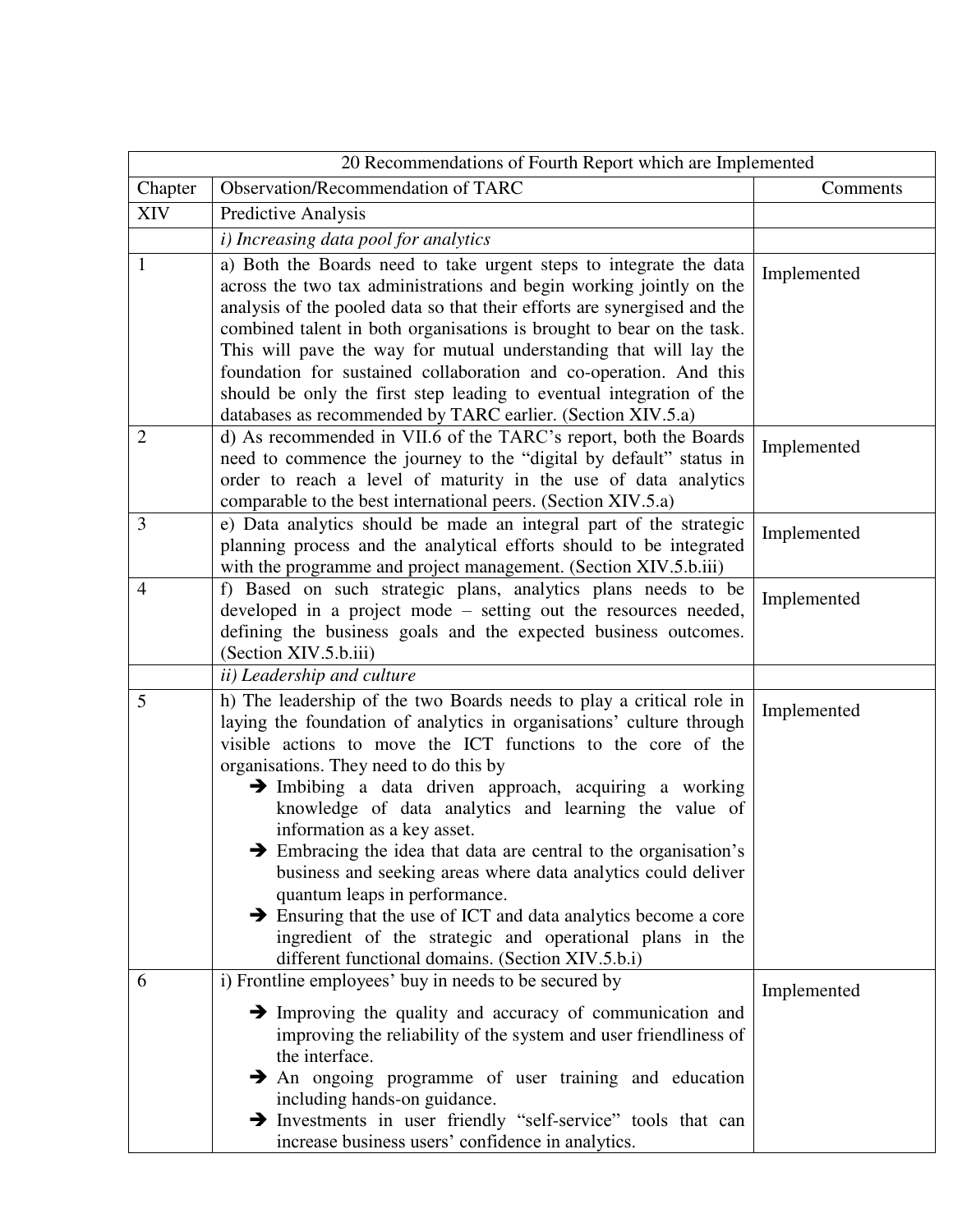|                    | $\rightarrow$ rogressive automation of routine processes, for example, as its                                        |             |
|--------------------|----------------------------------------------------------------------------------------------------------------------|-------------|
|                    | risk management system matures and is made more potent and                                                           |             |
|                    | effective through advanced analytical models and tools,                                                              |             |
|                    | customs can explore the option of "machine release" that will                                                        |             |
|                    | lead to release of certain types of cargo without human                                                              |             |
|                    | intervention. Similarly, with improved CASS supported by                                                             |             |
|                    | advanced analytics, the income tax department can vastly                                                             |             |
|                    | sharpen the selection of returns for scrutiny and avoid                                                              |             |
|                    | unproductive workload on their assessing officers, leaving                                                           |             |
|                    | them with a scrutiny basket that is more challenging and                                                             |             |
|                    | productive.                                                                                                          |             |
|                    | (Section XIV.5.b.ii)                                                                                                 |             |
| 7                  | j) Analytics-based selection for audit or scrutiny need to be designed                                               | Implemented |
|                    | to ensure that the probability of a productive outcome is high so that                                               |             |
|                    | officers do not go after the cases predicted not to win. This will                                                   |             |
|                    | enhance audit or scrutiny productivity and infuse confidence amongst<br>officers and taxpayers. (Section XIV.5.b.ii) |             |
|                    | iii) Strategic plans and delivery                                                                                    |             |
|                    |                                                                                                                      |             |
| 8                  | k) Analytical capacity needs to be developed on the basis of clearly                                                 | Implemented |
|                    | laid out plans with defined business outcomes. (Section XIV.5.b.iii)                                                 |             |
| 9                  | 1) Recognising that progress towards maturity is a painstaking                                                       | Implemented |
|                    | journey, there are benefits in starting small, launching pilots and                                                  |             |
|                    | capturing low hanging fruit along the way to build confidence and                                                    |             |
|                    | then scaling up. (Section XIV.5.b.iii)                                                                               |             |
| 10                 | m) The planning, however, should factor in the requirements of                                                       | Implemented |
|                    | scaling up. (Section XIV.5.b.iii)                                                                                    |             |
| 11                 | n) The implementation should be accompanied by regular programme                                                     | Implemented |
|                    | and project evaluation. (Section XIV.5.b.iii)                                                                        |             |
|                    | iv) Role of KAIC                                                                                                     |             |
| 12                 | o) The KAIC needs to be made a hotbed of learning and innovation                                                     | Implemented |
|                    | with continuously increasing $R \& D$ capabilities to achieve                                                        |             |
|                    | breakthrough insights and should be staffed by an adequate strength                                                  |             |
|                    | of multidisciplinary expertise, including domain experts with strong                                                 |             |
|                    | ICT/analytics skills. (Section XIV.5.b.iv)                                                                           |             |
| $\lceil 13 \rceil$ | p) It should also support the analytical efforts with the different                                                  | Implemented |
|                    | functional verticals through collaboration and guidance to projects                                                  |             |
|                    | that they may on their own undertake. (Section XIV.5.b.iv)                                                           |             |
| 14                 | q) It should also support training and skill building in the                                                         | Implemented |
|                    | organisation. (Section XIV.5.b.iv)                                                                                   |             |
|                    | $v)$ Training                                                                                                        |             |
| 15                 | r) A cadre of data analysts should be groomed within the organisation                                                | Implemented |
|                    | to service analytical needs in both the KAIC and the functional                                                      |             |
|                    | verticals. They can also act as "translators" who interpret technology                                               |             |
|                    | for business leaders and operational staff. (Section XIV.5.b.v)                                                      |             |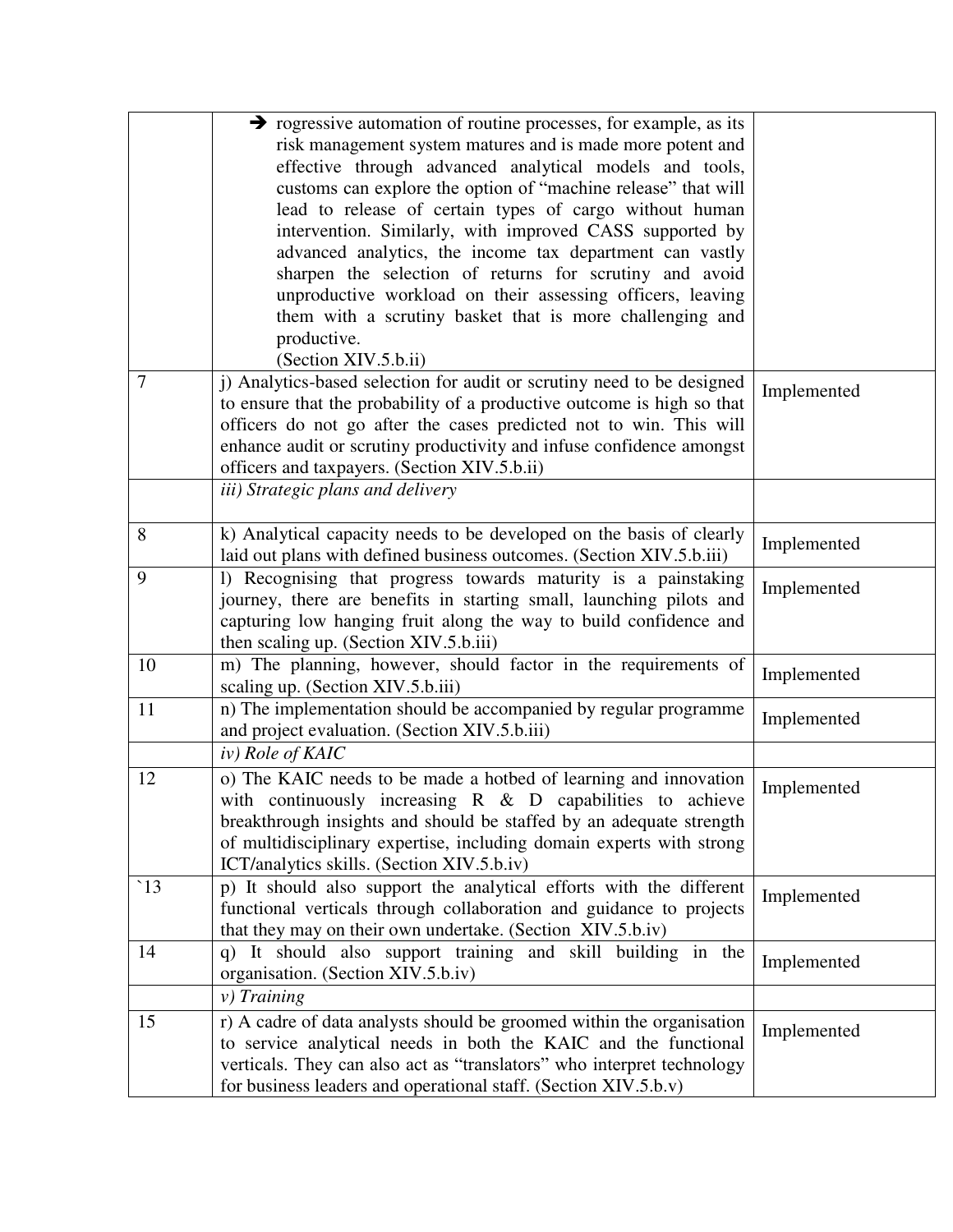| 16 | s) Focused and well-structured training courses should be designed<br>and mandatorily implemented for all levels in the organisation to<br>equip them with the necessary knowledge and skills. (Section<br>XIV.5.b.v)                                                                                                                                                                                                                                                                                                             | Implemented |
|----|-----------------------------------------------------------------------------------------------------------------------------------------------------------------------------------------------------------------------------------------------------------------------------------------------------------------------------------------------------------------------------------------------------------------------------------------------------------------------------------------------------------------------------------|-------------|
| 17 | v) Partnerships need to be built with industry, academic and research<br>institutions to build and sustain highly specialised skills and to<br>promote research in KAIC. (Section XIV.5.b.v)                                                                                                                                                                                                                                                                                                                                      | Implemented |
| XV | <b>Research for Tax Governance</b>                                                                                                                                                                                                                                                                                                                                                                                                                                                                                                |             |
|    | i) Role of research in improving tax governance                                                                                                                                                                                                                                                                                                                                                                                                                                                                                   |             |
| 18 | a) The requirements of the tax administration are not static; they have<br>a dynamic character, requiring constant evaluation and assessment to<br>enable the tax administration to seamlessly modernise itself and look<br>into its future needs. These demands require continuous, on-going<br>research in tax governance so that there is sufficient and modern<br>thinking available to improve processes, structures, and people<br>functions in the tax administration, leading to better tax governance.<br>(Section XV.1) | Implemented |
| 19 | b) Many with a traditional mind set in the tax department may not<br>consider developing research as being part of the core work of the tax<br>administration. Traditional mind sets, however, need to be<br>transformed to develop processes, taking into account human,<br>organisational and institutional considerations, which encourage<br>research to provide the inputs needed to improve tax administration.<br>(Section XV.5)                                                                                           | Implemented |
| 20 | c) Research in tax administration needs to include international<br>comparisons by identifying good practices adopted by different tax<br>administrations, understanding them and drawing lessons from them<br>to raise the standards of tax governance. (Section XV.1)                                                                                                                                                                                                                                                           | Implemented |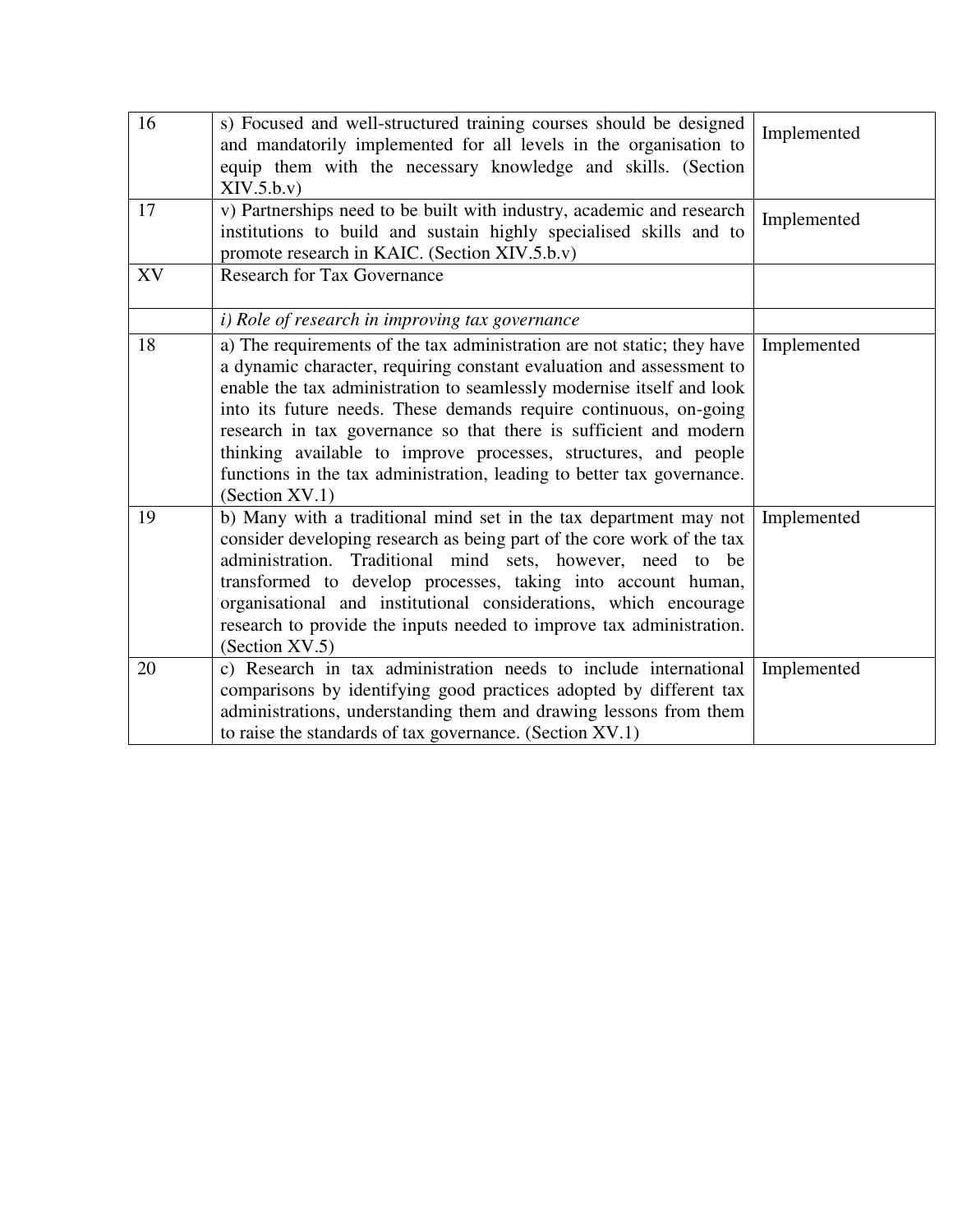**Recommendations acceptable with modification and at various stages of implementation.**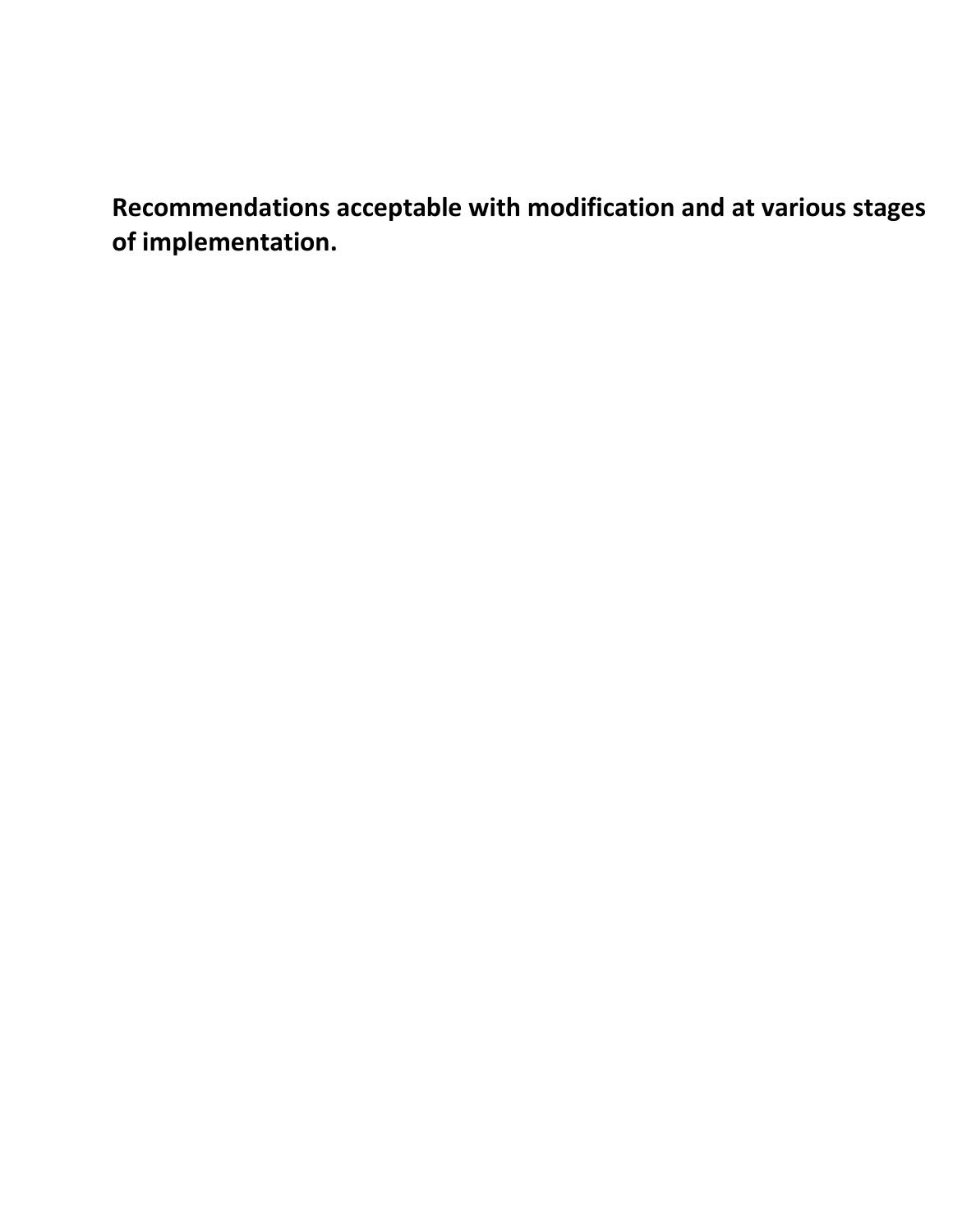| 89 Recommendations from First and Second Reports of TARC - Acceptable or Acceptable with<br>modification – Under Implementation (CBDT) |                                                                                                                                                                                                                                                                                                                                                                                                                                                                                                                                                                                                                                                                                                                                                                                                                                                                               |                      |  |
|----------------------------------------------------------------------------------------------------------------------------------------|-------------------------------------------------------------------------------------------------------------------------------------------------------------------------------------------------------------------------------------------------------------------------------------------------------------------------------------------------------------------------------------------------------------------------------------------------------------------------------------------------------------------------------------------------------------------------------------------------------------------------------------------------------------------------------------------------------------------------------------------------------------------------------------------------------------------------------------------------------------------------------|----------------------|--|
| Sl.No.                                                                                                                                 | Recommendation of TARC                                                                                                                                                                                                                                                                                                                                                                                                                                                                                                                                                                                                                                                                                                                                                                                                                                                        | Comments             |  |
|                                                                                                                                        | Chapter III Structure & Governance                                                                                                                                                                                                                                                                                                                                                                                                                                                                                                                                                                                                                                                                                                                                                                                                                                            |                      |  |
| $\mathbf{1}$                                                                                                                           | (b) The convergence can begin for large business segment by setting up<br>of a large business service (LBS) which will be integrated and operated<br>jointly by both the Boards. This will be a taxpayer segmentation by the<br>tax administration, and joining LBS will not be at the option of the                                                                                                                                                                                                                                                                                                                                                                                                                                                                                                                                                                          | Under Implementation |  |
|                                                                                                                                        | taxpayer. All the core tax functions will be managed jointly by officers of<br>both the Boards                                                                                                                                                                                                                                                                                                                                                                                                                                                                                                                                                                                                                                                                                                                                                                                |                      |  |
| $\overline{2}$                                                                                                                         | Common Tax Policy and Analysis (TPA) unit comprising tax<br>(h)<br>administrators, economists and other specialists such as statisticians, tax<br>law experts, operation research specialists, social researchers should be<br>set up for both Boards. The existing TPL in CBDT and TRU in CBEC<br>should be subsumed in the common TPA. TPA will report to the Tax<br>Council through the concerned member of each Board. TPA will be<br>responsible for all three major components of tax policy formulation –<br>policy development, technical analysis, and statutory drafting.                                                                                                                                                                                                                                                                                           | Under Implementation |  |
| 3.                                                                                                                                     | (i)Each rule, regulation and other tax policy measure such as exemptions<br>should be reviewed periodically to see whether they remain relevant to<br>the contemporary socio-economic conditions and meet the changing<br>requirements. For this, a robust process should be institutionalized. As a<br>first step, a thorough review of the existing rules, regulations and<br>notifications should be undertaken. Going forward, it should be a<br>standard practice to build sunset clause in each rule, regulation and<br>notification.                                                                                                                                                                                                                                                                                                                                   | Under Implementation |  |
| 4.                                                                                                                                     | (c) The tax administration needs to have greater functional and financial<br>autonomy and independence from governmental structures, given their<br>special needs.<br>The present Boards are not aligned to various needs nor are they<br>$\ddot{1}$<br>geared to respond to emerging and future challenges in an effective and<br>efficacious manner. Keeping that in mind, the two Boards should be<br>expanded to have ten Members, apart from the Chairperson.<br>The two Boards would be responsible only for policy dimensions<br>$\bf k)$<br>of tax administration, while the directorates under them would be<br>responsible for operations in the field formations. These directorates<br>would have a vertical and horizontal alignment with functions, and would<br>interact with each other in a matrix-like structure of responsibilities and<br>accountability. | Under Implementation |  |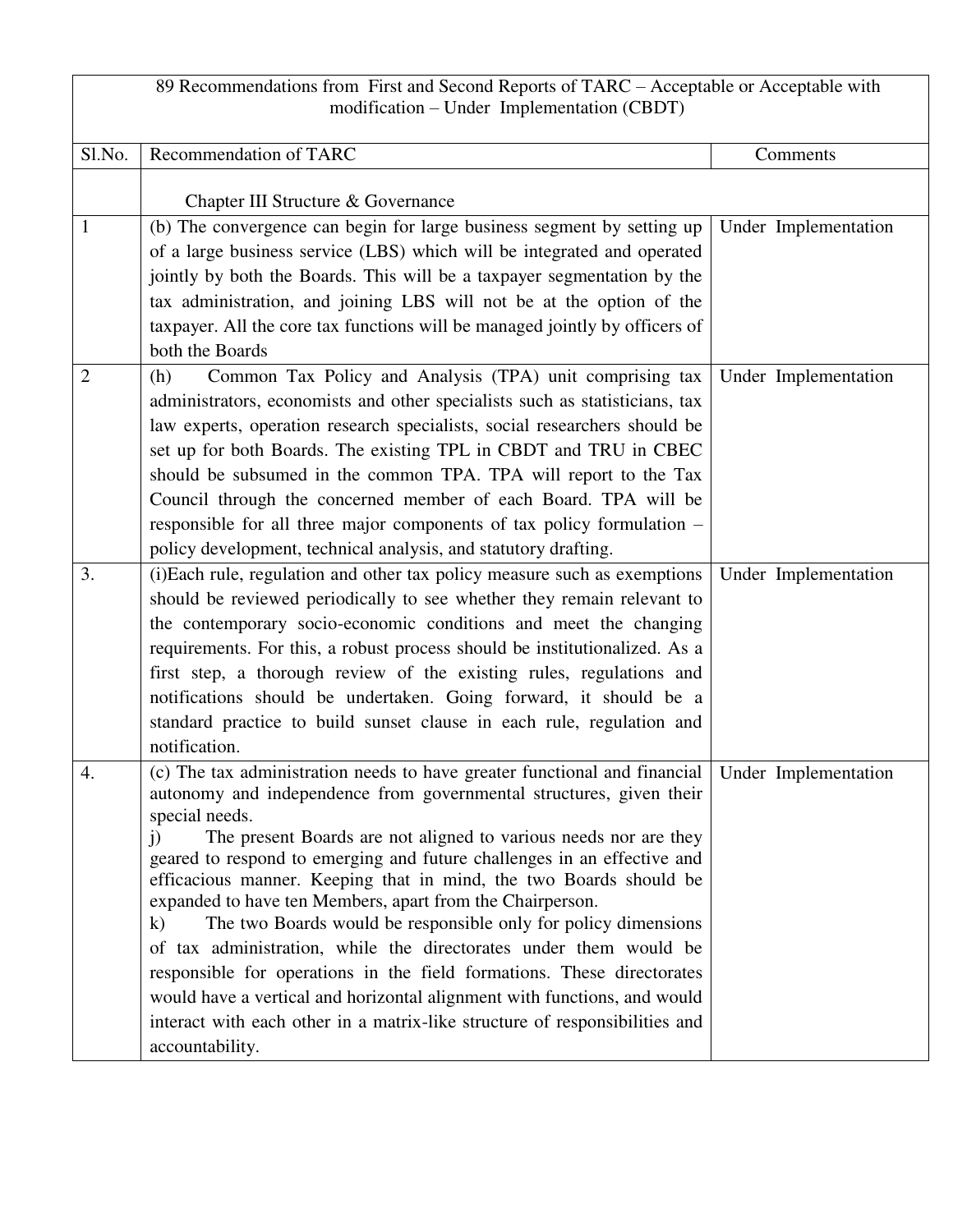| 5.  | The field formations are currently organized to handle all key<br>(1)                                        | Under Implementation |
|-----|--------------------------------------------------------------------------------------------------------------|----------------------|
|     | functions in a particular geographic region. In order to bring about a                                       |                      |
|     | functional orientation, field offices will need to be restructured along the                                 |                      |
|     | core functions of taxpayer services, compliance, audit, dispute                                              |                      |
|     | management, enforcement and recovery, et0c.                                                                  |                      |
| 6.  | (m) A functional orientation would promote specialization in the                                             | Under Implementation |
|     | respective area of tax administration. For these reasons, specialization                                     |                      |
|     | should be encouraged by selecting suitable officers an providing them                                        |                      |
|     | sufficient tenures to develop specialized knowledge in key sectors.                                          |                      |
| 7.  | (n) A common approach for developing robust and comprehensive risk                                           | Under Implementation |
|     | management framework should be adopted by the two Boards. This                                               |                      |
|     | should be approved by the Governing Council to bring coherence.                                              |                      |
|     | <b>Chapter II Customer Focus</b>                                                                             |                      |
| 8.  | i) Dedicated Organisation for Tax Payer Services (TPS)                                                       | Under Implementation |
|     | There should be a dedicated organisation for delivery of taxpayer services                                   |                      |
|     | with customer focus for each of the Boards. There should be an exclusive                                     |                      |
|     | Member in each Board for the taxpayer services. The taxpayer services                                        |                      |
|     | vertical under each Board would be headed by an officer of the rank of                                       |                      |
|     | Principal Chief Commissioner, who would be responsible for delivery of                                       |                      |
|     | taxpayer services. This implies dedicated resources and personnel for this                                   |                      |
|     | vertical.                                                                                                    |                      |
| 9.  | ii) TPS under one umbrella through Large Business Service (LBS)                                              | Under Implementation |
|     | Taxpayer service delivery will be located under one umbrella for large                                       |                      |
|     | taxpayers, i.e., the CBDT and CBEC will jointly function for large                                           |                      |
|     | taxpayers through Principal DG (LBS). For other taxpayers, i.e., medium                                      |                      |
|     | and small, the operations of the CBDT and CBEC will continue in                                              |                      |
|     | separate chains.                                                                                             |                      |
| 10. | iii)Training needs                                                                                           | Under Implementation |
|     | Officers and staff at all levels of tax administration should be trained for                                 |                      |
|     | customer orientation. Further for people posted in this vertical, the                                        |                      |
|     | training in customer focus need to be more specialized and intensive.                                        |                      |
|     | This training should be appropriate to the areas in which such officers are                                  |                      |
|     | deployed such as customer relationship, measurement of customer                                              |                      |
|     | satisfaction, taxpayer education, etc.                                                                       |                      |
| 11. | iv)Budget for Taxpayer Services<br>In line with the international practice of spending 10-15 per cent of the | Under Implementation |
|     | administration's budget, a minimum of 10 per cent of the tax                                                 |                      |
|     | administration's budget must be spent on taxpayer services. At least 10                                      |                      |
|     | per cent of the budget for tax administration should be allocated and                                        |                      |
|     | spent for ICT-based taxpayer services.                                                                       |                      |
|     |                                                                                                              |                      |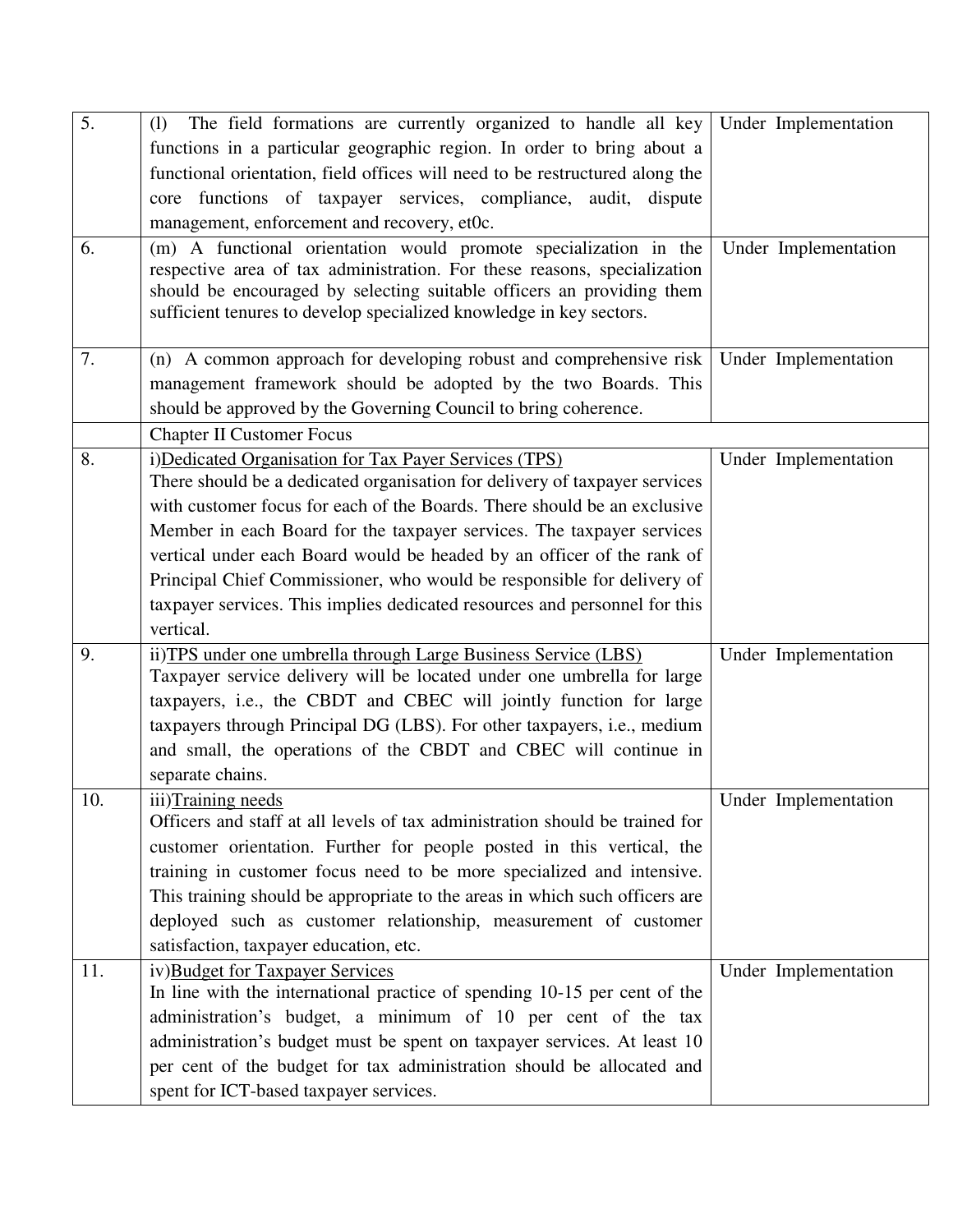| 12. | $\mathbf{V}$                                                                   | Under Implementation |
|-----|--------------------------------------------------------------------------------|----------------------|
|     | <b>Customer Research &amp; Surveys</b>                                         |                      |
|     | Sufficient funds must be allocated to conduct customer research                |                      |
|     | including, in particular, on customer surveys                                  |                      |
| 13. | viii)                                                                          | Under Implementation |
|     | Revisit the present Citizen's Charter                                          |                      |
|     | There is an urgent need to revisit the present citizen's charter to make it    |                      |
|     | more meaningful and customer focused. The citizen's charter should be          |                      |
|     | renamed the taxpayer's charter to focus on all categories of taxpayers.        |                      |
| 14. | ix)                                                                            | Under Implementation |
|     | Consultations with stakeholders on disagreements $\&$ changes in tax laws      |                      |
|     | There should be a regular stakeholder consultations on the issues of tax       |                      |
|     | disagreements and tax law changes. The Commission recommends a                 |                      |
|     | permanent body for stakeholder engagement. The recent experience of            |                      |
|     | the Forum through which many issues were resolved between                      |                      |
|     | stakeholders and the tax departments should become a continuing                |                      |
|     | activity.                                                                      |                      |
|     | <b>Chapter IV</b> Peoples Function                                             |                      |
| 15. | Recommendation 3: Recruitment needs to be made on the basis of                 | Under Implementation |
|     | carefully drawn recruitment plans that balance the short and long term         |                      |
|     | needs and career aspiration of the officers.                                   |                      |
| 16. | Recommendation 5: The CBEC needs to develop a human resource                   | Under Implementation |
|     | management system, as has been done by the CBDT; collaboration and             |                      |
|     |                                                                                |                      |
|     | knowledge exchange between the two DGs(HRD) will enable CBEC to                |                      |
|     | get such a system going in shorter time.                                       |                      |
| 17. | Recommendation 7: Key performance indicators,<br>detailing the                 | Under Implementation |
|     | performance areas, objectives, key initiatives, performance indicators and     |                      |
|     | performance targets, should be arrived at using the Balanced Scorecard         |                      |
|     | methodology.                                                                   |                      |
| 18. | Recommendation 11: To facilitate renewal of talent and professional            | Under Implementation |
|     | growth, officers should be allowed to move outside the department for          |                      |
|     | defined period of time.                                                        |                      |
| 19. | Recommendation 12: The career of IRS officers should be into three             | Under Implementation |
|     | phases:                                                                        |                      |
|     | The first 9-10 years should be spent through different functional<br>$\bullet$ |                      |
|     | areas to gain familiarity.                                                     |                      |
|     | The next 8-9 years should be in two or more specialist areas.<br>٠             |                      |
|     | Persons showing the ability for top leadership will go into the<br>$\bullet$   |                      |
|     | third phase and constitute the pool from which selection will be               |                      |
|     | made for top positions.                                                        |                      |
|     |                                                                                |                      |
| 20. | Recommendation 16: The transfer $\&$ posting policy should be recast to        | Under Implementation |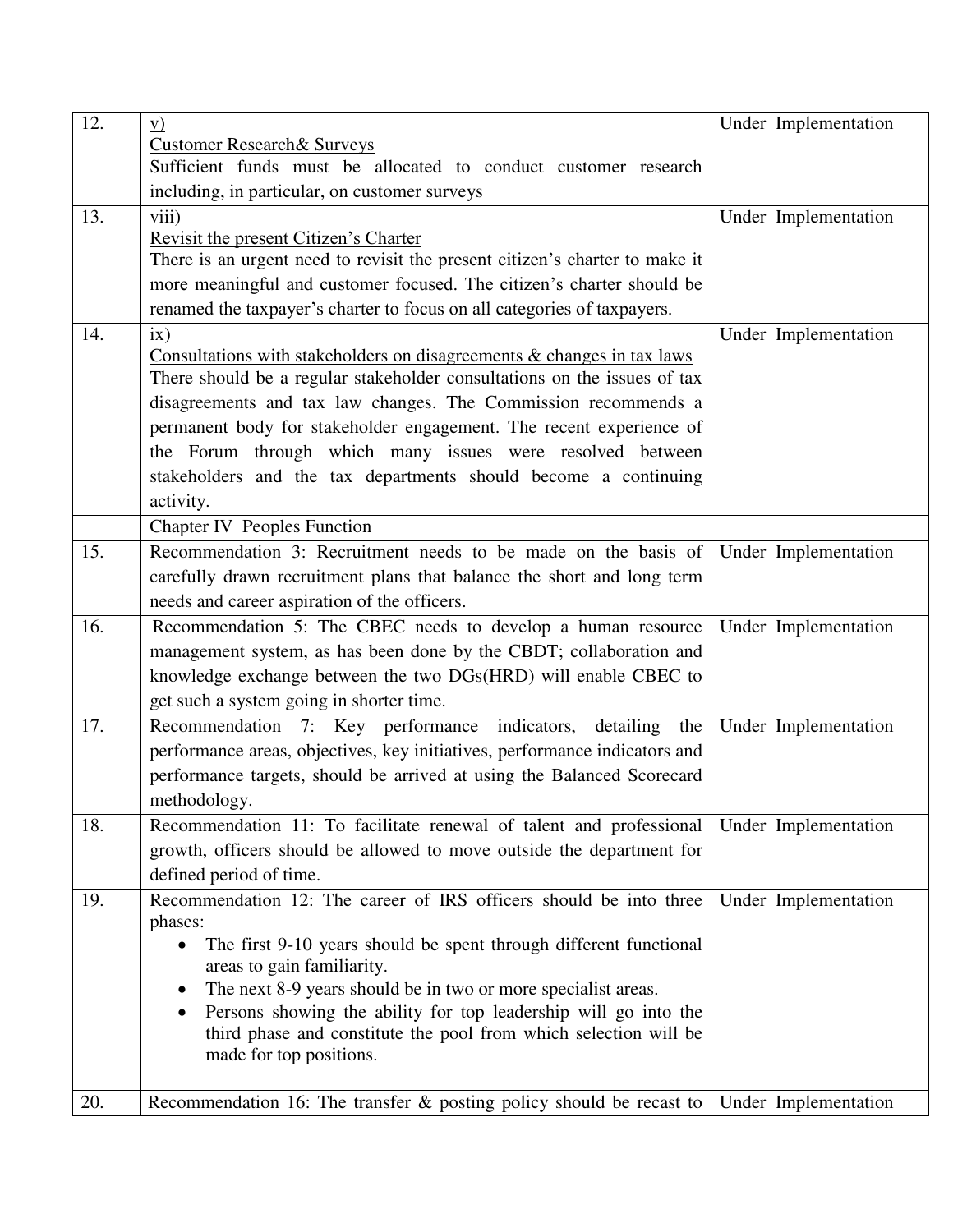|     | promote specialisation and accommodation of individual choices in                                        |                      |
|-----|----------------------------------------------------------------------------------------------------------|----------------------|
|     | professional growth and should bring about predictability, stability and                                 |                      |
|     | certainty to placement sought. Personal difficulties of officers should                                  |                      |
|     | receive due consideration.                                                                               |                      |
| 21. | Recommendation 17:DG(HRD) should assist the Board in transfers and                                       | Under Implementation |
|     | postings and they should be Member Secretaries of the Placement                                          |                      |
|     | Committee. The administration section should have no role to play.                                       |                      |
| 22. | Recommendation 18: Learning and development should occupy a central                                      | Under Implementation |
|     | place in people advancement and all officers must undergo a minimum 10                                   |                      |
|     | days of training every year.                                                                             |                      |
| 23. | Recommendation 19: NADT and NACEN infrastructure should be                                               | Under Implementation |
|     | substantially upgraded and the academies need to keep themselves                                         |                      |
|     | updated in terms of the contemporariness of course content, pedagogy                                     |                      |
|     | and use of ICT in training and they should be treated on par with                                        |                      |
|     | LBSNAA. Their budgets should match the stipulation of the National                                       |                      |
|     | Training Policy, i.e. 2.5 per cent of the salary budget of the departments                               |                      |
|     | should be earmarked for training and should be treated as plan                                           |                      |
|     | expenditure.                                                                                             |                      |
| 24. | Recommendation 20: More emphasis in training needs to be given on<br>customer focus and value education. | Under Implementation |
|     |                                                                                                          |                      |
| 25. | Recommendation 22: There should be more proactive approach to                                            | Under Implementation |
|     | preventive vigilance.                                                                                    |                      |
|     |                                                                                                          |                      |
|     |                                                                                                          |                      |
|     |                                                                                                          |                      |
| 26. | Recommendation 24: CVC should have a Member who has been an                                              | Under Implementation |
|     | officer of either of the IRSs and there should at least one Joint                                        |                      |
|     | Secretary/Additional Secretary level officer posted in the secretariat of                                |                      |
|     | CVC.                                                                                                     |                      |
|     |                                                                                                          |                      |
|     | <b>Chapter V Dispute Management</b>                                                                      |                      |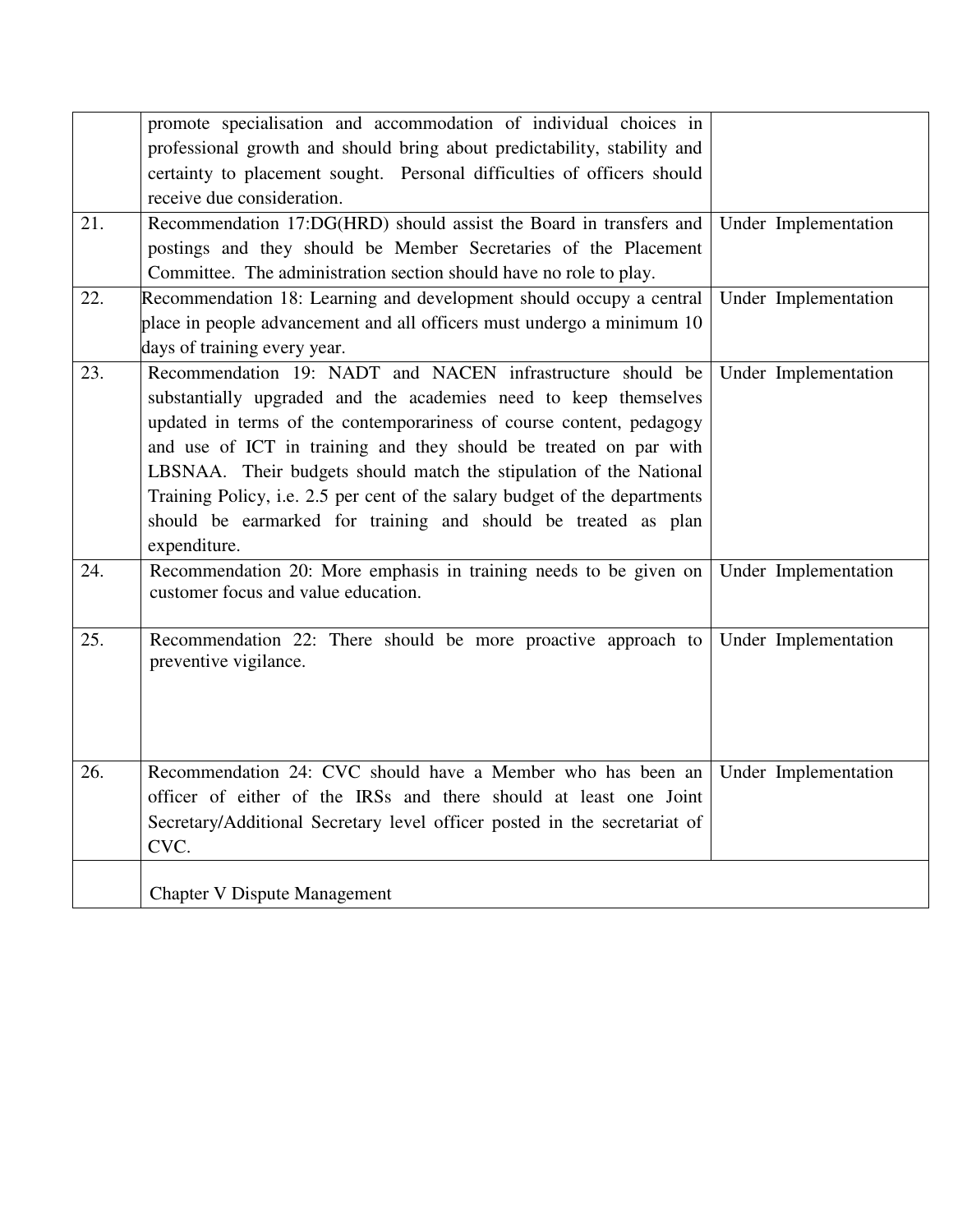| 27. | 4. Both the Boards must immediately launch a special drive for review<br>and liquidation of cases currently clogging the system by setting up<br>dedicated task forces for that purpose. The review and liquidation should<br>be completed within one year and the objective should be to decide all<br>cases pending in departmental channels for longer than a year as on the<br>start date of the action plan. (Section V.6) | Under Implementation |
|-----|---------------------------------------------------------------------------------------------------------------------------------------------------------------------------------------------------------------------------------------------------------------------------------------------------------------------------------------------------------------------------------------------------------------------------------|----------------------|
| 28. | The DRP in income tax should be made full-time panels. Their<br>12<br>mandate should be expanded to include corporate cases of resident cases<br>as well. Same mechanism should be introduced in indirect taxes also,<br>where collegium of three Commissioners would be deciding complex<br>cases involving extended period of limitation, related party transactions<br>and taxability of services. (Section V.4.e)           | Under Implementation |
| 29. | Authorized representatives from the departments should be<br>17.<br>carefully selected and given sufficient incentives and necessary<br>infrastructural support to perform their duties effectively. They should<br>also be given specialized training before they are asked to appear for the<br>department. The administration of the DR function should also be in the<br>dispute management vertical. (Section V.5)         | Under Implementation |
| 30. | 18. On disposal of a case by Supreme Court/High Court and if the<br>judgment is accepted by the Department, an instruction should be issued<br>to all authorities to withdraw appeal in any pending case involving the<br>same issue. (Section V.6)                                                                                                                                                                             | Under Implementation |
|     | <b>Chapter VI Key internal Processes</b>                                                                                                                                                                                                                                                                                                                                                                                        |                      |
| 31. | 1. PAN as CBIN should be continued and made mandatory for all<br>categories of taxpayers including for Government departments, regulatory<br>bodies etc., to obtain central excise and service tax registration. Further,<br>registration by all other Government Departments such as State VAT<br>Departments and DGFT should also be based on PAN(VI.1.c)                                                                     | Under Implementation |
| 32. | 2. There is urgent need to develop a more robust regulatory framework<br>for careful and constant monitoring of PANs. (VI.1.c)                                                                                                                                                                                                                                                                                                  | Under Implementation |
| 33. | 3. Partner-user should also participate in developing a robust regulatory<br>mechanism. Increasing the reliability of PAN and the move towards<br>creating a reliable CBIN, however, would require a better validation and<br>verification mechanism(VI.1.c)                                                                                                                                                                    | Under Implementation |
| 34. | 4. (i)By leveraging the regulatory framework for PAN allotment and its                                                                                                                                                                                                                                                                                                                                                          | Under Implementation |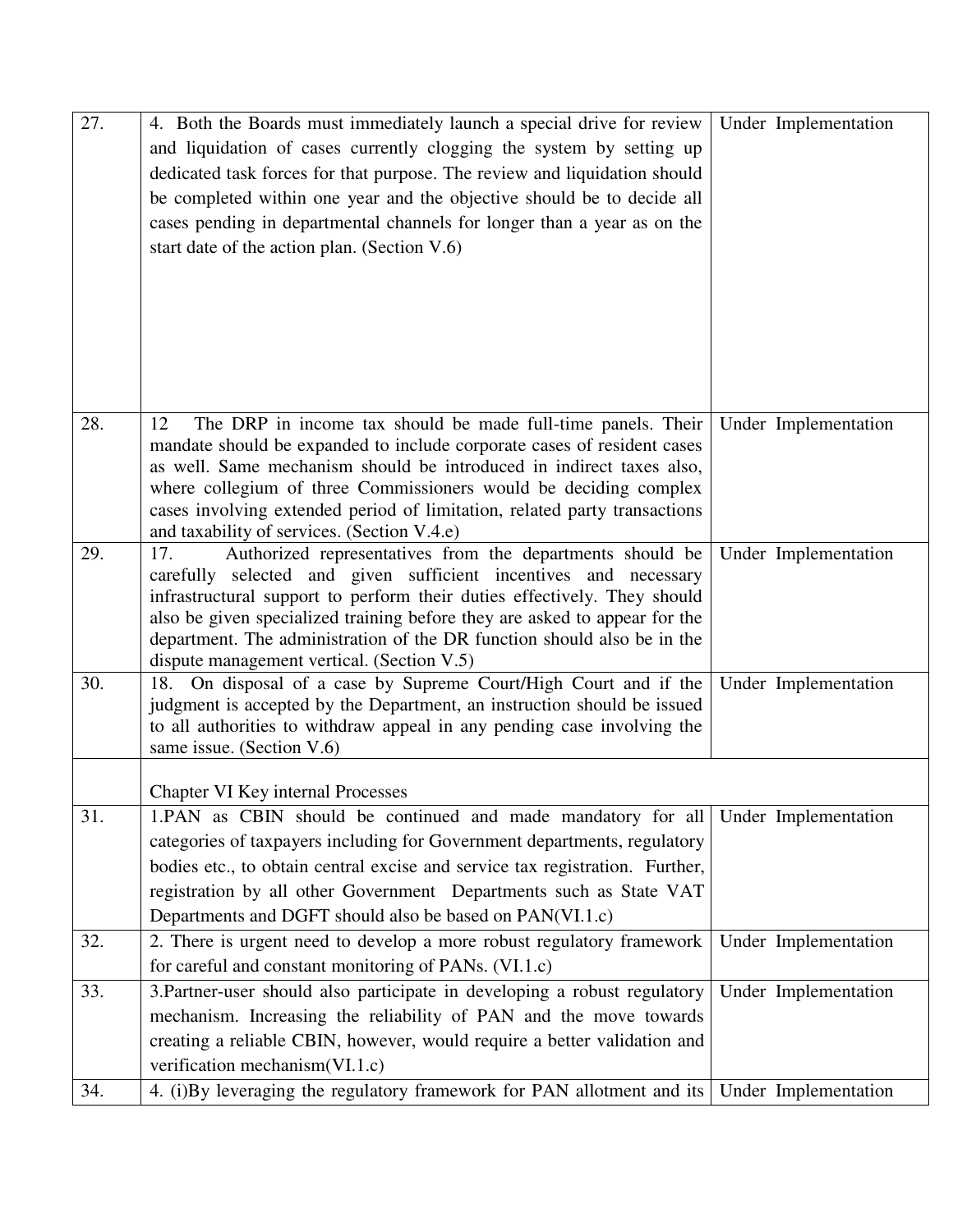|     | delivery system, we can move towards PAN being a single point of                                                                                 |                      |
|-----|--------------------------------------------------------------------------------------------------------------------------------------------------|----------------------|
|     | reference for all business transactions as in Australia and US. (VI.1.c)                                                                         |                      |
| 35. | 4(ii) The CBDT should continue to be responsible for issuing PAN to                                                                              | Under Implementation |
|     | entities and organizations to ensure uniformity among different classes of                                                                       |                      |
|     | taxpayers.(VI.1.c)                                                                                                                               |                      |
| 36. | 4(iii) Quoting of PAN in all transaction documents be made mandatory                                                                             | Under Implementation |
|     | under law. $(VI.1.c)$                                                                                                                            |                      |
| 37. | 4(iv) As PAN is used as CBIN by other departments having varied                                                                                  | Under Implementation |
|     | requirements, it is essential for the Income-tax Department to re-visit the                                                                      |                      |
|     | existing verification mechanism. For e.g. to issue registration under                                                                            |                      |
|     | central excise and service tax, verification of the address where the                                                                            |                      |
|     | business premises are located, the identity of the business, the bank                                                                            |                      |
|     | account details, the directors of the company, the nature of business etc is                                                                     |                      |
|     | also very essential. Such verification could be made as an integral part of                                                                      |                      |
|     | verification before the issue of PAN. But these additional verifications                                                                         |                      |
|     | should not delay the issue of PAN (VI.1.c)                                                                                                       |                      |
| 38. | $4(v)$ The system of jurisdiction-based PAN has many problems. Even                                                                              | Under Implementation |
|     | though the present system is elaborate, the transfer of PAN from one                                                                             |                      |
|     | jurisdiction to another does not happen within a reasonable time frame.<br>Although efforts have been made by the I-T department to make such    |                      |
|     | transfers online within its PAN system the process continues to be                                                                               |                      |
|     | elaborate and not time bound. (para VI.I.c, para 284)                                                                                            |                      |
|     | (VI.1.c)                                                                                                                                         |                      |
| 39. | 4(vii) In case of change in the information provided earlier by a taxpayer                                                                       | Under Implementation |
|     | for obtaining the registration, it should be the responsibility of the                                                                           |                      |
|     | registered person to carry out the amendments within a stipulated time-                                                                          |                      |
|     | period. Sensitive changes such as amendments to the name of                                                                                      |                      |
|     | business/taxable person, principal place of business uploaded by the                                                                             |                      |
|     | taxpayer etc., may need affirmation by the tax administration and should                                                                         |                      |
|     | be dealt with in a more elaborate manner. (paraVI.I.c.)                                                                                          |                      |
| 40. | 4(viii) Other sensitive changes such as addition/deletion of premises,                                                                           | Under Implementation |
|     | bank details, particulars of authorized persons, particulars<br>- of<br>goods/services dealt, details of proprietors/partners/directors may also |                      |
|     | require prior intimation and affirmation by the department. But in all                                                                           |                      |
|     | other cases, the taxpayer may upload the change on his own within 30                                                                             |                      |
|     | days of making the change.(paraVI.I.c.)                                                                                                          |                      |
| 41  | 6. Since the use of banking channels is a pre-condition, the number of                                                                           | Under Implementation |
|     | banks authorized to collect taxes would need to be increased to provide                                                                          |                      |
|     | better access to tax payers for internet banking services. Currently, the                                                                        |                      |
|     | authorization is separately required for branches of an authorized bank.                                                                         |                      |
|     | This should be dispensed with by enabling the banks themselves to start                                                                          |                      |
|     | tax collection in any new branch. This would be a customer friendly                                                                              |                      |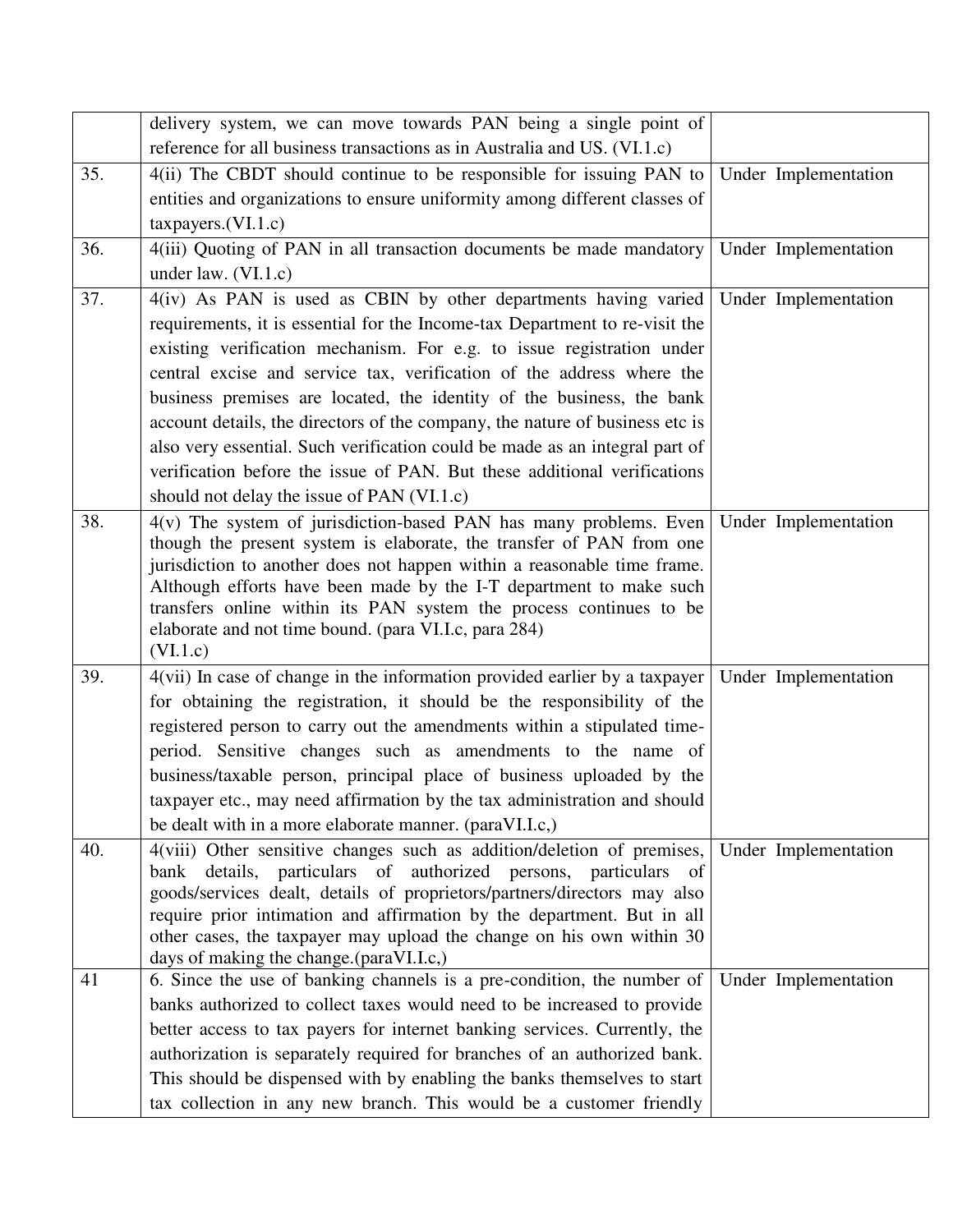|     | measure as there would be a wider network of collecting banks. (para                                                                                                                                                                                                                                                                                                                                                                                                                                                                                                                                                                                                                                                                                                                                                                                               |                      |
|-----|--------------------------------------------------------------------------------------------------------------------------------------------------------------------------------------------------------------------------------------------------------------------------------------------------------------------------------------------------------------------------------------------------------------------------------------------------------------------------------------------------------------------------------------------------------------------------------------------------------------------------------------------------------------------------------------------------------------------------------------------------------------------------------------------------------------------------------------------------------------------|----------------------|
|     | VI.2.c.)                                                                                                                                                                                                                                                                                                                                                                                                                                                                                                                                                                                                                                                                                                                                                                                                                                                           |                      |
| 42. | 7. A payment gateway facilitates the transfer of information between a<br>payment portal (such as a website, mobile phone printer active voice<br>response service) and the front end processor or acquiring bank. There is<br>good reason to increase payment gateways for better<br>customer convenience. (para VI.2.c)                                                                                                                                                                                                                                                                                                                                                                                                                                                                                                                                          | Under Implementation |
| 43  | 10. In order to avoid unnecessary litigation, it is imperative that taxpayers<br>should be allowed to make relevant disclosure in the tax return itself. At<br>present, if the taxpayer and tax officer differ on deductibles, the tax<br>officer adds the disputed amount to the income of the taxpayer and<br>penalty proceedings are initiated. This often puts a burden on both<br>taxpayers as well on the tax administration as avoidable penalty<br>proceedings are initiated. To obviate such situations, we recommend that<br>the format of the tax return should be amended and space be made<br>available for the taxpayer to state its position on transactions, which have<br>the potential to create disputes of a legal nature and arise from a<br>difference in opinion between the taxpayer and the tax administration.<br>$(\text{para VI.3.a})$ | Under Implementation |
| 44. | 11. Jurisdiction free as far as possible under Income tax. Each taxpayer is<br>attached to a specific AO. It is widely felt that there are significant<br>disadvantages in such an arrangement as the AO may not have specific<br>industry knowledge or subject knowledge with the result the taxpayer is<br>put to undue hardship. It is thus felt that geographical jurisdiction should<br>be dispensed with and industry based assessment should be introduced in<br>line with the recommendation made in Chapter III of this report. (para<br>VI.3.a)                                                                                                                                                                                                                                                                                                          | Under Implementation |
| 45. | 12. Personal presence for hearings in all tax cases should also be avoided; Under Implementation<br>data can be sought through an e-system, where it can be uploaded by the<br>taxpayer. Personal hearing should be sought only in complex cases. A<br>facility like an e-room can be developed for larger taxpayers to upload<br>data. This data can be suitably protected. If required, video conferencing<br>can be used to hear the taxpayers' or their representative's views.<br>(para<br>VI.3.a)                                                                                                                                                                                                                                                                                                                                                            |                      |
| 46. | 13. Developing specialization for AOs. (VI.4.a)                                                                                                                                                                                                                                                                                                                                                                                                                                                                                                                                                                                                                                                                                                                                                                                                                    | Under Implementation |
| 47. | 14. No transaction based audit. Audit should be system based. (para<br>VI.4.a)                                                                                                                                                                                                                                                                                                                                                                                                                                                                                                                                                                                                                                                                                                                                                                                     | Under Implementation |
| 48. | 15. The assessment team could comprise more than one AO in complex<br>cases. In cases where the tax assessed by the AO is higher than what the<br>taxpayer considers is due and the addition proposed is more than a<br>specified amount, the amount should be approved by a team of superiors                                                                                                                                                                                                                                                                                                                                                                                                                                                                                                                                                                     | Under Implementation |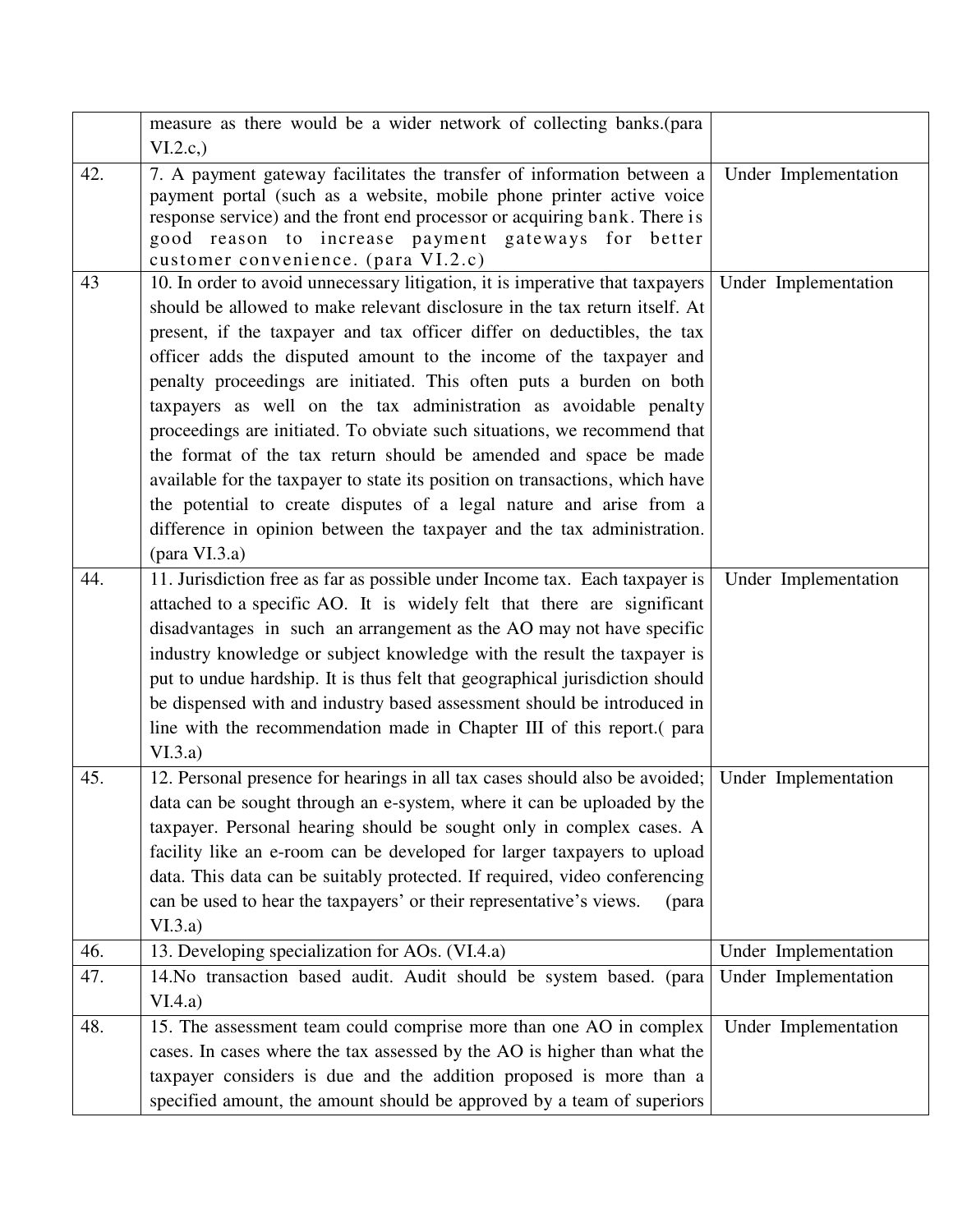| from outside the AO's jurisdiction. This would bring quality to the                                                                                                                                                                                                                                                                                                                                                                                                                                                                                                                                                                                                                                                                                                 |                                                                                                                                                                                                              |
|---------------------------------------------------------------------------------------------------------------------------------------------------------------------------------------------------------------------------------------------------------------------------------------------------------------------------------------------------------------------------------------------------------------------------------------------------------------------------------------------------------------------------------------------------------------------------------------------------------------------------------------------------------------------------------------------------------------------------------------------------------------------|--------------------------------------------------------------------------------------------------------------------------------------------------------------------------------------------------------------|
| assessment orders, as there would be a peer review. The taxpayer should                                                                                                                                                                                                                                                                                                                                                                                                                                                                                                                                                                                                                                                                                             |                                                                                                                                                                                                              |
|                                                                                                                                                                                                                                                                                                                                                                                                                                                                                                                                                                                                                                                                                                                                                                     |                                                                                                                                                                                                              |
| order should be finalized based on the final directions. (para VI.4.a)                                                                                                                                                                                                                                                                                                                                                                                                                                                                                                                                                                                                                                                                                              |                                                                                                                                                                                                              |
| 16. Develop audit protocols. (para VI.4.a)                                                                                                                                                                                                                                                                                                                                                                                                                                                                                                                                                                                                                                                                                                                          | Under Implementation                                                                                                                                                                                         |
| 17. Co-ordination between audits of CBEC and CBDT (para VI.4.a)                                                                                                                                                                                                                                                                                                                                                                                                                                                                                                                                                                                                                                                                                                     | Under Implementation                                                                                                                                                                                         |
| 18. Quantitative filters for CASS: The pre-requisites for a robust risk-<br>assessment system is collection of data/information from external and<br>internal sources, data cleansing and system-based checks and analysis.<br>There is also a need to make sure that when CASS is run, data for all<br>taxpayers, including those who filed manual returns, is available in the<br>database. (VI.5)                                                                                                                                                                                                                                                                                                                                                                | Under Implementation                                                                                                                                                                                         |
| 19. There is also a need to set up a standard operating procedure, which<br>recognizes an iterative method, testing it ex-post, to develop effective and<br>efficacious parameters in the risk assessment matrix. (VI.5)                                                                                                                                                                                                                                                                                                                                                                                                                                                                                                                                            | Under Implementation                                                                                                                                                                                         |
| 20. Increasing the number of audits in non-corporate and small corporate<br>segment. Non-corporate business entities, comprising small and medium<br>size enterprises, form a big part of the tax gap in India. These non-<br>corporate entities, as also small or shell companies, are often used for<br>round-tripping, and hence, fake capital building. These entities are often<br>used to provide accommodation entries. Since the overall scrutiny is<br>taken up in less than 1 per cent cases, some of these companies escape the<br>tax net and are used as safe conduits. (VI.5)                                                                                                                                                                         | Under Implementation                                                                                                                                                                                         |
| 21. More and more tax returns are being filed electronically. Even TDS<br>returns are being e-filed. Despite that, refunds by the I-T department<br>remain tardy. There is no time limit within which an AO is supposed to<br>process the refund in case the refund could not be issued from CPC.<br>(VI.6)                                                                                                                                                                                                                                                                                                                                                                                                                                                         | Under Implementation                                                                                                                                                                                         |
| even after the file is transferred, the AO goes through manual verification<br>and withholds the amount due to non-availability of the TDS certificate.<br>This process, therefore, needs to be changed. The recommendation in this<br>regard is that there should be a time limit in which refunds should be<br>processed after filing the income tax returns. Since the CPC issues<br>refunds through the refund-banker scheme, the refunds should be based<br>on taxpayer data and deductor data which is already available in ITD<br>system. The insistence on manual filing of TDS certificates before the<br>AO for verification of refund claims should be done away with. If<br>required, the tax payer should be allowed to upload all TDS certificates in |                                                                                                                                                                                                              |
|                                                                                                                                                                                                                                                                                                                                                                                                                                                                                                                                                                                                                                                                                                                                                                     | be allowed to explain his position to the team of superiors and the draft<br>22. The AO normally waits for the file to be transferred from the CPC and Under Implementation<br>the electronic format. (VI.6) |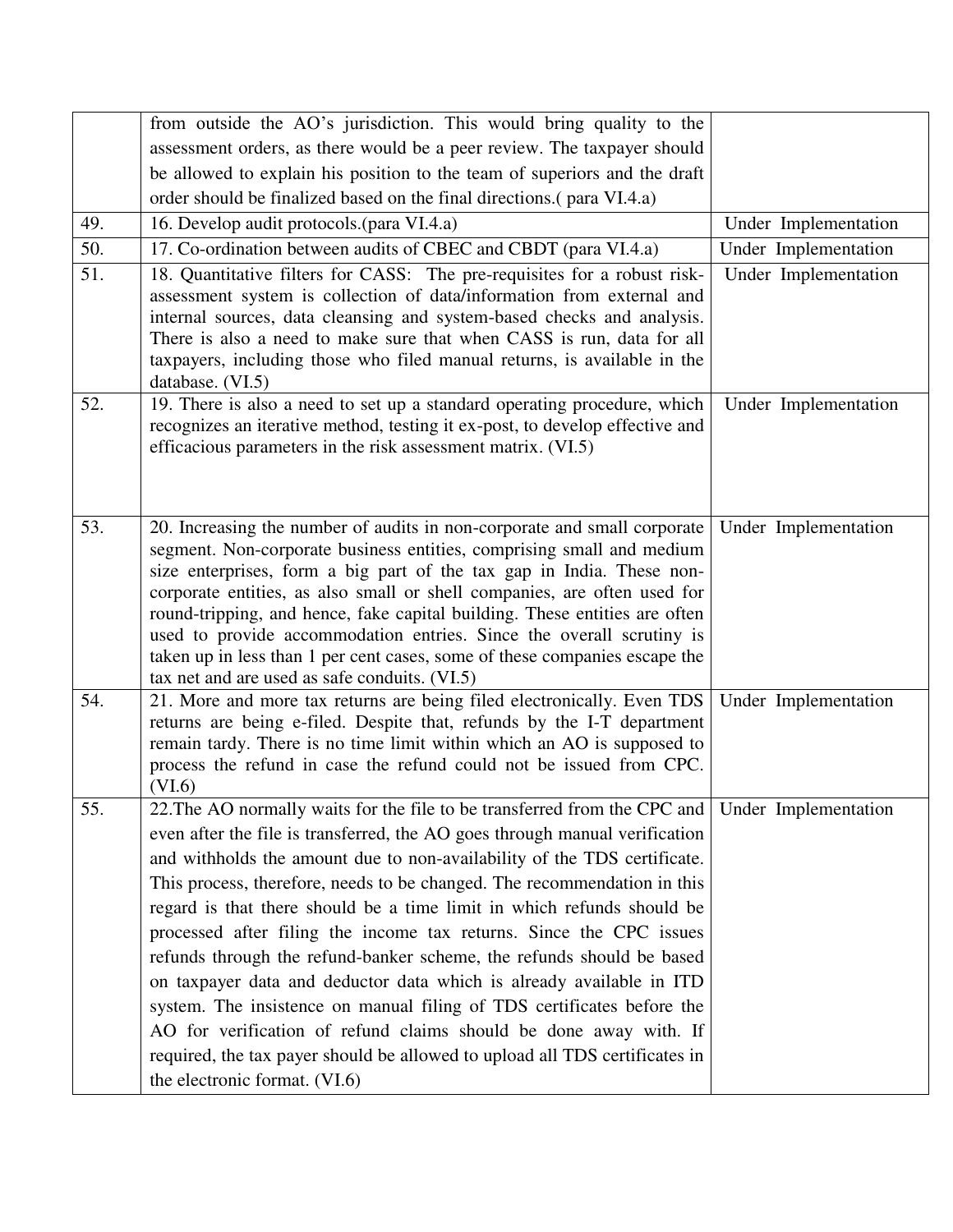| 56.<br>57. | 23. Refunds due to taxpayer on relief from ITAT/CIT (A) order: Under Implementation<br>Sometimes, the taxpayer is eligible to get refunds based on relief obtained<br>from ITAT/CIT (A)/HC/SC orders. Under the present provisions, there is<br>no time limit by which the AO should give effect to the orders passed and<br>issue refunds. Many times, the taxpayer is coerced into paying tax for the<br>current year as self-assessment tax or advance tax. This process needs to<br>be changed. There should be a time limit by which the AO should pass<br>the orders giving effect to CIT (Appeals)/ITAT orders. (VI.6)<br>25. Strict adherence to timelines: A taxpayer should not be denied refunds<br>if it is due. In fact, both the Boards have time and again issued<br>instructions that in case there is delay in issuing refunds, the taxpayer                                                                             | Under Implementation |
|------------|-------------------------------------------------------------------------------------------------------------------------------------------------------------------------------------------------------------------------------------------------------------------------------------------------------------------------------------------------------------------------------------------------------------------------------------------------------------------------------------------------------------------------------------------------------------------------------------------------------------------------------------------------------------------------------------------------------------------------------------------------------------------------------------------------------------------------------------------------------------------------------------------------------------------------------------------|----------------------|
|            | should be granted interest on delayed refunds, unless it is caused by the<br>fault of the assessees. (VI.6)                                                                                                                                                                                                                                                                                                                                                                                                                                                                                                                                                                                                                                                                                                                                                                                                                               |                      |
| 58.        | 30. Reduction of errors. The TDS deductor is obliged under Section 206<br>of I-T Act to file an e-TDS return in form no. 24, 26 or 27 or quarterly<br>statements and submit them to CPC-TDS. TDS return typically contains<br>the TDS Account Number (TAN) of the deductor, PAN of the deductor,<br>PAN of all the deductees and particulars of tax paid to the central<br>including book identification number or<br>challan<br>government<br>identification number as the case may be. Errors can occur in reporting<br>any of the above information. This impacts the deductee, often small<br>taxpayers, as they are unable to claim refund, particularly if they are<br>below the taxable limit. Attention should be paid to reducing errors and if<br>errors occur, to their early rectification. The rectification of errors should<br>be a key taxpayer service, and should be delivered with a clear customer<br>focus. $(VI.7)$ | Under Implementation |
| 59.        | 31. Improvement in rectification process: Although the CPC-TDS has<br>provided an interface to the deductors for online error rectification of e-<br>TDS returns, it permits only two types of corrections, namely, PAN<br>correction and challan correction. For all other type of corrections, users<br>have to go through the regular process of generating a correction return<br>file and submit it to the CPC-TDS. Even a single error requires the<br>deductor to submit the entire return afresh. The process of uploading the<br>entire file for one or two corrections is cumbersome and disproportionate<br>to the gravity of the error. This adversely impacts taxpayer services. (VI.7)                                                                                                                                                                                                                                      | Under Implementation |
| 60.        | 32. Help for small deductors: The compliance cost for small deductors in<br>filing TDS returns and fulfilling various obligations is high. This often<br>discourages small deductors. The government, therefore, should ask tax<br>return preparers (TRPs) to also assist small and marginal tax deductors to<br>prepare and file their TDS returns. Or else, a separate TDS return<br>preparers (TDS TRPs) programme should be initiated on the same lines<br>as TRPs. $(VI.7)$                                                                                                                                                                                                                                                                                                                                                                                                                                                          | Under Implementation |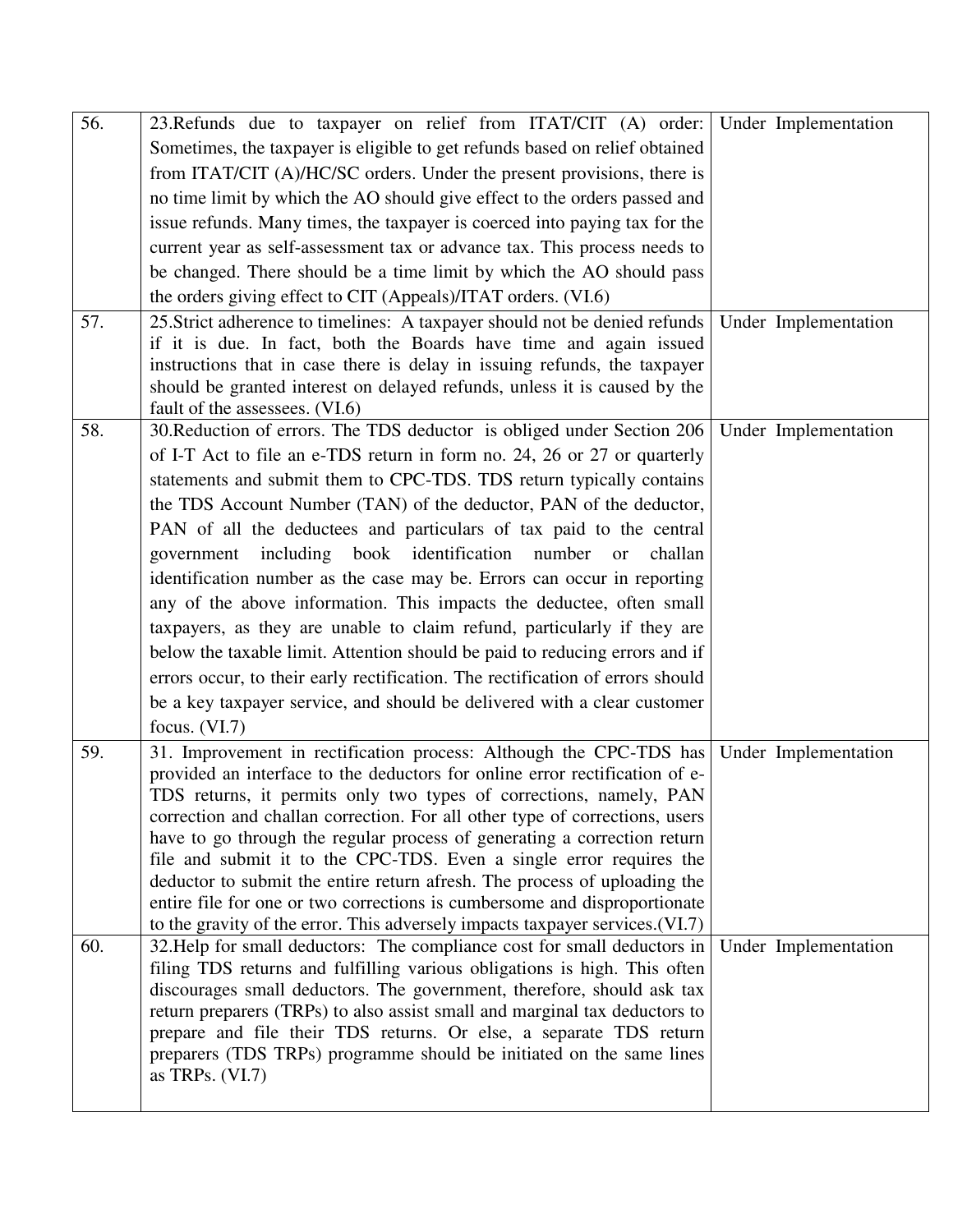| 61. | 33. Rules on FTC: No guidelines for FTC exist in India. CBDT should   Under Implementation                                                                                                                                                                                                                                                                                                                                                                                                                                                                                                                                                                                         |                      |
|-----|------------------------------------------------------------------------------------------------------------------------------------------------------------------------------------------------------------------------------------------------------------------------------------------------------------------------------------------------------------------------------------------------------------------------------------------------------------------------------------------------------------------------------------------------------------------------------------------------------------------------------------------------------------------------------------|----------------------|
|     | introduce FTC rules and specify the compliance requirements in clear and                                                                                                                                                                                                                                                                                                                                                                                                                                                                                                                                                                                                           |                      |
| 62. | lucid detail to reduce the scope for interpretation and litigations. (VI.8)<br>34. Timing for claim of FTC: Tax jurisdictions have different fiscal<br>years. Difficulties are often encountered by taxpayers in claiming FTC for<br>taxes paid in the US between January and March as those taxes are<br>accounted for in a different fiscal year, whereas in India that tax claim<br>would fall under the same fiscal year. An FTC rule to cover such timing<br>differences would bring relief to eligible taxpayers.<br>VI.9                                                                                                                                                    | Under Implementation |
| 63. | 35. Collection & Recovery. Separate vertical for this function: Currently,<br>the function of recovery and collection is largely carried out by the AOs<br>whose primary job is assessment of taxes. Due to operational constraints<br>and institutional barriers, this function often takes a backseat. The<br>institution of a recovery cell has also not worked well, because of<br>inadequate staff support, lack of resources, lack of training in recovery<br>work and lack of motivation. All these have resulted in no or very little<br>focus on tax collection. Considering all these, a separate vertical has been<br>recommended in Chapter III of this report. (VI.9) | Under Implementation |
| 64. | 36. Building compliance profile of taxpayers. To improve the efficiency<br>of debt collection activities, many tax administrations have used risk<br>assessment models for segmenting taxpayers according to size, sector,<br>and past behavior etc. This approach, apart from helping to establish the<br>predicted tax revenue for each group, also enables effective monitoring of<br>revenue collection. (VI.9)                                                                                                                                                                                                                                                                | Under Implementation |
| 65. | 37. Use of Information and Communication Technology (ICT): The use   Under Implementation<br>of ICT in reporting, compiling and collating information about tax arrears<br>and their recovery is a must and will go a long way in saving time and<br>effort. $(VI.9)$                                                                                                                                                                                                                                                                                                                                                                                                              |                      |
| 66. | 38. Tracking of tax demands stayed by courts and tribunals: Currently, a<br>large portion of total arrears cannot be collected due to stay orders in<br>operation. There is no institutional method of keeping track of such stay<br>orders, which would allow the AOs to recover tax upon the expiry of stay<br>orders. This information needs to be uploaded electronically on the ICT<br>system of the departments so that the tax collectors can have system<br>generated prior intimations regarding the expiry of stay orders. (VI.9)                                                                                                                                        | Under Implementation |
| 67. | 39. Write-offs: The identification of tax demands that cannot be collected,<br>either on account of taxpayers having gone bankrupt or having become<br>indigent, has to be carried out for the purpose of speedy write- offs.<br>Currently, the process of write-off is quite lengthy and cumbersome.                                                                                                                                                                                                                                                                                                                                                                              | Under Implementation |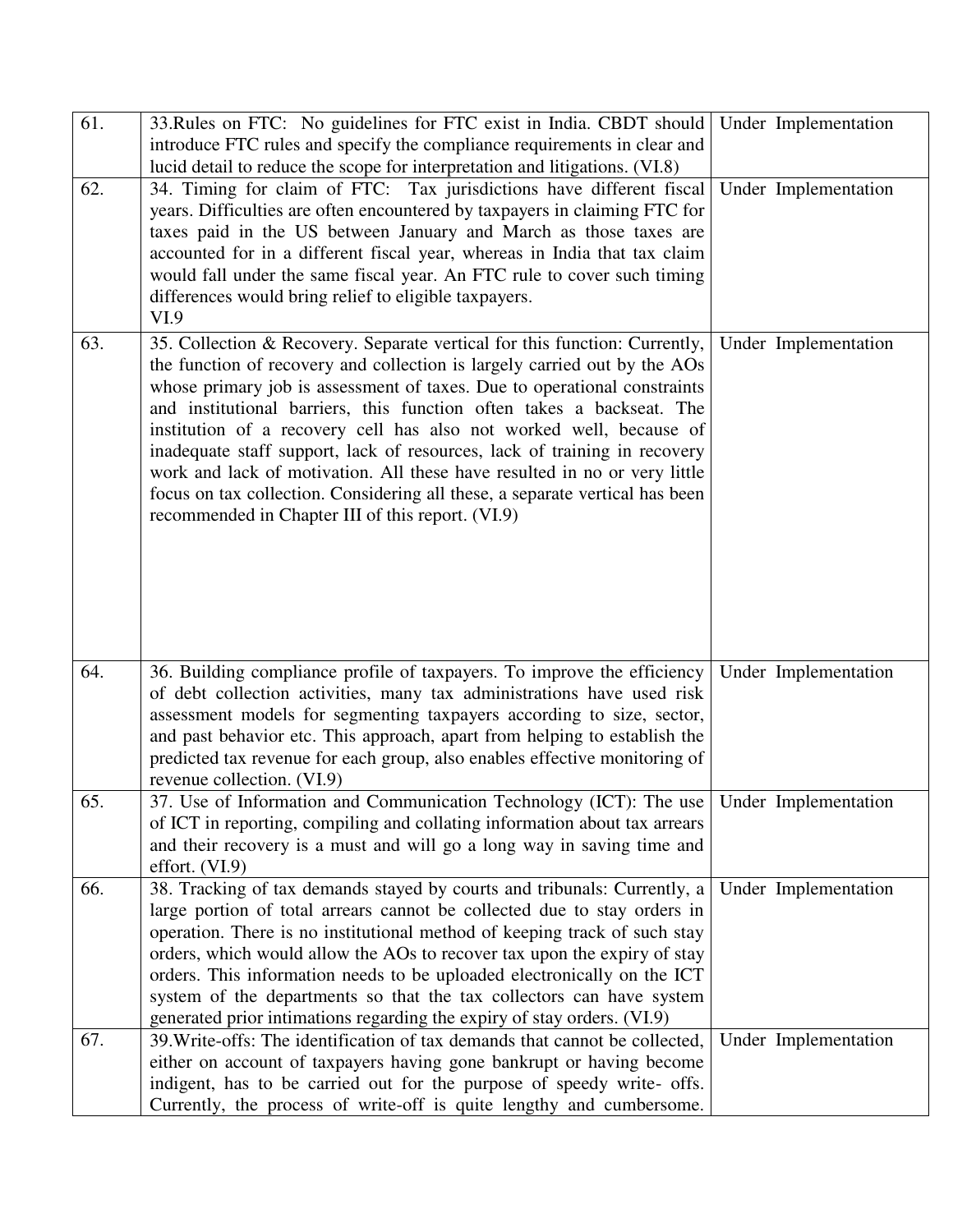|     | Besides, most officers do not consider it to be a priority work. No doubt,                                                                           |                      |
|-----|------------------------------------------------------------------------------------------------------------------------------------------------------|----------------------|
|     | the department's main job is to collect tax revenue, but in case a demand                                                                            |                      |
|     | becomes unrecoverable, it is imperative to write them off so that due                                                                                |                      |
|     | attention can be given to cases where chances of recovery are high. It is,                                                                           |                      |
|     | therefore, important to identify the right cases for write off and for that,                                                                         |                      |
|     | due diligence needs to be carried out before writing them off. (VI.9)                                                                                |                      |
| 68. | 40. In both the cases $-$ TP or special valuation in customs $-$ adequate<br>documentation is required: It is often felt that adequate documentation | Under Implementation |
|     | makes it easier for tax authorities to review a taxpayer's analysis,                                                                                 |                      |
|     | contributes to dispute avoidance and ensuring timely resolution of cases.                                                                            |                      |
|     | It is recommended that both Boards should frame detailed documentation                                                                               |                      |
|     | requirement for TP as well as customs valuation, keeping in view that                                                                                |                      |
|     | such documentation should be reasonable. This would bring certainty and                                                                              |                      |
|     | predictability for taxpayers. (VI.10)                                                                                                                |                      |
| 69. | <b>INTERNATIONAL TAXATION</b>                                                                                                                        | Under Implementation |
|     | 41. Documentation requirement for issue of reduced or no TDS: It is                                                                                  |                      |
|     | imperative to inform non-resident taxpayers a priori about the documents                                                                             |                      |
|     | required and the time that it would take subsequently to issue a certificate                                                                         |                      |
|     | under Section 197. There should also be a facility for filing these papers                                                                           |                      |
|     | on the system electronically so that to the extent possible, the physical                                                                            |                      |
|     | presence of the taxpayer is not required. Similarly, documentation                                                                                   |                      |
|     | requirements should be made known to non-resident taxpayers for the                                                                                  |                      |
|     | issue of the Tax Clearance Certificate u/s 230 of the I-T Act. (VI.13)                                                                               |                      |
| 70. | PROSECUTION FOR TAX FRAUDS                                                                                                                           | Under Implementation |
|     | 42. There is a need to set up a dedicated structure for prosecution matters                                                                          |                      |
|     | in the enforcement vertical for both the departments so that due and more                                                                            |                      |
|     | focused attention is given to this important area. This dedicated structure                                                                          |                      |
|     | can be a separate vertical, assisted by lawyers embedded in the                                                                                      |                      |
|     | organization (may be through a deputation or appointment) so that the                                                                                |                      |
|     | drafting of prosecutable issues, and highlighting the offence and the                                                                                |                      |
|     | evidence to be adduced, is done in a professional manner. This wing                                                                                  |                      |
|     |                                                                                                                                                      |                      |
|     | should also be responsible for initiating prosecution in the courts and for                                                                          |                      |
|     | coordinating the appearance of officers before courts along with the                                                                                 |                      |
|     | maintenance of case records and other logistical requirements. The                                                                                   |                      |
|     | recommended structure is given in Diagram 6.1. (VI.14)                                                                                               |                      |
| 71. | I&CI                                                                                                                                                 | Under Implementation |
|     | 43. At present, the work of this directorate is not properly delineated.                                                                             |                      |
|     | Further, there is need to improve the overall capacity of the directorate to                                                                         |                      |
|     | gather intelligence and information, improve the completeness and                                                                                    |                      |
|     | accuracy of information, and unify the information for developing<br>actionable cases for appropriate action by the jurisdictional officers. The     |                      |
|     | overall strategy should be to develop this into an intelligence hub for the                                                                          |                      |
|     | I-T department and develop the ability to take action on a real-time basis.                                                                          |                      |
|     |                                                                                                                                                      |                      |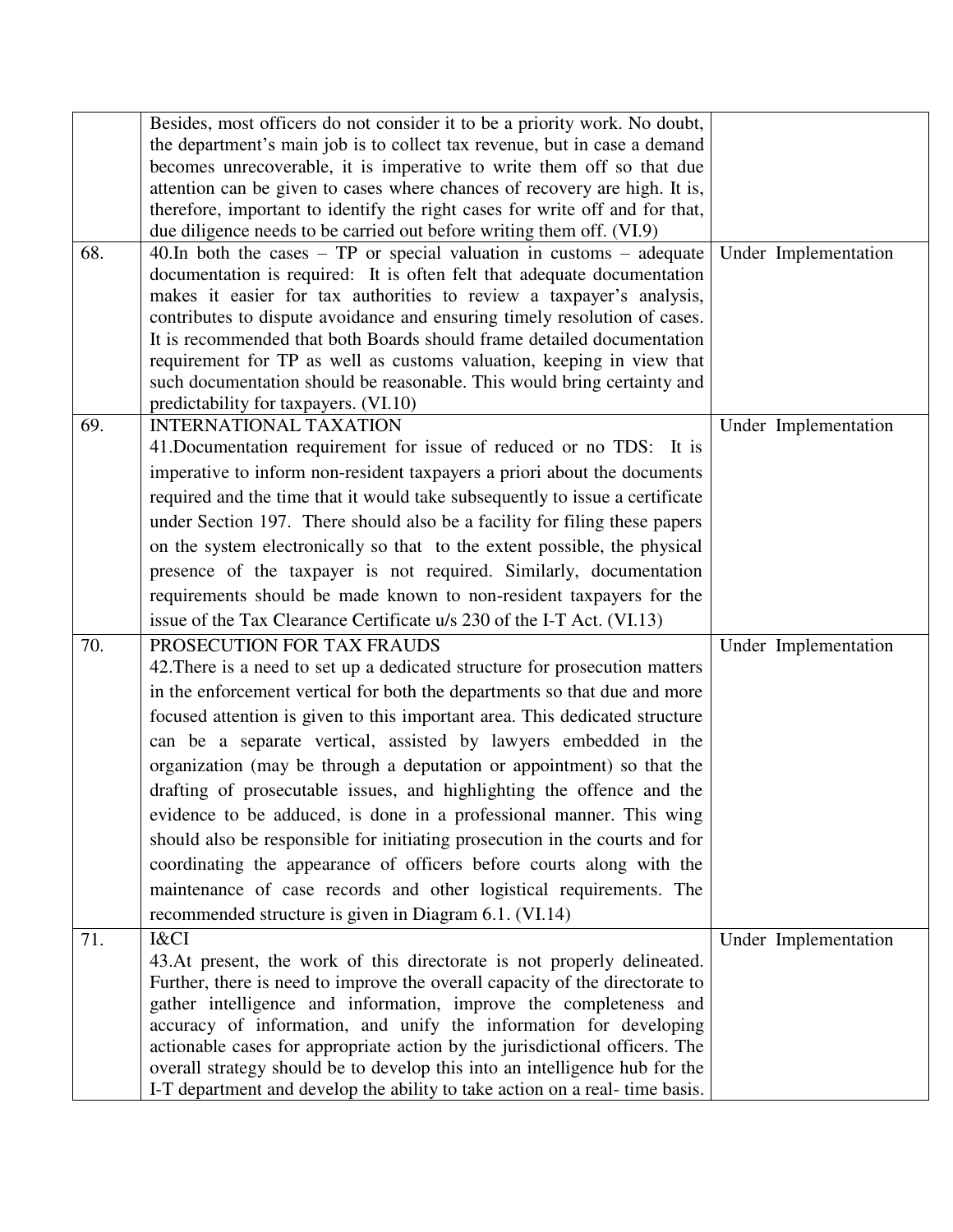|     | This will enhance the impact of investigation and detection of tax frauds.<br>(VI.15)                                                                                                                                                                                                                                                                                                                                                                                                                                                                                                                               |                      |
|-----|---------------------------------------------------------------------------------------------------------------------------------------------------------------------------------------------------------------------------------------------------------------------------------------------------------------------------------------------------------------------------------------------------------------------------------------------------------------------------------------------------------------------------------------------------------------------------------------------------------------------|----------------------|
| 72. | 45. Officers will also need to have the ability to trace flows of money<br>through complex financial arrangements and use sophisticated techniques<br>to identify links between suspects and illicit financial activities. We<br>suggest that customized training modules, both at the domestic level and<br>the international level be introduced to ensure exposure to international<br>best practices. (VI.15)                                                                                                                                                                                                   | Under Implementation |
| 73. | 46. The working of the directorate has to be ICT-based; therefore the<br>directorate would need to have a good complement of personnel from the<br>ICT vertical. (VI.15)                                                                                                                                                                                                                                                                                                                                                                                                                                            | Under Implementation |
| 74. | <b>NON PROFIT SECTOR</b><br>47. The CAG made the following recommendations: (a) quoting PAN to<br>be made a pre- requisite for registration for claiming exemption under the<br>act (b) e-filing of returns by tax exempt entities (c) development of a<br>reliable, comprehensive and usable database/register of tax-exempt<br>entities (d) verification and monitoring of donations received by such<br>entities under Section 80G of the IT Act (e) extension of TDS provisions<br>to such entities and (f) audit reports submitted by tax-exempt entities to<br>include clauses on proper disclosures. (VI.16) | Under Implementation |
| 75. | 48. The I.T. department does not have a national database of the non-<br>profit sector. It is, therefore, imperative that a database is prepared and<br>made available to the public. Their activities should also be indicated.<br>This would create grass-roots pressure on non-functioning entities or<br>those entities, which are exempted but not fulfilling their objectives, and<br>provide an opportunity to remove those entities. (VI.16)                                                                                                                                                                | Under Implementation |
| 76. | DEPARTMENTAL MANUALS<br>49. The Commission recommends that there should be one basic manual<br>for all direct taxes. Departmental manuals should be annually updated<br>and put up on the website for easy downloading by both taxpayers<br>and tax officers. (VI.17)                                                                                                                                                                                                                                                                                                                                               | Under Implementation |
|     | Chapter – VII Information & Communication Technology                                                                                                                                                                                                                                                                                                                                                                                                                                                                                                                                                                |                      |
| 77. | 1. Strategic Vision<br>The recommendations of the TARC under this category are:<br>For full realization of the potential of ICT, it must get embedded<br>1.<br>the DNA of the organization. Both the design of policies and<br>1n<br>implementation should make full use of ICT (Section VII.3.a)<br>All decisions should be taken with ICT compatibility in mind.<br>11.<br>Similarly, all legislation should be ICT-compatible (Section VII.3.b)                                                                                                                                                                  | Under Implementation |
| 78  | 2 .Business Process Re-engineering                                                                                                                                                                                                                                                                                                                                                                                                                                                                                                                                                                                  | Under Implementation |
|     | The recommendations of the TARC under this category are:<br>Automation should follow business process re-engineering to<br>i.<br>avoid the danger of getting trapped in an outdated mode of                                                                                                                                                                                                                                                                                                                                                                                                                         |                      |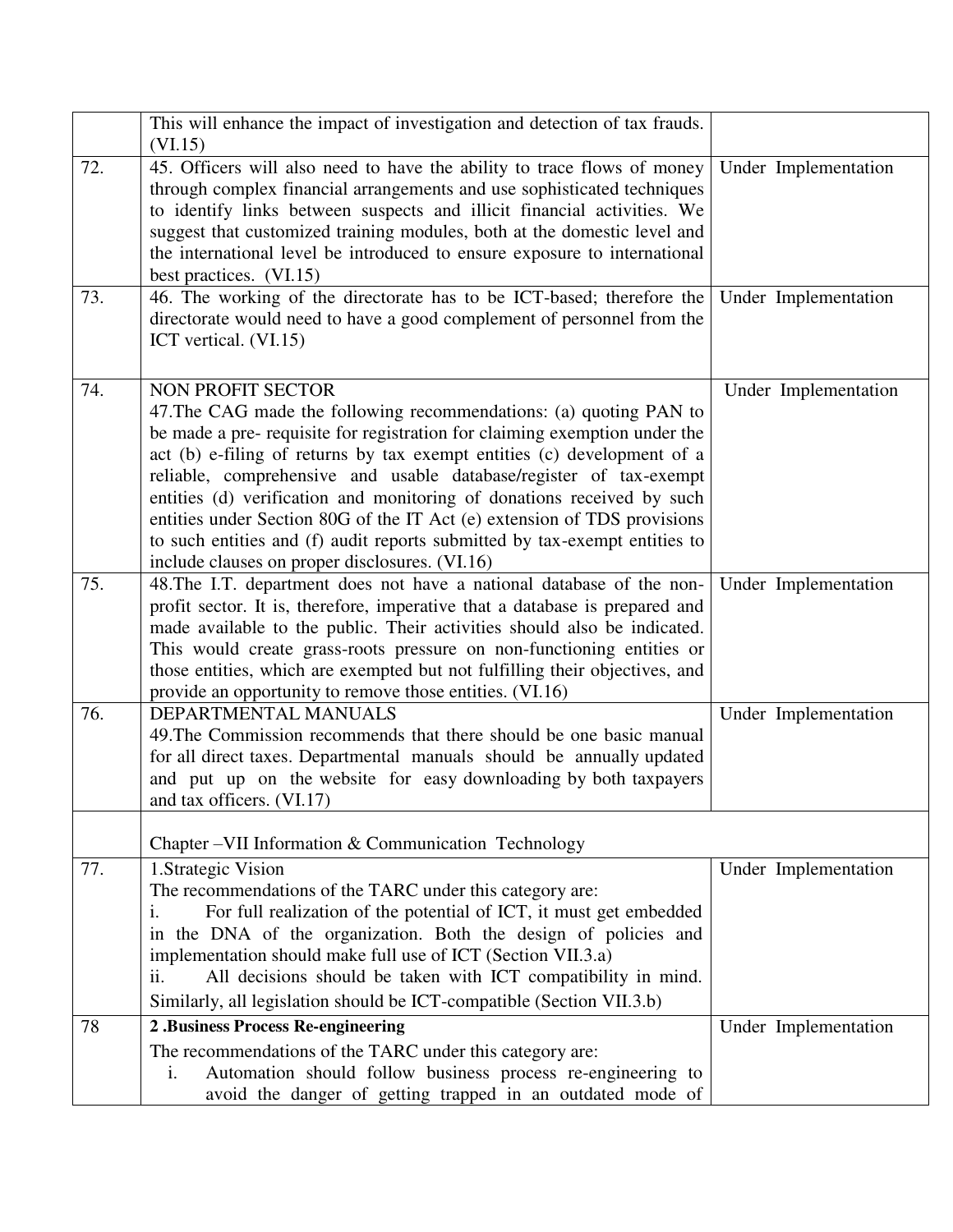|     | governance (Section VII.3.a)                                                                  |                      |
|-----|-----------------------------------------------------------------------------------------------|----------------------|
|     | The Boards must create structures and processes to enhance<br>ii.                             |                      |
|     | working relationships between business owners and DG                                          |                      |
|     | (Systems) to ensure that ICT initiatives are aligned with business                            |                      |
|     | needs, priorities and capabilities (Section VII.3.b and d)                                    |                      |
|     | Both Boards must commit themselves to achieve a fully digitized<br>iii.                       |                      |
|     | environment and work towards comprehensive ICT system(s) in                                   |                      |
|     | which everyone from the top leader to the last person on the                                  |                      |
|     | frontline works in a digital environment (Section VII.3.a)                                    |                      |
|     | The leadership must ensure that where systems are available,<br>iv.                           |                      |
|     | employees should not have the option to work in a paper                                       |                      |
|     | environment (Section VII.3.a)                                                                 |                      |
|     | The Boards must regularly use maturity frameworks to assess<br>V.                             |                      |
|     | their ICT maturity and map out the path towards greater maturity                              |                      |
|     | (Section VII.3.a)                                                                             |                      |
| 79. | 3. Project Implementation                                                                     | Under Implementation |
|     | The recommendations of the TARC under this category are:                                      |                      |
|     | A service oriented architecture and approach should be adopted to<br>i.                       |                      |
|     | promote integrated systems, greater "value for money" and<br>customer focus (Section VII.3.b) |                      |
|     | Boards should adopt a robust ICT governance framework and<br>ii.                              |                      |
|     | practices, and rigorous programme and project management                                      |                      |
|     | frameworks (Section VII.3.b)                                                                  |                      |
|     | Project planning and approvals must include the required number<br>iii.                       |                      |
|     | and quality of human resources (Section VII.1.b)                                              |                      |
|     | Movement of personnel should have a linkage with project<br>iv.                               |                      |
|     | implementation and there should be a process of knowledge                                     |                      |
|     | transfer (Section VII.1.b)                                                                    |                      |
|     | HR policies must be aligned with the need for specialization and<br>V.                        |                      |
|     | officers should be allowed to grow in the areas in which they                                 |                      |
|     | specialize. Routine transfers should be avoided (Section VII.3.d)                             |                      |
| 80. | <b>4. Human Resources and Training</b>                                                        | Under Implementation |
|     | The recommendations of the TARC under this category are:                                      |                      |
|     | Special training for officers in key areas of ICT should be<br>$\mathbf{1}$ .                 |                      |
|     | arranged for officers of DG (Systems) (Section VII.3.e)                                       |                      |
|     | DG (Systems) should have authority and funding to depute<br>ii.                               |                      |
|     | officers for specialized courses, seminars and events and engage                              |                      |
|     | with professional networks and academic institutions (Section                                 |                      |
|     | VII.3.e                                                                                       |                      |
| 81. | <b>5.Information Utilization</b>                                                              | Under Implementation |
|     | The recommendations of the TARC under this category are:                                      |                      |
|     | The discussions for data sharing between CBDT and CBEC<br>$\mathbf{i}$ .                      |                      |
|     | should be speeded up and sharing must begin quickly (Section                                  |                      |
|     | VII.4)                                                                                        |                      |
|     | ii.<br>A shared knowledge, analysis and intelligence centre, headed by                        |                      |
|     | an expert professional, should be set up for advanced data                                    |                      |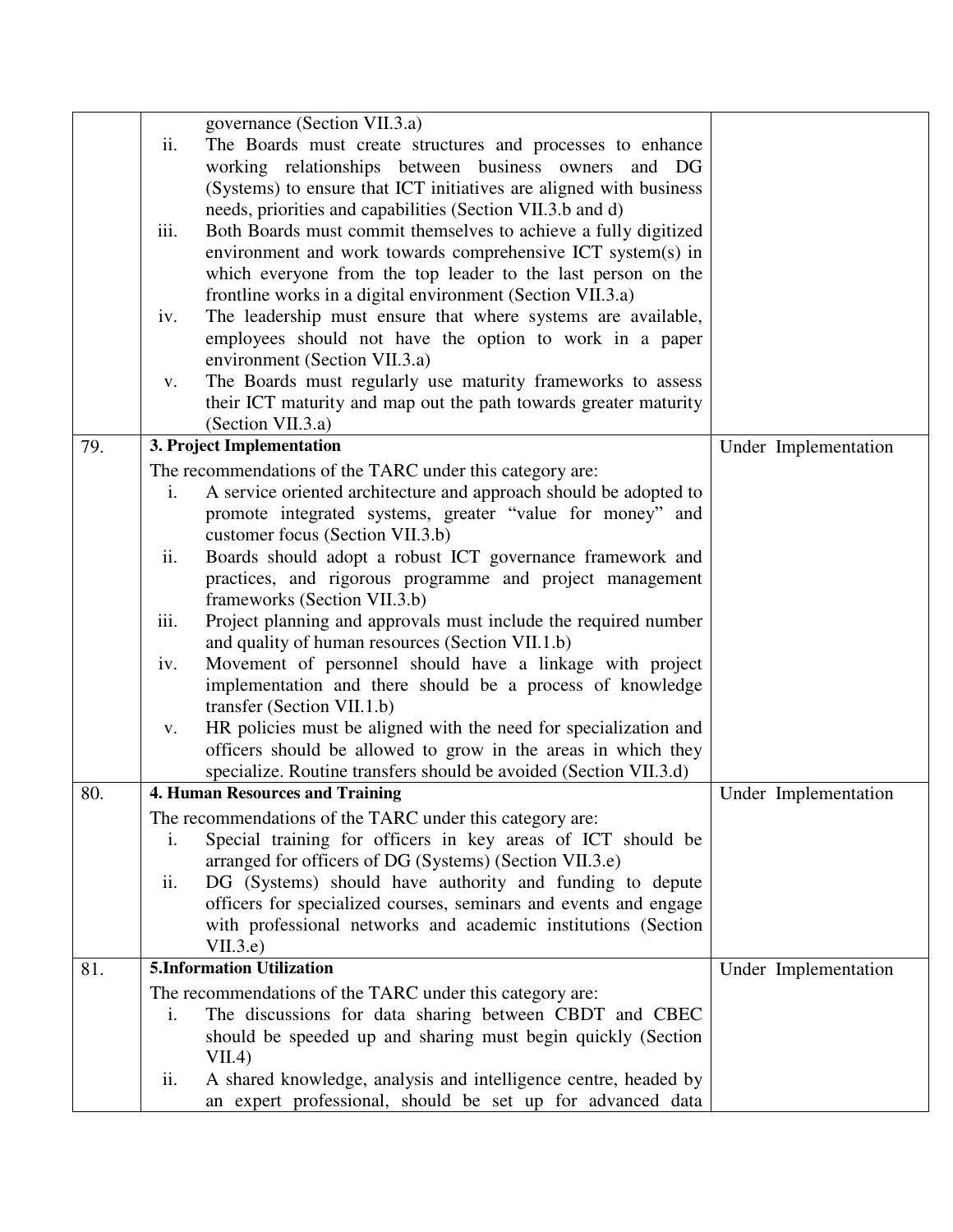|     | analytics and research. The SPV can support it by providing the                                                                                                                                                                                                                                                                                                                                                                                                                                                                                                                                                                                                                                                                                                                                                                                                                                                                                                                                                                                                                                                                                                                                                                                                                                                                                                                                                                                                                                                                                                                                                                                                                                                                                                                                                                                                                                                                                                                    |                      |
|-----|------------------------------------------------------------------------------------------------------------------------------------------------------------------------------------------------------------------------------------------------------------------------------------------------------------------------------------------------------------------------------------------------------------------------------------------------------------------------------------------------------------------------------------------------------------------------------------------------------------------------------------------------------------------------------------------------------------------------------------------------------------------------------------------------------------------------------------------------------------------------------------------------------------------------------------------------------------------------------------------------------------------------------------------------------------------------------------------------------------------------------------------------------------------------------------------------------------------------------------------------------------------------------------------------------------------------------------------------------------------------------------------------------------------------------------------------------------------------------------------------------------------------------------------------------------------------------------------------------------------------------------------------------------------------------------------------------------------------------------------------------------------------------------------------------------------------------------------------------------------------------------------------------------------------------------------------------------------------------------|----------------------|
|     | platform, tools and technologies, and expertise (Section VII.4)                                                                                                                                                                                                                                                                                                                                                                                                                                                                                                                                                                                                                                                                                                                                                                                                                                                                                                                                                                                                                                                                                                                                                                                                                                                                                                                                                                                                                                                                                                                                                                                                                                                                                                                                                                                                                                                                                                                    |                      |
| 82. | <b>6 .Special Purpose Vehicle (SPV)</b><br>The recommendations of the TARC under this category are:<br>A common special purpose vehicle (SPV) should be set up for<br>servicing the ICT needs of the Boards (Section VII.5.a)<br>ii.<br>It should be incorporated as a company with limited liability<br>under the Companies Act and should have a private ownership of<br>51 per cent and government ownership of at least 26 per cent. It<br>should have operational independence and institutional flexibility<br>even as government retains strategic control (Section VII.5.c)<br>The SPV should preferably have a net worth of around Rs.300<br>iii.<br>crore. This will ensure that the SPV is well-capitalized, can hire<br>the best people at competitive salaries, and invest adequately in<br>infrastructure to manage large-scale national projects.<br>The relationship between the departments and the SPV should be<br>iv.<br>a complementary one.<br>The tax administration would develop an overall strategy with the<br>V.<br>ICT inputs provided by the DG (Systems). The SPV will develop<br>the ICT strategy within the framework of the overall strategy,<br>which will be approved by the Boards. The DG (Systems) of the<br>two Boards will continue to exist, and will perform more strategic<br>roles and be the Boards' interface with the SPV (Section VII.5.e)<br>It should aim to be financially self-sustaining through an<br>vi.<br>appropriate business model (Section VII.5.f)<br>It should be operationally aligned and maintain relationships with<br>vii.<br>the concerned entities in DG (Systems) to ensure effective ICT<br>service delivery (Section VII.5.h)<br>The Boards, DG (Systems) and the SPV together should work out the<br>plan for the transformation to "digital by default" status. The plan should<br>begin with a visioning exercise to define the end state and should be<br>programme, as opposed to project, oriented. | Under Implementation |
|     | Chapter IX Information Exchange                                                                                                                                                                                                                                                                                                                                                                                                                                                                                                                                                                                                                                                                                                                                                                                                                                                                                                                                                                                                                                                                                                                                                                                                                                                                                                                                                                                                                                                                                                                                                                                                                                                                                                                                                                                                                                                                                                                                                    |                      |
| 83. | 1.Common Framework<br>The TARC suggests the following aspects of exchange mechanism:<br>a)Process for a request based exchange of data and information.<br>b)Specific legislation for providing general rules for exchange of<br>information.<br>c)Common framework to get rid of the silo structure.<br>d)Collaborating organizations - CBDT, CBEC, FIU, CEIB, RBI and<br>SEBI to create a common catalogue of data and information.<br>e)Organizing data within its own inventory and thereafter having a<br>common database.                                                                                                                                                                                                                                                                                                                                                                                                                                                                                                                                                                                                                                                                                                                                                                                                                                                                                                                                                                                                                                                                                                                                                                                                                                                                                                                                                                                                                                                    | Under Implementation |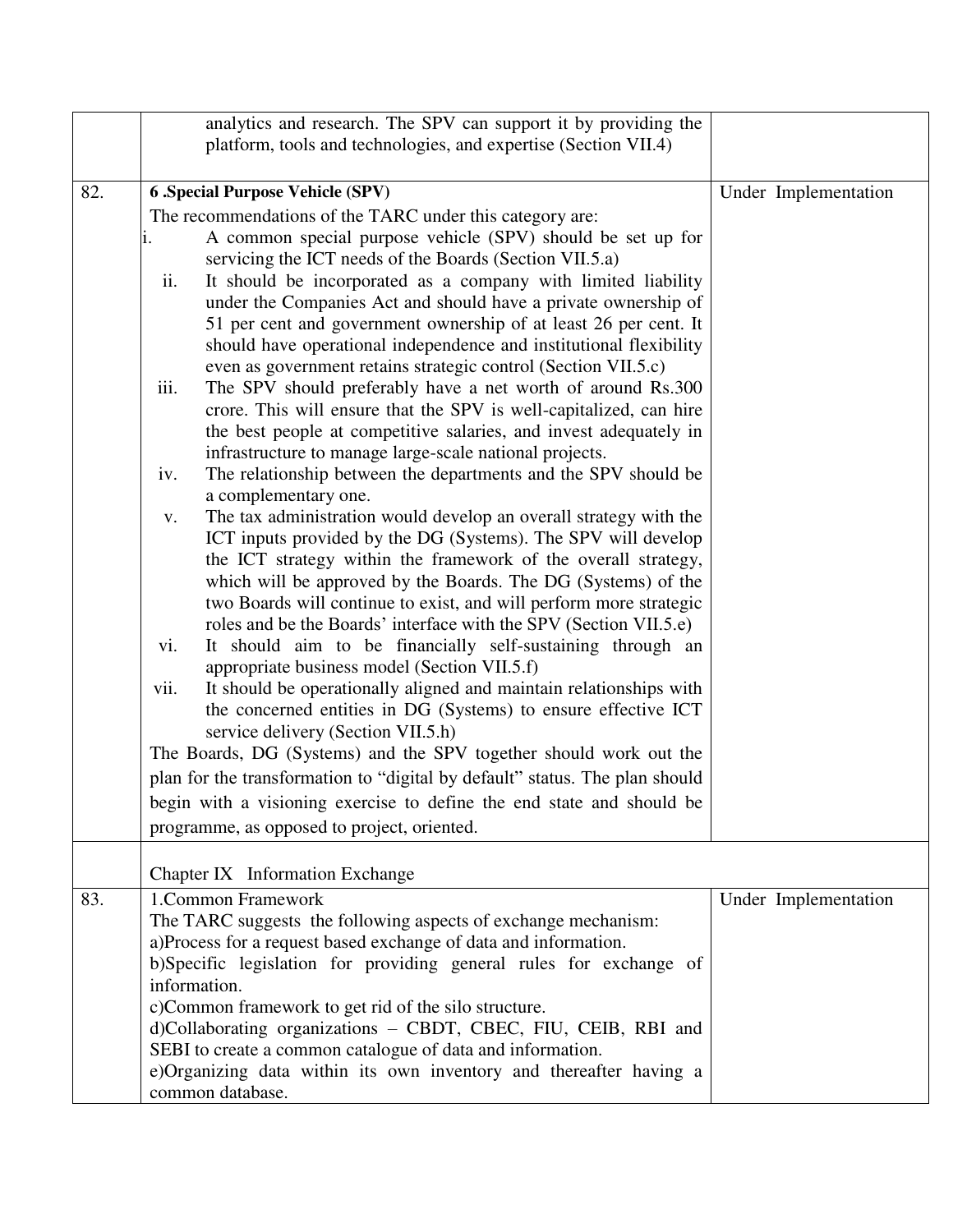|     | f) Openness and willingness to share information.                                                                      |                      |
|-----|------------------------------------------------------------------------------------------------------------------------|----------------------|
| 84. | 2. Common Standards & Taxonomy                                                                                         | Under Implementation |
|     | The TARC mainly discuss the following aspects:                                                                         |                      |
|     | A consistent approach on data across agencies for better collation<br>a)                                               |                      |
|     | of data and information making its use easy.                                                                           |                      |
|     | Common taxonomy to include minimum standardization of data<br>b)                                                       |                      |
|     | description, data context and data sharing.                                                                            |                      |
|     | A common standard for data sharing/exchange with third party.<br>$\mathbf{c})$                                         |                      |
|     | A steering committee to decide the rules of exchange.<br>d)                                                            |                      |
|     | A common business identification number (CBIN) for integrating<br>e)                                                   |                      |
|     | data across all sources.                                                                                               |                      |
|     | A regulatory mechanism to oversee that data collection is<br>f                                                         |                      |
|     | coherent and accurate.                                                                                                 |                      |
| 85. | 3. Third Party Exchange                                                                                                | Under Implementation |
|     | The TARC mainly discusses the following aspects:                                                                       |                      |
|     | a)Collaborating organization to categorize data into three classes -                                                   |                      |
|     | i)Data for general access                                                                                              |                      |
|     | ii) Data for limited sharing iii) Data for Spontaneous sharing                                                         |                      |
|     | b) The categorization of data to be known to other organizations.                                                      |                      |
|     | c) Information exchange on a digital platform.                                                                         |                      |
|     | d)SLAs/MoUs to be entered to develop a common framework.                                                               |                      |
|     | e) Information exchange through a common utility.<br>f) Nodal contact person to be nominated by every organization for |                      |
|     | responding to the request.                                                                                             |                      |
|     | g) A steering committee to sort out organizational difficulties in exchange                                            |                      |
|     | of information.                                                                                                        |                      |
|     |                                                                                                                        |                      |
| 86. | 4. Data Storage                                                                                                        | Under Implementation |
|     | The TARC mainly discuss the following aspects:<br>a)Development of algorithm to understand amorphous data              |                      |
|     | b) Service oriented architecture to reuse process and technology.                                                      |                      |
|     | c) Authorized access to portal of SPV for exchange of information.                                                     |                      |
|     | d) SLAs/MoUs between collaborating organizations to contain procedure                                                  |                      |
|     | for making request, response time, reason for refusing data, mechanism                                                 |                      |
|     | for audit etc.                                                                                                         |                      |
|     | e)Creation of an SPV to facilitate sharing and utilization of data with                                                |                      |
|     | common standard and taxonomy.                                                                                          |                      |
|     | f) Creation of an integrated enterprise data warehouse to provide a single                                             |                      |
|     | view of inflow and outflow of data to enable cross functional analysis.                                                |                      |
|     |                                                                                                                        |                      |
| 87. | 5. Data Usage                                                                                                          | Under Implementation |
|     | The TARC mainly discuss the following aspects:                                                                         |                      |
|     | a)Establish mechanism to process and structure data for a meaningful                                                   |                      |
|     | analysis.                                                                                                              |                      |
|     | b)Promote re-use of data with the objective of 'Collect once, use many                                                 |                      |
|     | times'.                                                                                                                |                      |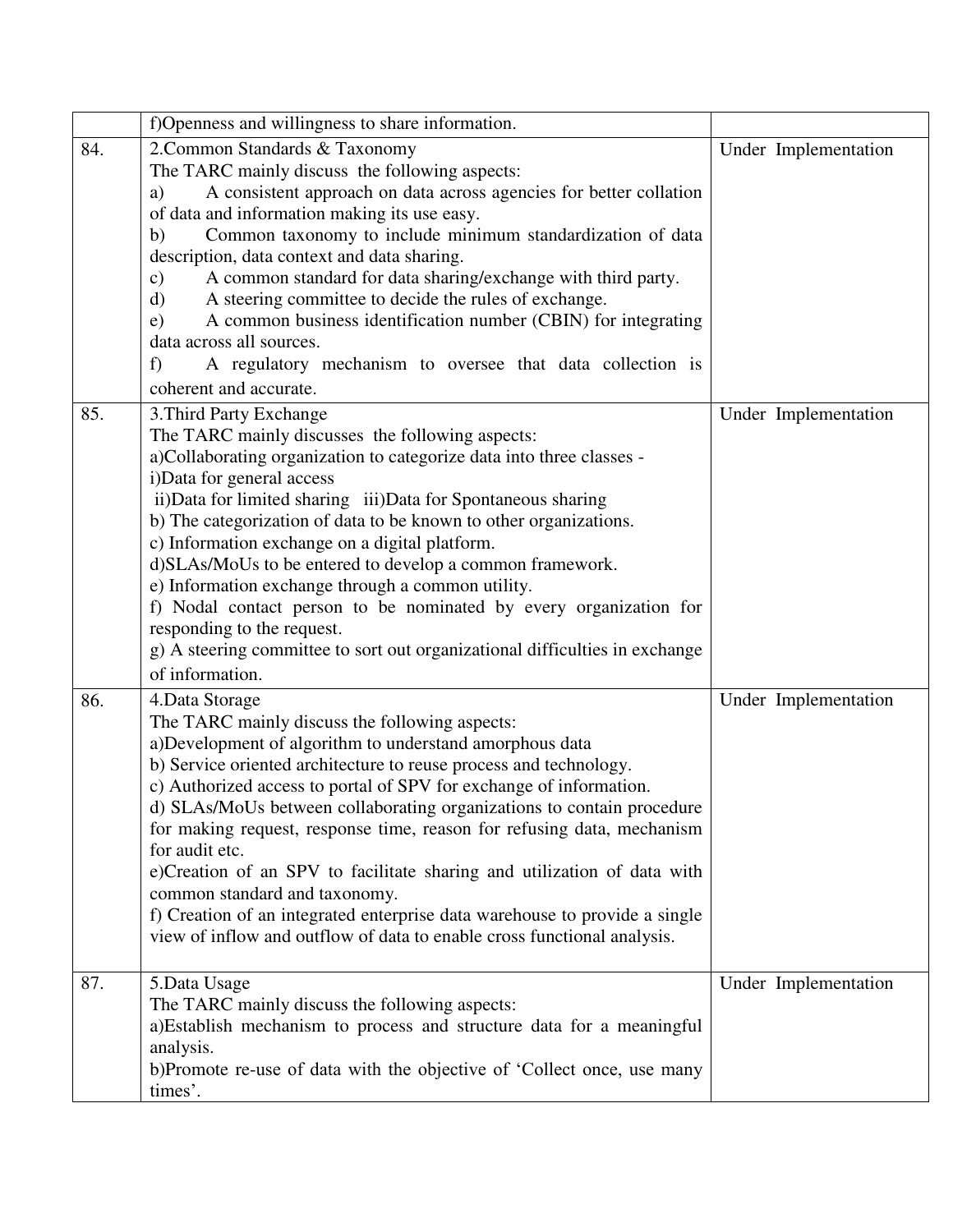|                                                                      | c) Joint steering committee to work out details of data lifecycle.            |  |                      |
|----------------------------------------------------------------------|-------------------------------------------------------------------------------|--|----------------------|
| 88.                                                                  | 6.Safeguard and Security                                                      |  | Under Implementation |
|                                                                      | The TARC mainly discuss the following aspects:                                |  |                      |
|                                                                      | a)Safeguards to ensure confidentiality of data and prevent unauthorized       |  |                      |
|                                                                      | access or use of data.                                                        |  |                      |
|                                                                      | b) Access to data or information on need to know basis.                       |  |                      |
|                                                                      | c) Effective access control.                                                  |  |                      |
|                                                                      | d) Additional checks in the form of layered authorizations.                   |  |                      |
|                                                                      | e) Maintain data integrity and privacy, prevent fraudulent use and allow      |  |                      |
|                                                                      | and efficient use of data<br>easy                                             |  |                      |
| 89.                                                                  | 8. Personnel Management                                                       |  | Under Implementation |
|                                                                      | The TARC mainly discuss the following aspects:                                |  |                      |
|                                                                      | a) Specialized Personnel to be engaged to manage data for information         |  |                      |
|                                                                      | exchange.                                                                     |  |                      |
|                                                                      | b) Chief Information Officer to provide an overarching regulatory             |  |                      |
| function.                                                            |                                                                               |  |                      |
|                                                                      | c) Specialized data scientist to be engaged to explore and examine hidden     |  |                      |
|                                                                      | insights from data from disparate sources.                                    |  |                      |
| d) Dedicated full time team for sharing data or information.         |                                                                               |  |                      |
| e) Special emphasis on skill upgradation of the team members through |                                                                               |  |                      |
|                                                                      | training, seminars and deputations.                                           |  |                      |
|                                                                      | f) Specialized training on use of data comprising visual analytical           |  |                      |
|                                                                      | techniques, advance pattern analysis, entity profiling, data mining, etc., to |  |                      |
|                                                                      | widen tax base and identify revenue leakages/cases of tax evasion.            |  |                      |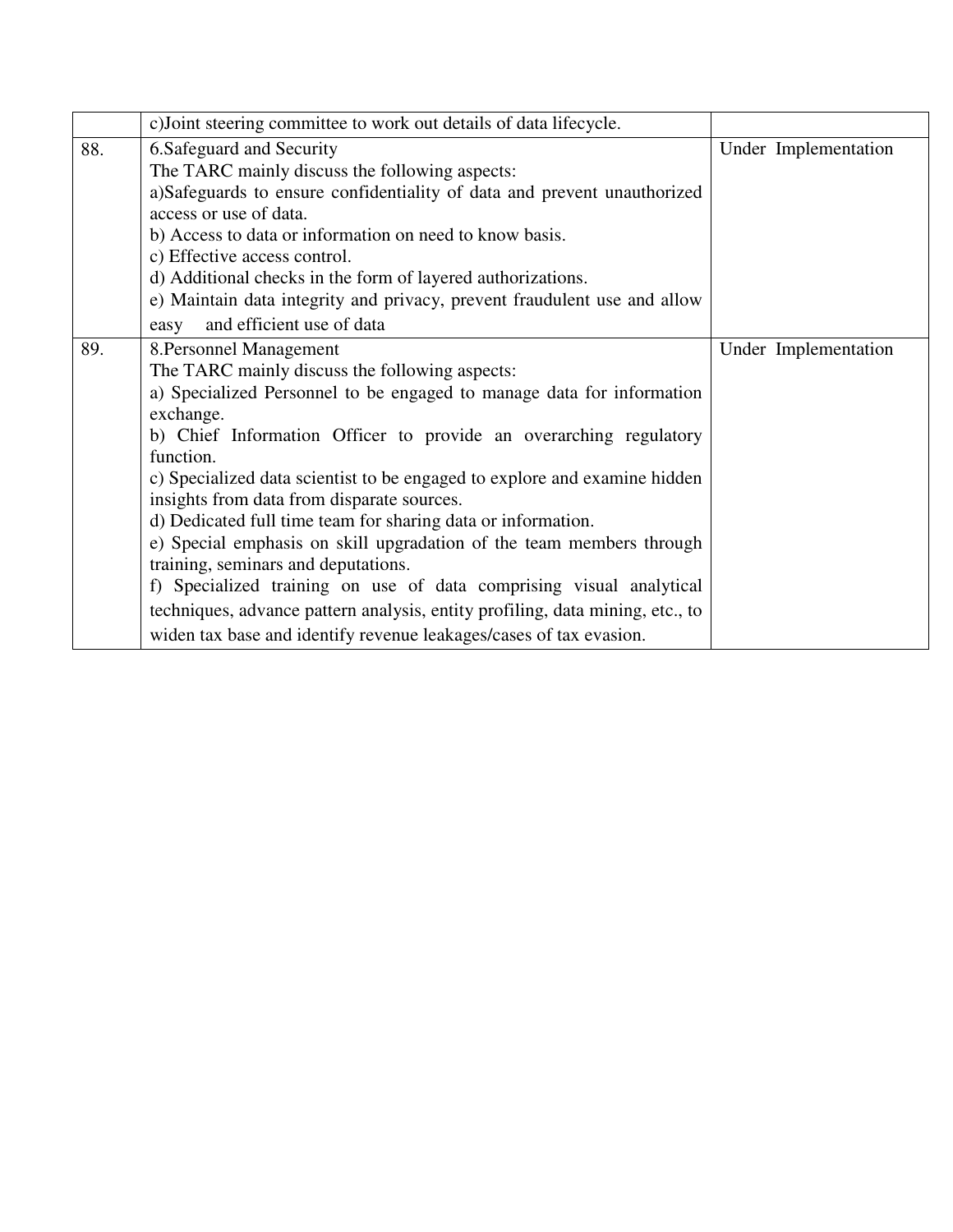|                               | 32 Recommendations of TARC Third Report - Acceptable/Acceptable with |                                                               |                             |  |  |  |
|-------------------------------|----------------------------------------------------------------------|---------------------------------------------------------------|-----------------------------|--|--|--|
|                               | modification- Under Implementation (CBDT)                            |                                                               |                             |  |  |  |
| Recommendation of TARC<br>Sr. |                                                                      |                                                               | Comments                    |  |  |  |
| N <sub>o</sub>                |                                                                      |                                                               |                             |  |  |  |
|                               |                                                                      | Why impact assessment                                         | <b>Under Implementation</b> |  |  |  |
|                               | Chapter X                                                            |                                                               |                             |  |  |  |
|                               | Impact                                                               |                                                               |                             |  |  |  |
|                               | Assessment                                                           |                                                               |                             |  |  |  |
| 1                             | 1.                                                                   | a) Impact assessment process aids                             | <b>Under Implementation</b> |  |  |  |
|                               |                                                                      | decision making and increases the                             |                             |  |  |  |
|                               |                                                                      | involvement and accountability of                             |                             |  |  |  |
|                               |                                                                      | decision makers at all levels,                                |                             |  |  |  |
|                               |                                                                      | including the ministerial level, and                          |                             |  |  |  |
|                               |                                                                      | demonstrates how the decisions of                             |                             |  |  |  |
|                               |                                                                      | the government will benefit society                           |                             |  |  |  |
|                               |                                                                      | at large. It should be initiated at the                       |                             |  |  |  |
| $\overline{2}$                | 7.                                                                   | earliest. (Section X.4)<br>g) Proper capacity will have to be |                             |  |  |  |
|                               |                                                                      | built in the Tax policy<br>and                                | <b>Under Implementation</b> |  |  |  |
|                               |                                                                      | Legislation unit of CBDT and the                              |                             |  |  |  |
|                               |                                                                      | Tax Research Unit of CBEC (and                                |                             |  |  |  |
|                               |                                                                      | in the recommended Tax Policy                                 |                             |  |  |  |
|                               |                                                                      | and Analysis Unit) as well as at the                          |                             |  |  |  |
|                               |                                                                      | field level (in the directorates) so                          |                             |  |  |  |
|                               |                                                                      | vertical<br>and<br>that<br>horizontal                         |                             |  |  |  |
|                               |                                                                      | integration of the overall capacity                           |                             |  |  |  |
|                               |                                                                      | and accountability of the two                                 |                             |  |  |  |
|                               |                                                                      | organisations – the CBDT and the                              |                             |  |  |  |
|                               |                                                                      | CBEC – increase<br>and impact                                 |                             |  |  |  |
|                               |                                                                      | before<br>taking<br>any<br>assessment                         |                             |  |  |  |
|                               |                                                                      | initiative becomes part of the basic                          |                             |  |  |  |
|                               |                                                                      | working process at all levels. The                            |                             |  |  |  |
|                               |                                                                      | entire process has to be seen as a                            |                             |  |  |  |
|                               |                                                                      | management tool for any tax                                   |                             |  |  |  |
|                               |                                                                      | action, legislative or administrative.                        |                             |  |  |  |
|                               |                                                                      | (Section X.4)                                                 |                             |  |  |  |
| 3                             | 8.                                                                   | Stakeholder engagement                                        | <b>Under Implementation</b> |  |  |  |
|                               |                                                                      | Stakeholder<br>consultation<br>h)                             |                             |  |  |  |
|                               |                                                                      | enhances the transparency of any                              |                             |  |  |  |
|                               |                                                                      | decision making process, provides                             |                             |  |  |  |
|                               |                                                                      | quality control on any tax action                             |                             |  |  |  |
|                               |                                                                      | and improves the information on                               |                             |  |  |  |
|                               |                                                                      | which<br>decisions<br>based.<br>are                           |                             |  |  |  |
|                               |                                                                      | Stakeholder consultation should not                           |                             |  |  |  |
|                               |                                                                      | only form part of the decision                                |                             |  |  |  |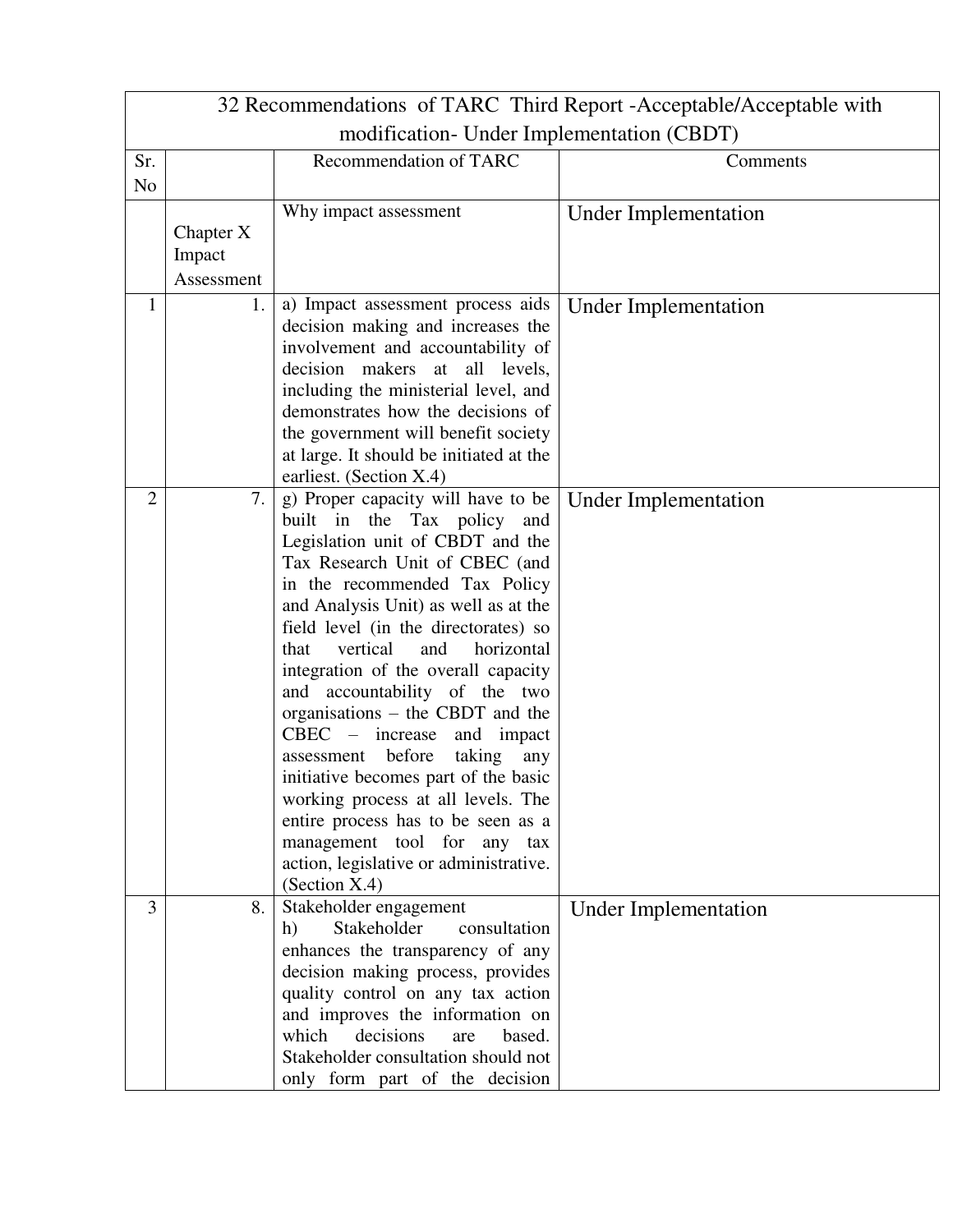|                |    | making process, but should be              |                             |
|----------------|----|--------------------------------------------|-----------------------------|
|                |    | considered an independent tool for         |                             |
|                |    | decision making in its own right.          |                             |
|                |    | (Section X.4.b)                            |                             |
| $\overline{4}$ | 30 | dd) ICT systems already generate a         | <b>Under Implementation</b> |
|                |    | considerable amount of data. These         |                             |
|                |    | data or information need to be             |                             |
|                |    | evaluated for their immediate              |                             |
|                |    | suitability or suitability after some      |                             |
|                |    | changes. Storage and protection of         |                             |
|                |    | existing data, and enabling data           |                             |
|                |    | creation through data mining are           |                             |
|                |    | crucial at this stage in both the          |                             |
|                |    | CBDT and CBEC. External data               |                             |
|                |    | may also be gathered through               |                             |
|                |    | general surveys, secondary data            |                             |
|                |    | archival data<br>and<br>sources or         |                             |
|                |    | stakeholder<br>interviews<br><sub>or</sub> |                             |
|                |    | consultations during seminars and          |                             |
|                |    | conferences. (Section X.4.e)               |                             |
|                |    | $\nu$ ) Communicating results              |                             |
| 5              | 34 | hh) It should be mandated that the         | <b>Under Implementation</b> |
|                |    | CBDT or CBEC estimate the                  |                             |
|                |    | impact of proposed legislation on          |                             |
|                |    | the costs to be borne by the               |                             |
|                |    | taxpayers. This should be with a           |                             |
|                |    | view to reducing the compliance            |                             |
|                |    | burden which, of late, has increased       |                             |
|                |    | due to regulatory creep. It is             |                             |
|                |    | that<br>important<br>the<br>impact         |                             |
|                |    | assessment captures the expected           |                             |
|                |    | qualitative<br>in<br>impact<br>and         |                             |
|                |    | quantitative terms. (Section X.5)          |                             |
| 6              | 35 | vii)Role<br>of<br><b>KAIC</b><br>in        | <b>Under Implementation</b> |
|                |    | implementation                             |                             |
| $\overline{7}$ | 45 | rr) Regular training programmes            | <b>Under Implementation</b> |
|                |    | will need to be instituted to support      |                             |
|                |    | preparation<br>of<br>impact<br>the         |                             |
|                |    | assessment<br>programmes<br>to             |                             |
|                |    | familiarise officials with the scope       |                             |
|                |    | of, and the work involved in,              |                             |
|                |    | impact<br>assessment,<br>and<br>their      |                             |
|                |    | obligations<br>during<br>the<br>impact     |                             |
|                |    | assessment process. (Section X.4.i)        |                             |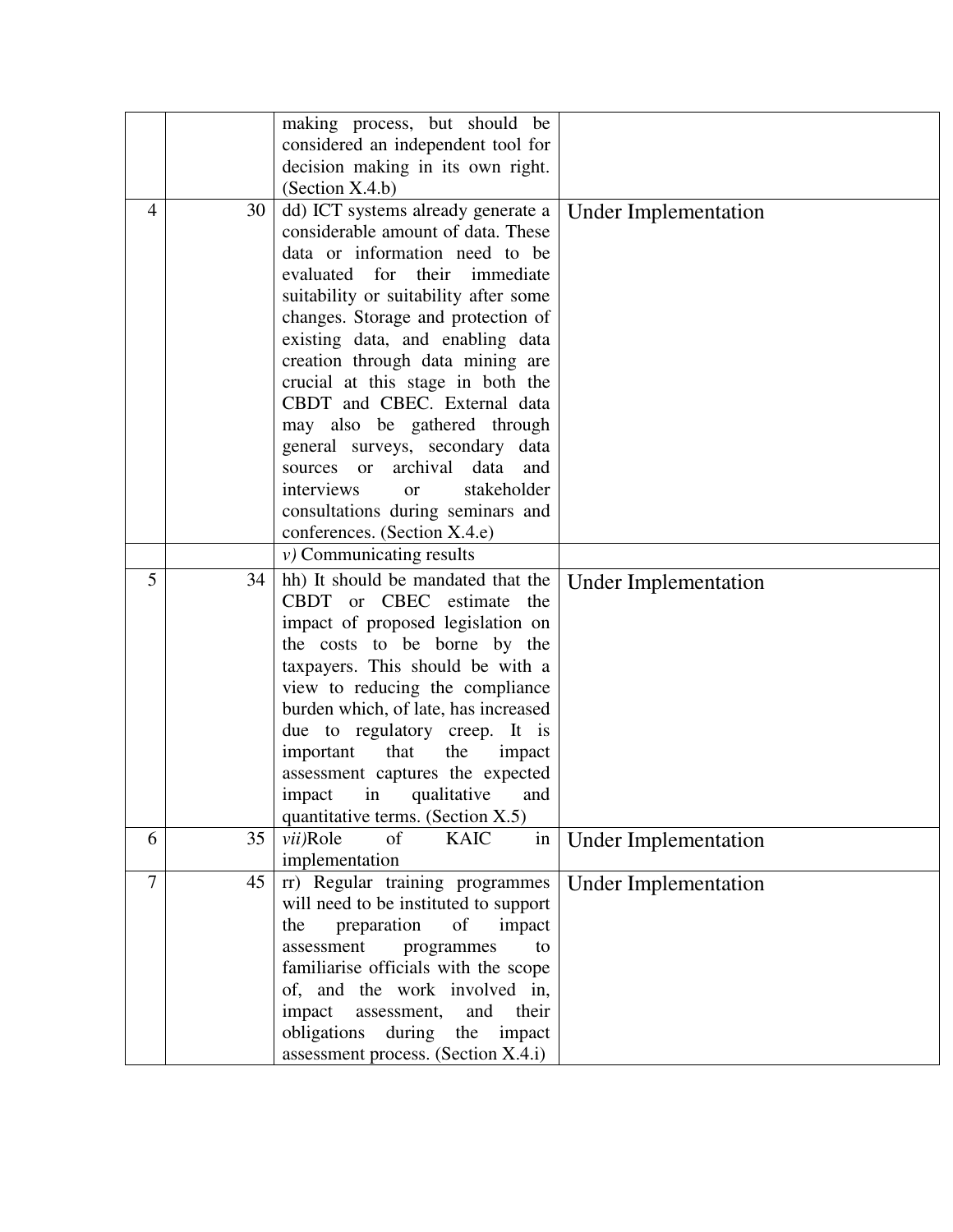|   | Chapter-XI<br>Expanding<br>the Base | ii) Collection, dissemination and                                                                                                                                                                                                                             |                      |
|---|-------------------------------------|---------------------------------------------------------------------------------------------------------------------------------------------------------------------------------------------------------------------------------------------------------------|----------------------|
|   |                                     | effective use                                                                                                                                                                                                                                                 |                      |
| 8 | 63                                  | m) TDS<br>coverage should<br>be<br>expanded to capture more and more<br>transactions, especially those that<br>involve large amounts of cash but<br>remain outside the tax net. (Section<br>$XI.5.$ j                                                         | Under Implementation |
| 9 | 70                                  | t) The presumptive taxation scheme<br>should be backed by taxpayer<br>education programmes to<br>bring<br>taxpayers up to the point at which<br>they can enter the regular tax system.<br>This should be an important goal of<br>the scheme. (Section XI.5.b) | Under Implementation |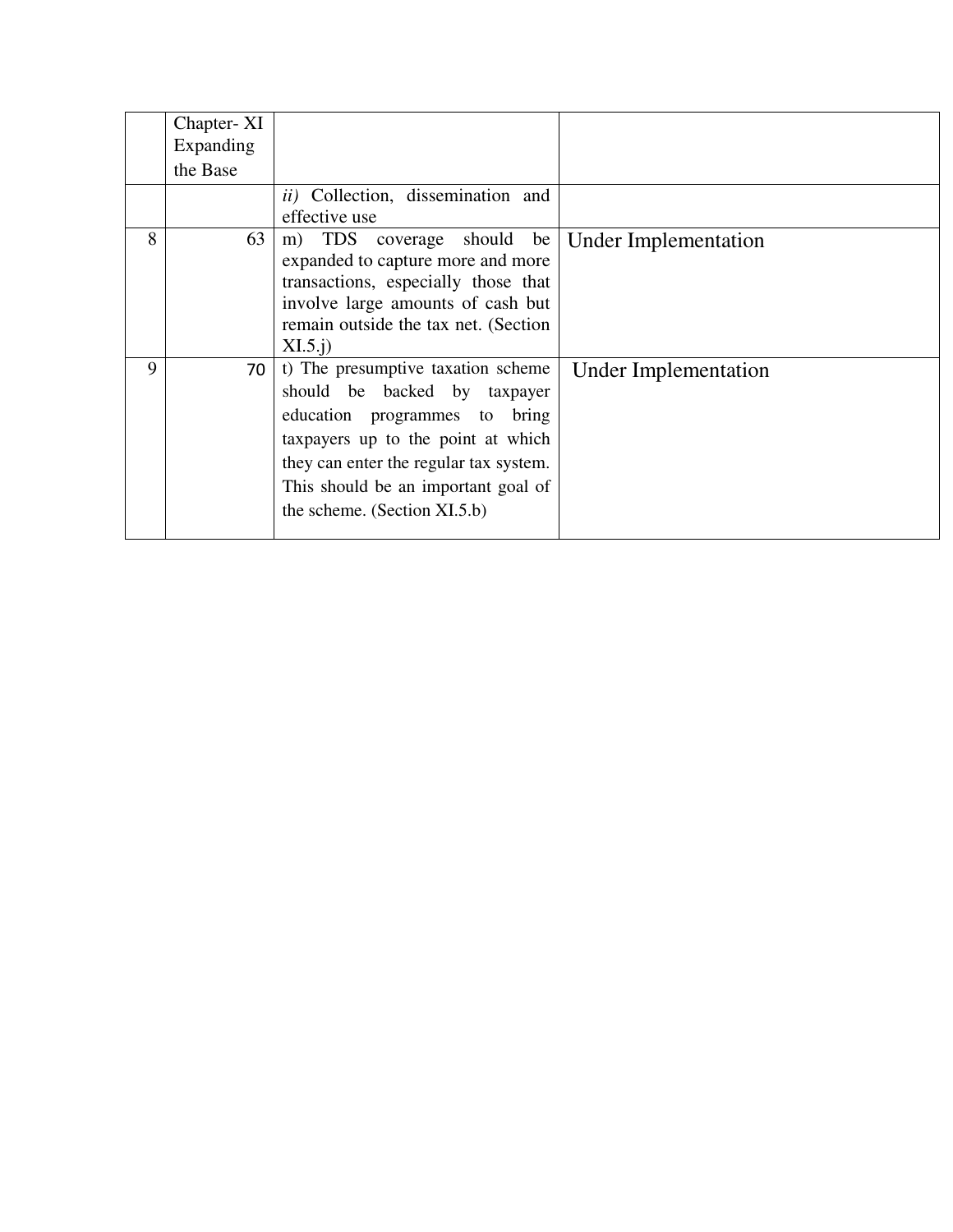|    |    | viii) Retail sector                                                                                                                                                                                                                                                                                                                                                                                                                                                                                                                                                                                                                                                                                                                                                                                                                                                                                                                                                                                                                                              |                         |
|----|----|------------------------------------------------------------------------------------------------------------------------------------------------------------------------------------------------------------------------------------------------------------------------------------------------------------------------------------------------------------------------------------------------------------------------------------------------------------------------------------------------------------------------------------------------------------------------------------------------------------------------------------------------------------------------------------------------------------------------------------------------------------------------------------------------------------------------------------------------------------------------------------------------------------------------------------------------------------------------------------------------------------------------------------------------------------------|-------------------------|
| 10 | 81 | ee) There is a need to develop better assessment of the<br>underground economy both in terms of its size and the<br>economic and behavioural factors that motivate the<br>players in that economy. There is no recent study on the<br>issue. Therefore, there is an urgent need to promote<br>research in this area within the expanded, analysis-<br>oriented Knowledge, Analysis and Intelligence Centre<br>(KAIC) as recommended in Chapter III of the TARC<br>report. That would provide much needed insight into the<br>functioning of the black economy and how to harness it<br>yielding<br>administrative<br>with<br>appropriate<br>revenue<br>measures. (Section XI.5.b)<br>$xi)$ Services sector                                                                                                                                                                                                                                                                                                                                                       | Under<br>Implementation |
| 11 | 82 | ff) The services sector has been growing over the years<br>but has not been taxed in an optimal manner due to the<br>tax administration's incapacity to determine the actual<br>potential of individuals working in these sectors, as well<br>as over estimation and obvious errors in estimation in<br>some sectors. The tax administration needs to be fully<br>equipped with data and understanding of the business<br>processes to be able to work out the correct business<br>volumes, expenses, receipts and profitability of the<br>business sector being reviewed in conjunction with<br>information gathered from, and consultations with,<br>chambers of industry and commerce. These parameters<br>should also be well documented and circulated so that<br>the taxpayer has a fair idea about parameters used to<br>determine his tax liability. This will curtail the discretion<br>of the tax administration and increase the transparency of<br>implementation of tax laws in question. (Section XI.5.j)<br>xii)High net worth individuals (HNWI) | Under<br>Implementation |
| 12 | 84 | hh) Following international practices, the CBDT should<br>also exclusively focus on HNWIs. Administratively<br>there is need for a separate cell for HNWIs with a view<br>to improving the understanding of different customer<br>needs and behaviours in order to respond to them<br>appropriately, assisting them to get their affairs right and<br>pursuing those who bend or break the rules. (Section<br>XI.5.g)                                                                                                                                                                                                                                                                                                                                                                                                                                                                                                                                                                                                                                            | Under<br>Implementation |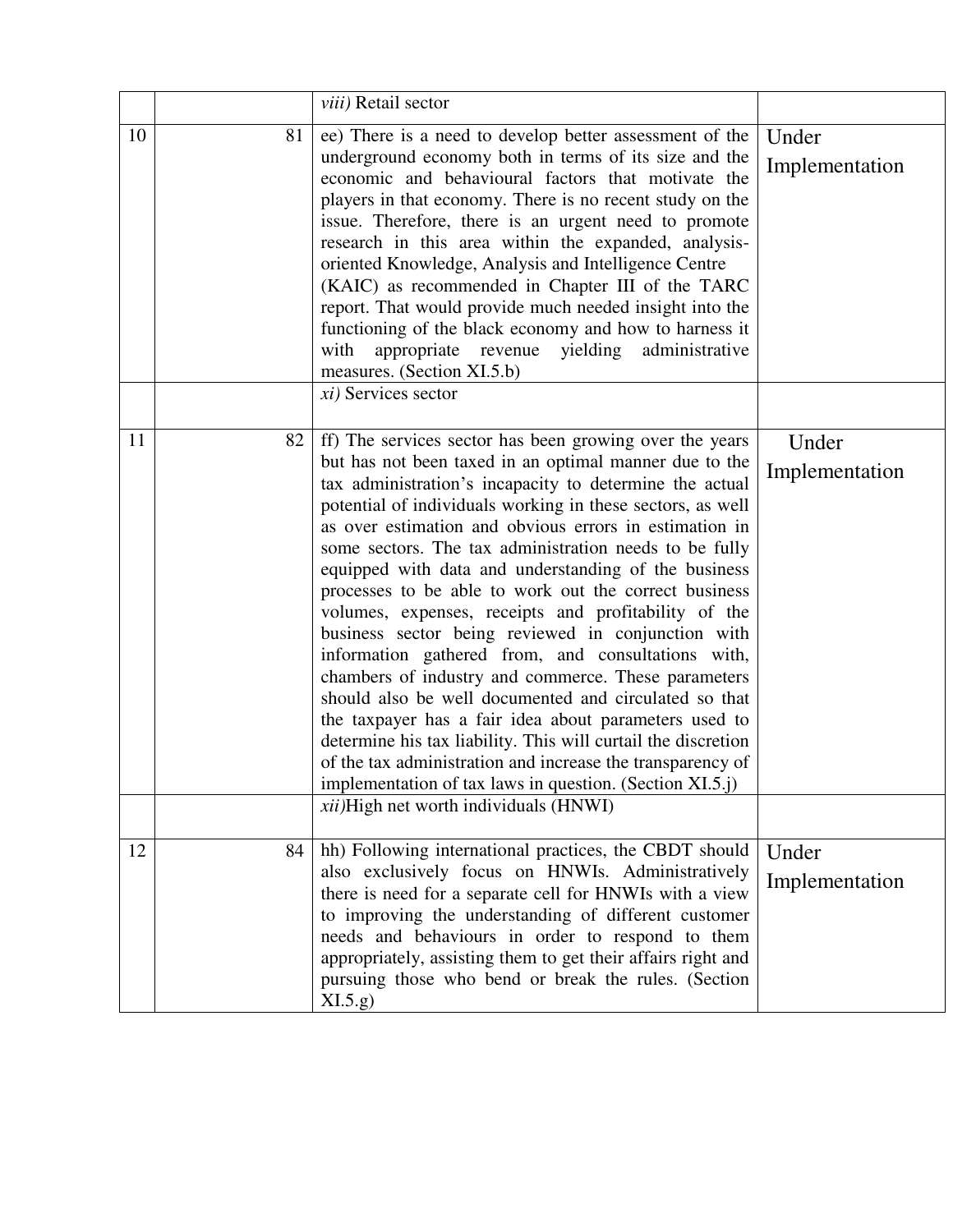| 13 | 88  | II) Specific economic parameters like growth rates of<br>specific sectors, and growth of businesses and households<br>should be identified and analysed for increasing the<br>taxpayer base. The economic parameters, once selected,<br>should be periodically verified, improved and modified.<br>Schemes based on specific economic parameters should<br>never be dropped midway without a critical evaluation of<br>the effectiveness of the parameters selected and possible<br>modification to suit revenue needs. Broad parameters<br>should be narrowed down into more specific ones as<br>experience in parameter analytics is gathered and<br>consolidated. (Section XI.5.h) | Under<br>Implementation |
|----|-----|---------------------------------------------------------------------------------------------------------------------------------------------------------------------------------------------------------------------------------------------------------------------------------------------------------------------------------------------------------------------------------------------------------------------------------------------------------------------------------------------------------------------------------------------------------------------------------------------------------------------------------------------------------------------------------------|-------------------------|
|    |     | <i>xiv</i> ) Survey, search and seizure                                                                                                                                                                                                                                                                                                                                                                                                                                                                                                                                                                                                                                               |                         |
| 14 | 93  | qq) Surveys and technology based information and<br>intelligence systems should be used to identify potential<br>taxpayers. Action needs to be taken jointly by the direct<br>and indirect tax administrations in an integrated and co-<br>ordinated manner to get better results. Databases of<br>different agencies like the Medical Council of India and<br>AADHAAR should be used to locate non-filers and stop<br>filers. (Section XI.5.k)                                                                                                                                                                                                                                       | Under<br>Implementation |
| 15 | 94  | rr) Surveys should be based on growth trend in sectors<br>and industries especially clusters of business units<br>known for use of undocumented and cash transactions;<br>expenditure and opulent life style etc. Tax administration<br>should develop/use software to zero in on such<br>behavioural indicators. (Section XI.5.k)                                                                                                                                                                                                                                                                                                                                                    | Under<br>Implementation |
| 16 | 96  | tt) Search and seizure mechanisms should be used in a co-<br>ordinated manner in limited cases. To achieve better results<br>information should be shared in a structured and integrated<br>manner as discussed in detail in Chapter IX of the TARC<br>report. (Section XI.5.k)                                                                                                                                                                                                                                                                                                                                                                                                       | Under<br>Implementation |
| 17 | 98  | vv) Anti-avoidance provisions should be incorporated in<br>tax laws to be implemented with great care and<br>sensitivity. (Section XI.5.k)                                                                                                                                                                                                                                                                                                                                                                                                                                                                                                                                            | Under<br>Implementation |
|    |     | xvii) Research and analysis                                                                                                                                                                                                                                                                                                                                                                                                                                                                                                                                                                                                                                                           |                         |
| 18 | 102 | zz) The TARC recommends that sanitised macro data on<br>taxpayers, returns filed, tax collected, etc., should be<br>made available in the public domain, so that research<br>bodies are able to analyse them and provide their<br>findings to the tax department from time-to-time. This<br>will help in developing research input for decision                                                                                                                                                                                                                                                                                                                                       | Under<br>Implementation |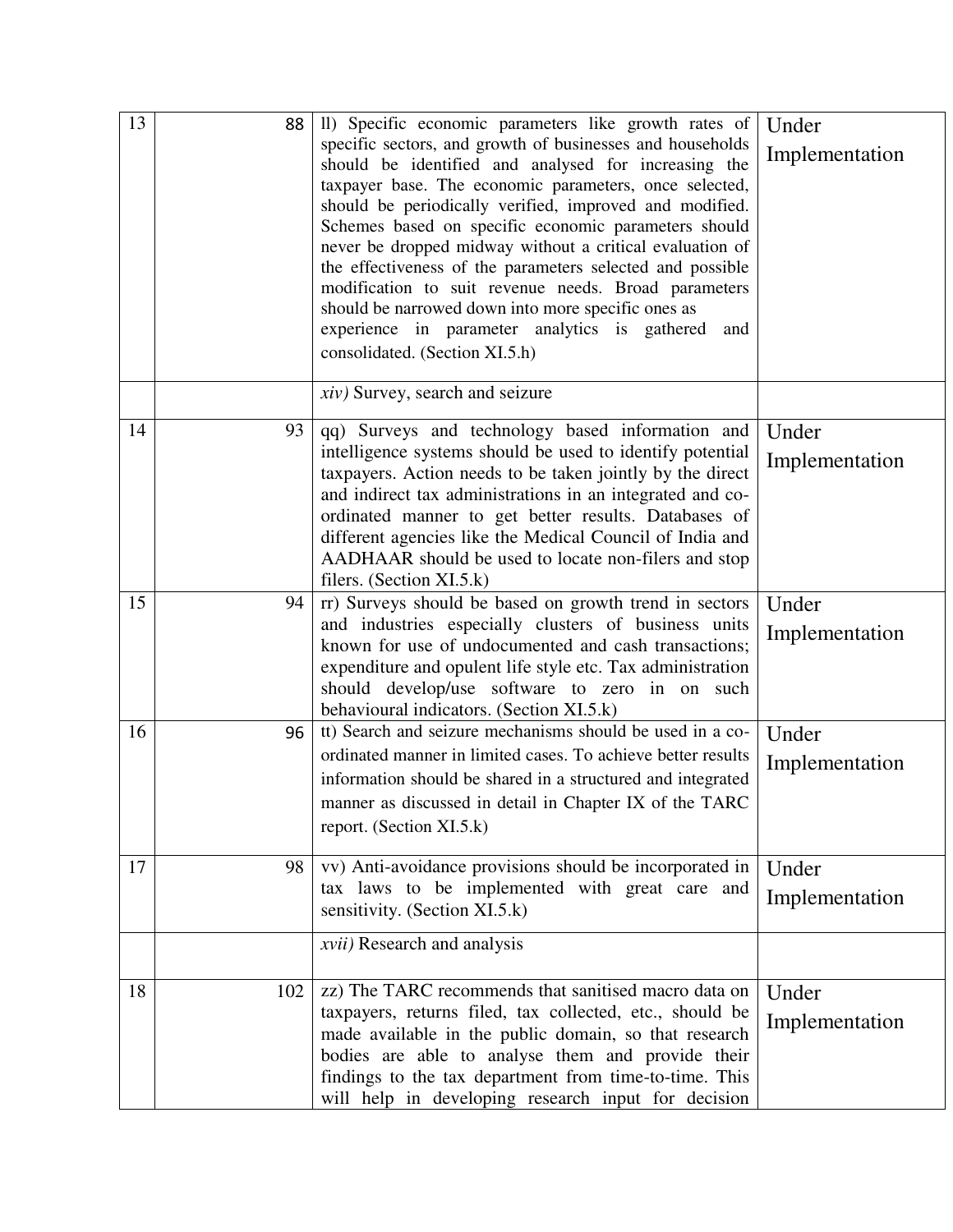|    |            | making.                                                                                                     |                |
|----|------------|-------------------------------------------------------------------------------------------------------------|----------------|
|    | XII        |                                                                                                             |                |
|    | Compliance |                                                                                                             |                |
|    | Management |                                                                                                             |                |
|    |            |                                                                                                             |                |
| 19 | 108        | d) Both the Boards will need to infuse life in their Vision                                                 | Under          |
|    |            | and Mission<br>statements to create<br>a value-based                                                        | Implementation |
|    |            | strengthening<br>administration<br>by<br>their<br>internal                                                  |                |
|    |            | governance supported by an effective performance                                                            |                |
|    |            | management framework. This would require the                                                                |                |
|    |            | development of performance measures and indicators                                                          |                |
|    |            | that would bring about coherence between organisational                                                     |                |
|    |            | goals and individual behaviour. (Section XII.4.a)                                                           |                |
| 20 | 109        | e) The NADT and NACEN must give the highest                                                                 | Under          |
|    |            | priority to shaping of leadership and inculcation of the                                                    | Implementation |
|    |            | code of ethics. This should be done through structured                                                      |                |
|    |            | leadership programmes, designed with the help of                                                            |                |
|    |            | national and international institutions of repute. (Section                                                 |                |
|    |            | XII.4.a)                                                                                                    |                |
|    |            |                                                                                                             |                |
|    |            | ii) Customer focus                                                                                          |                |
| 21 | 117        | m) A scheme similar to Samman but based on more                                                             | Under          |
|    |            | sophisticated parameters should be jointly developed                                                        | Implementation |
|    |            | with suitable incentives including public recognition.                                                      |                |
|    |            | (Section XII.4.b)                                                                                           |                |
| 22 | 118        | n) Customer convenience and compliance cost should                                                          | Under          |
|    |            | form a central aspect of any planning for change,                                                           | Implementation |
|    |            | whether in law or procedures. (Section XII.4.c)                                                             |                |
|    |            |                                                                                                             |                |
|    |            | $iv)$ Compliance risk management                                                                            |                |
| 23 | 121        | q) A common compliance risk management framework                                                            | Under          |
|    |            | should be developed by both the Boards to manage                                                            |                |
|    |            | strategic as well as operational risks using a structured                                                   | Implementation |
|    |            | risk management process.                                                                                    |                |
|    |            | This should be based on:                                                                                    |                |
|    |            | $\Box$ Extensive research and analysis                                                                      |                |
|    |            | A robust segmentation strategy for addressing                                                               |                |
|    |            |                                                                                                             |                |
|    |            |                                                                                                             |                |
|    |            | compliance risks based on the relevant structural,                                                          |                |
|    |            | economic and behavioural factors                                                                            |                |
|    |            | The use of all compliance tools, namely taxpayer<br>services, compliance verification and enforcement, in a |                |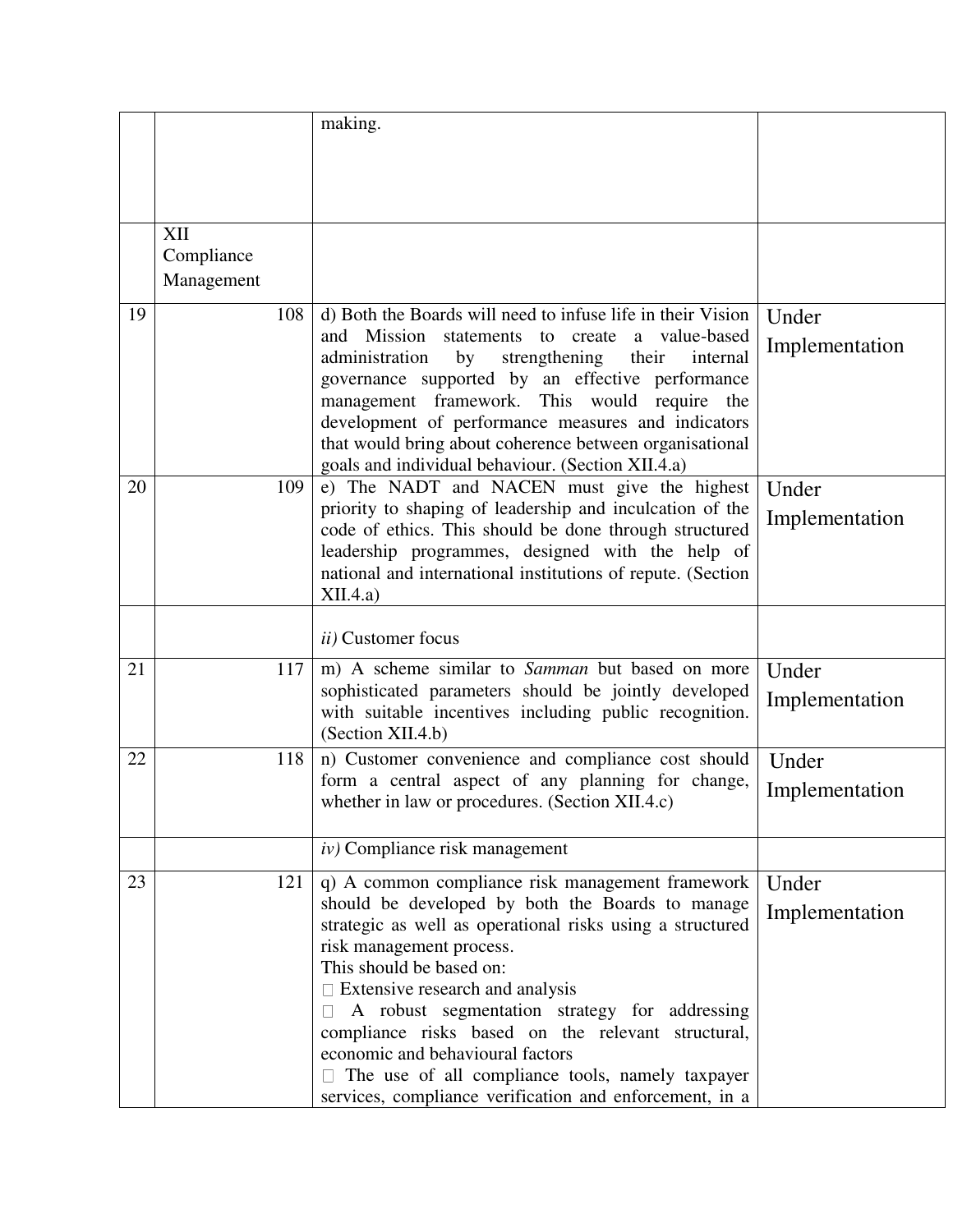|    |     | manner that is calibrated according to behavioural<br>segmentation of taxpayers                                  |                |
|----|-----|------------------------------------------------------------------------------------------------------------------|----------------|
|    |     | Continuous review of the effectiveness of risk                                                                   |                |
|    |     | treatment actions                                                                                                |                |
|    |     | $\Box$ Rewarding highly compliant behaviour by launching a<br>scheme similar to Samman but based on more         |                |
|    |     | sophisticated parameters and providing more attractive                                                           |                |
|    |     | incentives, besides public recognition. (Section XII.4.b)                                                        |                |
| 24 | 122 | r) Both the Boards should develop a robust compliance                                                            | Under          |
|    |     | measurement framework to enable robust compliance risk                                                           | Implementation |
|    |     | management. (Section XII.4.b)                                                                                    |                |
| 25 | 123 | s) A high degree of coordination between the Boards as                                                           | Under          |
|    |     | well as between different functional verticals within each<br>Board needs to be ensured through coordination     | Implementation |
|    |     | committees. This process needs to be a structured, formal                                                        |                |
|    |     | one. (Section XII.4.b)                                                                                           |                |
|    |     |                                                                                                                  |                |
| 26 | 124 | t) While the organisation-wide risk management should be                                                         | Under          |
|    |     | the responsibility of the Strategic Planning and Risk                                                            | Implementation |
|    |     | Management (SPRM), the responsibility<br>for<br>risk                                                             |                |
|    |     | management for functions such as compliance verification<br>and enforcement would be with the relevant vertical. |                |
|    |     | (Section XII.4.b)                                                                                                |                |
|    |     |                                                                                                                  |                |
| 27 | 135 | ee) On the CBDT side, the ITD-MS should be used for Under                                                        |                |
|    |     | audit selection. (Section XII.4.e)                                                                               | Implementation |
| 28 | 137 | gg) The mandatory selection criteria for audit/scrutiny                                                          |                |
|    |     | selection in both the Boards should be dispensed with.                                                           | Under          |
|    |     | Both Boards should move towards multi-year audits                                                                | Implementation |
|    |     | from the current single year audits and the frequency of                                                         |                |
|    |     | audits should be determined by risk assessment and                                                               |                |
|    |     | behaviour of the taxpayers<br>compliance<br>and<br>the<br>availability of resources for audit. (Section XII.4.e) |                |
| 29 | 143 | mm) Audit officers in both Boards should encourage                                                               | Under          |
|    |     | voluntary disclosures and refrain from resorting to penal                                                        | Implementation |
|    |     | actions in the case of <i>bona fide</i> disclosures. (Section                                                    |                |
|    |     | XII.4.e                                                                                                          |                |
|    |     |                                                                                                                  |                |
|    |     | <i>vi</i> ) Transfer pricing audits                                                                              |                |
|    |     |                                                                                                                  |                |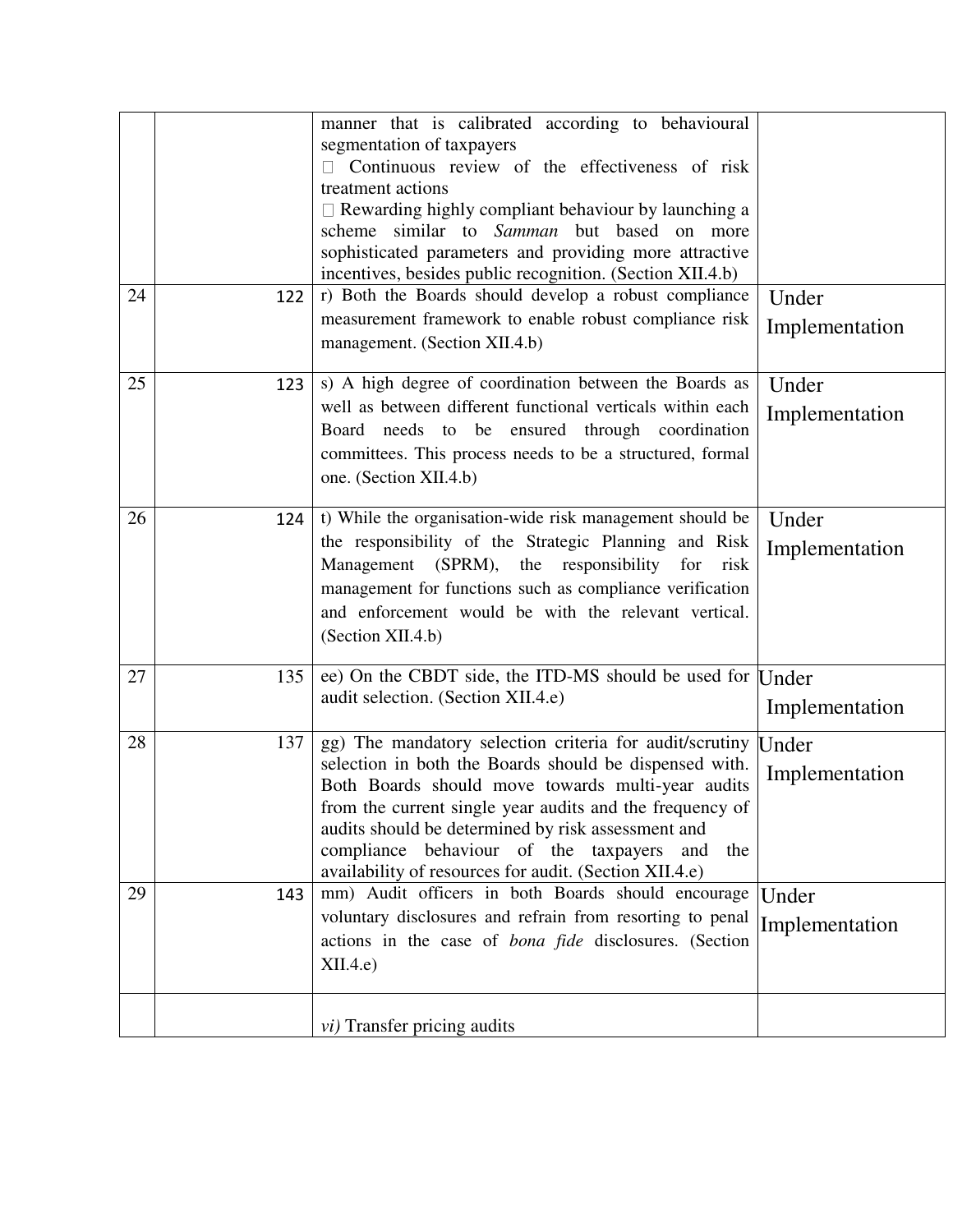| 30 | 146 | pp) The present accounting data does not provide gross                                                            | Under          |
|----|-----|-------------------------------------------------------------------------------------------------------------------|----------------|
|    |     | profit and so the databases used for TP analysis provide<br>only net profit of a company or entity, and not gross | Implementation |
|    |     | profit. The CBDT needs to work with the ICAI on                                                                   |                |
|    |     | changing the existing accounting rules so that gross                                                              |                |
|    |     | profit is available in a uniform manner to undertake                                                              |                |
|    |     | better comparisons. (Section XII.4.e)                                                                             |                |
| 31 | 147 | qq) The APA team should have trained economists                                                                   | Under          |
|    |     | embedded for making economic analysis on advance                                                                  | Implementation |
|    |     | prices. (Section XII.4.e)                                                                                         |                |
|    |     | <i>vii</i> ) Enforcement                                                                                          |                |
| 32 |     | 154   xx) Provisions for publication of details of tax offenders                                                  | Under          |
|    |     | should be used for giving wide publicity so that a<br>deterrent effect is created. (Section XII.4.f)              | Implementation |
|    |     |                                                                                                                   |                |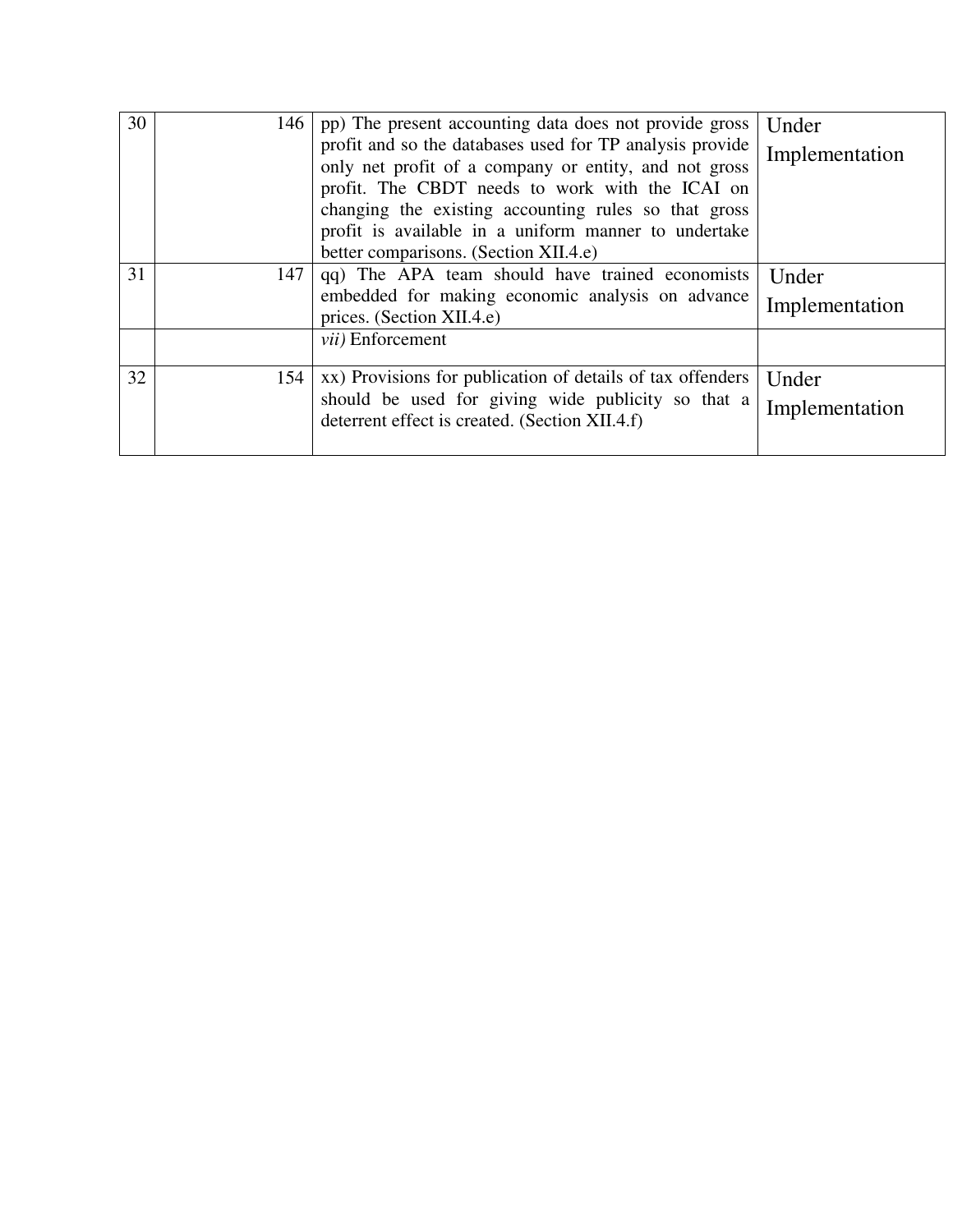| 55 Recommendations of TARC Fourth Report- Acceptable or Acceptable with modification - Under |                                                                                                                                               |                         |  |  |
|----------------------------------------------------------------------------------------------|-----------------------------------------------------------------------------------------------------------------------------------------------|-------------------------|--|--|
| Implementation (CBDT)                                                                        |                                                                                                                                               |                         |  |  |
| Chapter                                                                                      | Observation/Recommendation of TARC                                                                                                            | Comments                |  |  |
| XIII                                                                                         | <b>Revenue Forecasting</b>                                                                                                                    |                         |  |  |
|                                                                                              | i) Approaches to revenue forecasting                                                                                                          |                         |  |  |
| $\mathbf{1}$                                                                                 | a) It is important that the budget forecasting processes are balanced,                                                                        | Under                   |  |  |
|                                                                                              | transparent, and trusted.                                                                                                                     | Implementation          |  |  |
|                                                                                              | (Section XIII.5.a)                                                                                                                            |                         |  |  |
| $\overline{2}$                                                                               | b) It is also important that the revenue forecasting process involves                                                                         | Under                   |  |  |
|                                                                                              | expertise and experience, so that its dynamic character is properly                                                                           | Implementation          |  |  |
|                                                                                              | harnessed, to understand far-reaching policy implications. (Section<br>XIII.5.a)                                                              |                         |  |  |
| 3                                                                                            | c) The revenue forecasting process should observe three key elements –                                                                        | Under                   |  |  |
|                                                                                              | transparency, formality and organisational simplicity.(Section XIII.5.a)                                                                      |                         |  |  |
| $\overline{4}$                                                                               |                                                                                                                                               | Implementation<br>Under |  |  |
|                                                                                              | d) All macroeconomic assumptions or other assumptions in the<br>forecasts should be properly explained and made public to ensure              |                         |  |  |
|                                                                                              | transparency. Such detailed information in the public domain will have                                                                        | Implementation          |  |  |
|                                                                                              | the salutary effect of improving data quality and accountability in the                                                                       |                         |  |  |
|                                                                                              | tax forecasting process. This should result in increased accuracy, and                                                                        |                         |  |  |
|                                                                                              | possibly a reduction in ad hoc or discretionary adjustments during the                                                                        |                         |  |  |
|                                                                                              | fiscal year. Transparency will also enhance the credibility of the                                                                            |                         |  |  |
|                                                                                              | forecasts, which so far has been sadly missing. (Section XIII.5.a)                                                                            |                         |  |  |
| 5                                                                                            | e) Budget preparation practices in the TPL and TRU are to a large                                                                             | Under                   |  |  |
|                                                                                              | extent unstructured and the existence of formal rules on issues, such as                                                                      | Implementation          |  |  |
|                                                                                              | forecasting responsibilities, time table and documentation, will                                                                              |                         |  |  |
|                                                                                              | establish a well-structured process leading to more timely forecasts and<br>will reduce the scope for covert interference. (Section XIII.5.a) |                         |  |  |
| 6                                                                                            | f) There is need for organisational simplicity, so that there is coherence                                                                    | Under                   |  |  |
|                                                                                              | in the result with less time spent on sparring over each competing                                                                            | Implementation          |  |  |
|                                                                                              | model and more on improving forecast results, based on detailing the                                                                          |                         |  |  |
|                                                                                              | model itself. (Section XIII.5.a)                                                                                                              |                         |  |  |
|                                                                                              | <i>ii</i> ) Revenue forecasting methods                                                                                                       |                         |  |  |
| 7                                                                                            | g) Tax revenue forecasting has many models with a separate model for                                                                          | Under                   |  |  |
|                                                                                              | each tax type. There is no commonly accepted, standard practice or                                                                            | Implementation          |  |  |
|                                                                                              | model for revenue forecasts. Tax administrations generally draw upon a                                                                        |                         |  |  |
|                                                                                              | combination of models, consumer and business surveys and expert                                                                               |                         |  |  |
|                                                                                              | opinions to arrive at tax forecasts and analysis. Both the Boards should                                                                      |                         |  |  |
|                                                                                              | also adopt a bouquet of methods and not rely on only one method.<br>(Section XIII.5.a)                                                        |                         |  |  |
| 8                                                                                            | h) The two Boards should maintain the two forecasting systems – the                                                                           | Under                   |  |  |
|                                                                                              | first one focusing on the short-term forecasting horizon (say, up to six                                                                      | Implementation          |  |  |
|                                                                                              | months), and the second focusing on longer time horizons (greater than                                                                        |                         |  |  |
|                                                                                              | six months). (Section XIII.5.a)                                                                                                               |                         |  |  |
|                                                                                              | iii) Tax debt collection                                                                                                                      |                         |  |  |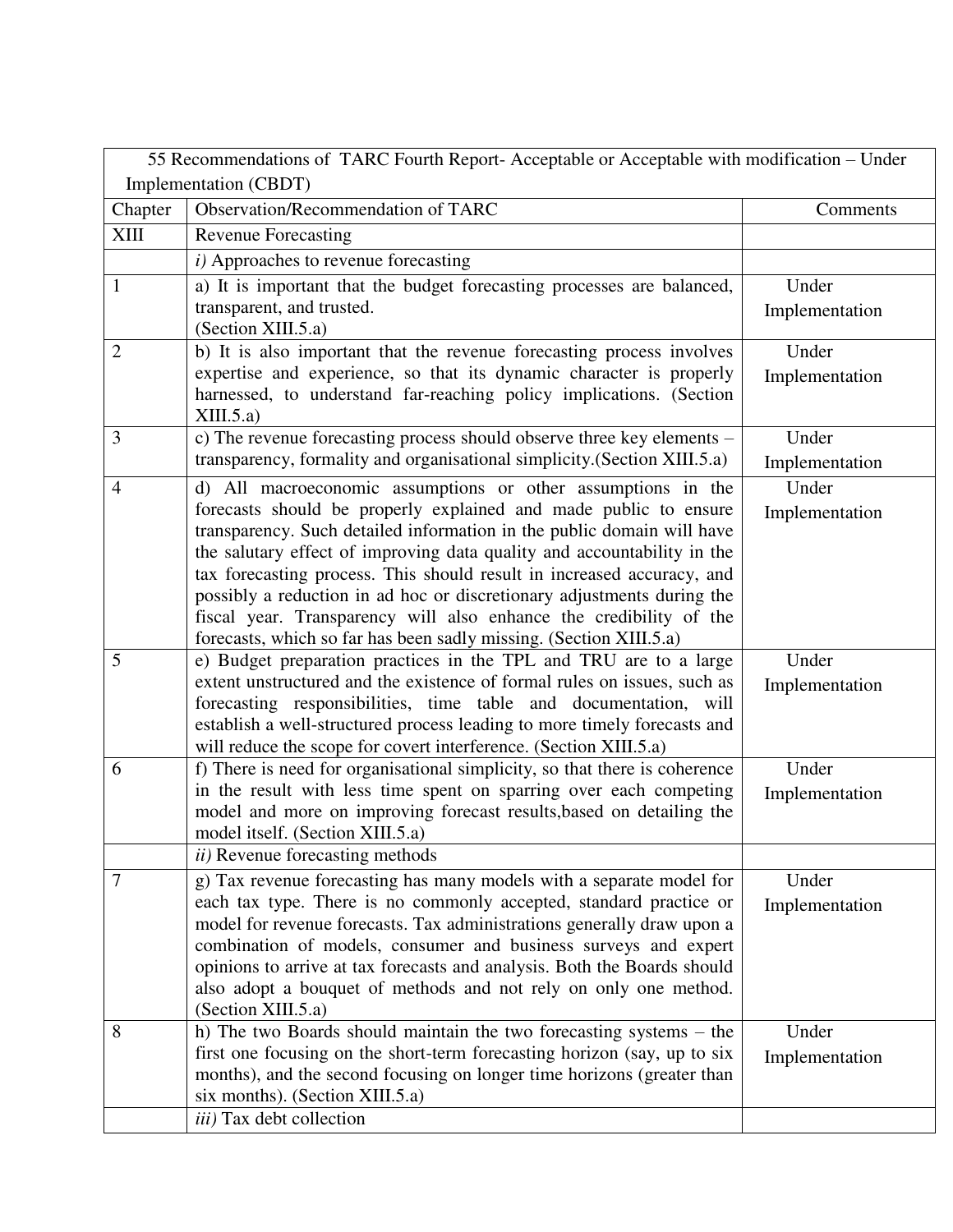| 9  | q) Cluster analysis, based on characteristics, such as tax debt size,                                                                                 | Under          |
|----|-------------------------------------------------------------------------------------------------------------------------------------------------------|----------------|
|    | taxpayer status, underpaid tax, etc., can be employed as one of the                                                                                   | Implementation |
|    | methods. The characteristics of taxpayers in a cluster will require risk                                                                              |                |
|    | assignment on the basis of inputs from field formations as well as on                                                                                 |                |
|    | the basis of data or information from the data warehouse to tailor                                                                                    |                |
|    | taxpayer treatments on the basis of individual circumstances and                                                                                      |                |
|    | behaviour. (Section XIII.5.a)                                                                                                                         |                |
| 10 | r) It will be useful to carry out the tax debt analysis using combined                                                                                | Under          |
|    | data with the CBDT and CBEC. This will be in line with the TARC                                                                                       | Implementation |
|    | recommendation in Chapter IX of "one data, many users". The                                                                                           |                |
|    | combined data based on common standards and taxonomy will                                                                                             |                |
|    | facilitate data exchange between the two Boards, enabling better data                                                                                 |                |
|    | analysis to track the taxpayer's tax liabilities, payments and balances                                                                               |                |
|    | using the basic data in one system. (Section XIII.5.a)                                                                                                |                |
| 11 | s) The combined data can be structured to form a data layer that                                                                                      | Under          |
|    | contains every tax debt and tax                                                                                                                       | Implementation |
|    | debtor, making it possible to follow them throughout the collection                                                                                   |                |
|    | lifecycle in a united manner, as ultimately there is only one taxpayer.                                                                               |                |
|    | This chain of collection can identify where the tax debtor is in the chain<br>at a certain time. Such a system to monitor the development of each tax |                |
|    | debt, whether in the CBDT or the CBEC, will improve the overall tax                                                                                   |                |
|    | collection process. (Section XIII.5.a)                                                                                                                |                |
|    | $iv)$ Reviewing and reporting of forecasts and monitoring of taxes                                                                                    |                |
| 12 | t) It is important that tax forecasts are revisited on a regular basis as key                                                                         | Under          |
|    | economic variables, such as the gross domestic product, inflation,                                                                                    |                |
|    | short- and long-term interest rates, employment                                                                                                       | Implementation |
|    | growth, etc., are changing constantly, and that may affect forecast                                                                                   |                |
|    | results. Due to change in economic indicators, there are chances that                                                                                 |                |
|    | the structural relationship(s) may also change. (Section XIII.5.b)                                                                                    |                |
| 13 | u) It is important that tax collections are monitored and reviewed to                                                                                 | Under          |
|    | enhance the accuracy of the forecast. This may involve a series of                                                                                    | Implementation |
|    | consultations with the macroeconomists in the economic division of the                                                                                |                |
|    | Department of Economic Affairs to understand changing economic                                                                                        |                |
|    | indicators as they affect tax collections. These consultations will also                                                                              |                |
|    | help the CBDT and CBEC to assess                                                                                                                      |                |
|    | whether the tax forecast will require to be revisited, and may help in                                                                                |                |
|    | preparing an assessment on whether the budget estimates are likely to                                                                                 |                |
|    | be met or will require reduction. (Section                                                                                                            |                |
|    | XIII.5.b)                                                                                                                                             |                |
| 14 | v) The forecast process needs to be made more transparent. It is                                                                                      | Under          |
|    | recommended, therefore, that a small unit, comprising TPL and TRU                                                                                     | Implementation |
|    | officials and officers from the economic division of the                                                                                              |                |
|    | Department of Economic Affairs and the Reserve Bank of India, be set                                                                                  |                |
|    | up within the TARC recommended Tax Policy and Analysis unit with a                                                                                    |                |
|    | mandate to evaluate and prepare a report on the tax implications of                                                                                   |                |
|    | macroeconomic changes. The report can be presented to the                                                                                             |                |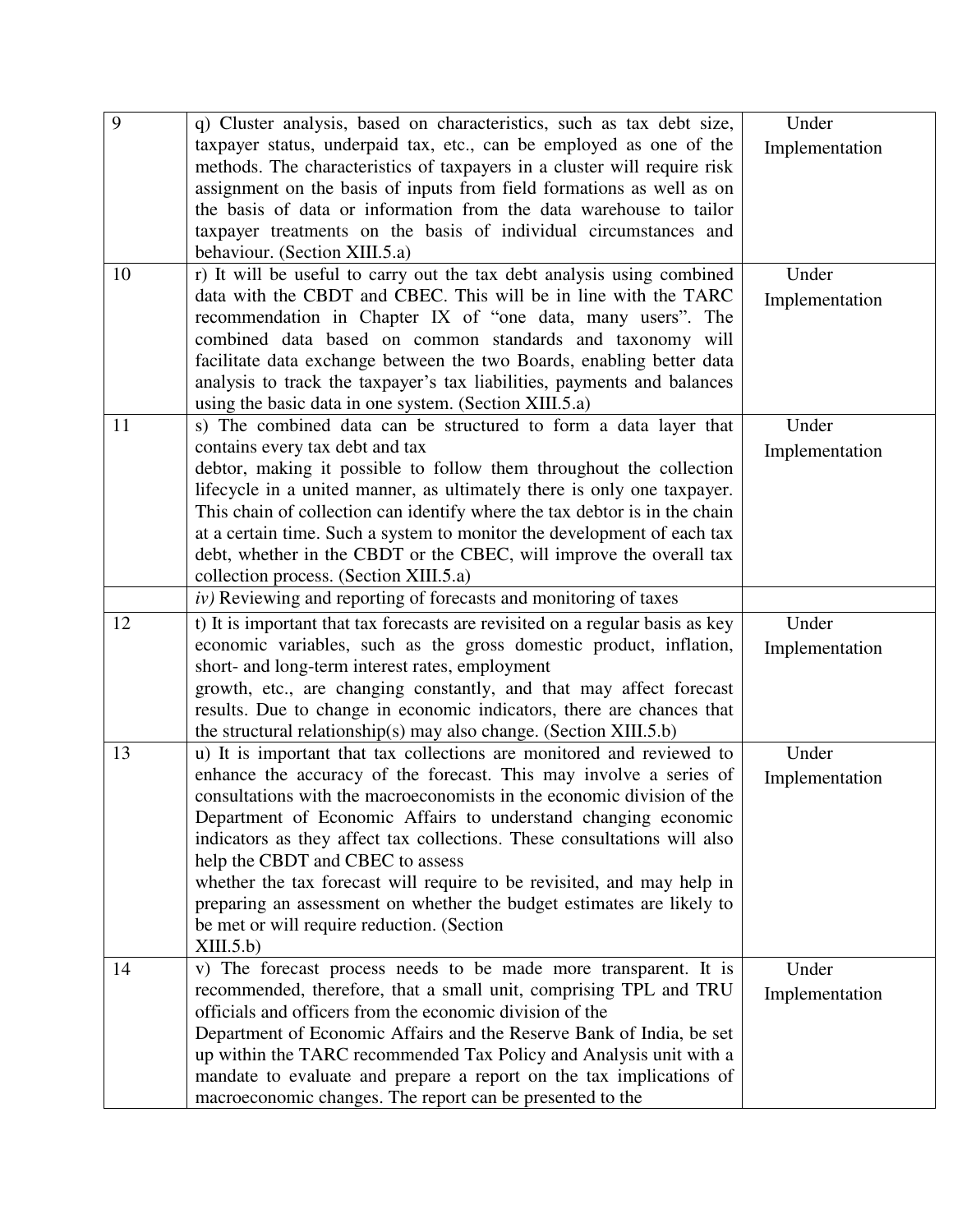|    | Parliament as part of the FRBM Act. These reviews can be done twice<br>in a fiscal year, one                                                                                                                                                                                                                                                                                                                                                                           |                         |
|----|------------------------------------------------------------------------------------------------------------------------------------------------------------------------------------------------------------------------------------------------------------------------------------------------------------------------------------------------------------------------------------------------------------------------------------------------------------------------|-------------------------|
|    | after 6 months of the start of the fiscal year and another after 10<br>months. (Section XIII.5.b)                                                                                                                                                                                                                                                                                                                                                                      |                         |
|    | $\nu$ ) Data requirements                                                                                                                                                                                                                                                                                                                                                                                                                                              |                         |
| 15 | w) Data availability can impose constraints on the revenue forecasting<br>process. The two Boards must develop a clear strategy to systematically<br>clean the taxpayer master file and tax returns database. This activity<br>may be beyond the scope of work of the existing TPL and TRU.<br>However, inputs from them will be invaluable from the user's<br>perspective since they have dealt extensively with cleaning up the<br>taxpayer data. (Section XIII.5.c) | Under<br>Implementation |
| 16 | x) Once the data is available, it can be examined for underlying pattern,<br>rates of change, or trends, by making comparisons of data from<br>different sources, linking data sets, comparing corresponding items,<br>finding relationship and patterns, and constructing descriptive or<br>hypothetical representational and/or functional relationships between<br>the different variables of which the data is composed. (Section XIII.5.c)                        | Under<br>Implementation |
| 17 | y) After projections have been made, the estimates need to be evaluated<br>for their reliability and validity. To evaluate the validity of the<br>estimates, the assumptions associated with the revenue source need to<br>be re-examined. If the assumptions associated with the existing<br>economic, administrative, and political environment are sound, the<br>projections can be assumed to be valid. (Section XIII.5.c)                                         | Under<br>Implementation |
| 18 | z) Reliability can be assessed by conducting a sensitivity analysis. This<br>involves varying key parameters used to create the estimates. If large<br>changes in the estimates result, the projection is assumed to have a low<br>degree of reliability. (Section XIII.5.c)                                                                                                                                                                                           | Under<br>Implementation |
| 19 | aa) The TPL and TRU must be sufficiently equipped with computer<br>hardware, database systems, and other office software including the<br>most recent econometric and statistics software<br>packages. These equipment and software systems are necessary to<br>conduct the most demanding data analysis. (Section XIII.5.a)                                                                                                                                           | Under<br>Implementation |
| 20 | bb) The TPL and TRU should also have access to current, seminal<br>publications on tax and fiscal<br>research and a database of journal articles for the continuous upgrading<br>of the skills and knowledge of the officers working there. (Section<br>XIII.5.a)<br><i>vi</i> ) Partnering non-government bodies and research institutions                                                                                                                            | Under<br>Implementation |
| 21 | cc) Maintaining a regular dialogue with academia and business<br>communities is valuable for identifying emerging trends in the<br>economy. For these interactions, the<br>academia and business                                                                                                                                                                                                                                                                       | Under<br>Implementation |
|    | communities must be provided data, albeit encrypted data, so that they<br>have the requisite data for a more meaningful engagement. The CBDT<br>and CBEC, for the purpose, should identify academic institutions of<br>national repute and business or professional associations having all-                                                                                                                                                                           |                         |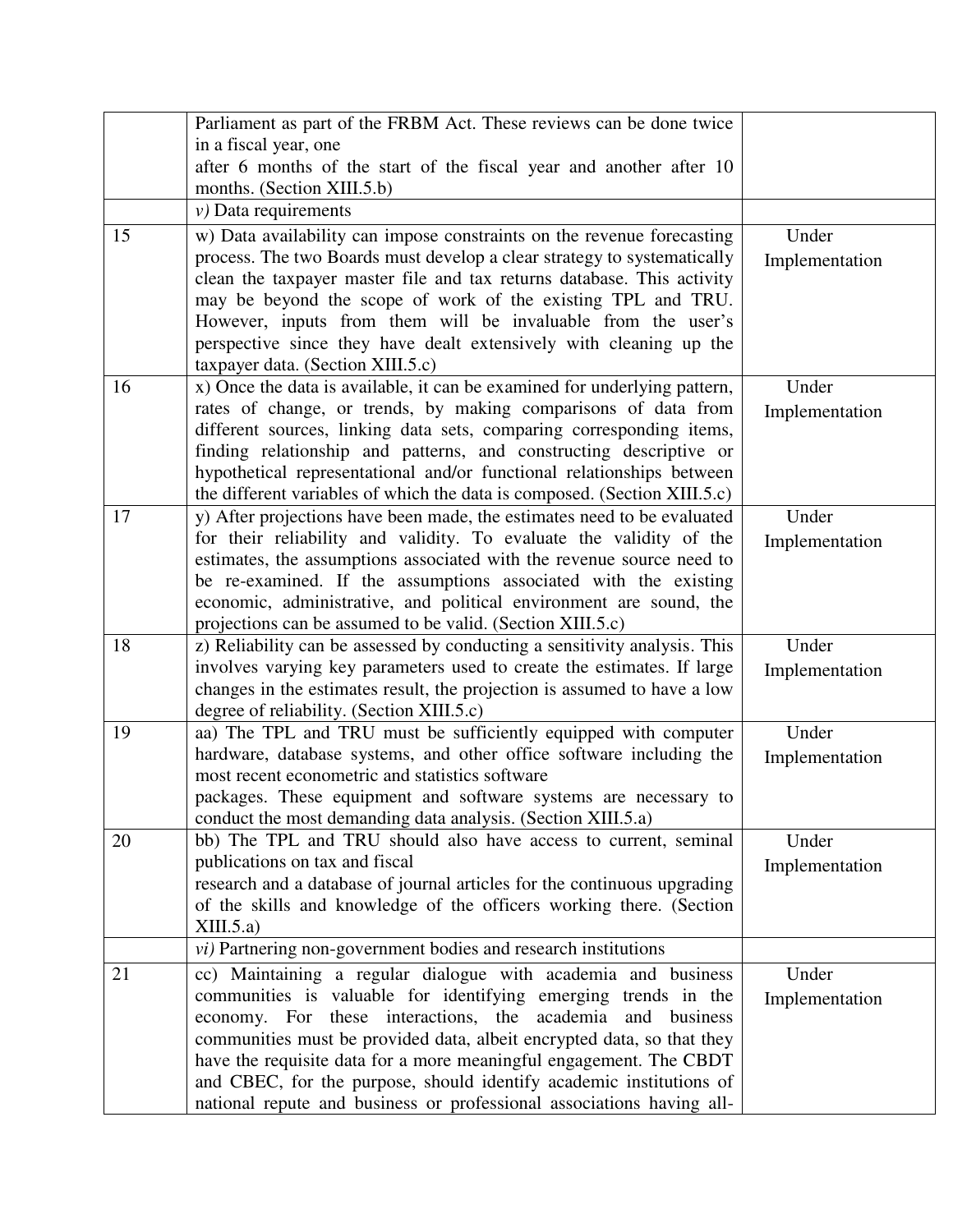|    | India membership that can collaborate for the dialogue. (Section<br>XIII.5.d                                                                                                                                                                                                                                                                                                                                                                                                                                                                                                                                                                                                                                                                 |                         |
|----|----------------------------------------------------------------------------------------------------------------------------------------------------------------------------------------------------------------------------------------------------------------------------------------------------------------------------------------------------------------------------------------------------------------------------------------------------------------------------------------------------------------------------------------------------------------------------------------------------------------------------------------------------------------------------------------------------------------------------------------------|-------------------------|
|    | <i>vii</i> ) Integrating revenue forecasting with policy                                                                                                                                                                                                                                                                                                                                                                                                                                                                                                                                                                                                                                                                                     |                         |
| 22 | dd) It is important to integrate tax forecasting results, particularly<br>relating to tax analysis such as distributional impact out of the micro-<br>simulation model or tariff impact on commodities from the trade tax<br>calculator, to estimate how much each tax policy will cost taxpayers<br>and the tax that it will raise. This can be used as a tool to inform<br>decision makers, including ministers, of the likely benefits and costs,<br>identifying key factors that should affect the decision, strengthening the<br>quality of analysis and making the policy inclusive. (Section XIII.5.e)                                                                                                                                | Under<br>Implementation |
|    | viii) Organisational/institutional arrangements                                                                                                                                                                                                                                                                                                                                                                                                                                                                                                                                                                                                                                                                                              |                         |
| 23 | ee) In line with the recommendation in Chapter III of the TARC report,<br>it is reiterated that the existing TPL and TRU wings of the CBEC and<br>CBDT should be subsumed in the TPA wing. The TPA wing should be<br>expanded to include specialists, such as economists, tax law experts,<br>statisticians, operations researchers and social researchers to form a<br>multidisciplinary team. (Section XIII.5.f)                                                                                                                                                                                                                                                                                                                           | Under<br>Implementation |
| 24 | ff) An important task of this unit will be to publish results from the<br>analytical models it develops.<br>These publications should contain objective and impartial analyses and<br>should be helpful in guiding broad policy debates, so that the<br>knowledge can be shared with peers and the policy community for<br>discussion and feedback. (Section XIII.5.f)                                                                                                                                                                                                                                                                                                                                                                       | Under<br>Implementation |
|    | $ix)$ Staff resources                                                                                                                                                                                                                                                                                                                                                                                                                                                                                                                                                                                                                                                                                                                        |                         |
| 25 | hh) The officers and staff of the TPL and TRU need to be selected on<br>the basis of specified qualifications. The officers and staff of the TPL<br>and TRU should include trained personnel with specialised skills and<br>knowledge in the fields of revenue forecasting, analysis and<br>monitoring. (Section XIII.5.g)                                                                                                                                                                                                                                                                                                                                                                                                                   | Under<br>Implementation |
| 26 | ii) IRS officers at the levels of Joint Secretary and Director in the TPL<br>and TRU should have wide knowledge of tax policy and<br>macroeconomic issues and deep understanding of revenue estimation<br>and forecasting. (Section XIII.5.g)                                                                                                                                                                                                                                                                                                                                                                                                                                                                                                | Under<br>Implementation |
| 27 | jj) For officers below the level of Joint Secretary and Director,<br>knowledge and skill to gather data<br>from different agencies, perform routine analytics for forecasting<br>revenue, and prepare results that could be used for drafting tax<br>memoranda will be useful. These officers and staff can be from the<br>disciplines of statistics, economics, and social science. Duties of these<br>personnel will be to conduct macroeconomic analysis for revenue and<br>tax debt forecasting, monitoring, and analysing tax receipts on a regular<br>basis, and to evaluate the economic and revenue impact of introducing<br>new and/or maintaining existing tax policies on the tax base and tax<br>revenues.<br>(Section XIII.5.g) | Under<br>Implementation |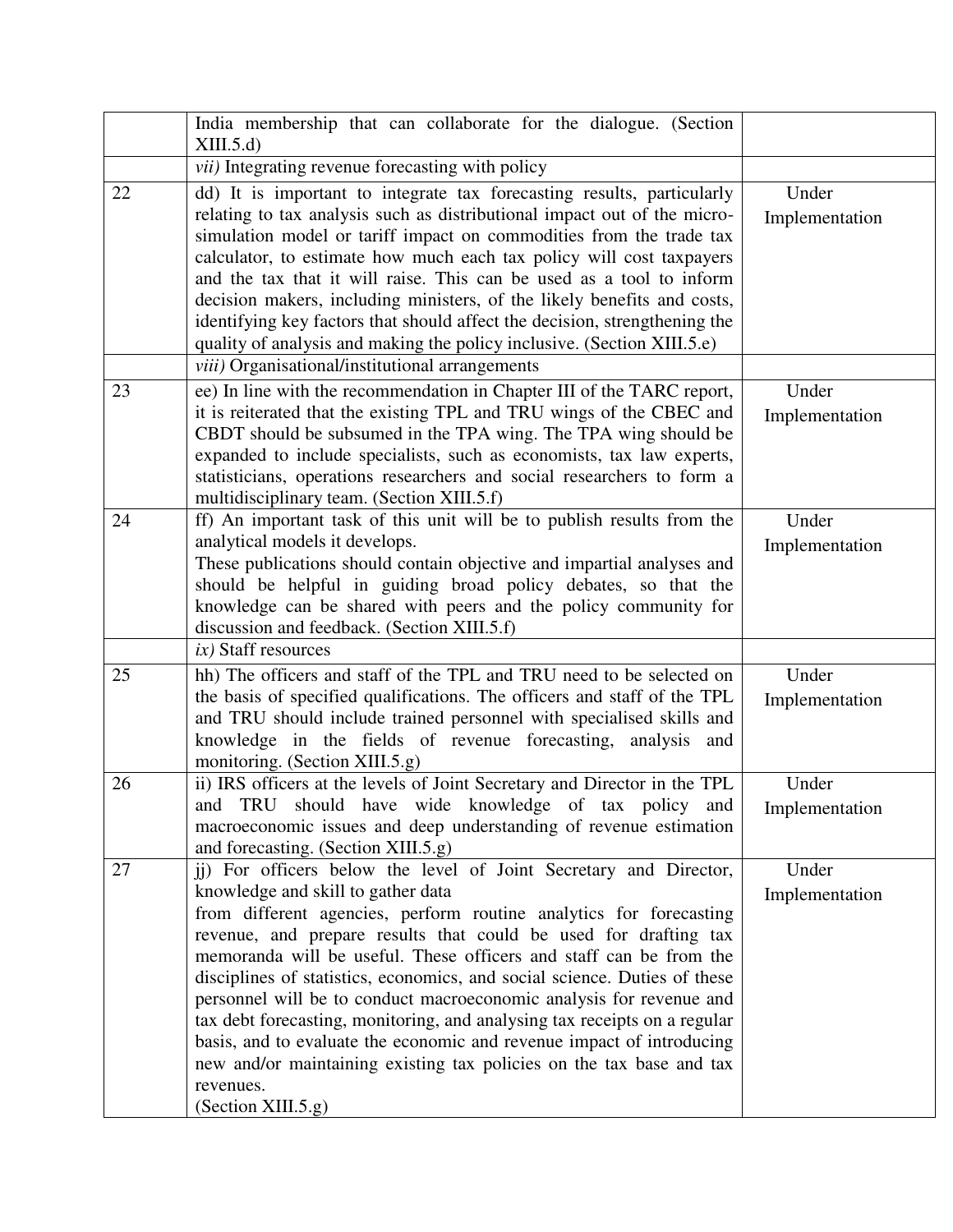| 28         | kk) Officers below the level of Joint Secretary and Director need to                                                                    | Under                       |
|------------|-----------------------------------------------------------------------------------------------------------------------------------------|-----------------------------|
|            | have some knowledge of taxation policies, and direct and indirect tax                                                                   | Implementation              |
|            | laws, knowledge of technical report writing, and skills in handling                                                                     |                             |
|            | computer databases and statistical packages, and econometrics                                                                           |                             |
|            | software, such as SAS, EViews, STATA, etc. (Section XIII.5.g)                                                                           |                             |
| 29         | II) On-the-job training should be considered the most important route to                                                                | Under                       |
|            | developing and deepening the necessary skills required to perform such                                                                  | Implementation              |
|            | functions. A university-level education in economics, public policy,                                                                    |                             |
|            | statistics and other related disciplines should be considered necessary.                                                                |                             |
|            | Actual strengthening of their capacity can be attained through regular                                                                  |                             |
|            | internal seminars, workshops and specialised short courses. (Section<br>XIII.5.g.                                                       |                             |
| 30         | mm) These capacity building exercises, particularly internal seminars                                                                   | Under                       |
|            | and workshops will have to be organised on a monthly or quarterly                                                                       |                             |
|            | basis so that officers and staff get adequate opportunity to present                                                                    | Implementation              |
|            | his/her work on a particular issue to the rest of the unit. (Section                                                                    |                             |
|            | XIII.5.g                                                                                                                                |                             |
| 31         | nn) Customised and specialised short courses on revenue forecasting                                                                     | Under                       |
|            | can also be organised for staff and officers of the TPL and TRU so that                                                                 | Implementation              |
|            | they gain up-to-date knowledge on the subject, and are aware of new                                                                     |                             |
|            | developments. These courses should invariably be graded to ensure that                                                                  |                             |
|            | the learning is imbibed and can be immediately utilised in the work.                                                                    |                             |
|            | Long-term training can also be considered on the subject for the long-                                                                  |                             |
|            | run viability of the analytic unit of the TPL and TRU. (Section                                                                         |                             |
| <b>XIV</b> | XIII.5.g)<br>Predictive Analysis                                                                                                        |                             |
|            | <i>i</i> ) Increasing data pool for analytics                                                                                           |                             |
|            |                                                                                                                                         |                             |
| 32         | b) With regard to third party data, the "silo" approach should be<br>avoided and the "one data many users" principle must be adopted as | <b>Under Implementation</b> |
|            | recommended in Chapter IX of the TARC's report. (Section XIV.5.a)                                                                       |                             |
| 33         | c) To enable reliable predictive analysis, the offence data base needs to                                                               |                             |
|            | be made robust, reliable and shared. Besides data sharing, there should                                                                 | <b>Under Implementation</b> |
|            | also be proper data publication. As is the case with several countries,                                                                 |                             |
|            | there is also a need to publish consolidated watch lists such as lists of                                                               |                             |
|            | tax defaulters, international fugitives and known offenders. (Section                                                                   |                             |
|            | XIV.5.a)                                                                                                                                |                             |
| 34         | g) An important responsibility of the CIO will be to expand the data                                                                    | <b>Under Implementation</b> |
|            | pool for analytics by continuous scan of the environment for identifying                                                                |                             |
|            | new and emerging sources of data and securing data access from them,                                                                    |                             |
|            | in line with recommendations in Chapter IX of the TARC                                                                                  |                             |
|            | report. (Section XIV.5.a)                                                                                                               |                             |
|            | $v)$ Training                                                                                                                           |                             |
| 35         | t) This should include the top and middle-level management who must                                                                     | <b>Under Implementation</b> |
|            | be imparted broad knowledge of analytics and its potential. (Section                                                                    |                             |
|            | XIV.5.b.v)                                                                                                                              |                             |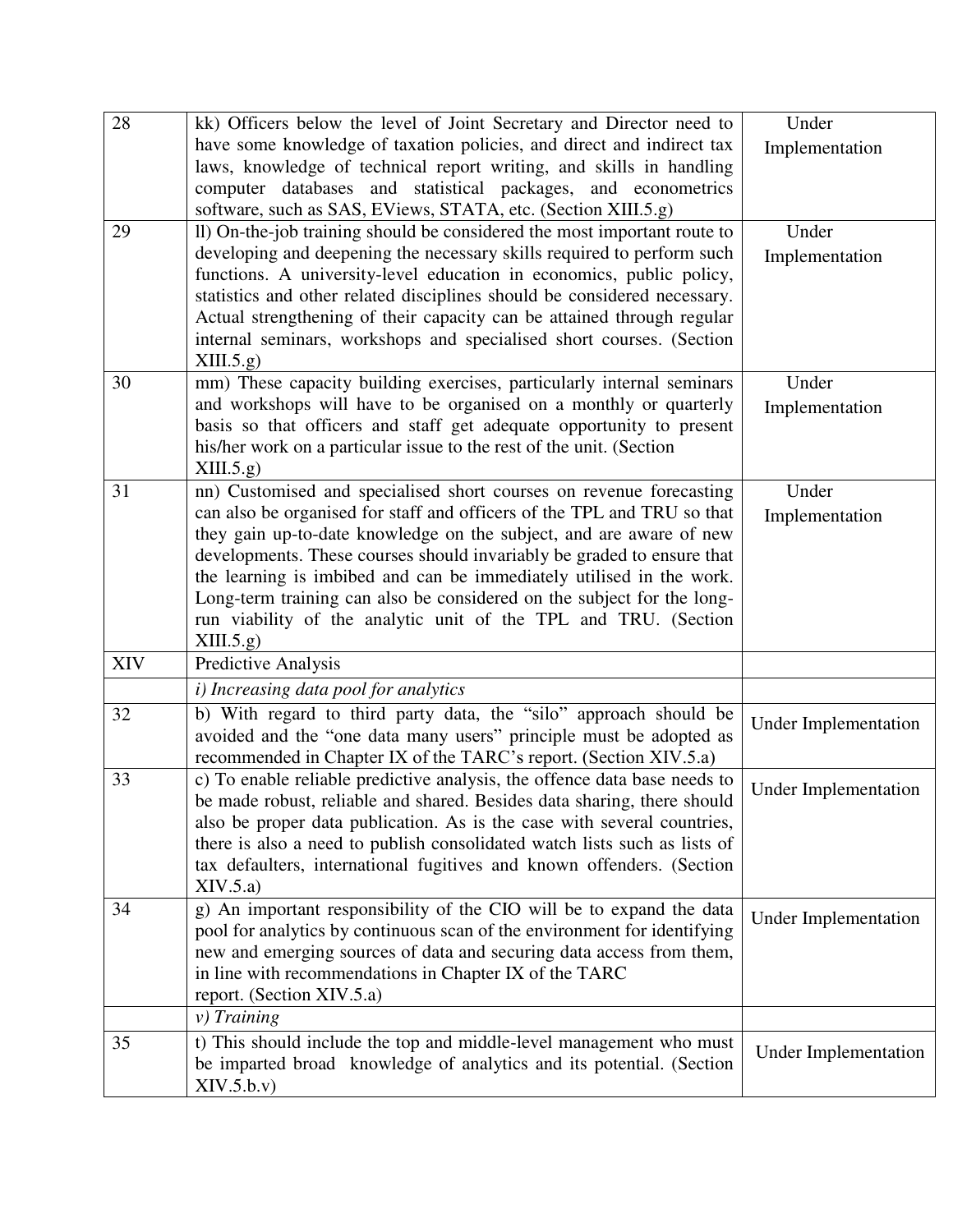| 36 | u) A well designed course on ICT and analytics should be made a part<br>of IRS officers' induction                                                                                                                                                                                                                                                                                                                                                                                                           | <b>Under Implementation</b> |
|----|--------------------------------------------------------------------------------------------------------------------------------------------------------------------------------------------------------------------------------------------------------------------------------------------------------------------------------------------------------------------------------------------------------------------------------------------------------------------------------------------------------------|-----------------------------|
|    | training in the two academies. (Section XIV.5.b.v)                                                                                                                                                                                                                                                                                                                                                                                                                                                           |                             |
| XV | <b>Research for Tax Governance</b>                                                                                                                                                                                                                                                                                                                                                                                                                                                                           |                             |
|    | i) Role of research in improving tax governance                                                                                                                                                                                                                                                                                                                                                                                                                                                              |                             |
| 37 |                                                                                                                                                                                                                                                                                                                                                                                                                                                                                                              |                             |
|    | d) The Indian tax administration is attempting to enhance delivery.<br>Research in tax governance, with a multi-disciplinary approach<br>involving disciplines such as economics, accounting, finance, law,<br>management, behavioural science, ICT, and statistics, can help review<br>current practices and design new approaches to expand the tax base and<br>increase tax revenue, while remaining cognizant of the government's<br>aim to promote economic development and tax justice. (Section XV.1) | <b>Under Implementation</b> |
| 38 | e) Research needs to be evidence-based and needs to be meticulously<br>designed, implemented, and executed so that the output is relevant to<br>and usable to the tax administration. This will require an organisational<br>framework, finance, staff, the development of linkages for<br>collaboration – internal-governmental mechanism or with outside<br>agencies – and the building of skills needed to evaluate outputs to<br>assess their practical utility. (Section XV.1)                          | <b>Under Implementation</b> |
| 39 | f) Research cannot be a one-off exercise; it has to be embedded in the<br>tax administration so that there is two-way movement, top-down as<br>well as bottom-up, within the various tax departments to build an<br>ecosystem to undertake meaningful research. (Section XV.1)                                                                                                                                                                                                                               | <b>Under Implementation</b> |
|    | ii) Areas of research                                                                                                                                                                                                                                                                                                                                                                                                                                                                                        |                             |
| 40 | g) Important areas of research, only indicative by enumeration and by<br>no means exhaustive, can be as follows:                                                                                                                                                                                                                                                                                                                                                                                             | <b>Under Implementation</b> |
|    | Compliance tracking                                                                                                                                                                                                                                                                                                                                                                                                                                                                                          |                             |
|    | Identifying the rich and wealthy<br>$\bullet$                                                                                                                                                                                                                                                                                                                                                                                                                                                                |                             |
|    | Measuring voluntary compliance<br>٠                                                                                                                                                                                                                                                                                                                                                                                                                                                                          |                             |
|    | Identifying audit/scrutiny risk elements                                                                                                                                                                                                                                                                                                                                                                                                                                                                     |                             |
|    | Impact analysis                                                                                                                                                                                                                                                                                                                                                                                                                                                                                              |                             |
|    | Taxpayer surveys                                                                                                                                                                                                                                                                                                                                                                                                                                                                                             |                             |
|    | Trade and customs                                                                                                                                                                                                                                                                                                                                                                                                                                                                                            |                             |
|    | Taxing hard-to-tax sectors                                                                                                                                                                                                                                                                                                                                                                                                                                                                                   |                             |
|    | Tax effects on investment                                                                                                                                                                                                                                                                                                                                                                                                                                                                                    |                             |
|    | Tax incentives for R & D                                                                                                                                                                                                                                                                                                                                                                                                                                                                                     |                             |
|    | Taxing natural resources                                                                                                                                                                                                                                                                                                                                                                                                                                                                                     |                             |
|    | Taxation of the insurance sector                                                                                                                                                                                                                                                                                                                                                                                                                                                                             |                             |
|    | Performance management                                                                                                                                                                                                                                                                                                                                                                                                                                                                                       |                             |
|    | Technology scan in SPV/DG (Systems)                                                                                                                                                                                                                                                                                                                                                                                                                                                                          |                             |
|    | Fairness in tax disputes                                                                                                                                                                                                                                                                                                                                                                                                                                                                                     |                             |
|    | Corruption in tax administration (Section XV.4.a)                                                                                                                                                                                                                                                                                                                                                                                                                                                            |                             |
| 41 | h) Some of the research work can be carried out jointly by the CBDT<br>and CBEC. (Section XV.4.a)                                                                                                                                                                                                                                                                                                                                                                                                            | Under<br>Implementation     |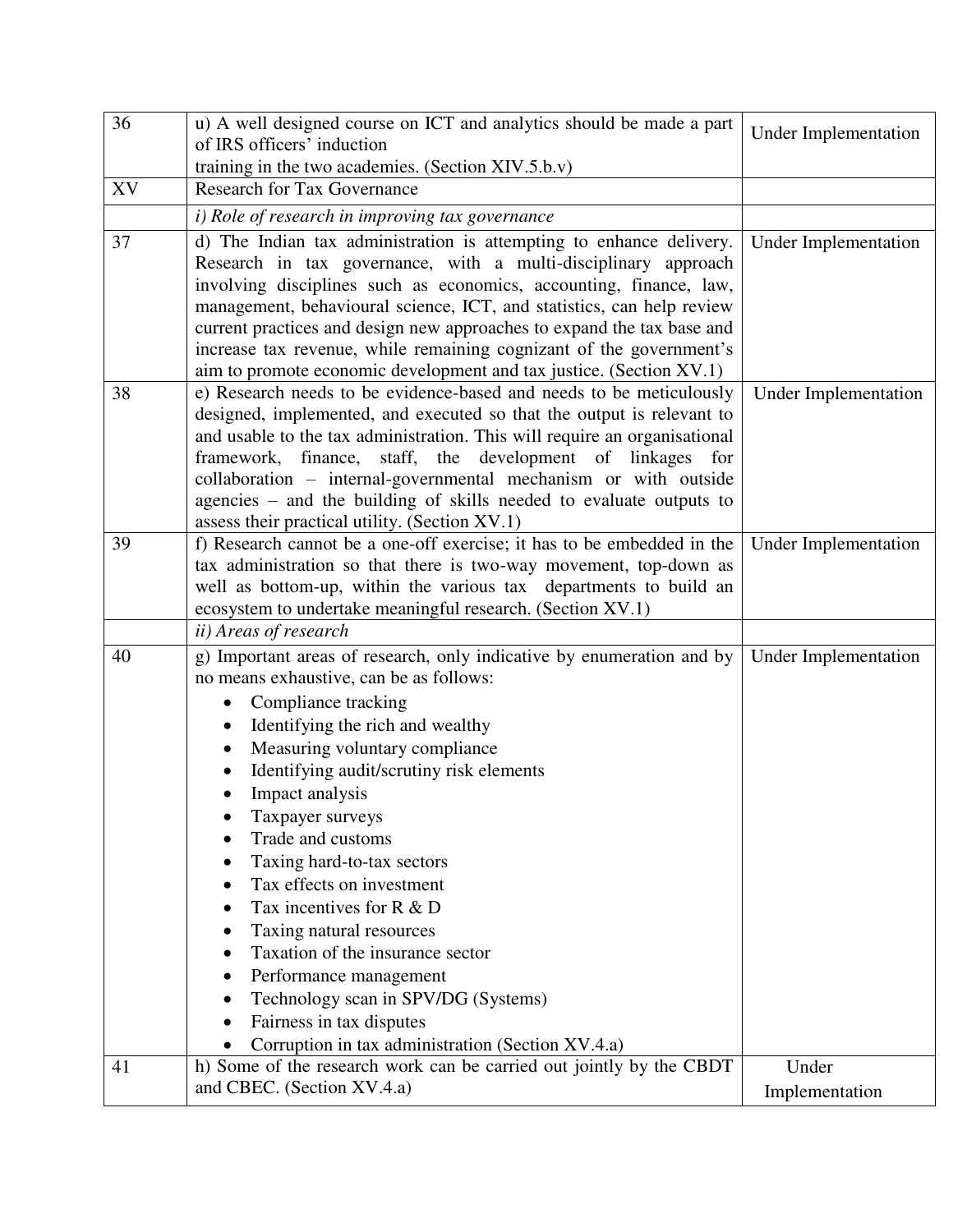|    | iii) External research collaboration                                                                                                                                                                                                                                                                                                                                                                                                                                                                                                                   |                         |
|----|--------------------------------------------------------------------------------------------------------------------------------------------------------------------------------------------------------------------------------------------------------------------------------------------------------------------------------------------------------------------------------------------------------------------------------------------------------------------------------------------------------------------------------------------------------|-------------------------|
| 42 | i) Research work, on short-term or long-term basis, can be carried out<br>by external research organisations. This will be in addition to in-house<br>research on topics that need to be worked on only within the tax<br>administration. (Section XV.4.b)                                                                                                                                                                                                                                                                                             | Under<br>Implementation |
| 43 | j) The CBDT and CBEC will have to put in place an arrangement for<br>partnering with external research organisations on a long-term basis for<br>research and analysis on topics requiring external assistance. (Section<br>XV.4.b                                                                                                                                                                                                                                                                                                                     | Under<br>Implementation |
| 44 | n) The expectations of the tax administration on the deliverables by<br>external research organisations will have to be clearly spelt out and<br>communicated so that they are not misunderstood. (Section XV.4.b)                                                                                                                                                                                                                                                                                                                                     | Under<br>Implementation |
| 45 | o) Research collaboration should be demand-driven and there should be<br>clear organisational intent on the part of the tax administration to<br>requisition the research input, with full ownership of the demand.<br>(Section XV.4.b)                                                                                                                                                                                                                                                                                                                | Under<br>Implementation |
| 46 | p) It is also important that research collaborations are made not only<br>with reputed national organisations, like NIPFP, NCAER, NIFM,<br>ICRIER, etc but are made broad-based to include other regional<br>institutes so that there is a larger pool of research institutes available for<br>collaboration. Although geographical distribution cannot be the sole<br>basis for enlarging the base, it needs to be taken into account to ensure<br>that the capacity of these institutes also get upgraded over a period of<br>time. (Section XV.4.b) | Under<br>Implementation |
| 47 | q) The tax administration should consider engaging external research<br>organisations for taxpayer surveys, evaluation of the effectiveness of<br>the tax administration's policies, suggestions on ways to improve<br>policy and administration and identifying lessons learnt. Apart from the<br>fact that such research requires large manpower and are time-<br>consuming, these are also areas in which the tax administration does<br>not have any expertise. (Section XV.4.b)                                                                   | Under<br>Implementation |
| 48 | iv) Dissemination of research<br>Dissemination of research and the associated knowledge<br>r)<br>management can play an important role in building intellectual capital<br>to improve the effectiveness of the tax administration. (Section XV.4.c)                                                                                                                                                                                                                                                                                                    | Under<br>Implementation |
| 49 | s) As part of research dissemination, the TPA (Tax Policy and<br>Analysis) unit can bring out annual or biannual reports on revenue<br>trends and forecasts and monthly supplements to such forecasts; the<br>KAI centre could do the same on the operational needs of the tax<br>departments. (Section XV.4.c)                                                                                                                                                                                                                                        | Under<br>Implementation |
| 50 | t) The TPA unit and KAI centre, along with NADT and NACEN, can<br>also conduct seminars and conferences and bring out reports on the<br>deliberations in those seminars. These conferences and seminars will<br>provide officers an opportunity to interact with tax experts from the<br>private sector and academia. (Section XV.4.c)<br>v) Human resources for research                                                                                                                                                                              | Under<br>Implementation |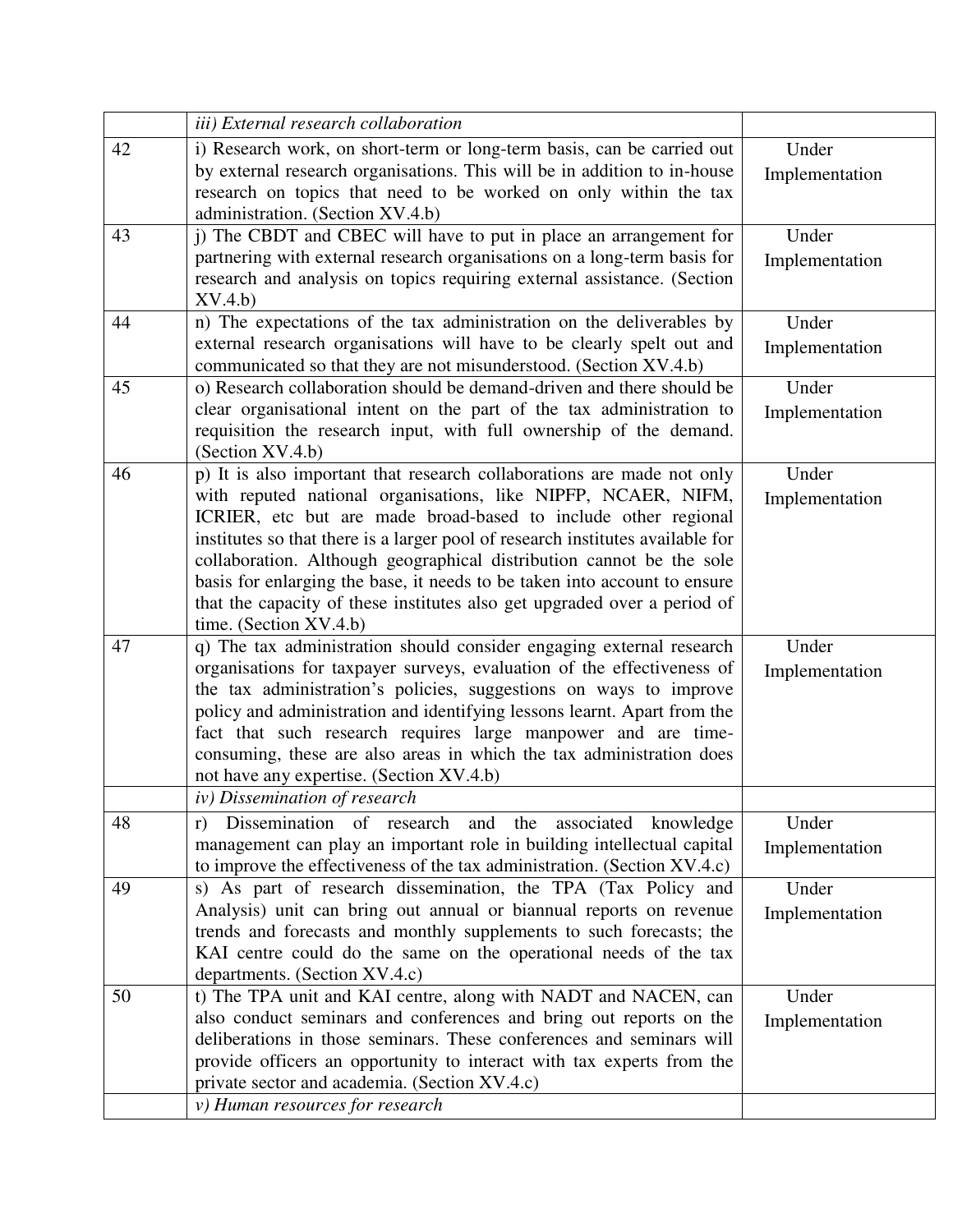| 51<br>52 | u) In line with the recommendations in Chapter III of the TARC report,<br>both TPA and KAI centre should undertake high level research. People<br>posted in these units need to have highly developed skills in data<br>handling and carrying out detailed analysis. Research work undertaken<br>needs to adopt a multi-disciplinary approach. (Section XV.4.d)<br>v) People working and involved in research in the TPA and KAI centre<br>should have university level education in the field of economics,<br>psychology, statistics, management, or law, with adequate experience<br>in public policy formulation. But this in no way suggests that those | Under<br>Implementation<br>Under<br>Implementation |
|----------|--------------------------------------------------------------------------------------------------------------------------------------------------------------------------------------------------------------------------------------------------------------------------------------------------------------------------------------------------------------------------------------------------------------------------------------------------------------------------------------------------------------------------------------------------------------------------------------------------------------------------------------------------------------|----------------------------------------------------|
| 53       | with other educational backgrounds cannot work in the TPA and KAI.<br>(Section XV.4.d)<br>y) There should be intense training, either in-house at NADT or<br>NACEN or at reputed research institutions, of officers involved in<br>research. They should be trained on research<br>methodologies, and be given practical training on data analysis.<br>(Section XV.4.d)<br>vi) Allocation of funds for research                                                                                                                                                                                                                                              | Under<br>Implementation                            |
| 54       | cc) To give adequate emphasis and focus to research in tax<br>administration, sufficient funds should be provided in the budget under<br>a separate head. To sustain the focus and to establish continuity no re-<br>appropriation of funds should be allowed from this head of research.<br>(Section XV.4.e)                                                                                                                                                                                                                                                                                                                                                | Under<br>Implementation                            |
| 55       | dd) Participation in technical seminars and events in specialised areas<br>will also add to the knowledge base of officers. Officers can be<br>considered to be deputed to attend research seminars or courses,<br>whether in India or abroad. Adequate funds will need to be allocated<br>for this purpose to ensure that it is done on a regular basis. (Section<br>XV.4.e)                                                                                                                                                                                                                                                                                | Under<br>Implementation                            |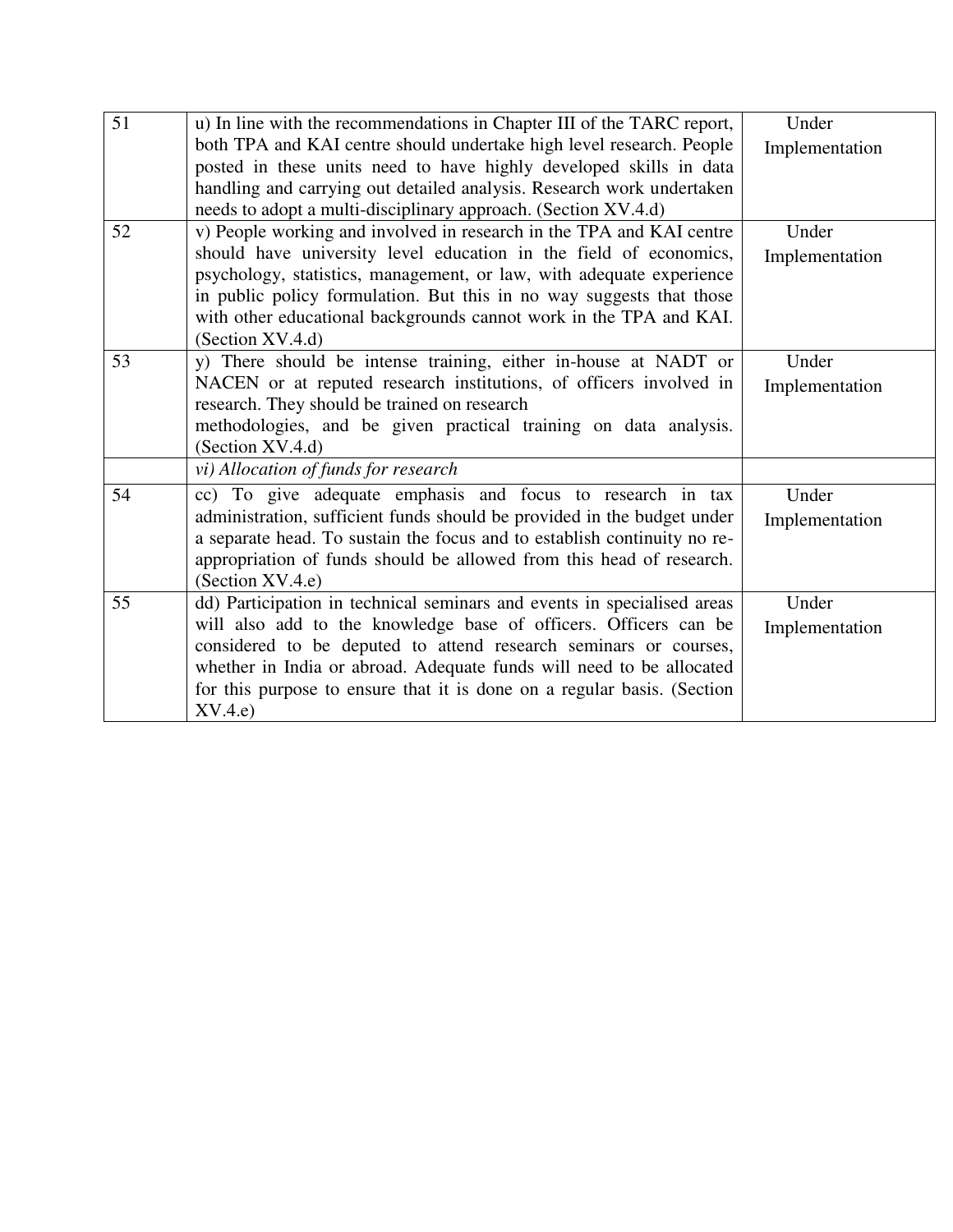**Recommendations Not found acceptable**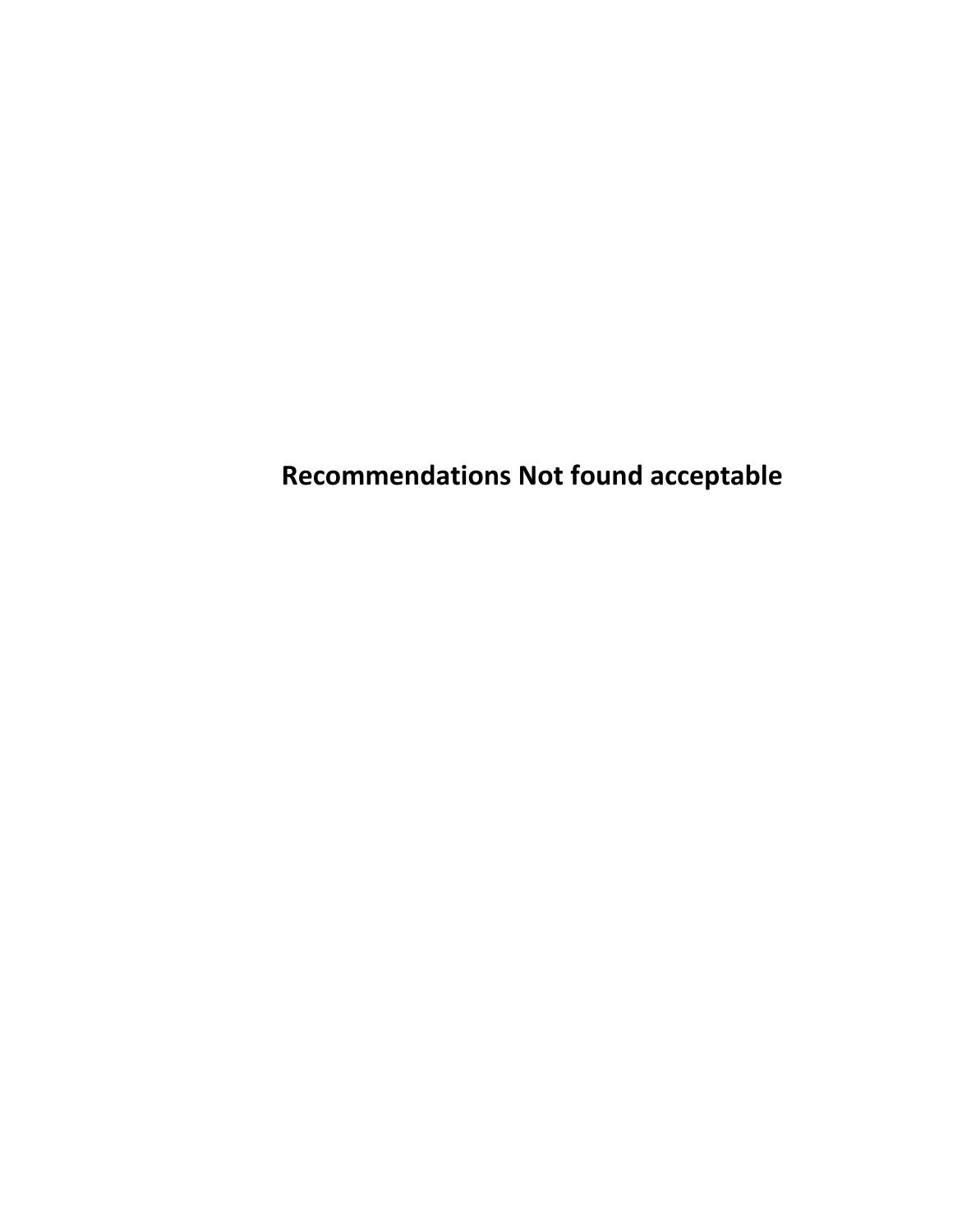| 16 Recommendations from First and Second Reports of TARC-Not acceptable |                                                                                                                                                                                                                                                                                                                                                                                                                                                                                                                                                                   |                |  |
|-------------------------------------------------------------------------|-------------------------------------------------------------------------------------------------------------------------------------------------------------------------------------------------------------------------------------------------------------------------------------------------------------------------------------------------------------------------------------------------------------------------------------------------------------------------------------------------------------------------------------------------------------------|----------------|--|
| Sl. No.                                                                 | <b>Recommendation of TARC</b>                                                                                                                                                                                                                                                                                                                                                                                                                                                                                                                                     | Comments       |  |
|                                                                         | Chapter-III - Structure & Governance                                                                                                                                                                                                                                                                                                                                                                                                                                                                                                                              |                |  |
| 1.                                                                      | (a) The two Boards must embark on selective convergences<br>immediately to achieve better tax governance, and, in next five years,<br>move towards a unified management structure with a common Board<br>for both direct and indirect taxes, called the Central Board of Direct<br>and Indirect Taxes. For a unified management structure, apart from<br>the common Board, the functions that can easily support the<br>framework would be in the areas of human resource management and<br>vigilance, finance, ICT, infrastructure and logistics, and compliance | Not acceptable |  |
| 2.                                                                      | verification.<br>(e) A Governing Council, headed by chairperson of the two Boards, by<br>rotation, and with participation from outside the government, should<br>be setup at the apex level to oversee the functioning of the two<br>Boards.                                                                                                                                                                                                                                                                                                                      | Not acceptable |  |
|                                                                         | (f) An Independent evaluation Office (IEO) should be set up. Its main<br>work would be to monitor the performance of the tax administration,<br>promote accountability, evaluate the impact of tax policies and assess<br>all factors that affect tax administration. IEO will report to the<br>governing council so as to ensure its independence.                                                                                                                                                                                                               |                |  |
| 3.                                                                      | (g) A Tax Council should be set up to develop a common tax policy,<br>analysis and legislation for both direct and indirect taxes. The council<br>will be headed by the Chief Economic Adviser of the Ministry of<br>Finance.                                                                                                                                                                                                                                                                                                                                     | Not acceptable |  |
|                                                                         | <b>Chapter II - Customer Focus</b>                                                                                                                                                                                                                                                                                                                                                                                                                                                                                                                                |                |  |
| 4.                                                                      | vi) Functioning of Ombudsman<br>In redressing taxpayer grievances, the decision of the Ombudsman<br>should be binding on tax officers. To bring independence and<br>effectiveness to the office of the Ombudsman, non-government<br>professionals should also be inducted in the post.                                                                                                                                                                                                                                                                            | Not acceptable |  |
|                                                                         | <b>Chapter IV-People Function</b>                                                                                                                                                                                                                                                                                                                                                                                                                                                                                                                                 |                |  |
| 5.                                                                      | Recommendation 2: A system of limited departmental competitive<br>examination should be introduced by earmarking 33% of the vacancies<br>in the promotions quota in Gr.B as well as Gr.A, so that relatively more<br>meritorious and younger officers in the feeder grade can get fast track<br>promotions.                                                                                                                                                                                                                                                       | Not acceptable |  |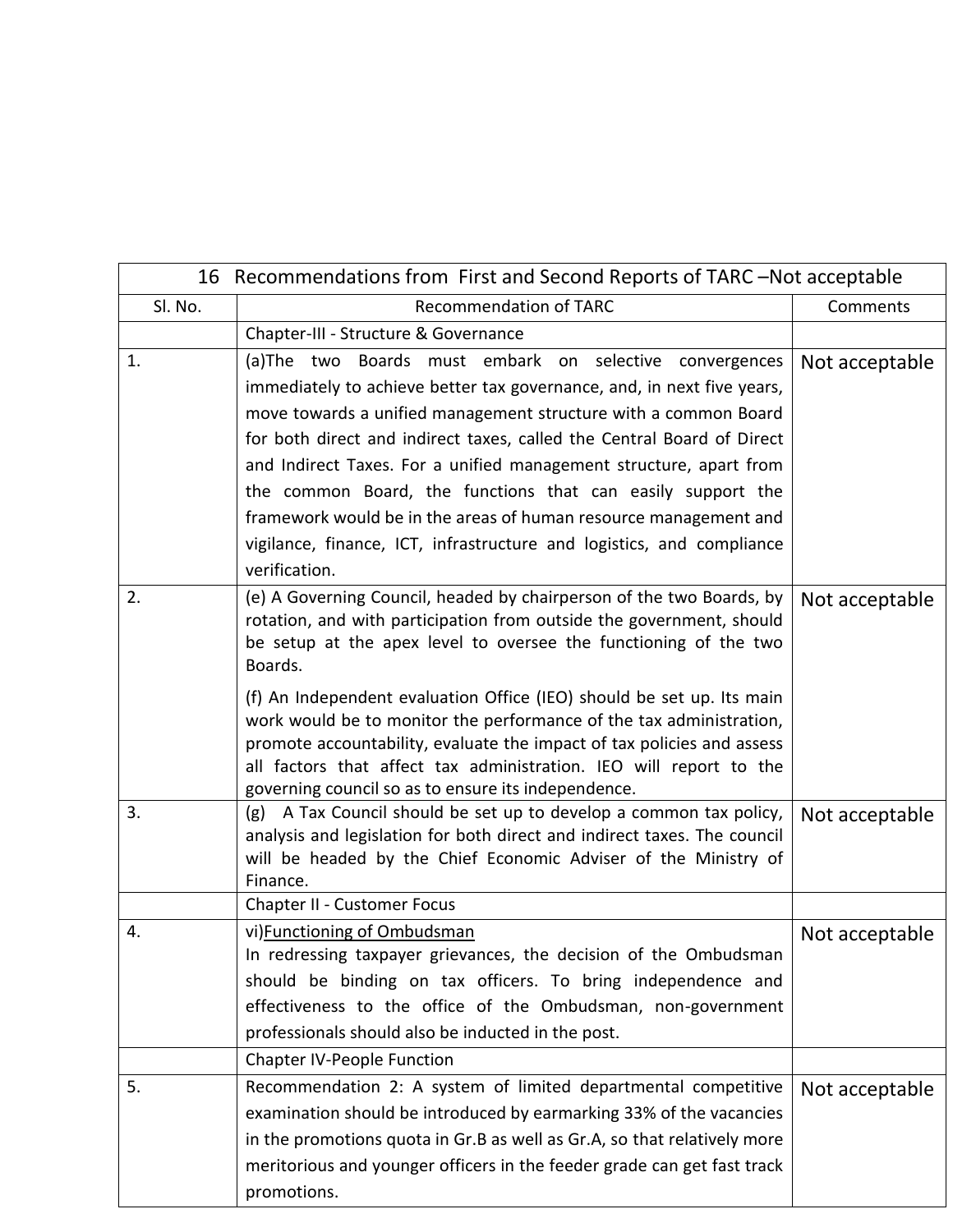| 6.  | Recommendation 4: Provision should be made for lateral entry<br>of                                                                     | Not acceptable |
|-----|----------------------------------------------------------------------------------------------------------------------------------------|----------------|
|     | experts in key roles and specialised areas. While they may be on                                                                       |                |
|     | contract for 5 years, subject to their suitability and willingness they                                                                |                |
|     | should be able to integrate with the organisation at the end of the                                                                    |                |
|     | contract period.                                                                                                                       |                |
| 7.  | Recommendation 9: The tax administration should extend the                                                                             | Not acceptable |
|     | performance appraisal system to elements of 360 degree appraisal to                                                                    |                |
|     | include feed back from subordinates.                                                                                                   |                |
| 8.  | Recommendation 13: A common assessment centre for the two                                                                              | Not acceptable |
|     | Boards needs to be set up by the people function to make a thorough,                                                                   |                |
|     | all round assessment of officers at the first transition point.                                                                        |                |
| 9.  | Recommendation 14: In view of a different promotion system being                                                                       | Not acceptable |
|     | recommended, the UPSC should be consulted for exempting these                                                                          |                |
|     | promotions in the IRS from their purview like some other services,                                                                     |                |
|     | e.g., the Indian Foreign Service, Indian Railway Services and Indian                                                                   |                |
|     | Audit and Accounts Services are exempted. However, if the UPSC is                                                                      |                |
|     | willing to be associated with the altered promotion scheme, that                                                                       |                |
|     | option should be considered.                                                                                                           |                |
|     | Chapter V - Dispute Management                                                                                                         |                |
| 10. | Ordinarily appeal should not be filed against orders of<br>10.                                                                         | Not acceptable |
|     | Commissioner (Appeals), except where the orders are ex-facie                                                                           |                |
|     | perverse. (Section V.5)                                                                                                                |                |
| 11. | 11. The present structure of Commissioner (Appeals) should be                                                                          | Not acceptable |
|     | changed to two forums, namely, single Commissioner (Appeals) and 3-<br>member Commissioner (Appeals) panel. If the case is not decided |                |
|     | within the prescribed time frame, the taxpayer's appeal would be                                                                       |                |
|     | deemed to have been allowed. (Section V.5)                                                                                             |                |
|     | Chapter-VI - Key Internal Processes                                                                                                    |                |
| 12. | 9. CFO of a company be also enabled to file IT returns. (VI.3.a)                                                                       | Not acceptable |
| 13. | 24. The necessary refunds arising on the orders should be paid or the                                                                  | Not acceptable |
|     | taxpayer should be allowed to set-off the amount against the advance                                                                   |                |
|     | tax liability or self-assessment tax liability in subsequent years by                                                                  |                |
|     | giving the document identification number as the appeal effect order                                                                   |                |
|     | is issued through the ITD system. Further, it would only be equitable if                                                               |                |
|     | the rate of interest on refunds is the same as that charged to taxpayers<br>in the case of tax dues. (VI.6)                            |                |
| 14. | 27. Separate budget for payment of refund or credit. In a different but                                                                | Not acceptable |
|     | related context, the Public Accounts Committee in its 96th report to                                                                   |                |
|     | the 14th Lok Sabha recommended that there should be a separate                                                                         |                |
|     | budgetary head for interest on delayed refunds. Taking a cue from                                                                      |                |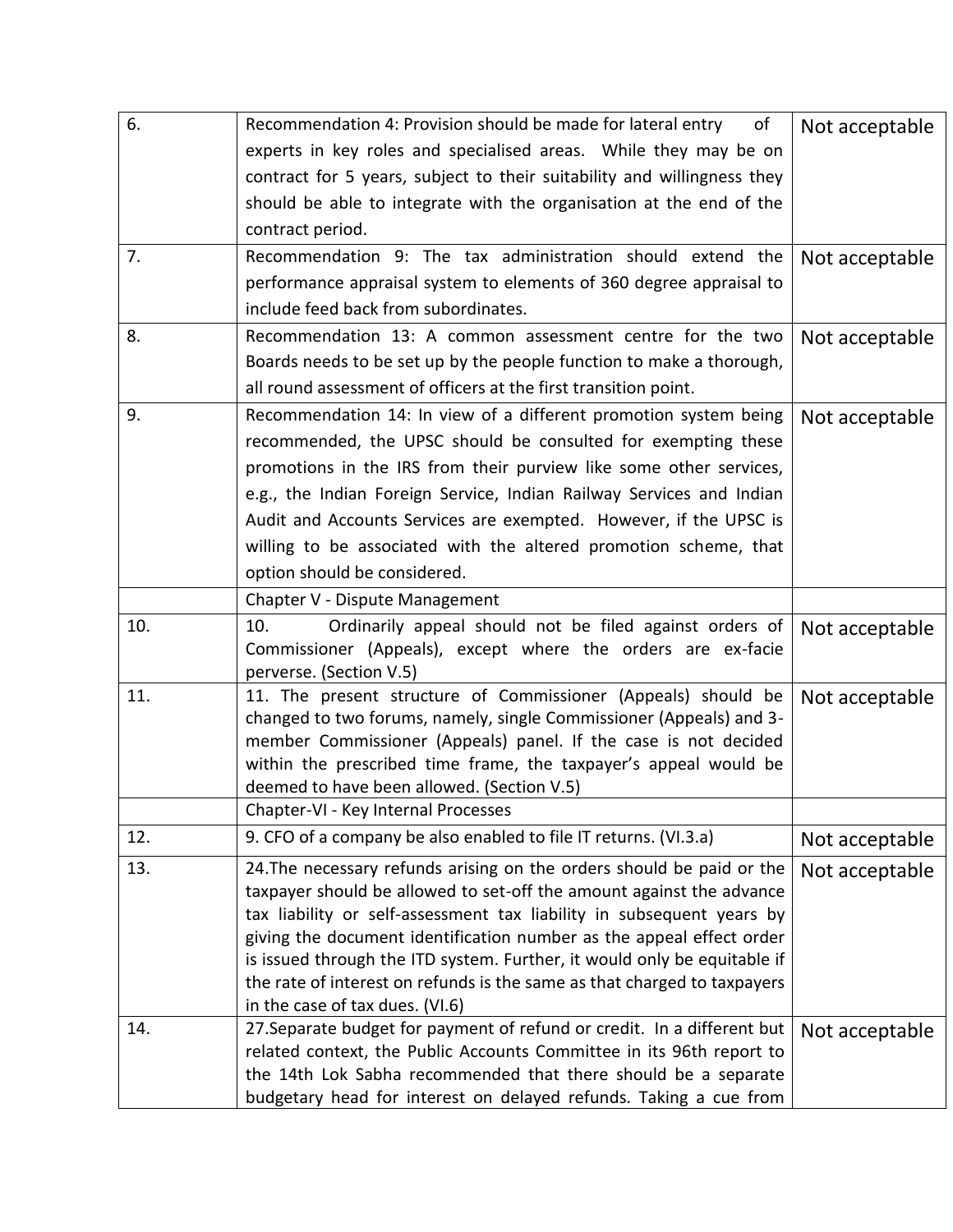|     | this, it can be recommended that there should be a separate budget                                                                                                                                                                                                                                                                                                                                                                                                                                                                                                                                                                                                               |                |
|-----|----------------------------------------------------------------------------------------------------------------------------------------------------------------------------------------------------------------------------------------------------------------------------------------------------------------------------------------------------------------------------------------------------------------------------------------------------------------------------------------------------------------------------------------------------------------------------------------------------------------------------------------------------------------------------------|----------------|
|     | head for tax refunds to bring more transparency and to circumvent the                                                                                                                                                                                                                                                                                                                                                                                                                                                                                                                                                                                                            |                |
|     | general tendency to withhold refund, even if genuinely due. (VI.6)                                                                                                                                                                                                                                                                                                                                                                                                                                                                                                                                                                                                               |                |
| 15. | 28. Improving TDS compliance: I-T Rules provide that all sums deducted<br>under the I-T Act are to be paid to the credit of the central government<br>within a specified period. But despite these provisions, there have<br>been instances of delayed credit of the TDS deducted. This calls for<br>more effective enforcement of TDS.TARC is, therefore, inclined to<br>recommend a small percentage of commission, say 0.005 per cent (for<br>large and medium tax deductors) to 0.01 per cent (for small tax<br>deductors) of the tax deducted and deposited in the government<br>account, to be allowed as business expenses by them to fulfil their<br>obligations. (VI.7) | Not acceptable |
|     | Chapter-IX - Information Exchange                                                                                                                                                                                                                                                                                                                                                                                                                                                                                                                                                                                                                                                |                |
| 16. | 7. Audit and Accountability<br>The TARC mainly discuss the following aspects:<br>a) Develop a robust audit and accountability methodology.<br>b) An independent evaluation office to evaluate the performance of<br>the activity of exchange information and present its report to the<br>governing council for successful implementation of data information<br>exchange by collaborating organizations is recommended.                                                                                                                                                                                                                                                         | Not acceptable |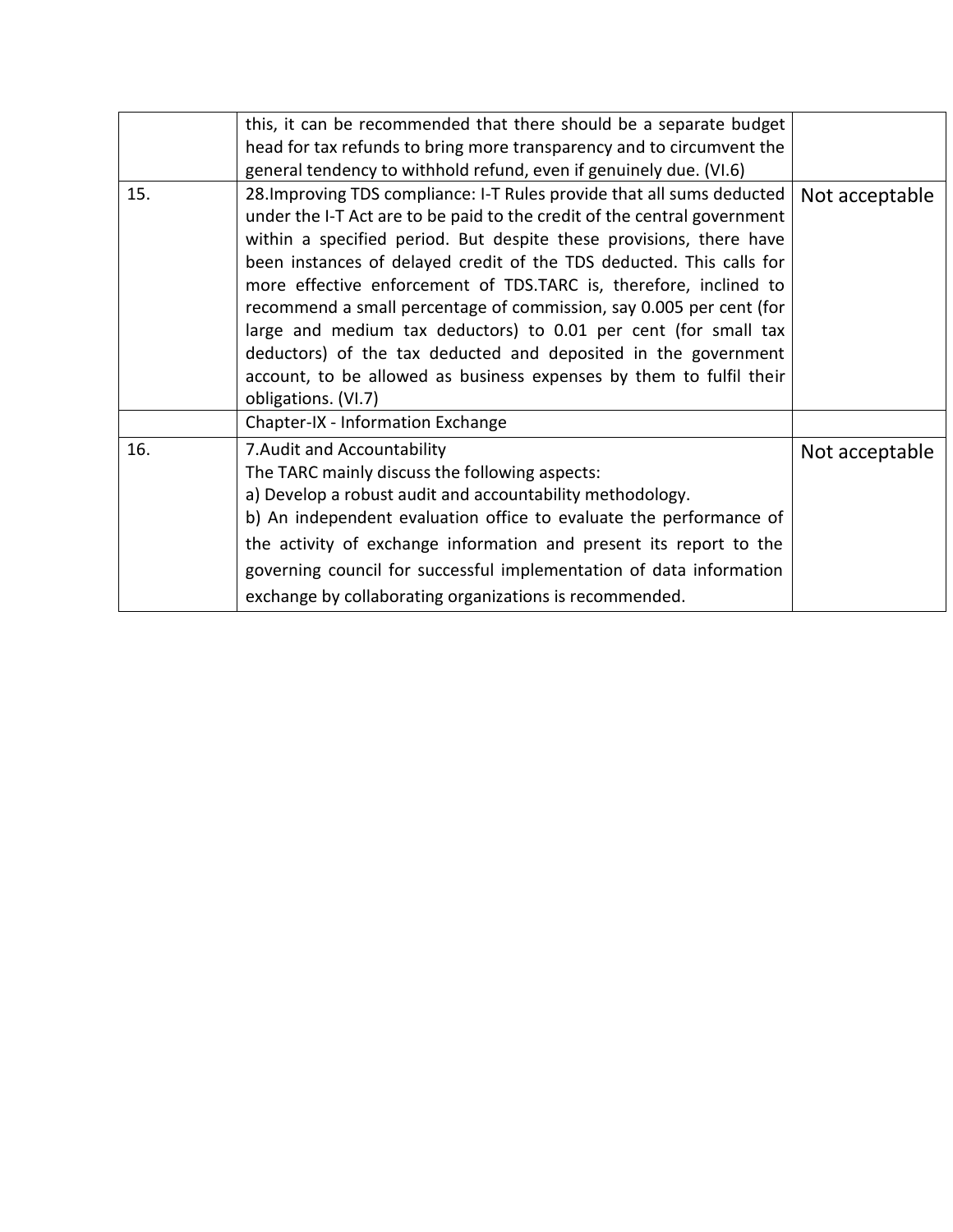|                | 8 Recommendations of Third Report of TARC - Not Acceptable |                                                                                                                                                                                                                                                                                                                                                                                                                                                                                                                                                                                                                                                                        |                |
|----------------|------------------------------------------------------------|------------------------------------------------------------------------------------------------------------------------------------------------------------------------------------------------------------------------------------------------------------------------------------------------------------------------------------------------------------------------------------------------------------------------------------------------------------------------------------------------------------------------------------------------------------------------------------------------------------------------------------------------------------------------|----------------|
| Sr.            |                                                            | Recommendation of TARC                                                                                                                                                                                                                                                                                                                                                                                                                                                                                                                                                                                                                                                 |                |
| No.            |                                                            |                                                                                                                                                                                                                                                                                                                                                                                                                                                                                                                                                                                                                                                                        | Comments       |
|                | Chapter X - Impact Assessment                              |                                                                                                                                                                                                                                                                                                                                                                                                                                                                                                                                                                                                                                                                        |                |
| 1              | 33 <sup>1</sup><br>Chapter XI - Expanding the Base         | gg)A steering group for impact assessment should be set up<br>for consulting interested parties, using expertise and<br>collecting data, carrying out the impact assessment<br>analysis, presenting the findings in a draft impact<br>assessment report, scrutinising the report and framing<br>possible recommendations based on the draft report,<br>carrying out detailed stakeholder consultation, revising the<br>draft report after taking suggestions into account, preparing<br>the final impact assessment report, and submitting it to the<br>concerned authority. (Section X.5)                                                                             | Not Acceptable |
|                | iv) Fringe Benefit Tax                                     |                                                                                                                                                                                                                                                                                                                                                                                                                                                                                                                                                                                                                                                                        |                |
|                |                                                            |                                                                                                                                                                                                                                                                                                                                                                                                                                                                                                                                                                                                                                                                        |                |
| $\overline{2}$ | 65                                                         | o) Reintroducing FBT would be an effective measure to<br>widen the direct tax base, while doing so no distinction, as<br>was being made earlier, be kept for the levy. This is a good<br>temporary administrative measure for enhancing tax<br>collection. This is a good temporary administrative<br>measure for enhancing tax collection, until rising income<br>tax collection makes it unnecessary.<br>(Section XI.3.j)                                                                                                                                                                                                                                            | Not Acceptable |
|                |                                                            | $\nu$ ) Banking cash transaction tax (BCTT)                                                                                                                                                                                                                                                                                                                                                                                                                                                                                                                                                                                                                            |                |
| $\overline{3}$ | 66                                                         | p) There is no instrument at present that captures details of<br>cash withdrawals from bank accounts, other than savings<br>accounts. The availability of such information would help<br>the I-T department widen its information base on the use of<br>black money since excessive cash withdrawal can help it<br>understand the extent of the cash economy. Hence, Rule<br>114E of the IT Act should be suitably revised to include in<br>its ambit cash withdrawals exceeding specified amounts in<br>a day from bank accounts other than savings accounts.<br>Alternatively, BCTT should be reinstated as an effective<br>administrative measure. (Section XI.3.g) | Not Acceptable |
|                | <i>vi</i> ) Presumptive taxation                           |                                                                                                                                                                                                                                                                                                                                                                                                                                                                                                                                                                                                                                                                        |                |
| 4              | 73                                                         | w) An effective method to monitor small enterprises that opt<br>for presumptive taxation would be to insist on their filing<br>declaration of their accounts annually and it should be made<br>mandatory for them to issue sales/service bill for each<br>transaction, with a serial number in a financial year. (Section<br>XI.5.a)                                                                                                                                                                                                                                                                                                                                   | Not Acceptable |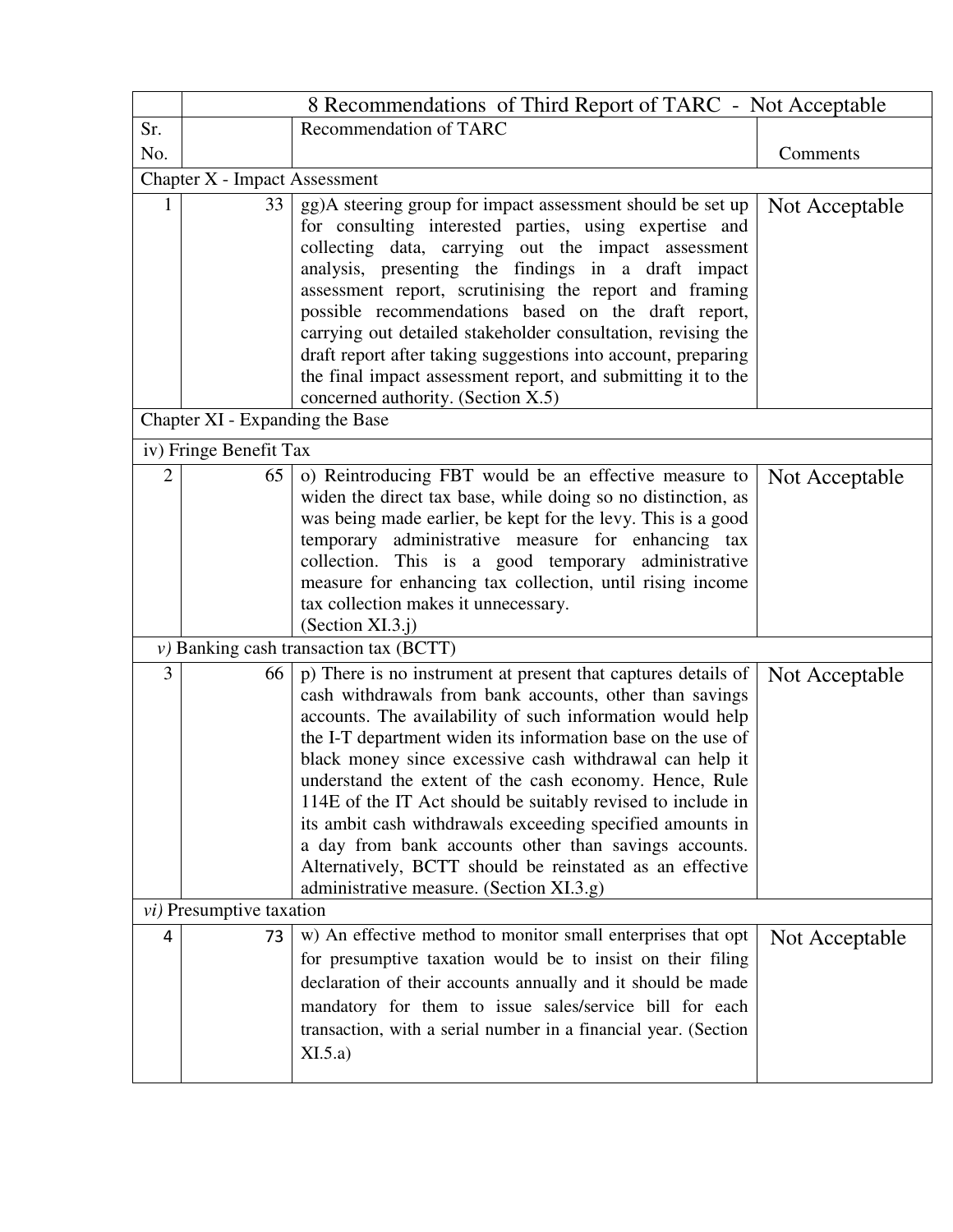|   | ix) Agriculture income              |                                                                |                |
|---|-------------------------------------|----------------------------------------------------------------|----------------|
| 5 | 78                                  | bb) Large farmers should be brought into the tax net. Against  | Not Acceptable |
|   |                                     | a tax free limit of Rs.5 lakhs on agricultural income, farmers |                |
|   |                                     | having income above much higher threshold income, such as      |                |
|   |                                     | Rs.50 lakh, could be taxed. This will broaden the taxpayer     |                |
|   |                                     | base. (Section XI.5.e)                                         |                |
| 6 | 95 <sup>1</sup>                     | ss) A combined survey effort with the states should also be    | Not Acceptable |
|   |                                     | considered with reference to the National Population           |                |
|   |                                     | Registry database available at the state level. (Section       |                |
|   |                                     | XI.5.k                                                         |                |
|   | <i>xvii</i> ) Research and analysis |                                                                |                |
| 7 | 101                                 | yy) There is immediate need to set up an institutional         | Not Acceptable |
|   |                                     | mechanism to carry out research and analysis by the two        |                |
|   |                                     | Boards in various areas of tax administration. Thus, the       |                |
|   |                                     | setting up of KAIC is the most crucial at this point in time   |                |
|   |                                     | as a combined and consolidated instrument to analyse           |                |
|   |                                     | direct and indirect taxes. (Section XI.5.m)                    |                |
|   |                                     | <b>Chapter XII - Compliance Management</b>                     |                |
| 8 | 136                                 | ff) The CBDT should <i>mutatis mutandis</i> adopt a process    | Not Acceptable |
|   |                                     | similar to EA 2000 as is prevalent in central excise and       |                |
|   |                                     | service tax, including on-site audits where required.          |                |
|   |                                     | (Section XII.4.e)                                              |                |
|   |                                     |                                                                |                |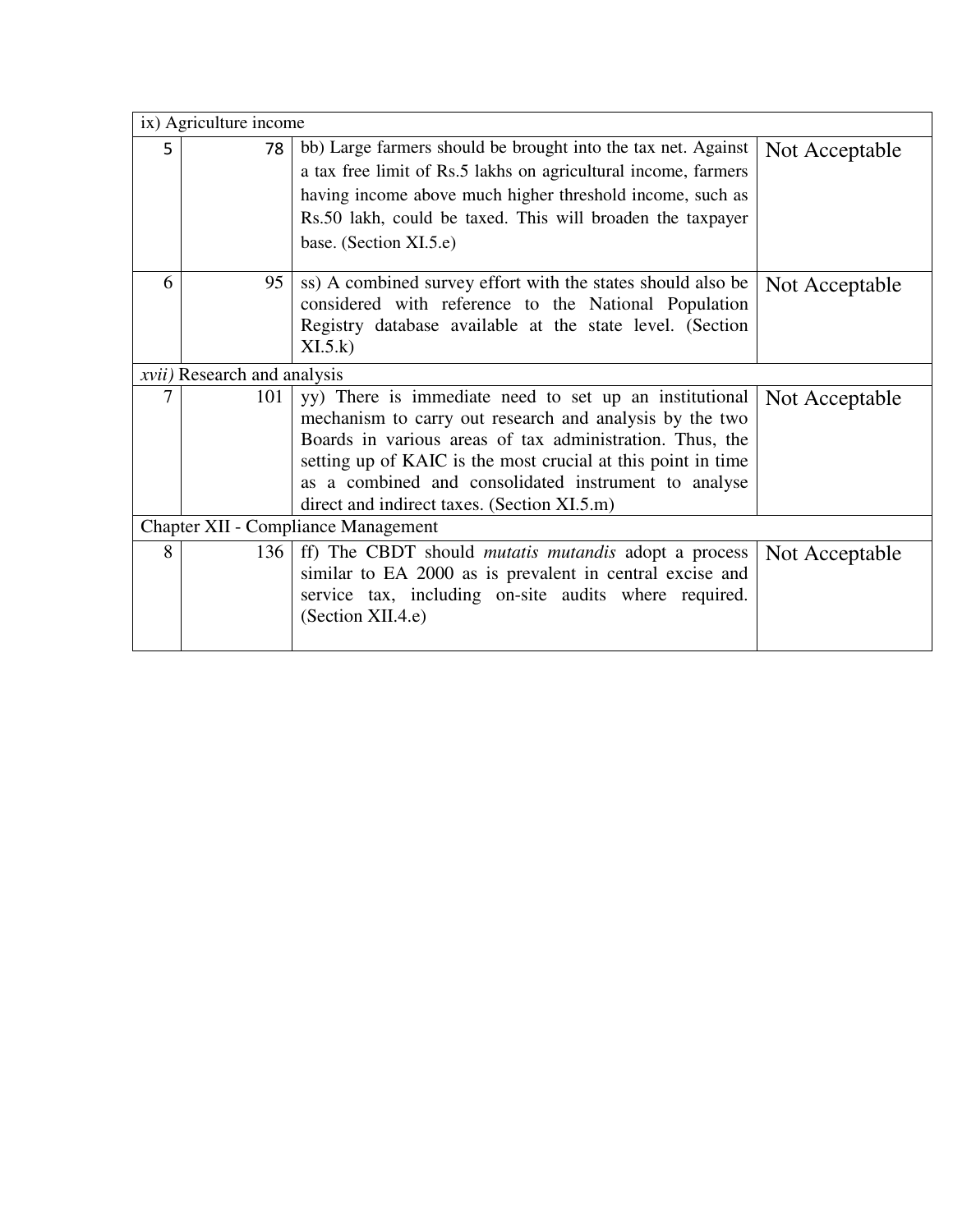| 5 Recommendations of Fourth TARC Report - Not Acceptable (CBDT) |                                                                                                                                                                                                                                                                                                                                                                                                                                                                                  |                |  |
|-----------------------------------------------------------------|----------------------------------------------------------------------------------------------------------------------------------------------------------------------------------------------------------------------------------------------------------------------------------------------------------------------------------------------------------------------------------------------------------------------------------------------------------------------------------|----------------|--|
| Chapter                                                         | Observation/Recommendation of TARC                                                                                                                                                                                                                                                                                                                                                                                                                                               | Comments       |  |
| XV                                                              | Research & Governance                                                                                                                                                                                                                                                                                                                                                                                                                                                            |                |  |
|                                                                 | iii) External research collaboration                                                                                                                                                                                                                                                                                                                                                                                                                                             |                |  |
| 1.                                                              | 1) Collaboration with external research organisations will need to<br>include a framework for dissemination of research results, as<br>external researchers and academics will be interested in sharing<br>research results and getting them published in refereed accredited<br>journals. (Section XV.4.b)                                                                                                                                                                      | Not Acceptable |  |
| 2.                                                              | collaboration<br>Partnership<br>and<br>research<br>with<br>external<br>m)<br>organisation will not only be useful to the tax administration, but<br>will also be of significant advantage to external research<br>organisations as they can leverage their research investment from<br>seed-funding that this engagement will bring to more substantial<br>opportunities. (Section XV.4.b)                                                                                       | Not Acceptable |  |
|                                                                 | v) Human resources for research                                                                                                                                                                                                                                                                                                                                                                                                                                                  |                |  |
| 3.                                                              | x) The Chief Economist in both the TPL and TRU should play an<br>important role in identifying, guiding, monitoring and evaluating<br>research topics. He will have to provide quality assurance of the tax<br>administration's analytical work. He should be responsible for<br>presenting the analysis, examining the evidence, and using<br>analytical input to support the formulation of tax<br>policy change and for internal administrative decisions. (Section<br>XV.4.d | Not Acceptable |  |
| 4.                                                              | z) All IRS officers must publish at least one peer-reviewed research<br>paper on topics of tax administration or tax policy before promotion<br>to the grade of Commissioner. (Section XV.4.d)                                                                                                                                                                                                                                                                                   | Not Acceptable |  |
| 5.                                                              | aa) If the research paper is published in research journals of<br>national or international repute, the officer should be incentivised,<br>either through a one-time award or by allowing one extra<br>increment, so as to encourage more people to do the same. (Section<br>XV.4.d                                                                                                                                                                                              | Not Acceptable |  |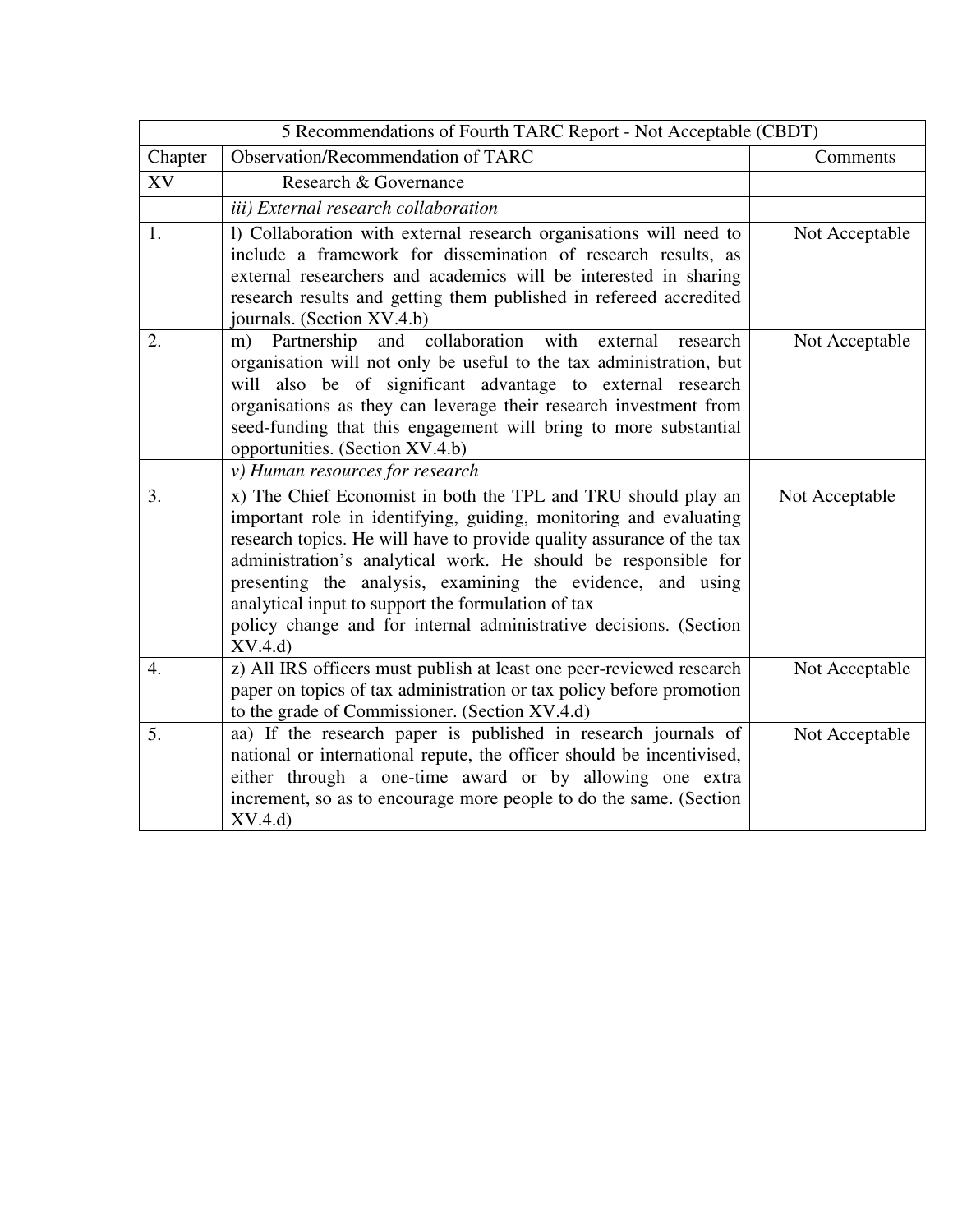## **Indirect Taxes(CBEC)**

Recommendations accepted and implemented.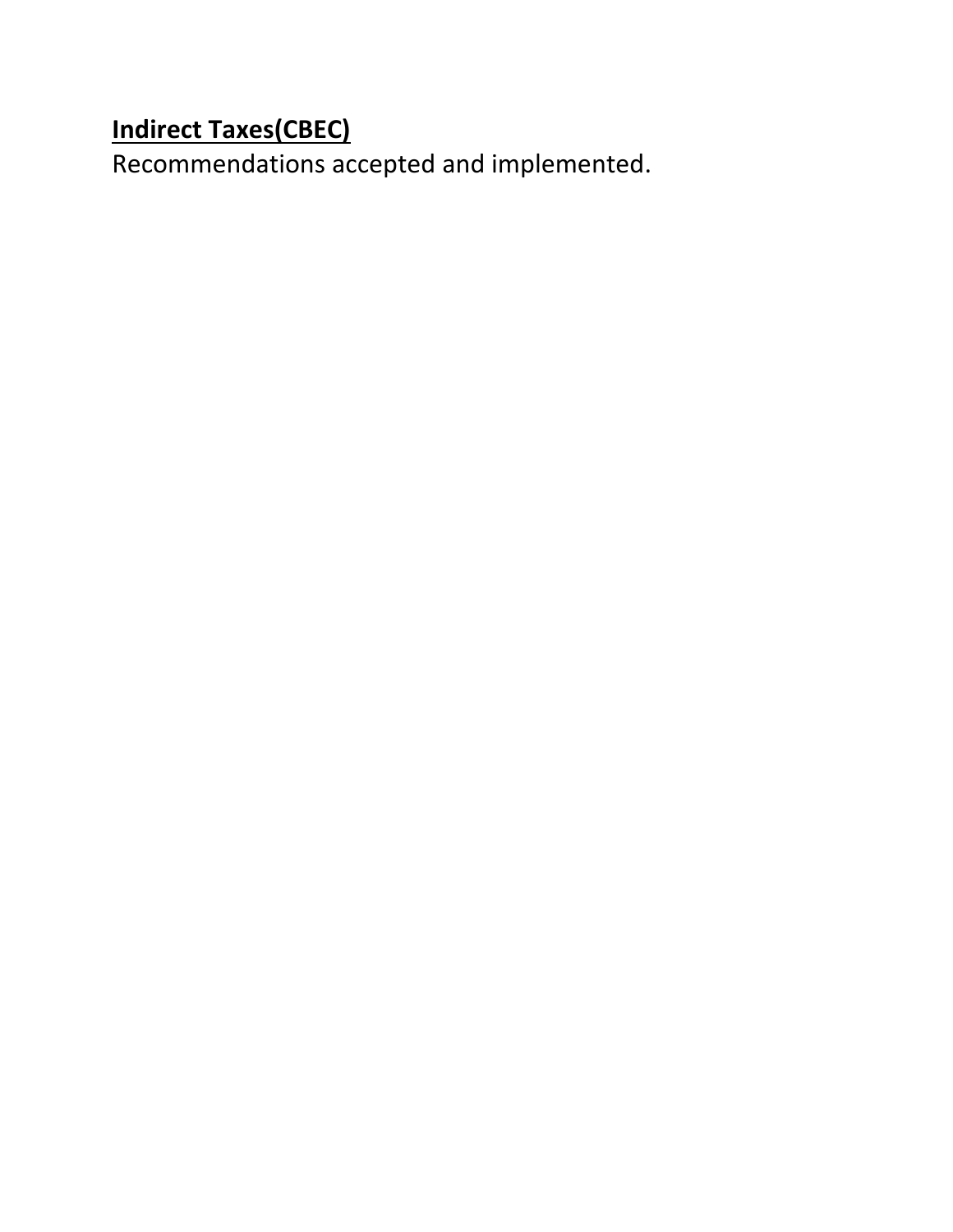| <b>FIRST REPORT</b> |                                                                                                                                                                                                                                                                                                                                                                                                                                                                                                                                                                                                                |                                            |  |
|---------------------|----------------------------------------------------------------------------------------------------------------------------------------------------------------------------------------------------------------------------------------------------------------------------------------------------------------------------------------------------------------------------------------------------------------------------------------------------------------------------------------------------------------------------------------------------------------------------------------------------------------|--------------------------------------------|--|
| S.No.               | <b>RECOMMENDATIONS</b>                                                                                                                                                                                                                                                                                                                                                                                                                                                                                                                                                                                         | <b>STATUS</b>                              |  |
|                     | <b>CHAPTER II (Customer Focus)</b>                                                                                                                                                                                                                                                                                                                                                                                                                                                                                                                                                                             |                                            |  |
| 1.                  | There should be a dedicated organization for delivery of tax payer<br>services with customer focus for each of the Boards. There should be<br>an exclusive Member in each Board for the taxpayer services.<br>(Section II.6.c).                                                                                                                                                                                                                                                                                                                                                                                | <b>ACCEPTED</b><br><b>&amp;IMPLEMENTED</b> |  |
| 2.                  | Officers and staff at all levels of tax administration should be trained<br>for customer orientation. Further for people posted in this vertical,<br>the training in customer focus need to be more specialized and<br>intensive. This training should be appropriate to the areas in which<br>such officers are deployed such as customer relationship,<br>measurement of customer satisfaction, taxpayer education etc.<br>(Section II.6 a)                                                                                                                                                                  | <b>ACCEPTED</b><br><b>&amp;IMPLEMENTED</b> |  |
| 3.                  | In line with the international practice of spending 10-15 per cent of<br>the administration's budget, a minimum of 10 percent of the tax<br>administration's budget must be spent on taxpayer services. At least<br>10 percent of the budget for tax administration should be allocated<br>and spent for ICT-based taxpayer services. (Section II.6.a)                                                                                                                                                                                                                                                         | <b>ACCEPTED</b><br><b>&amp;IMPLEMENTED</b> |  |
| $\overline{4}$ .    | Sufficient funds must be allocated to conduct customer research<br>including, in particular, on customer surveys. (Section II.6.b)                                                                                                                                                                                                                                                                                                                                                                                                                                                                             | <b>ACCEPTED</b><br><b>&amp;IMPLEMENTED</b> |  |
| 5.                  | There should be regular stakeholder consultations on the issues of tax<br>disagreements and tax law charges. (Section II.6.b)                                                                                                                                                                                                                                                                                                                                                                                                                                                                                  | <b>ACCEPTED</b><br><b>&amp;IMPLEMENTED</b> |  |
| 6.                  | There should be a system for online tracking of dak/grievances/<br>applications for refund etc. It should be made mandatory to receive<br>all dak through a central system generating a unique ID. The ASK<br>software implemented by CBDT provides such a mechanism in a<br>limited manner.<br>This needs to be extended to all offices.<br>The<br>functionality7 to enable the taxpayer to track the status of his<br>application/grievance online should be added to the ASK system.<br>Similar system for online receipt of application should be enabled on<br>the indirect tax side. (Section II., 6.c). | <b>ACCEPTED</b><br><b>&amp;IMPLEMENTED</b> |  |
| 7.                  | Continuous benchmarking of the tax administration, particularly in<br>relation to delivery of taxpayer services, with that of other tax                                                                                                                                                                                                                                                                                                                                                                                                                                                                        | <b>ACCEPTED</b><br><b>&amp;IMPLEMENTED</b> |  |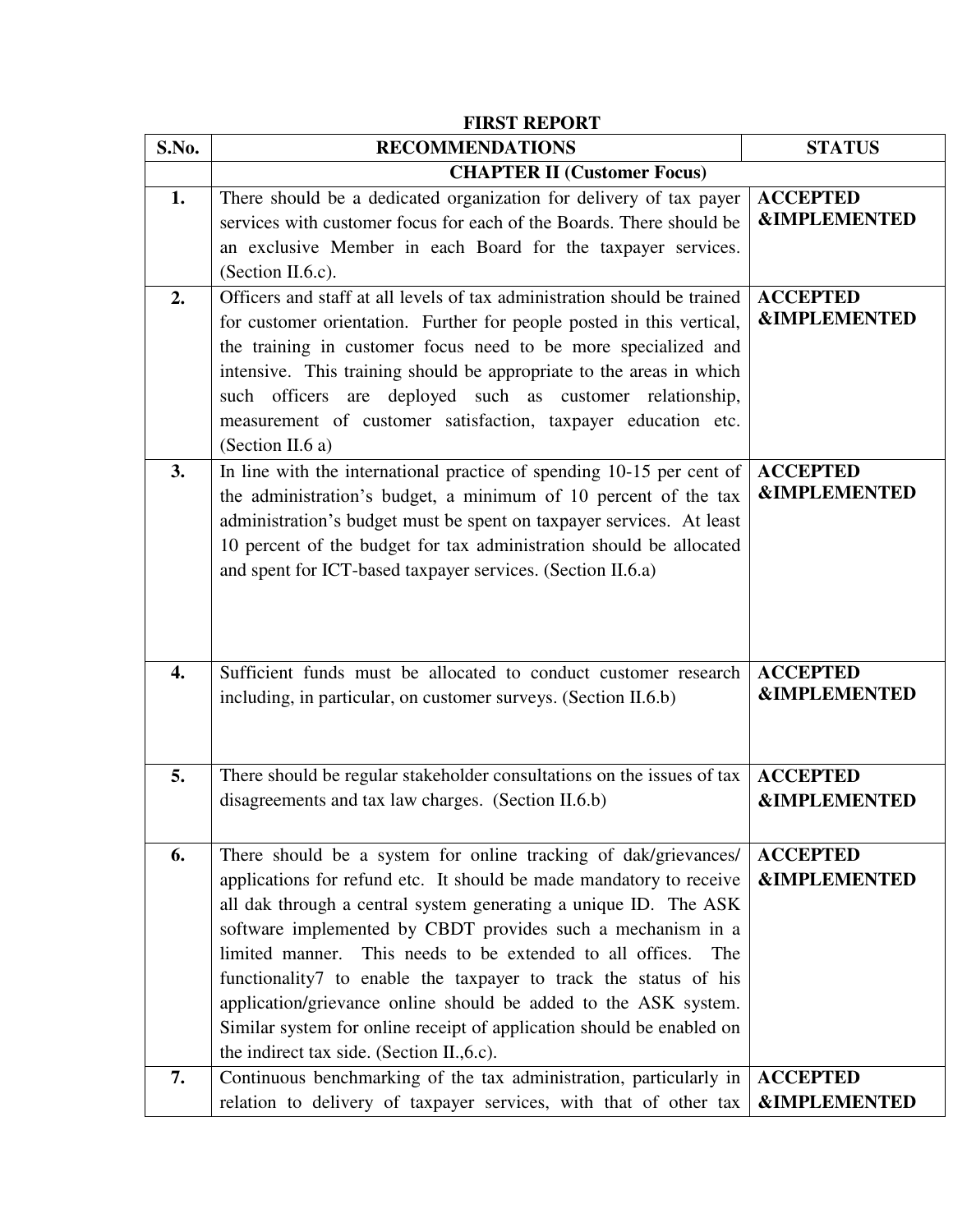| S.No.                                           | <b>RECOMMENDATIONS</b>                                                                                                       | <b>STATUS</b>                              |  |
|-------------------------------------------------|------------------------------------------------------------------------------------------------------------------------------|--------------------------------------------|--|
|                                                 | administrations should be done to highlight the area of focus. (Section                                                      |                                            |  |
|                                                 | II.6.c)                                                                                                                      |                                            |  |
| <b>Chapter III (Structure &amp; Governance)</b> |                                                                                                                              |                                            |  |
| S.No.                                           | <b>RECOMMENDATIONS</b>                                                                                                       | <b>STATUS</b>                              |  |
| 8.                                              | A Tax Council should be set up to develop a common tax policy,                                                               | <b>ACCEPTED</b>                            |  |
|                                                 | analysis and legislation for both direct and indirect taxes. The council                                                     | <b>&amp;IMPLEMENTED</b>                    |  |
|                                                 | will be headed by the Chief Economic Adviser of the Ministry of                                                              |                                            |  |
|                                                 | Finance.                                                                                                                     |                                            |  |
| 9.                                              | Common Tax Policy and Analysis (TPA) unit comprising tax                                                                     | <b>ACCEPTED</b><br><b>&amp;IMPLEMENTED</b> |  |
|                                                 | administrators, economists, and other specialists such as statisticians,                                                     |                                            |  |
|                                                 | tax law experts, operation research specialists and social researchers                                                       |                                            |  |
|                                                 | should be set up for both Boards. The existing TPL in CBDT and<br>TRU in CBEC should be subsumed in the common TPA. TPA will |                                            |  |
|                                                 | report to the Tax Council through the concerned member of each                                                               |                                            |  |
|                                                 | Board. TPA will be responsible for all three major components of tax                                                         |                                            |  |
|                                                 | policy formulation - policy development, technical analysis, and                                                             |                                            |  |
|                                                 | statutory drafting.                                                                                                          |                                            |  |
| 10.                                             | Each rule, regulation and other tax policy measure such as                                                                   | <b>ACCEPTED</b>                            |  |
|                                                 | exemptions should be reviewed periodically to see whether they                                                               | <b>&amp;IMPLEMENTED</b>                    |  |
|                                                 | remain relevant to the contemporary socio-economic conditions and                                                            |                                            |  |
|                                                 | meet the changing requirements. For this, a robust process should be                                                         |                                            |  |
|                                                 | institutionalized. As a first step, a thorough review of the existing                                                        |                                            |  |
|                                                 | rules, regulations and notifications should be undertaken. Going                                                             |                                            |  |
|                                                 | forward, it should be a standard practice to build sunset clause in                                                          |                                            |  |
|                                                 | each rule, regulation and notification. (Section III.4.d)                                                                    |                                            |  |
|                                                 | <b>CHAPTER IV (Peoples Function)</b>                                                                                         |                                            |  |
| S.No                                            | <b>RECOMMENDATIONS</b>                                                                                                       | <b>STATUS</b>                              |  |
| 11.                                             | Both the departments should shift all their key operations to the                                                            | <b>ACCEPTED</b>                            |  |
|                                                 | digital platform so that performance can be reliably measured.                                                               | <b>&amp;IMPLEMENTED</b>                    |  |
|                                                 | (Section IV.3.d)                                                                                                             |                                            |  |
|                                                 |                                                                                                                              |                                            |  |
| 12.                                             | A comprehensive performance management system needs to be set                                                                | <b>ACCEPTED</b>                            |  |
|                                                 | up for both tax administrations by revisiting and reconstructing the                                                         | <b>&amp;IMPLEMENTED</b>                    |  |
|                                                 | RFD. (Section IV.3.d)                                                                                                        |                                            |  |
| 13.                                             | A formal mentorship programme may be set up, with carefully                                                                  | <b>ACCEPTED</b>                            |  |
|                                                 | selected mentors. (Section IV.3.d)                                                                                           | <b>&amp;IMPLEMENTED</b>                    |  |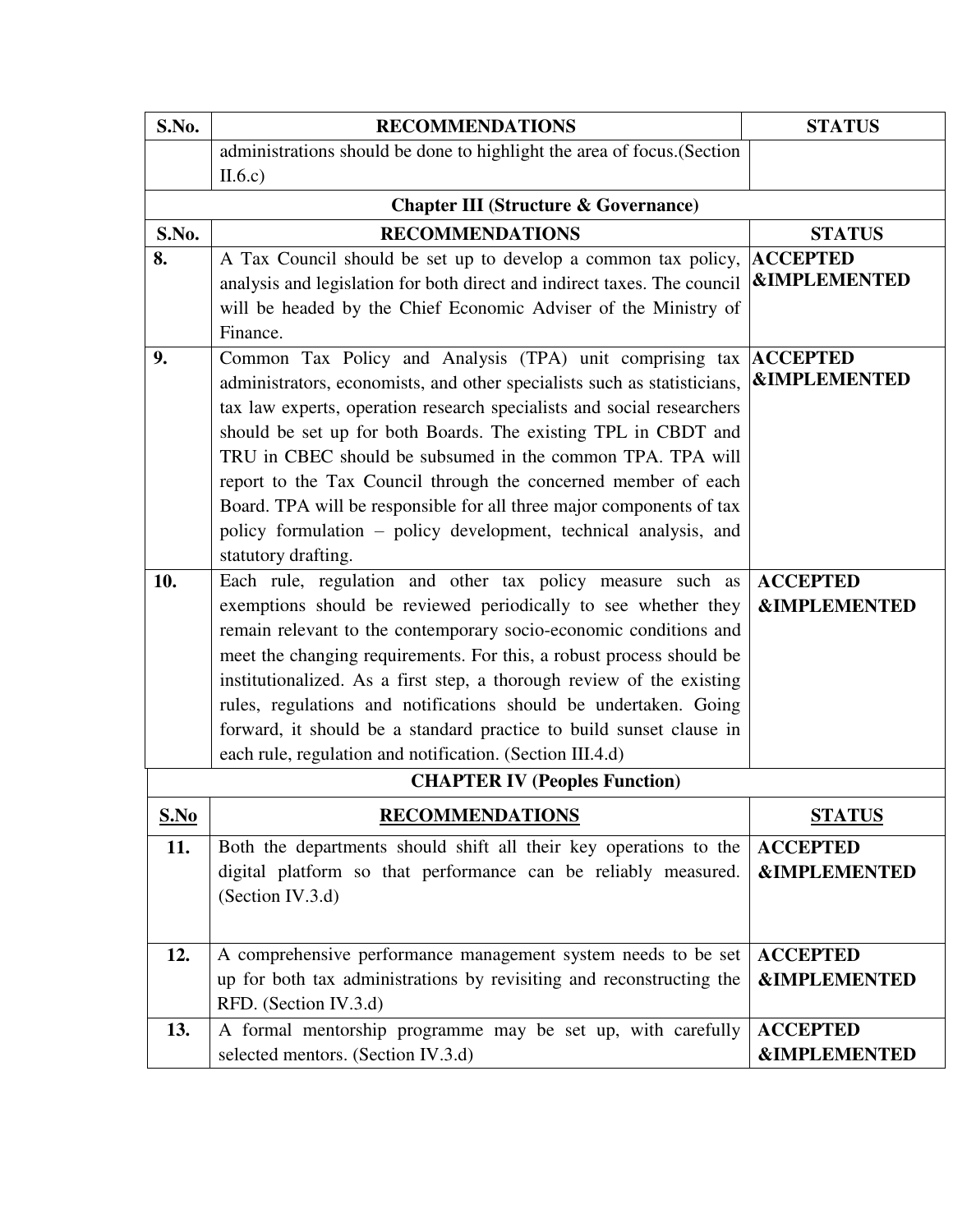| S.No.                     | <b>RECOMMENDATIONS</b>                                                              | <b>STATUS</b>           |
|---------------------------|-------------------------------------------------------------------------------------|-------------------------|
| 14.                       | DGs (HRD) should assist the Boards in transfers and postings and                    | <b>ACCEPTED</b>         |
|                           | they should be member secretaries of the placement committees. The                  | <b>&amp;IMPLEMENTED</b> |
|                           | administration section should have no role to play. (Section IV.3.e)                |                         |
| 15.                       | Learning and development should occupy a central place in people                    | <b>ACCEPTED</b>         |
|                           | advancement and all officers must undergo a minimum 10 days of                      | <b>&amp;IMPLEMENTED</b> |
|                           | training every year. (Section IV.3.f)                                               |                         |
| 16.                       | NADT and NACEN infrastructure should be substantially upgraded                      | <b>ACCEPTED</b>         |
|                           | and the academies need to keep themselves updated in terms of the                   | <b>&amp;IMPLEMENTED</b> |
|                           | contemporariness of course content, pedagogy and use of ICT in                      |                         |
|                           | training and they should be treated on par with LBSNAA. Their                       |                         |
|                           | budgets should match the stipulation of the National Training Policy,               |                         |
|                           | i.e., 2.5 per cent of the salary budget of the departments should be                |                         |
|                           | earmarked for training and should be treated as plan expenditure.                   |                         |
| 17.                       | More emphasis in training needs to be given on customer focus and                   | <b>ACCEPTED</b>         |
|                           | value education. (Section IV.3.f)                                                   | <b>&amp;IMPLEMENTED</b> |
| 18.                       | There should be more proactive approach to preventive vigilance.                    | <b>ACCEPTED</b>         |
|                           | (Section IV.4.b).                                                                   | <b>&amp;IMPLEMENTED</b> |
|                           |                                                                                     |                         |
| 19.                       | The provisions of Rule $56(j)$ of the Fundamental Rules should be                   | <b>ACCEPTED</b>         |
|                           | effectively utilized for weeding out officers who are inefficient or of             | <b>&amp;IMPLEMENTED</b> |
|                           | doubtful integrity. The criterion for review should be changed to                   |                         |
|                           | completion of 20 years of service. (Section IV.3.d)                                 |                         |
| 20.                       | No cognizance should be taken of anonymous complaint as laid                        | <b>ACCEPTED</b>         |
|                           | down in the existing DoPT instruction. (Section IV.4.d)                             | <b>&amp;IMPLEMENTED</b> |
|                           | <b>CHAPTER V (Dispute Resolution)</b>                                               |                         |
| $\underline{\mathbf{SL}}$ | <b>RECOMMENDATIONS</b>                                                              | <b>STATUS</b>           |
| 21.                       | For clarity in law and procedures, a process based on best practices                | <b>ACCEPTED</b>         |
|                           | viz, Consultative Policy making should be followed. Need to do                      | <b>&amp;IMPLEMENTED</b> |
|                           | away with the impression that the taxpayers views are not taken into                |                         |
|                           | cognizance while framing the statute and the attendant rules (Section               |                         |
|                           | $V.4.b$ ).                                                                          |                         |
| 22.                       | Retrospective amendment should be avoided as a principle. (Section                  | <b>ACCEPTED</b>         |
|                           | V.3.e                                                                               | <b>&amp;IMPLEMENTED</b> |
|                           |                                                                                     |                         |
| 23.                       | Fundamental approach should be collaborative and solution oriented. <b>ACCEPTED</b> |                         |
|                           | (Section V.3.d)                                                                     | <b>&amp;IMPLEMENTED</b> |
| 24.                       | Both the Boards must immediately launch a special drive for review                  | <b>ACCEPTED</b>         |
|                           | and liquidation of cases currently clogging the system by setting up                | <b>&amp;IMPLEMENTED</b> |
|                           | dedicated task forces for that purpose. The review and liquidation                  |                         |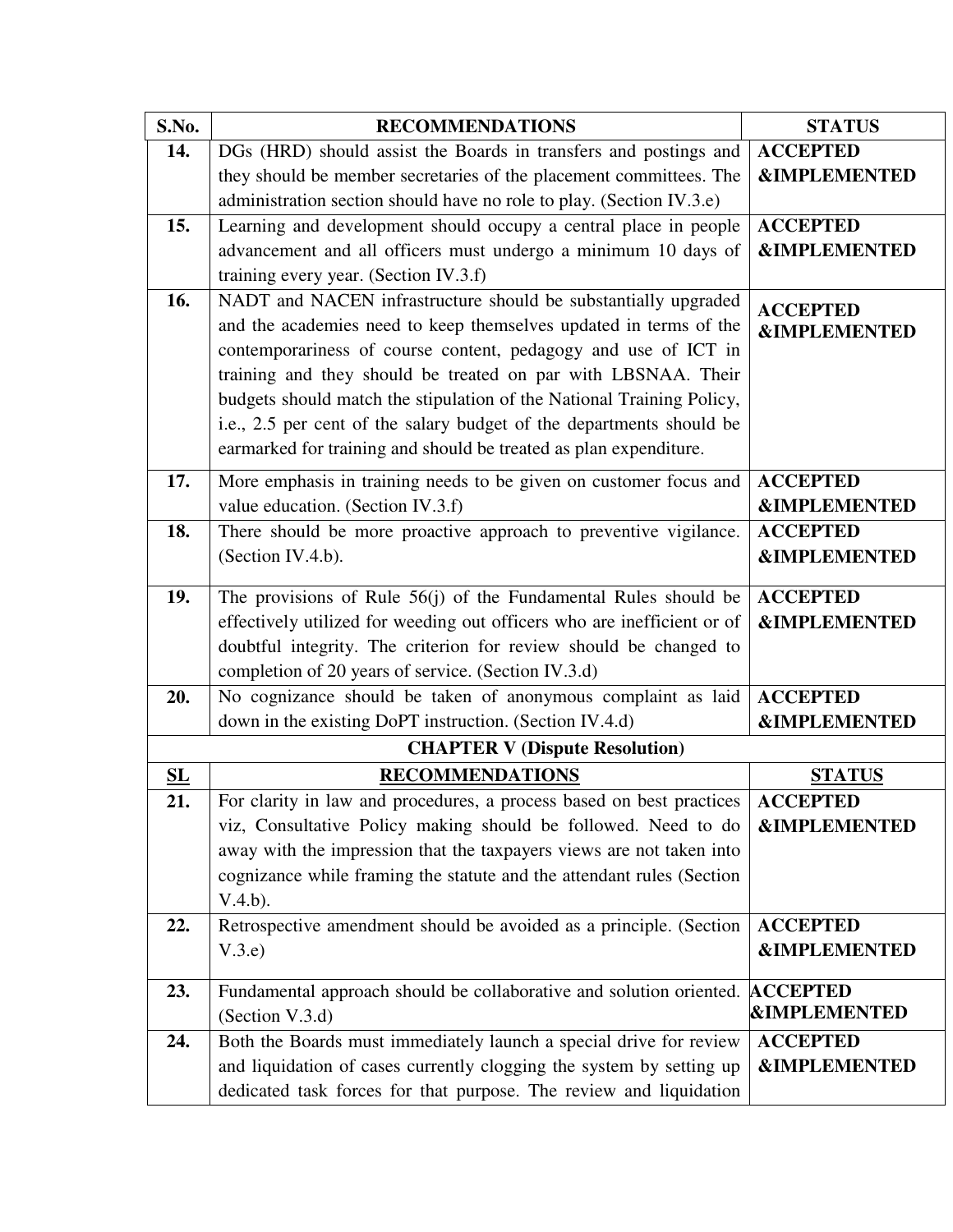| S.No.                                    | <b>RECOMMENDATIONS</b>                                                                           | <b>STATUS</b>                              |
|------------------------------------------|--------------------------------------------------------------------------------------------------|--------------------------------------------|
|                                          | should be completed within one year and the objective should be to                               |                                            |
|                                          | decide all cases pending in departmental channels for longer than a                              |                                            |
|                                          | year as on the start date of the action plan. (Section V.6)                                      |                                            |
| 25.                                      | Dispute management should be a functionally independent structure                                | <b>ACCEPTED</b>                            |
|                                          | with adequate infrastructural support. (Section V.4.a)                                           | <b>&amp;IMPLEMENTED</b>                    |
| 26.                                      | Officers posted in the dispute vertical must receive adequate                                    | <b>ACCEPTED</b>                            |
|                                          | induction training and on-the-job training on areas. (Section V.4.a)                             | <b>&amp;IMPLEMENTED</b>                    |
| 27.                                      | To minimize the potential for disputes, clear and lucid interpretative                           | <b>ACCEPTED</b>                            |
|                                          | statements on contentious issues should be issued regularly. These                               | <b>&amp;IMPLEMENTED</b>                    |
|                                          | would be binding on the tax department. (Section V.4.b)                                          |                                            |
| 28.                                      | The process of pre-dispute consultation before issuing a tax demand                              | <b>ACCEPTED</b>                            |
|                                          | notice should be put into practice. (Section V.4.b)                                              | <b>&amp;IMPLEMENTED</b>                    |
| 29.                                      | Disputes must get resolved in the times lines as mentioned in the                                | <b>ACCEPTED</b>                            |
|                                          | enactments. The law<br>should also prescribe<br>respective<br>the                                | <b>&amp;IMPLEMENTED</b>                    |
|                                          | consequences of not adhering to the time lines, which would be that                              |                                            |
|                                          | the case in question would lapse in favor of the taxpayer. (Section                              |                                            |
|                                          | $V.5$ ).                                                                                         |                                            |
| 30.                                      | Ordinarily appeal should not be filed<br>against appeals of                                      | <b>ACCEPTED</b>                            |
|                                          | Commissioner (Appeals), except where the orders are ex-facie                                     | <b>&amp;IMPLEMENTED</b>                    |
|                                          | perverse. (Section V.5).                                                                         |                                            |
| 31.                                      | The jurisdiction of AAR should be made available for domestic cases                              | <b>ACCEPTED</b>                            |
|                                          | also. More benches of AAR should be established at Mumbai,                                       | <b>&amp;IMPLEMENTED</b>                    |
|                                          | Bangalore, Chennai and Kolkata, (Section V.4.c).                                                 |                                            |
| 32.                                      | Appeals to High Courts and the Supreme Court should only be on a<br>substantial question of law. | <b>ACCEPTED</b><br><b>&amp;IMPLEMENTED</b> |
|                                          | (Section V.5)                                                                                    |                                            |
| 33.                                      | Authorized representatives from the departments should be carefully $ $ $\text{ACCEPTED}$        |                                            |
|                                          | selected and given sufficient incentives, necessary infrastructural                              | <b>&amp;IMPLEMENTED</b>                    |
|                                          | support and specialized training. CDR function should also be in the                             |                                            |
|                                          | dispute management vertical. (Section V.5).                                                      |                                            |
| 34.                                      | On disposal of a case by Supreme Court/High Court and if the                                     | <b>ACCEPTED</b>                            |
|                                          | judgment is accepted by the Department, an instruction should be                                 | <b>&amp;IMPLEMENTED</b>                    |
|                                          | issued to all authorities to withdraw appeal in any pending case                                 |                                            |
|                                          | involving the same issue. (Section V.6)                                                          |                                            |
| <b>CHAPTER VI (Key Internal Process)</b> |                                                                                                  |                                            |
| <b>SL</b>                                | <b>RECOMMENDATIONS</b>                                                                           | <b>STATUS</b>                              |
|                                          | a) Registration                                                                                  |                                            |
|                                          |                                                                                                  |                                            |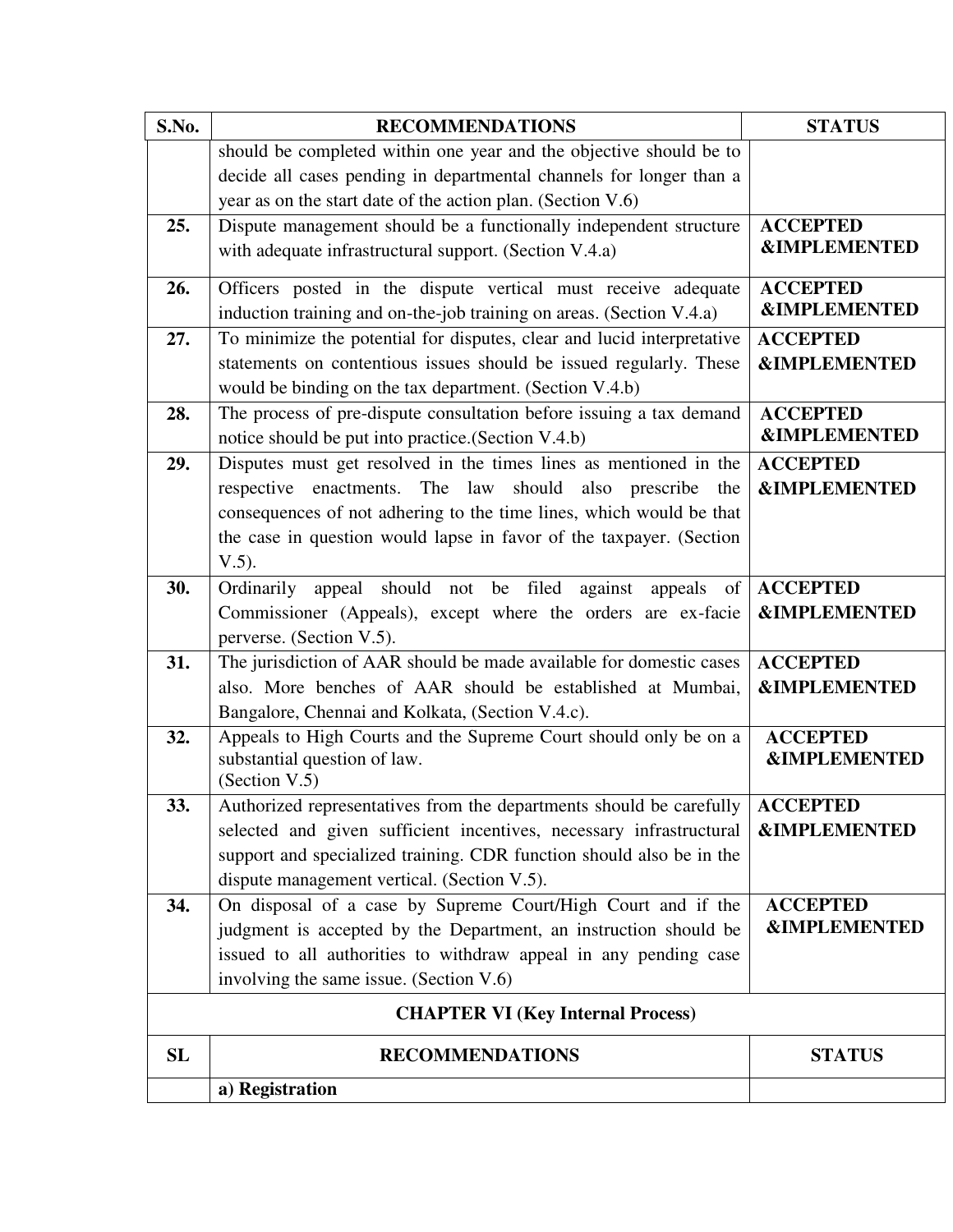| S.No. | <b>RECOMMENDATIONS</b>                                                    | <b>STATUS</b>           |
|-------|---------------------------------------------------------------------------|-------------------------|
| 35.   | The present permanent account number (PAN) should be developed            | <b>ACCEPTED</b>         |
|       | as a common business identification number (CBIN), to be used by          | <b>&amp;IMPLEMENTED</b> |
|       | other government departments such as customs, service tax, DGFT           |                         |
|       | and EPFO. A better regulatory system should be put in plae to             |                         |
|       | enhance its robustness and reliability (section VI.1.c)                   |                         |
| 36.   | Both central excise and service tax should be covered under a single      | <b>ACCEPTED</b>         |
|       | registration as both the taxes are administered by the same               | <b>&amp;IMPLEMENTED</b> |
|       | department and cross utilization of credit is permitted between central   |                         |
|       | excise and service tax under the CENVAT credit rules.                     |                         |
| 37.   | It is necessary to provide for de-registration, cancellation or surrender | <b>ACCEPTED</b>         |
|       | of registration numbers and PAN.                                          | <b>&amp;IMPLEMENTED</b> |
|       | b) Tax payment                                                            | <b>ACCEPTED</b>         |
| 38.   | Banks should be left to authorize their branches to collect taxes, and    | <b>&amp;IMPLEMENTED</b> |
|       | the present process of selection of banks needs to be purely              |                         |
|       | standards-based and transparent.                                          |                         |
| 39.   | Payment gateways should be increased for better customer                  |                         |
|       | convenience.                                                              |                         |
|       | c) Filing of Tax Returns                                                  |                         |
| 40.   | Taxpayers should give information on their compliance experience at       | <b>ACCEPTED</b>         |
|       | the time of filing returns; this information should be used to improve    | <b>&amp;IMPLEMENTED</b> |
|       | taxpayer service bringing in customer focus.                              |                         |
| 41.   | CBEC should set up centralized processing units in line with the          | <b>ACCEPTED</b>         |
|       | CPC, Bengaluru, and CPC-TDS at Ghaziabad for processing central           | <b>&amp;IMPLEMENTED</b> |
|       | excise and service tax returns.                                           |                         |
| 42.   | There should be common return for excise and service tax.                 | <b>ACCEPTED</b>         |
|       |                                                                           | <b>&amp;IMPLEMENTED</b> |
| 43.   | The CBEC should set up an e-portal and all invoices should be issued      | <b>ACCEPTED</b>         |
|       | from that portal. This portal should be linked and made compatible        | <b>&amp;IMPLEMENTED</b> |
|       | with SAP ERP systems, which a majority of the companies use for           |                         |
|       | their own invoicing. E-invoice would simplify credit/refund               |                         |
|       | procedures, which would become automatic.                                 |                         |
|       |                                                                           |                         |
|       | <b>Scrutiny in Direct Taxes and Audit in Indirect taxes</b>               |                         |
| 44.   | Audit Commissionerates in the CBEC should undertake integrated            | <b>ACCEPTED</b>         |
|       | audit covering central excise and service tax together and the onsite     | <b>&amp;IMPLEMENTED</b> |
|       | customs post clearance audit (OSPCA) in case of accredited clients        |                         |
|       | (ACP), as the records and books to be verified are common to all the      |                         |
|       | taxes administered by the CBEC. In major cities where exclusive           |                         |
|       | Central Excise or Service Tax Commissionerates are functional, the        |                         |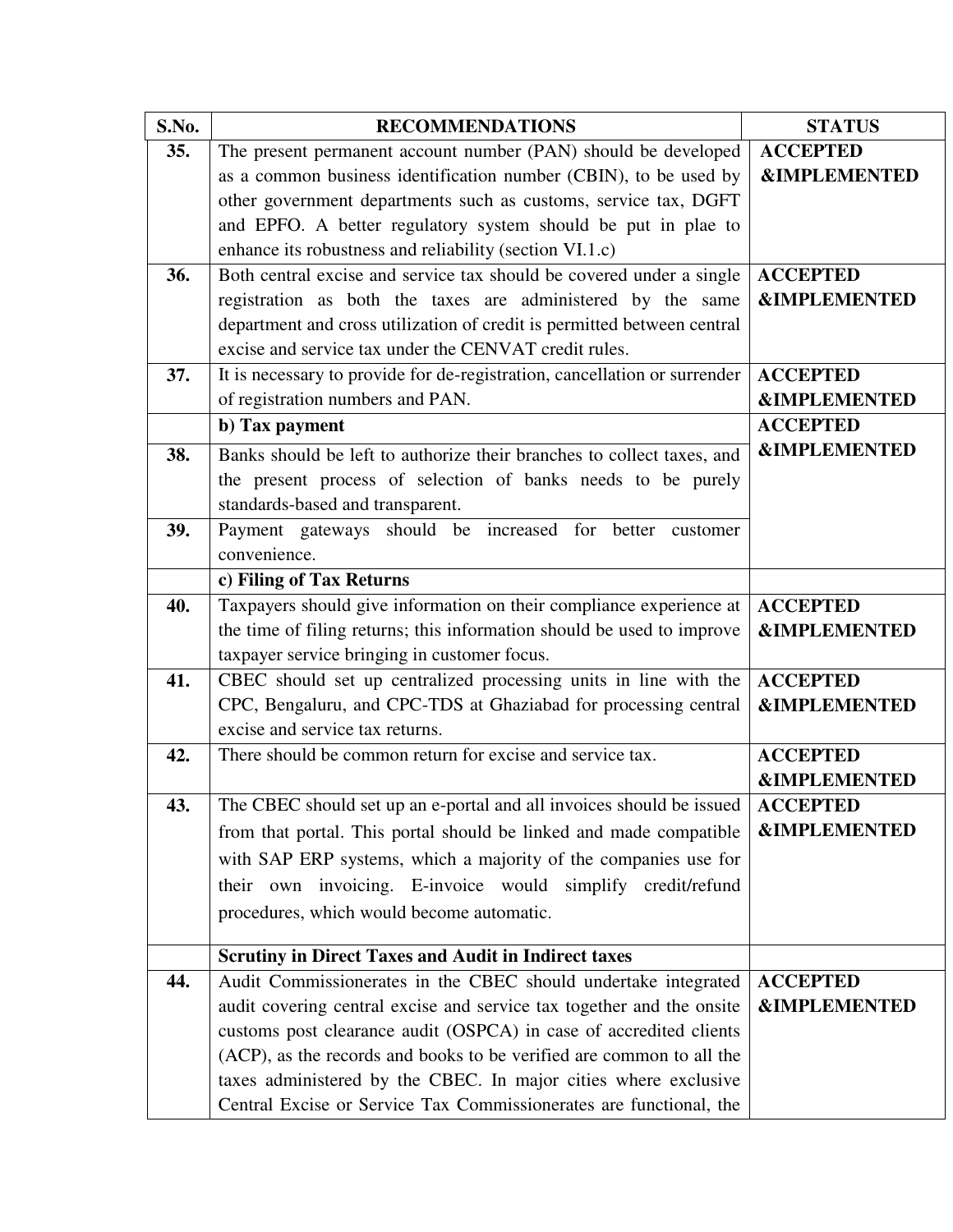| S.No. | <b>RECOMMENDATIONS</b>                                                                                                                       | <b>STATUS</b>           |
|-------|----------------------------------------------------------------------------------------------------------------------------------------------|-------------------------|
|       | function<br>should<br>assigned<br>audit<br>be<br>specific<br>Audit<br>to<br>a                                                                |                         |
|       | Commissionerate for carrying out integrated audit of customs, central                                                                        |                         |
|       | excise and service tax.                                                                                                                      |                         |
| 45.   | Broad-based selection filters for the risk assessment matrix should be                                                                       | <b>ACCEPTED</b>         |
|       | put in place. There is also a need to set up a standard operating                                                                            | <b>&amp;IMPLEMENTED</b> |
|       | procedure which recognizes the iterative method, testing them ex-                                                                            |                         |
|       | post, to develop effective and efficacious parameters for the risk                                                                           |                         |
|       | assessment matrix.                                                                                                                           |                         |
|       | e) Refunds                                                                                                                                   |                         |
| 46.   | Refunds sanctioned should be paid along with the applicable interest                                                                         | <b>ACCEPTED</b>         |
|       | automatically as is done in the case of income tax and not on demand                                                                         | <b>&amp;IMPLEMENTED</b> |
|       | by the taxpayers. As in the case of direct taxes and customs duty                                                                            |                         |
|       | drawback, the refund and interest payment should be directly credited                                                                        |                         |
|       | to the bank account of the taxpayer.                                                                                                         |                         |
| 47.   | Refund claim subjected to pre-audit verification should be issued                                                                            | <b>ACCEPTED</b>         |
|       | within a specified time. The post-audit verification of refund claim                                                                         | <b>&amp;IMPLEMENTED</b> |
|       | should be risk-based.                                                                                                                        |                         |
| 48.   | An easier and simplified scheme should be introduced for service                                                                             | <b>ACCEPTED</b>         |
|       | exporters. The entire refund filing and processing mechanism should                                                                          | <b>&amp;IMPLEMENTED</b> |
|       | be online.                                                                                                                                   |                         |
|       | g) Tax collections                                                                                                                           |                         |
| 49.   | There should be a separate vertical for tax collection<br>as                                                                                 | <b>ACCEPTED</b>         |
|       | recommended in Chapter III of this report. To improve the efficiency                                                                         | <b>&amp;IMPLEMENTED</b> |
|       | of debt collection activities, both the Boards should work on setting                                                                        |                         |
|       | up risk assessment models to compute risk scores for each new tax                                                                            |                         |
|       | debt case that reflects the likelihood of the taxpayer paying their debt                                                                     |                         |
|       | based on objective criteria.                                                                                                                 |                         |
| 50.   | Stay of demand information should be uploaded electronically on the                                                                          | <b>ACCEPTED</b>         |
|       | central server of the departments so that tax collectors can have                                                                            | <b>&amp;IMPLEMENTED</b> |
|       | system generated prior intimations regarding the expiry of stay                                                                              |                         |
|       | orders.                                                                                                                                      |                         |
|       | h) Related party transactions                                                                                                                |                         |
| 51.   | Both Boards should frame detailed documentation requirements for                                                                             | <b>ACCEPTED</b>         |
|       | transfer pricing as well as custom valuation, keeping in view that                                                                           | <b>&amp;IMPLEMENTED</b> |
|       | such documentation should be reasonable, to bring certainty and                                                                              |                         |
|       | predictability for the taxpayers.                                                                                                            |                         |
| 52.   | There is a need to align the process in India with global best practices<br>and to do away with the current process. With self-assessment in | <b>ACCEPTED</b>         |
|       | place, import transactions should only be subjected to post-clearance                                                                        | <b>&amp;IMPLEMENTED</b> |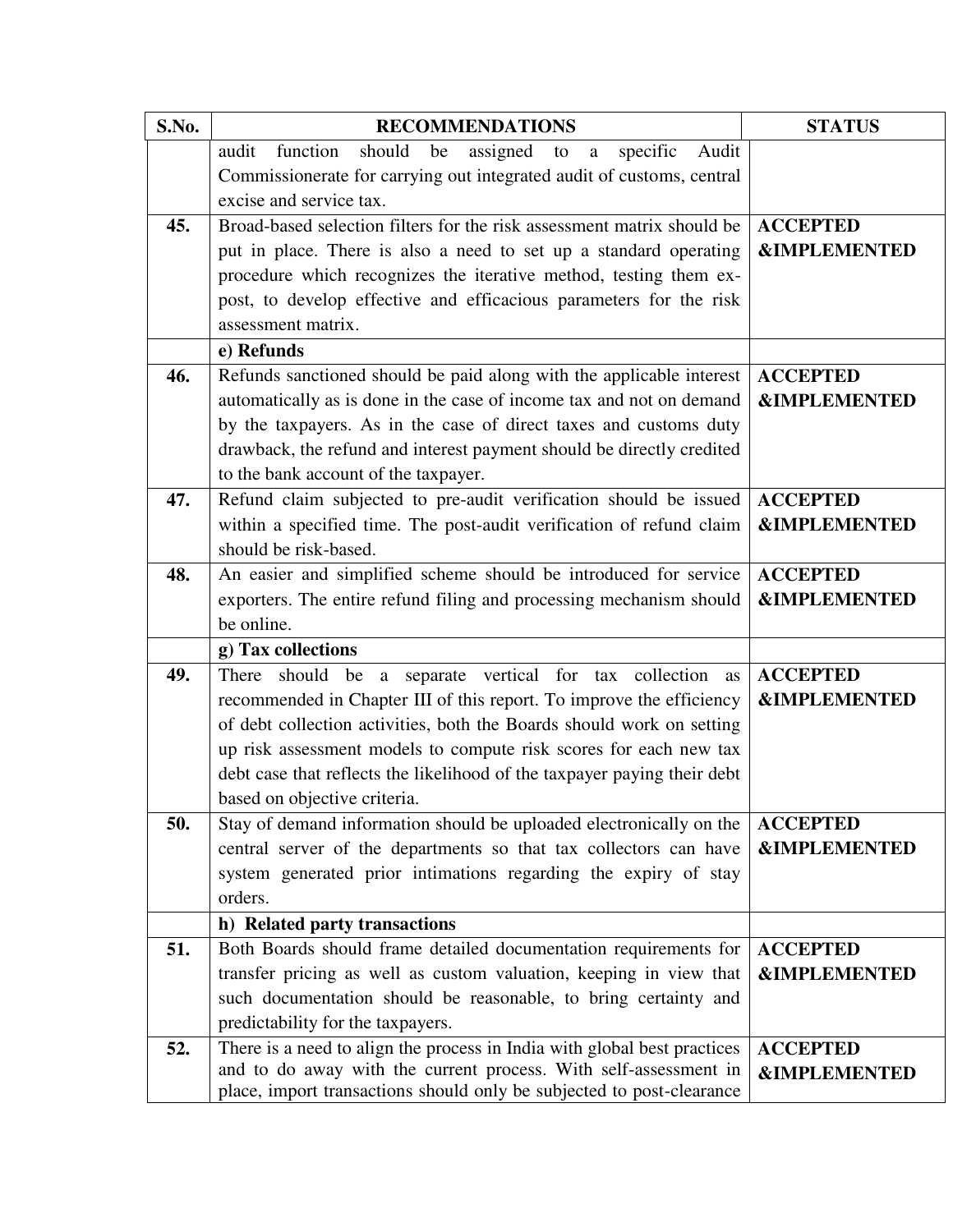| S.No. | <b>RECOMMENDATIONS</b>                                                                                                                | <b>STATUS</b>                              |
|-------|---------------------------------------------------------------------------------------------------------------------------------------|--------------------------------------------|
|       | audit. Valuation risks would be an important component of the risk                                                                    |                                            |
|       | matrix for audit selection.                                                                                                           |                                            |
|       |                                                                                                                                       |                                            |
|       |                                                                                                                                       |                                            |
|       | I) Manual of tax departments                                                                                                          | <b>ACCEPTED</b>                            |
| 53.   | Departmental manuals should be annually updated and put up on the                                                                     | <b>&amp;IMPLEMENTED</b>                    |
|       | website for easy downloading by both taxpayers and tax officers.                                                                      |                                            |
|       | <b>CHAPTER VII</b>                                                                                                                    |                                            |
| S.NO  | <b>RECOMMENDATIONS</b>                                                                                                                | <b>STATUS</b>                              |
| (i)   | <b>Information and Communication Technology</b>                                                                                       |                                            |
| 54    | For full realization of the potential of ICT, it must get embedded in                                                                 | <b>ACCEPTED</b>                            |
|       | the DNA of the Organization. Both the design of policies and                                                                          | <b>&amp;IMPLEMENTED</b>                    |
|       | implementation should make full use of ICT                                                                                            |                                            |
| 55.   | The leadership must ensure that where systems are available,                                                                          | <b>ACCEPTED</b>                            |
|       | employees should not have the option to work in a paper environment                                                                   | <b>&amp;IMPLEMENTED</b>                    |
| 56.   | Both Boards must commit themselves to achieve a fully digitized<br>environment and work towards comprehensive ICT system(s) in        | <b>ACCEPTED</b><br><b>&amp;IMPLEMENTED</b> |
|       | which everyone from the top leader to the last person on the frontline                                                                |                                            |
|       | works in a digital environment                                                                                                        |                                            |
| 57.   | The Boards must regularly use maturity frameworks to assess their                                                                     | <b>ACCEPTED</b>                            |
|       | ICT maturity and map out the path towards greater maturity                                                                            | <b>&amp;IMPLEMENTED</b>                    |
|       |                                                                                                                                       |                                            |
|       |                                                                                                                                       |                                            |
| 58.   | Automation should follow business process re-engineering to avoid                                                                     | <b>ACCEPTED</b>                            |
| 59    | the danger of getting trapped in an outdated mode of governance<br>The Boards must create structures and processes to enhance working | <b>&amp;IMPLEMENTED</b><br><b>ACCEPTED</b> |
|       | relationships between business owners and DG (Systems) to ensure                                                                      | <b>&amp;IMPLEMENTED</b>                    |
|       | that ICT initiatives are aligned with business needs, priorities and                                                                  |                                            |
|       | capabilities                                                                                                                          |                                            |
| 60    | Boards should adopt a robust ICT governance framework and                                                                             | <b>ACCEPTED</b>                            |
|       | practices, and rigorous programme and project management                                                                              | <b>&amp;IMPLEMENTED</b>                    |
|       | frameworks<br>Movement of personnel should have a linkage with project                                                                | <b>ACCEPTED</b>                            |
| 61    | implementation and there should be a process of knowledge transfer                                                                    | <b>&amp;IMPLEMENTED</b>                    |
| 62    | A service oriented architecture and approach should be adopted to                                                                     | <b>ACCEPTED</b>                            |
|       | promote integrated systems, greater "value for money" and customer                                                                    | <b>&amp;IMPLEMENTED</b>                    |
|       | focus                                                                                                                                 |                                            |
| 63    | Special training for officers in key areas of ICT should be arranged                                                                  | <b>ACCEPTED</b>                            |
|       | for officers of DG (Systems)                                                                                                          | <b>&amp;IMPLEMENTED</b>                    |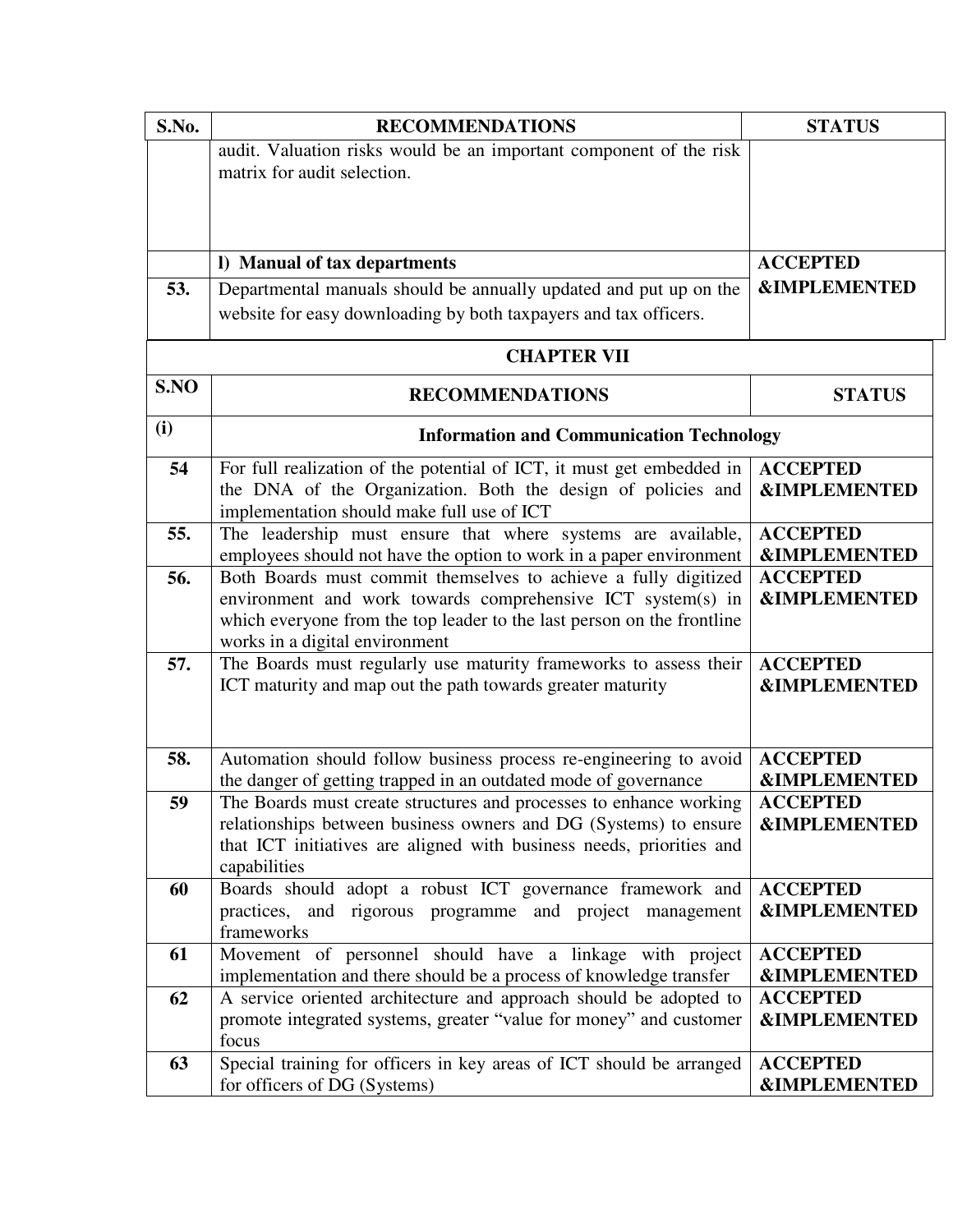| DG (Systems) should ensure proper training for operational staff at   ACCEPTED |                           |
|--------------------------------------------------------------------------------|---------------------------|
| the roll out of any new application                                            | <b>  &amp;IMPLEMENTED</b> |

|      | <b>SECOND REPORT - CHAPTER VIII</b><br><b>Customs Capacity Building</b>    |                         |
|------|----------------------------------------------------------------------------|-------------------------|
| S.no | <b>Recommendations</b>                                                     | <b>Status</b>           |
| (i)  | Governance                                                                 |                         |
| 65   | The CBEC should immediately commence work on the development of a          | <b>ACCEPTED</b>         |
|      | customs vision and strategic plan, setting out the strategic goals and the | <b>&amp;IMPLEMENTED</b> |
|      | implementation strategy that will ensure its place among "best in class"   |                         |
|      | customs administrations. The strategy must enhance customer focus and      |                         |
|      | proactively promote voluntary compliance and should include measures       |                         |
|      | like customer guidance in the form of self-assessment check-lists,         |                         |
|      | manuals containing standard operating procedures and fully updated,        |                         |
|      | user friendly and reliable website. Active guidance should be provided to  |                         |
|      | importers through lucid and detailed publications furnishing detailed      |                         |
|      | guidance about the valuation regime. (Section VIII.4.a)                    |                         |
| 66   | The implementation will have to be backed by a robust performance          | <b>ACCEPTED</b>         |
|      | management framework to enable the CBEC to measure the progress and        | <b>&amp;IMPLEMENTED</b> |
|      | benchmark itself with best international practices in the spirit of        |                         |
|      | continuous improvement. (Section VIII.4.a)                                 |                         |
| 67   | The CBEC should aim at developing systems, structures and processes        | <b>ACCEPTED</b>         |
|      | that ensure a consistent and uniform response across the organisation      | <b>&amp;IMPLEMENTED</b> |
|      | whether in the area of customer services or enforcement. The strategy      |                         |
|      | should reflect the changing role of customs beyond exclusive revenue       |                         |
|      | orientation and focus on capacity building in emerging areas of            |                         |
|      | importance. (Section VIII.4.a)                                             |                         |
| 68   | The control paradigm must shift from high levels of pre-clearance          | <b>ACCEPTED</b>         |
|      | interdictions to intelligence led, risk-based interventions by exception,  | <b>&amp;IMPLEMENTED</b> |
|      | supply chain management and post-clearance audit.(Section VIII.4.a)        |                         |
|      |                                                                            |                         |
| 69   | The CBEC needs to develop an enterprise wide risk management               | <b>ACCEPTED</b>         |
|      | framework in the context of which tools like the RMS need to be            | <b>&amp;IMPLEMENTED</b> |
|      | operated. The spirit of the compliance management philosophy that          |                         |
|      | underlies the principle of self-assessment needs to be internalized in the |                         |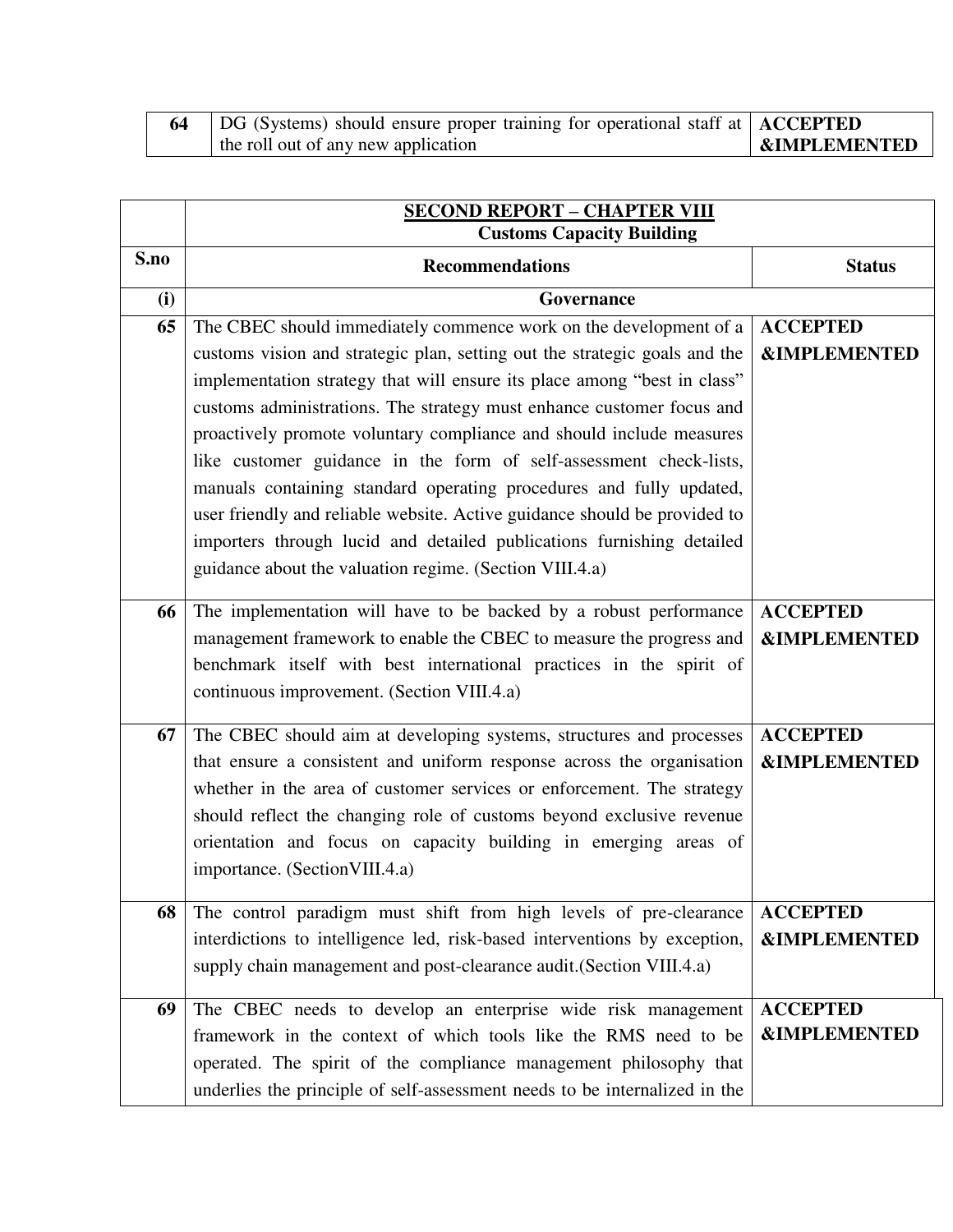|    | organisation. (Sections VIII.4.a and VIII.4.b)                                                                                                                                                                                                                                                                                 |  |
|----|--------------------------------------------------------------------------------------------------------------------------------------------------------------------------------------------------------------------------------------------------------------------------------------------------------------------------------|--|
| 70 | In critical areas, identified on the basis of analysis and other evidence, ACCEPTED<br>the CBEC needs to undertake compliance improvement plans, implement $\mathbf{R}$ <b>SIMPLEMENTED</b><br>them effectively, measure and evaluate results as feedback and continue<br>the process in a cyclical manner. (Section VIII.4.a) |  |

| 71   | The CBEC needs to build capacity for more meaningful contribution to                                                                      | <b>ACCEPTED</b>                            |
|------|-------------------------------------------------------------------------------------------------------------------------------------------|--------------------------------------------|
|      | trade policy, based on credible research and analysis. (Section VIII.4.c)                                                                 | <b>&amp;IMPLEMENTED</b>                    |
| (ii) | <b>Customs Core Clearance Processes</b>                                                                                                   |                                            |
| 72   | The CBEC should revamp its core clearance process and aim at<br>aligning with the best international practices to ensure that cargo moves | <b>ACCEPTED</b><br><b>&amp;IMPLEMENTED</b> |
|      | seamlessly through Indian ports and airports and build substantial                                                                        |                                            |
|      | capacities in the area of post-clearance audit. It should abandon the                                                                     |                                            |
|      | "gatekeeper" approach underlying the current control mechanism as it                                                                      |                                            |
|      | is ineffective and promotes rent seeking. (Section VIII.4.e)                                                                              |                                            |
| 73   | Greater capacity in the form of adequate skilled and expert resources                                                                     | <b>ACCEPTED</b>                            |
|      | needs to be developed for the post-clearance audit. The results of audit                                                                  | <b>&amp;IMPLEMENTED</b>                    |
|      | need to be fed back into the risk management. Audit should also pay                                                                       |                                            |
|      | attention to data quality. (Section VIII.4.c)                                                                                             |                                            |
| 74   | Related party transactions should be handled as part of post-clearance                                                                    | <b>ACCEPTED</b>                            |
|      | audit and the Directorate of Valuation should be strengthened to                                                                          | <b>&amp;IMPLEMENTED</b>                    |
|      | become a centre of excellence in this area by building strong expertise.                                                                  |                                            |
|      | (Section VIII.4.e)                                                                                                                        |                                            |
| 75   | Development of advanced passenger information system (APIS)                                                                               | <b>ACCEPTED</b>                            |
|      | incorporating modern identity management and entity analytics                                                                             | <b>&amp;IMPLEMENTED</b>                    |
|      | solutions should be fast-tracked. (Section VIII.4.f)                                                                                      |                                            |
| 76   | Capacity building through extensive training and close engagement                                                                         | <b>ACCEPTED</b>                            |
|      | with the industry is also needed in the area of IPR. (Section VIII.4.r)                                                                   | <b>&amp;IMPLEMENTED</b>                    |
|      |                                                                                                                                           |                                            |
| (v)  | <b>SAFE Framework and Trade Facilitation</b>                                                                                              |                                            |
|      |                                                                                                                                           |                                            |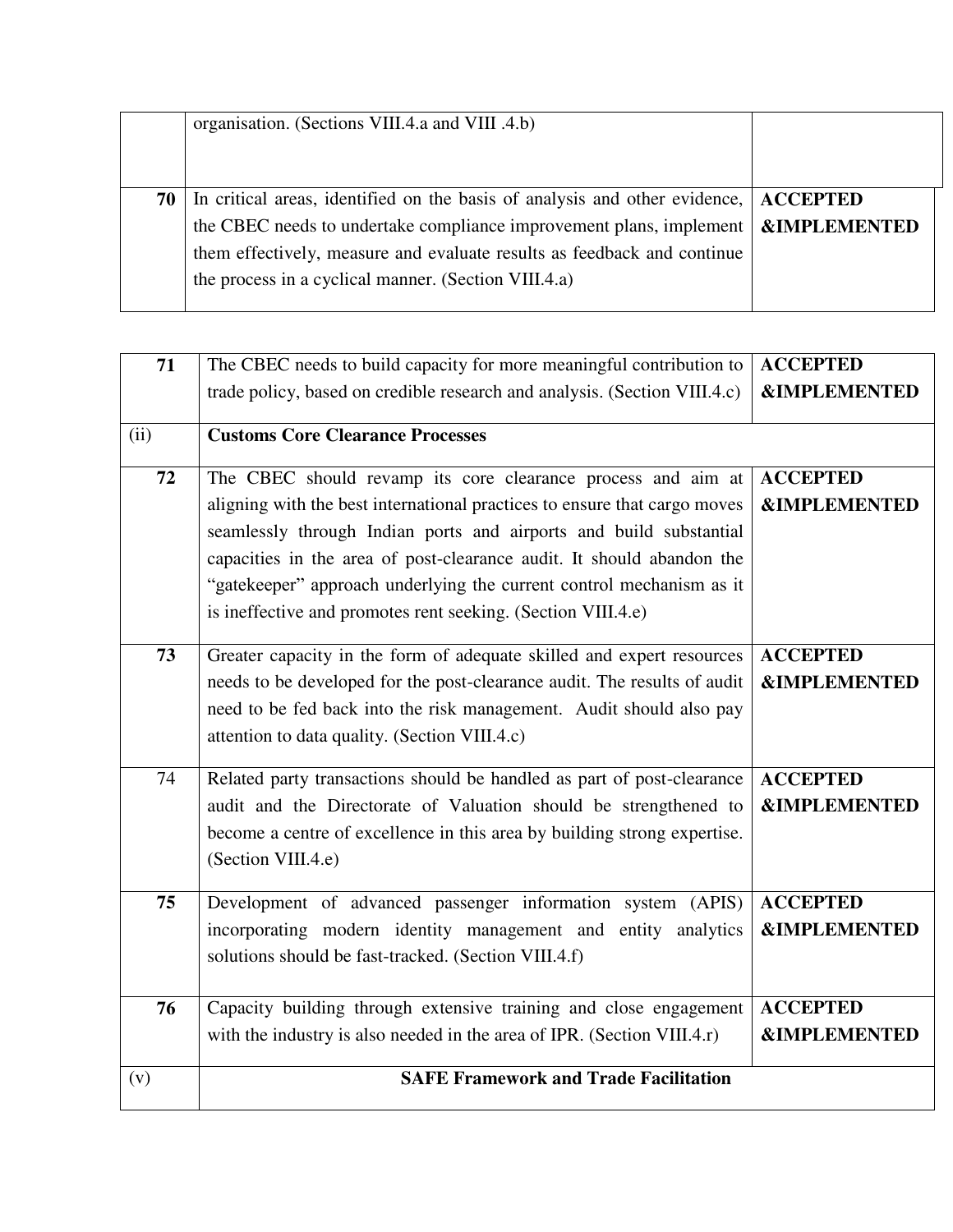| 77     | There should be clear ownership on the part of the CBEC of the             | <b>ACCEPTED</b>         |
|--------|----------------------------------------------------------------------------|-------------------------|
|        | facilitation programmes undertaken by it. It should undertake              | <b>&amp;IMPLEMENTED</b> |
|        | immediate steps to achieve the facilitation targets set out in its own     |                         |
|        | circular dated September 2, 2011. (Section VIII.4.g)                       |                         |
|        |                                                                            |                         |
| 78     | The CBEC needs to take a robust and pragmatic view in relation to the      | <b>ACCEPTED</b>         |
|        | denial of ACP status to clients on account of show-cause notices and       | <b>&amp;IMPLEMENTED</b> |
|        | should not deny such status to other-wise compliant clients where there    |                         |
|        | is no willful fraud or evasion. (Section VIII.4.g)                         |                         |
| 79     | The CBEC should follow best international practice by regularly            | <b>ACCEPTED</b>         |
|        | undertaking and publishing time release studies. (Section VIII.4.g)        | <b>&amp;IMPLEMENTED</b> |
|        |                                                                            |                         |
| 80     | The CBEC should be enabled, through appropriate administrative and         | <b>ACCEPTED</b>         |
|        | legal empowerment, to play a leadership role among the various border      | <b>&amp;IMPLEMENTED</b> |
|        | agencies to ensure proper co-ordination at the border. ensure trade        |                         |
|        | facilitation, allow greater participation of all agencies in a common risk |                         |
|        | management<br>framework<br>and<br>enable<br>the<br>development<br>and      |                         |
|        | implementation of a single window(Section VIII.4.h)                        |                         |
| 81     | The SAFE and AEO programme need greater visible commitment from            | <b>ACCEPTED</b>         |
|        | the CBEC and there needs to be much greater communication of the           | <b>&amp;IMPLEMENTED</b> |
|        | benefits of the programme among stakeholders to induce them to join        |                         |
|        | the programme. (Sections VIII.4.j and VIII.4.k)                            |                         |
|        |                                                                            |                         |
| 82     | The CBEC needs to revisit the AEO programme to align it better with        | <b>ACCEPTED</b>         |
|        | different needs of different players in the supply chain and create better | <b>&amp;IMPLEMENTED</b> |
|        | incentives for improving compliance.(Section VIII.4.k)                     |                         |
| 83     | The CBEC needs to create institutional mechanism for direct                | <b>ACCEPTED</b>         |
|        | engagement with senior management in trade and industry. (Section          | <b>&amp;IMPLEMENTED</b> |
|        | VIII.4.g)                                                                  |                         |
|        |                                                                            |                         |
| 84     | The CBEC needs to undertake review of key business processes in the        | <b>ACCEPTED</b>         |
|        | spirit of continuous improvement to simplify and streamline them.          | <b>&amp;IMPLEMENTED</b> |
|        | (Section VIII.4.e)                                                         |                         |
| (viii) | <b>Capacity Building</b>                                                   |                         |
|        |                                                                            |                         |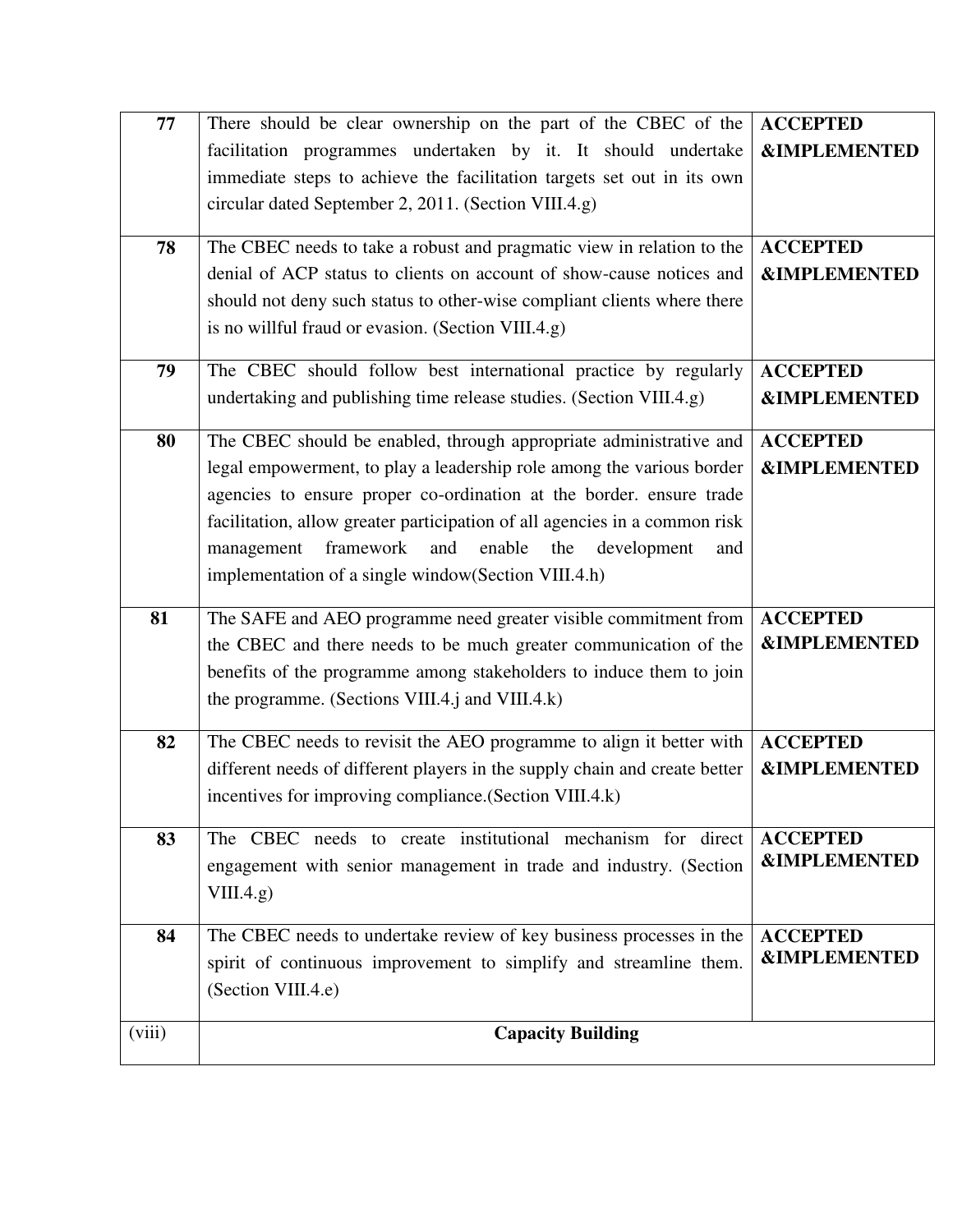| 85 | Urgent steps are required for bridging the skill gap of Groups B and $C \mid$ <b>ACCEPTED</b>            |                         |
|----|----------------------------------------------------------------------------------------------------------|-------------------------|
|    | officials through effective training and competency building. (Section $\mathbf{\&}\mathbf{IMPLEMENTED}$ |                         |
|    | VIII.4.u)                                                                                                |                         |
|    |                                                                                                          |                         |
| 86 | NACEN should embark on e-training, virtual classes, webinars, etc so   ACCEPTED                          |                         |
|    | that the training coverage is enlarged and delivered at the place of                                     | <b>&amp;IMPLEMENTED</b> |
|    | work. Adequate infrastructure and allocation of financial resources will                                 |                         |
|    | be part of this capacity building. (Section VIII.4.u)                                                    |                         |
|    |                                                                                                          |                         |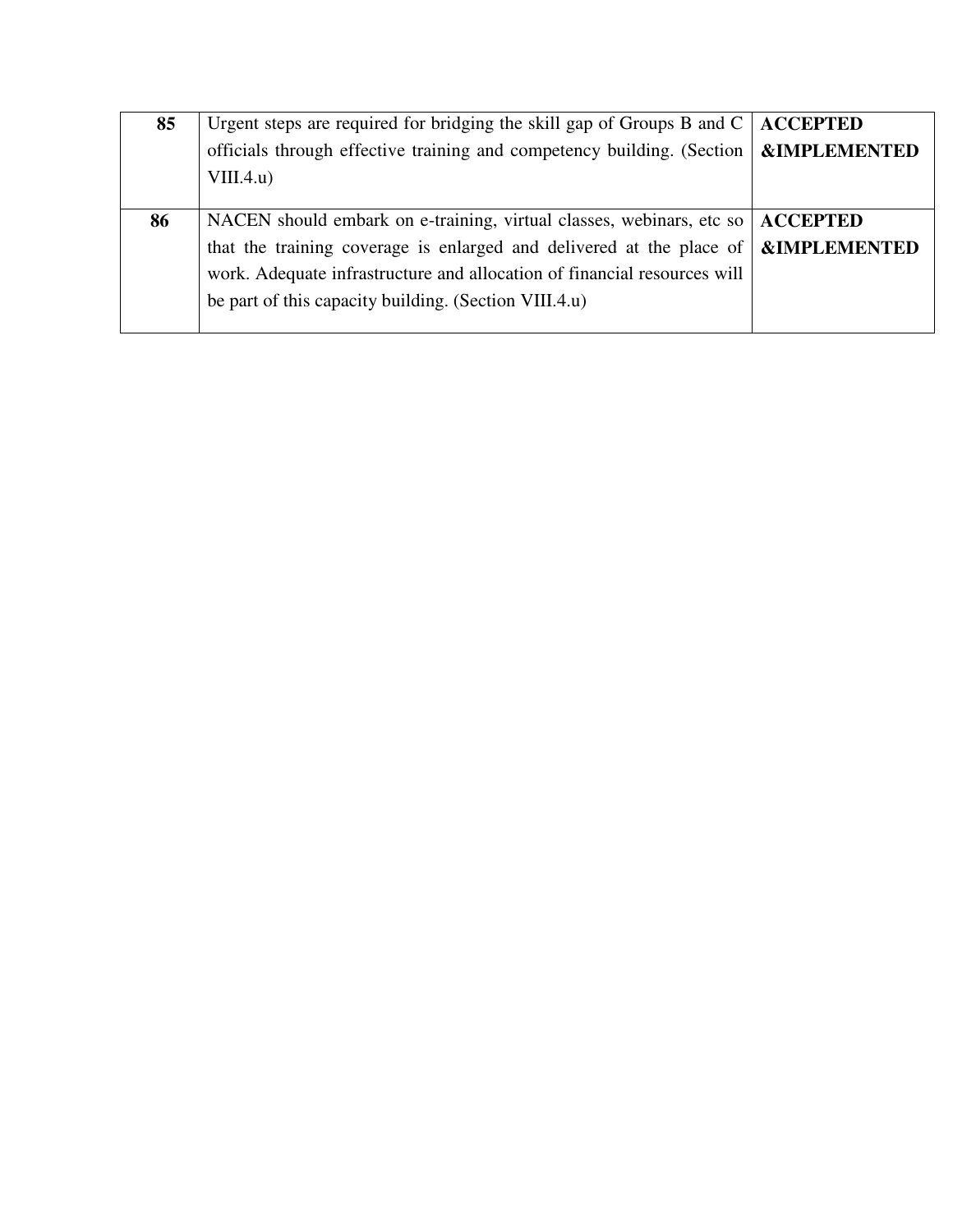|        | <b>SECOND REPORT - CHAPTER IX</b>                                                                                                     |                                            |
|--------|---------------------------------------------------------------------------------------------------------------------------------------|--------------------------------------------|
|        | <b>Information Exchange</b>                                                                                                           |                                            |
| S. No. | Recommendation                                                                                                                        | <b>Status</b>                              |
| (i)    | <b>Common Framework</b>                                                                                                               |                                            |
| 87.    | There is an imminent need to institute a robust framework which will                                                                  | <b>ACCEPTED</b>                            |
|        | address data and information exchange.                                                                                                | <b>&amp;IMPLEMENTED</b>                    |
|        |                                                                                                                                       |                                            |
| 88.    | While the adoption and use of a common framework may not be                                                                           | <b>ACCEPTED</b>                            |
|        | sufficient to solve all thepresent challenges facing data and information                                                             | <b>&amp;IMPLEMENTED</b>                    |
|        | exchange by agencies in India, it willencourage agencies to develop a                                                                 |                                            |
|        | common, long-term vision for collection, use, storage, anddisposal of                                                                 |                                            |
|        | data and information, thus getting rid of the silo structure                                                                          |                                            |
| 89.    | Openness and willingness to share must be made the cornerstone for                                                                    | <b>ACCEPTED</b>                            |
|        | building the catalogue. The catalogues will be shared between the                                                                     | <b>&amp;IMPLEMENTED</b>                    |
|        | collaborating organisations. A common framework would promote the<br>practice of "one data, many users".                              |                                            |
| (iii)  | <b>Common Standards and Taxonomy</b>                                                                                                  |                                            |
|        |                                                                                                                                       |                                            |
| 90.    | A common standard for data sharing/exchange with a third party is                                                                     | <b>ACCEPTED</b>                            |
|        | important. A steering committee should be formed to provide a common                                                                  | <b>&amp;IMPLEMENTED</b>                    |
|        | platform for all stakeholders. (Section IX.5.b)                                                                                       |                                            |
|        |                                                                                                                                       |                                            |
| 91.    | A common identification number (CBIN), as recommended in the first                                                                    | <b>ACCEPTED</b>                            |
|        | report of the TARC, will create a common platform and standard. A                                                                     | <b>&amp;IMPLEMENTED</b>                    |
|        | robust regulatory mechanism will be required to oversee that the data                                                                 |                                            |
|        | collection is coherent and relatively accurate. Further, aperiodic<br>evaluation of the database must be carried out to see that CBIN |                                            |
|        | continues toprovide a common standard and platform.                                                                                   |                                            |
| (iv)   | Third Party Exchange                                                                                                                  |                                            |
| 92.    | All collaborating organizations must categorise the data/information                                                                  | <b>ACCEPTED</b>                            |
|        | general<br>granted<br>accessibility/limited<br>what<br>can<br>be<br>into                                                              | <b>&amp;IMPLEMENTED</b>                    |
|        | sharing/spontaneous sharing. (Section IX.5.g)                                                                                         |                                            |
| 93.    | The data or information exchange with third parties must be on a digital                                                              | <b>ACCEPTED</b>                            |
|        | platform in a seamless manner & exchange of data/information on                                                                       | <b>&amp;IMPLEMENTED</b>                    |
|        | physical media should be avoided                                                                                                      |                                            |
| 94.    | Data/information exchange to be governed by MoUs and each                                                                             | <b>ACCEPTED</b>                            |
|        | organization to inform other stakeholders about its contact person/s.                                                                 | <b>&amp;IMPLEMENTED</b>                    |
| 95.    | SLAs/MoUs with third parties should be entered into to develop a<br>common framework of data or information for exchange.             | <b>ACCEPTED</b><br><b>&amp;IMPLEMENTED</b> |
| 96.    | For data or information exchange through SLAs/MoUs to be effective,                                                                   | <b>ACCEPTED</b>                            |
|        | each organization will have to inform other stakeholders about its                                                                    | <b>&amp;IMPLEMENTED</b>                    |
|        | contact person. Any request to that organization can be directed towards                                                              |                                            |
|        | this person. If a change occurs in the contact person, this will have to be                                                           |                                            |
|        | informed on a real-time basis so that stakeholders<br>are<br>not                                                                      |                                            |
|        | inconvenienced                                                                                                                        |                                            |
| (vi)   | Data Usage                                                                                                                            |                                            |
| 97.    | A joint Steering Committee, comprising officials of both the CBDT and ACCEPTED                                                        |                                            |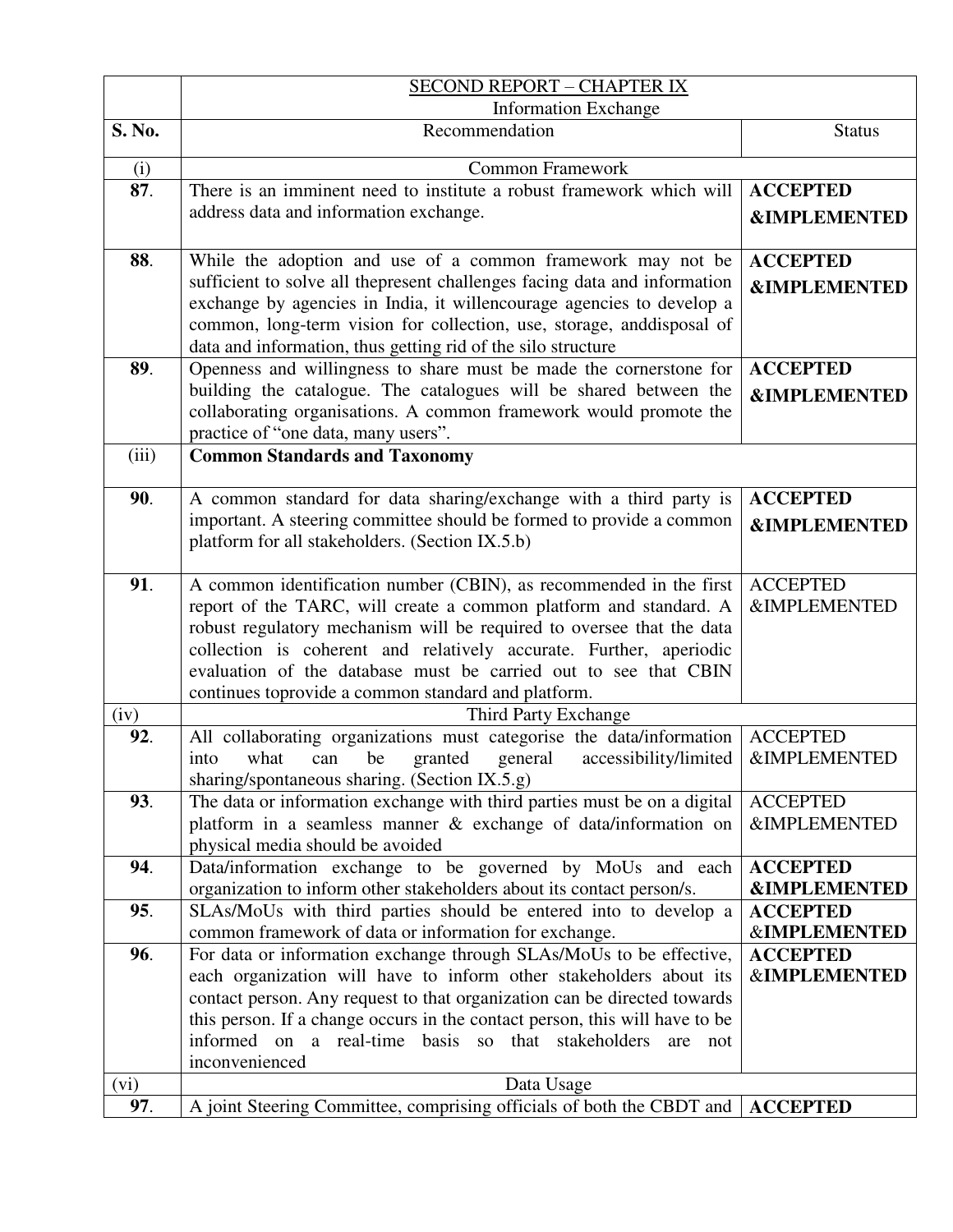|        | CBEC and the                                                                | <b>&amp;IMPLEMENTED</b> |
|--------|-----------------------------------------------------------------------------|-------------------------|
|        |                                                                             |                         |
|        | Directorates of Systems of the two Boards, will have the mandate to         |                         |
|        | work out details of the data life cycle – planning, collecting or creating, |                         |
|        | organising or storing, access, usage, maintenance, and re-use and sharing   |                         |
|        | with a common vision and purpose. (Section IX.5.a)                          |                         |
|        |                                                                             |                         |
| (vii)  | Safeguard and Security                                                      |                         |
| 98.    | Safeguards must be instituted to ensure confidentiality of data or          | <b>ACCEPTED</b>         |
|        | information exchanged and preventunauthorized access or use of data or      | <b>&amp;IMPLEMENTED</b> |
|        | information. The agency receiving information and the agency                |                         |
|        | providing information need to establish safeguard processes for             |                         |
|        | evaluating the confidentiality and security related protocol of the data    |                         |
|        | and information shared. This safeguard protocol will need to clearly        |                         |
|        | articulate access rights and further sharing rights and be made available   |                         |
|        | upfront to the other party. (Sections IX.5.d and IX.5.i)                    |                         |
| 99.    | Data or information should not be open to everybody in the                  |                         |
|        | organization. Access to data or information should be layered depending     |                         |
|        | on the job role, responsibility and the nature of information. (Section     |                         |
|        | IX.5.f                                                                      |                         |
| 100.   | The agencies can enforce effective access control so that authorized        |                         |
|        | personnel are equipped with the least privilege needed to perform their     |                         |
|        | official duties. These access controls could be set up in the data          |                         |
|        | warehouses based on personnel clearances and accordingly personnel          |                         |
|        | can be given restricted or general access. (Section IX.5.f)                 |                         |
| 101.   | There should be additional checks in the form of layered authorizations.    | <b>ACCEPTED</b>         |
|        | The receiving party must share the extent of information security tools     | <b>&amp;IMPLEMENTED</b> |
|        | and processes established. (SectionIX.5.d)                                  |                         |
| 102.   | Key features for security of data will include policies on user             | <b>ACCEPTED</b>         |
|        | authentication, access and policy control. Integrity checks needs to be     | <b>&amp;IMPLEMENTED</b> |
|        | performed before and after use, transfer or backup of data. Data            |                         |
|        | integrity can be verified through one-way cryptographic hash functions,     |                         |
|        | digital signatures and cryptographic binding. Adopting<br>and               |                         |
|        | incorporating best practices around data security is imperative to          |                         |
|        | maintain data integrity and privacy, prevent fraudulent use and allow       |                         |
|        | easy and efficient use of data and information. (Section IX.6.1)            |                         |
| (viii) | Audit and Accountability                                                    |                         |
| 103.   | A robust audit and accountability policy must be developed to address       | <b>ACCEPTED</b>         |
|        | the purpose and scope of information sharing, roles and responsibilities    | <b>&amp;IMPLEMENTED</b> |
|        | of dedicated teams, authorization layers access to data, review of the      |                         |
|        | safeguards put in place by an agency receiving information and the          |                         |
|        | secure storage, disposal and confidentiality of the data and information.   |                         |
|        | Along with the policy, sound processes are required to facilitate the       |                         |
|        | implementation of the policy. These audits must be conducted by             |                         |
|        | dedicated teams who should report the findings of the audit to the DG       |                         |
|        | (Systems) of the two Boards for course correction. (Section IX.5.1)         |                         |
| (ix)   | <b>Personnel Management</b>                                                 |                         |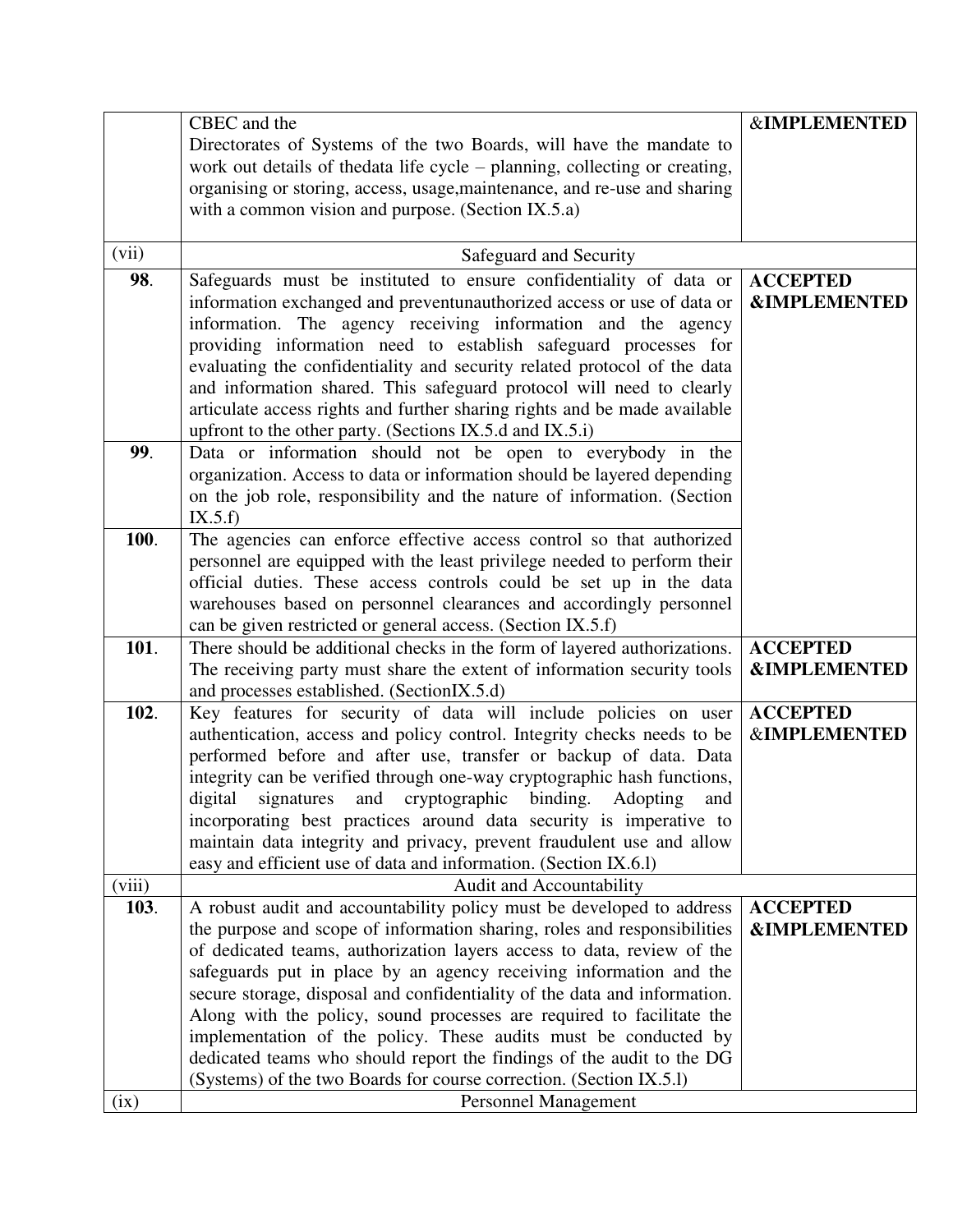| 104.  | The CIO's role in data and information exchange will be central to           | <b>ACCEPTED</b>                                                |
|-------|------------------------------------------------------------------------------|----------------------------------------------------------------|
|       | provide an overarching, regulatory function and will focus on security       | <b>&amp;IMPLEMENTED</b>                                        |
|       | aspects of data or information exchange. Towards that, he will co-           |                                                                |
|       | ordinate, develop, implement, and maintain an agency-wide information        |                                                                |
|       | security programme. The CIO thus will the overall in-charge for              |                                                                |
|       | developing "thought-leadership" so that data and information is well-        |                                                                |
|       | managed both within the tax department and for interagency transfers.        |                                                                |
|       | (Section IX.6.h)                                                             |                                                                |
| 105.  | Specialized data scientists must be engaged to explore and examine           | <b>ACCEPTED</b>                                                |
|       | previously hiddeninsights from data or information from disparate            | <b>&amp;IMPLEMENTED</b>                                        |
|       | sources. They will also look at the datafrom many angles and help inter-     |                                                                |
|       | agency data or information sharing. They will work in the                    |                                                                |
|       | Knowledge, Analysis and Intelligence Centre (KAIC), recommended              |                                                                |
|       | for creation in thefirst TARC report.                                        |                                                                |
| 106.  | There should be a dedicated, full-time team for sharing data or              | <b>ACCEPTED</b>                                                |
|       | information. The suitability of the personnel should be considered based     | <b>&amp;IMPLEMENTED</b>                                        |
|       | on their ability, aptitude, competencies and past experience. Their skills   |                                                                |
|       | should be continuously sharpened through training, seminars, and             |                                                                |
|       | deputations to other collaborating agencies. (Section IX.5.k)                |                                                                |
| 107.  | The training needs of officials should be identified, training plans         | <b>ACCEPTED</b>                                                |
|       | developed and an all-out effort made to train personnel. Thereafter,         | <b>&amp;IMPLEMENTED</b>                                        |
|       | evaluations must be made to find out whether training helped in honing       |                                                                |
|       | the skills required for data or information sharing. (SectionIX.5.k)         |                                                                |
|       | <b>THIRD REPORT - CHAPTER X</b>                                              |                                                                |
|       | <b>IMPACT ASSESSMENT</b>                                                     |                                                                |
| S.No. | <b>Recommendation</b>                                                        | <b>Status</b>                                                  |
| 108.  | Why Impact Assessment (section X.4)                                          | <b>ACCEPTED</b><br>$\boldsymbol{\alpha}$<br><b>IMPLEMENTED</b> |
| 109.  | How to do impact assessment (section X.4.b)                                  |                                                                |
|       |                                                                              |                                                                |
|       |                                                                              |                                                                |
| 110.  | Timings of the process $(X.4.d)$                                             |                                                                |
|       |                                                                              |                                                                |
| 111.  | Data collection (X.4.e)                                                      |                                                                |
| 112.  | Communicating results $(X.4.9)$                                              |                                                                |
| 113.  | Preparing implementation $(X.5)$                                             |                                                                |
|       |                                                                              |                                                                |
| 114.  | Role of Knowledge, Analysis and Intelligence Center (KAIC) (X.4.h,<br>X.4.i) |                                                                |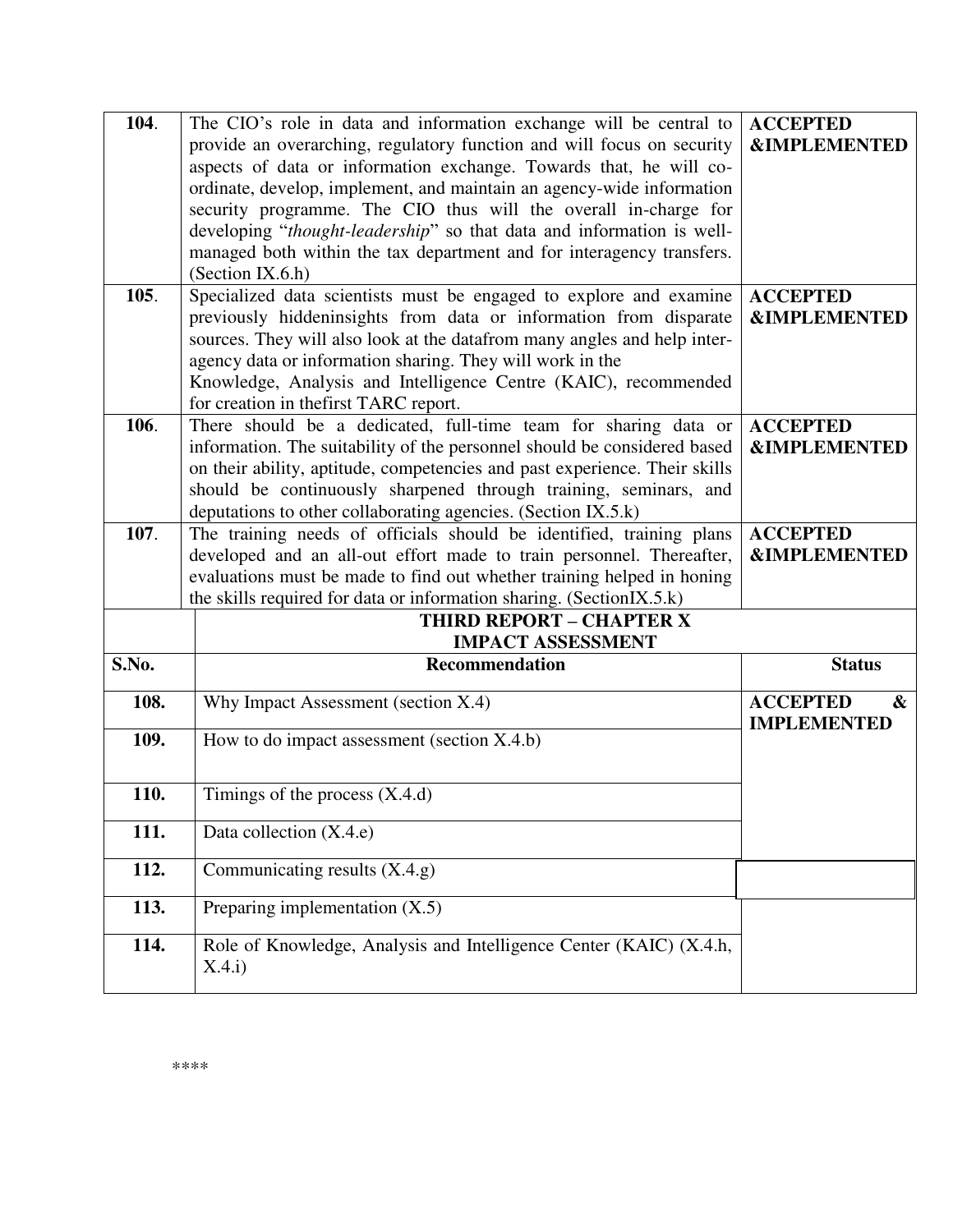**Recommendations acceptable and at various stages of implementation(88)**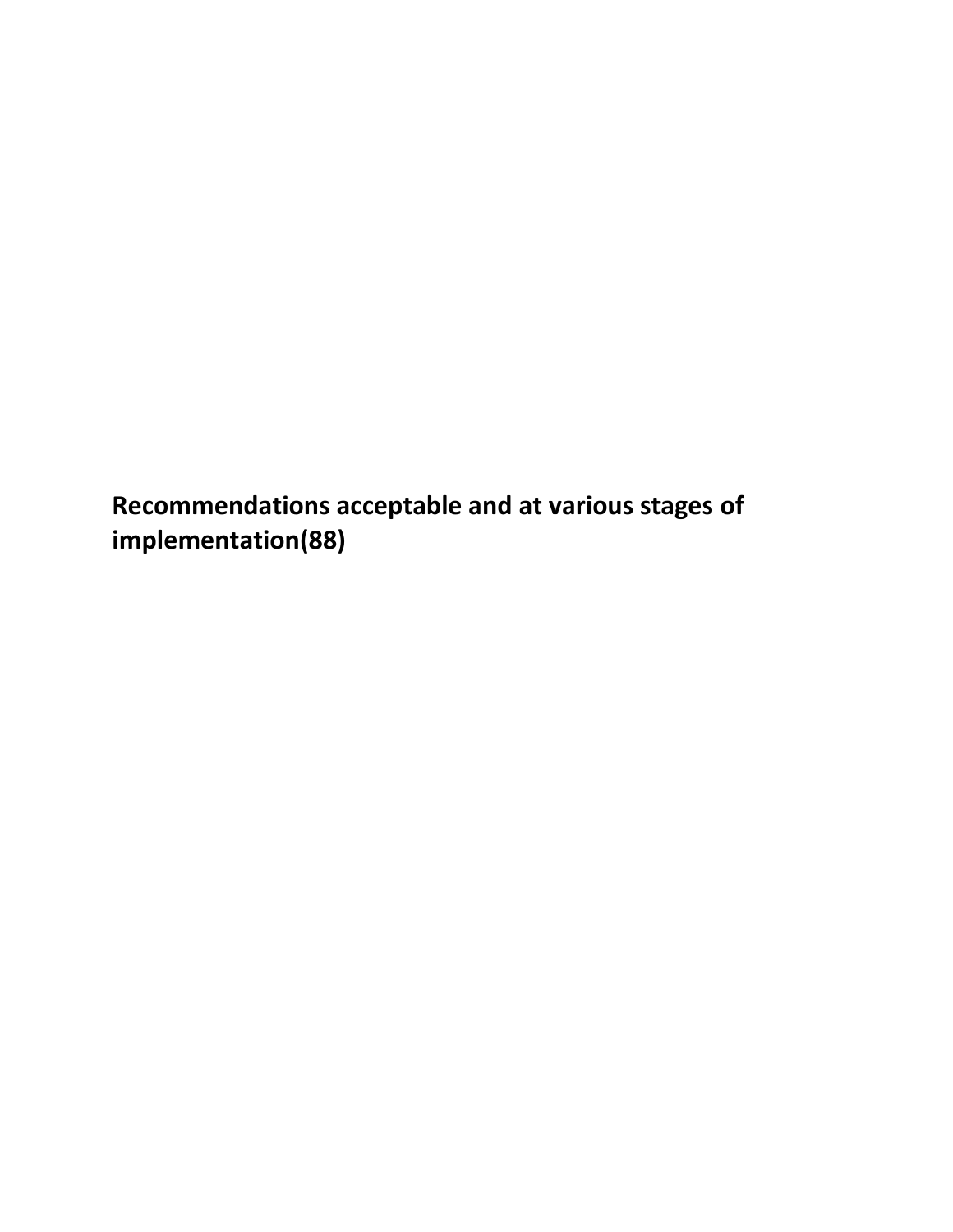## **STATEMENTS SHOWING STATUS OF RECOMMENDATION OF TARC (ACCEPTED & UNDER IMLEMENTATION)**

|    | <b>Customer Focus</b>                                                                                                                                                                                                                                                                                                                                                                                                                               | <b>STATUS</b>                                                  |
|----|-----------------------------------------------------------------------------------------------------------------------------------------------------------------------------------------------------------------------------------------------------------------------------------------------------------------------------------------------------------------------------------------------------------------------------------------------------|----------------------------------------------------------------|
| 1. | There is an urgent need to revisit the present citizen's charter to make it<br>more meaningful and customer focused. The citizen's charter should be<br>renamed the taxpayer's charger to focus on all categories of taxpayers.<br>(Section II.6.c)                                                                                                                                                                                                 | <b>ACCEPTED &amp;</b><br><b>UNDER</b><br><b>IMPLEMENTATION</b> |
|    | <b>Structure and Governance</b>                                                                                                                                                                                                                                                                                                                                                                                                                     |                                                                |
| 2. | The tax administration needs to have greater functional and financial<br>autonomy and independence from governmental structures, given their<br>special needs. (Section III.7)                                                                                                                                                                                                                                                                      | <b>ACCEPTED &amp;</b><br><b>UNDER</b><br><b>IMPLEMENTATION</b> |
| 3. | A functional orientation would promote specialization in the respective area<br>of tax administration. For these reasons, specialization should be encouraged<br>by selecting suitable officers and providing them sufficient tenures to<br>develop specialized knowledge in key sectors. (Section III.5.d)                                                                                                                                         | <b>ACCEPTED &amp;</b><br><b>UNDER</b><br><b>IMPLEMENTATION</b> |
|    | People Function                                                                                                                                                                                                                                                                                                                                                                                                                                     |                                                                |
| 4. | A system of limited departmental competitive examinations should be<br>introduced by earmarking 33 per cent of the vacancies in the promotions<br>quota in Group B as well as Group A, so that relatively more meritorious and<br>younger officers in the feeder grades can get a fast track in promotions.<br>(Section IV.3.c)                                                                                                                     | <b>ACCEPTED &amp;</b><br><b>UNDER</b><br><b>IMPLEMENTATION</b> |
| 5. | Recruitment needs to be made on the basis of carefully drawn recruitment<br>plans that balance the short and long term needs and career aspirations of<br>officers. (Section IV.3.c)                                                                                                                                                                                                                                                                | <b>ACCEPTED &amp;</b><br><b>UNDER</b><br><b>IMPLEMENTATION</b> |
| 6. | The CBEC needs to develop a human resource management system, as has<br>been done by the CBDT; collaboration and knowledge exchange between the<br>two DGs (HRD) will enable CBEC to get such a system going in shorter<br>time. (Section IV.3.b)                                                                                                                                                                                                   | <b>ACCEPTED &amp;</b><br><b>UNDER</b><br><b>IMPLEMENTATION</b> |
| 7. | To facilitate renewal of talent and professional growth, officers should be<br>allowed to move outside the departments for defined periods of time.<br>(Section IV.3.d).                                                                                                                                                                                                                                                                            | <b>ACCEPTED &amp;</b><br><b>UNDER</b><br><b>IMPLEMENTATION</b> |
| 8. | In view of a different promotion system being recommended, the UPSC<br>should be consulted for exempting these promotions in the IRS from their<br>purview like some other services, e.g., the Indian Foreign Service, Indian<br>Railway Services and Indian Audit and Accounts Services are exempted.<br>However, if the UPSC is willing to be associated with the altered promotion<br>scheme, that option should be considered. (Section IV.3.d) | <b>ACCEPTED &amp;</b><br><b>UNDER</b><br><b>IMPLEMENTATION</b> |
| 9. | The transfer and posting policy should be recast to promote specialization<br>and accommodation of individuals' choices in professional growth and<br>should bring about predictability, stability and certainty to placements.<br>Personal difficulties of officers should receive due consideration. (Section                                                                                                                                     | <b>ACCEPTED &amp;</b><br><b>UNDER</b><br><b>IMPLEMENTATION</b> |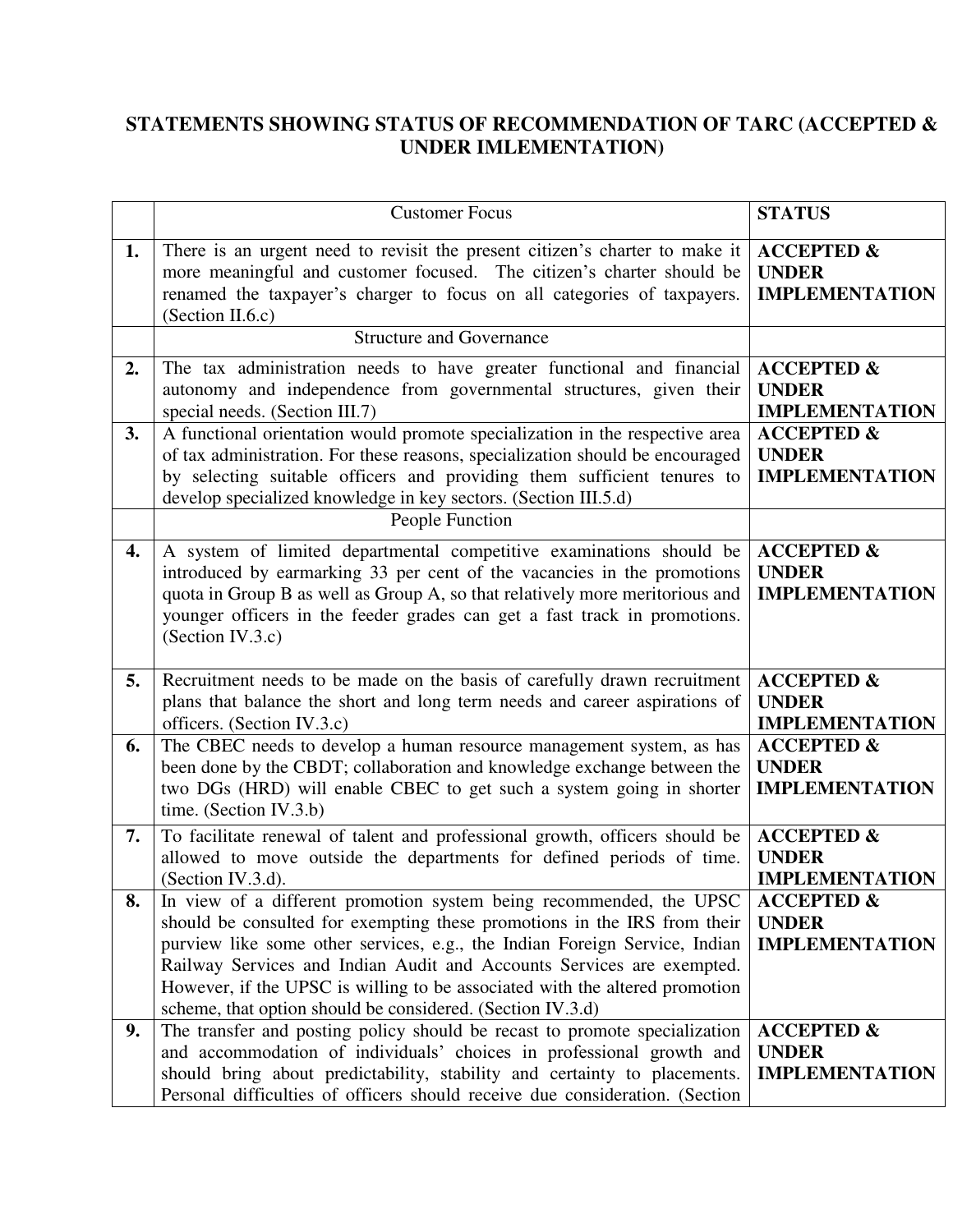|     | IV.3.e)                                                                                                                                                                                                                                                                                                                                                                                                                                              |                                                                |
|-----|------------------------------------------------------------------------------------------------------------------------------------------------------------------------------------------------------------------------------------------------------------------------------------------------------------------------------------------------------------------------------------------------------------------------------------------------------|----------------------------------------------------------------|
| 10. | A code of ethics needs to be developed, congruent with the values in the<br>vision and mission statement. (Section IV.4.a)                                                                                                                                                                                                                                                                                                                           | <b>ACCEPTED &amp;</b><br><b>UNDER</b><br><b>IMPLEMENTATION</b> |
| 11. | CVC should have a Member who has been an officer of either of the IRSs<br>and there should at least one Joint Secretary/Additional Secretary level<br>officer posted in the secretariat of CVC. (Section IV.4)<br><b>Dispute Resolution</b>                                                                                                                                                                                                          | <b>ACCEPTED &amp;</b><br><b>UNDER</b><br><b>IMPLEMENTATION</b> |
|     | <b>Key Internal Process</b>                                                                                                                                                                                                                                                                                                                                                                                                                          |                                                                |
| 12. | Scrutiny in direct taxes and audit in indirect taxes<br>There should be specialization in scrutiny/audit work as recommended in<br>Chapters III and IV of the report. Capability should be developed through<br>training and re-training. The two Boards should also develop a standard audit<br>protocol, with clear emphasis that the AOs must follow the principles of<br>natural justice and respect the taxpayer rights to privacy and dignity. | <b>ACCEPTED &amp;</b><br><b>UNDER</b><br><b>IMPLEMENTATION</b> |
| 13. | Refunds<br>Refunds arising after a favourable appeal should be paid in time or the tax<br>payer should be allowed to set-off the advance tax liability or self assessment<br>tax liability of the subsequent years against the refund due. (Section VI.6.d)                                                                                                                                                                                          | <b>ACCEPTED &amp;</b><br><b>UNDER</b><br><b>IMPLEMENTATION</b> |
| 14. | Tax collections (VI.18 $(g)$ )<br>The power to write off dues should be raised at different levels of the<br>organization and made uniform for both direct and indirect taxes. Full<br>powers should be vested in the respective Principal DGs in charge of<br>recovery in the respective Boards. Write off should be done in concurrence<br>with the CFO at the headquarters level and his nominee at the regional/zonal<br>level.                  | <b>ACCEPTED &amp;</b><br><b>UNDER</b><br><b>IMPLEMENTATION</b> |
| 15. | Trade and business facilitation (VI.18 i)<br>As a trade facilitation measure, on-site post clearance audit should be<br>developed fully to enable Indian customs to move closer to international best<br>practices. Intervention in the cargo clearance should be made on the basis of<br>a risk matrix.                                                                                                                                             | <b>ACCEPTED &amp;</b><br><b>UNDER</b><br><b>IMPLEMENTATION</b> |
| 16. | Enforcement Administration (VI.18 j)<br>There should be a dedicated structure for prosecution matters for more<br>focused attention to this important area so that the unexploited potential for<br>creating deterrence against tax evasion is realized.                                                                                                                                                                                             | <b>ACCEPTED &amp;</b><br><b>UNDER</b><br><b>IMPLEMENTATION</b> |
|     | <b>Information and Communication Technology</b>                                                                                                                                                                                                                                                                                                                                                                                                      |                                                                |
| 17. | Project planning and approvals must include the required number and<br>quality of human resources.                                                                                                                                                                                                                                                                                                                                                   | <b>ACCEPTED &amp;</b><br><b>UNDER</b><br><b>IMPLEMENTATION</b> |
| 18. | Movement of personnel should have a linkage with project implementation<br>and there should be a process of knowledge transfer.                                                                                                                                                                                                                                                                                                                      | <b>ACCEPTED &amp;</b><br><b>UNDER</b><br><b>IMPLEMENTATION</b> |
| 19. | HR policies must be aligned with the need for specialization and officers<br>should be allowed to grow in the areas in which they specialize. Routine<br>transfers should be avoided.                                                                                                                                                                                                                                                                | <b>ACCEPTED &amp;</b><br><b>UNDER</b><br><b>IMPLEMENTATION</b> |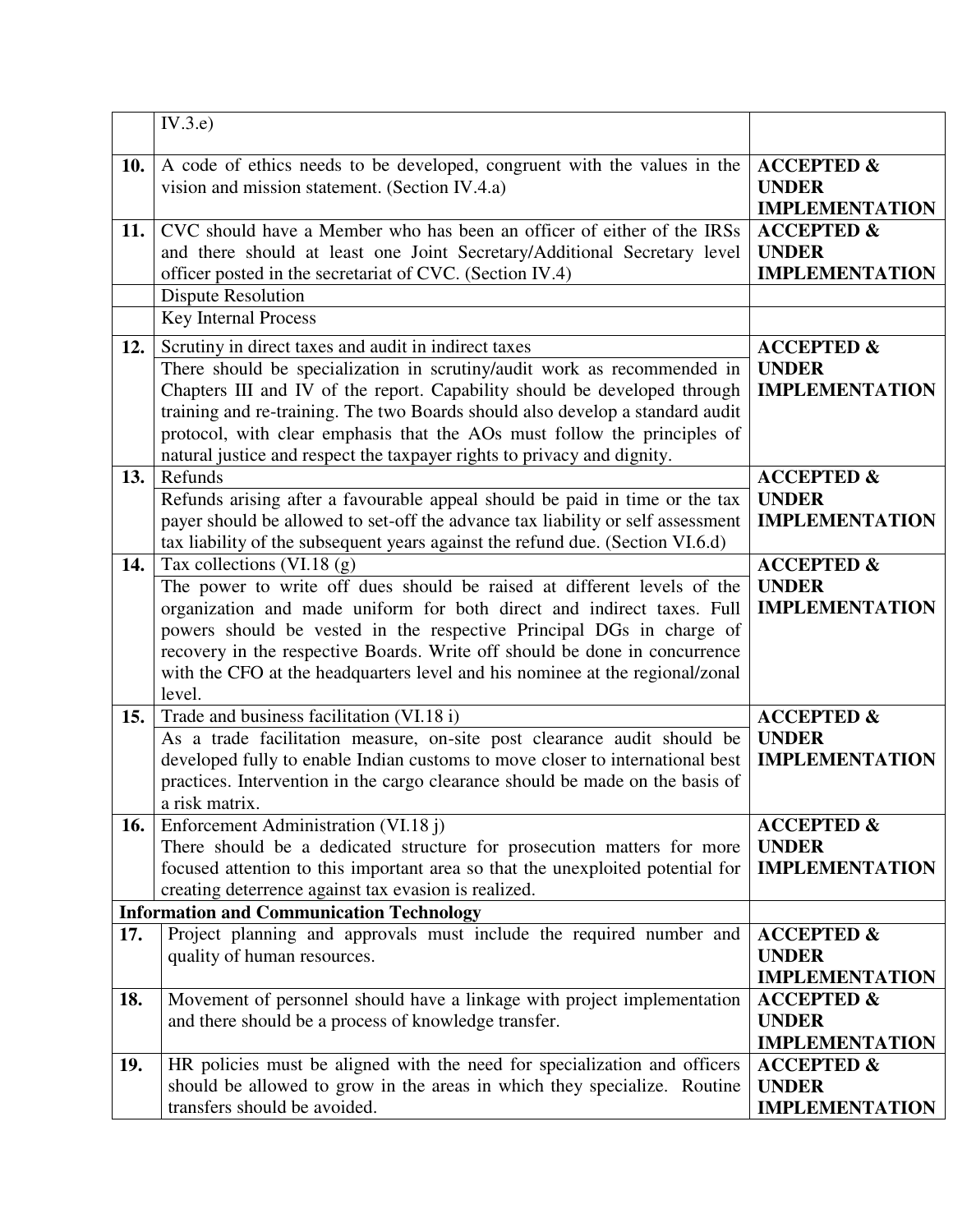| 20. | DG (Systems) should have authority and funding to depute officers for                                                                          | <b>ACCEPTED &amp;</b>                          |
|-----|------------------------------------------------------------------------------------------------------------------------------------------------|------------------------------------------------|
|     | specialized courses, seminars and events and engage with professional                                                                          | <b>UNDER</b>                                   |
|     | networks and academic institutions                                                                                                             | <b>IMPLEMENTATION</b>                          |
|     | <b>Second Report – Customs Capacity Building</b>                                                                                               |                                                |
| 21  | The Risk Management Division should be strengthened. The risk                                                                                  | <b>ACCEPTED &amp;</b>                          |
|     | management module for container selection needs to be integrated with the                                                                      | <b>UNDER</b>                                   |
|     | CBEC's other operational systems. The CBEC should progressively move                                                                           | <b>IMPLEMENTATION</b>                          |
|     | away from a local approach in risk management to a strong national                                                                             |                                                |
|     | approach and move towards setting up a national targeting facility such as                                                                     |                                                |
|     | the onesset up in the US, Australia and New Zealand. (Section VIII.4.d)                                                                        |                                                |
| 22  | The CBEC should move to a model of centralized assessment for compliance                                                                       | <b>ACCEPTED &amp;</b>                          |
|     | verification, adopting the centres of excellence concept. There needs to be a                                                                  | <b>UNDER</b>                                   |
|     | thrust on full digitisation of the processes, dematerialisation of the                                                                         | <b>IMPLEMENTATION</b>                          |
| 23  | documents and documents management system. (Section VIII.4.e)<br>The regime of advance filing needs to be effectively implemented ensuring     | <b>ACCEPTED &amp;</b>                          |
|     | high data quality. (Section VIII.4.e)                                                                                                          | <b>UNDER</b>                                   |
|     |                                                                                                                                                | <b>IMPLEMENTATION</b>                          |
| 24  | The automation of international express cargo and international post-offices                                                                   | <b>ACCEPTED &amp;</b>                          |
|     | should be expedited. (Section VIII.4.e)                                                                                                        | <b>UNDER</b>                                   |
|     |                                                                                                                                                | <b>IMPLEMENTATION</b>                          |
| 25  | Greater capacity needs to be built in customs to counter trade based money                                                                     | <b>ACCEPTED &amp;</b>                          |
|     | laundering by greater use of analytics and strong co-ordination among the                                                                      | <b>UNDER</b>                                   |
|     | DRI, RMD, FIU and Directorate of Enforcement. (Section VIII.4.e)                                                                               | <b>IMPLEMENTATION</b>                          |
| 26  | To motivate officers in anti-smuggling operations in remote areas, a package                                                                   | <b>ACCEPTED &amp;</b>                          |
|     | of special facilities should be developed. (Section VIII.4.0)                                                                                  | <b>UNDER</b>                                   |
|     |                                                                                                                                                | <b>IMPLEMENTATION</b>                          |
| 27  | Specialised training facilities for anti-smuggling operations, tailored to                                                                     | <b>ACCEPTED &amp;</b>                          |
|     | specific requirements, should be created. (Section VIII.4.0)                                                                                   | <b>UNDER</b>                                   |
|     |                                                                                                                                                | <b>IMPLEMENTATION</b>                          |
| 28  | There is need for greater infusion technological and analytical capacities in                                                                  | <b>ACCEPTED &amp;</b>                          |
|     | enforcement functions. Stronger focus is required on prosecutions in cases of                                                                  | <b>UNDER</b>                                   |
| 29  | commercial frauds. (Section VIII.4.0)                                                                                                          | <b>IMPLEMENTATION</b><br><b>ACCEPTED &amp;</b> |
|     | The CBEC should commence work on building a new generation system to<br>replace the current ICT systems. There should be extensive reliance on | <b>UNDER</b>                                   |
|     | service oriented architecture in designing the new system and it should                                                                        | <b>IMPLEMENTATION</b>                          |
|     | ensure interoperability of customs and other agencies involved in border                                                                       |                                                |
|     | management, a fully distributed, open, wireless and mobile operational                                                                         |                                                |
|     | environment and solutions for structured and unstructured data. The system                                                                     |                                                |
|     | must enhance the ability of customs and other entities to work together.                                                                       |                                                |
|     | (Section VIII.4.1)                                                                                                                             |                                                |
| 30  | Customs should leverage the adoption of the emerging "internet of things"                                                                      | <b>ACCEPTED &amp;</b>                          |
|     | by the logistics industry to real-time tracking of movement of goods across                                                                    | <b>UNDER</b>                                   |
|     | the supply chain, including to CFSs, ICDs, SEZs etc. and eliminate dilatory,                                                                   | <b>IMPLEMENTATION</b>                          |
|     | costly and unreliable paper based processes. (Section VIII.4.1)                                                                                |                                                |
| 31  | The process of induction of non-intrusive inspection technologies such as                                                                      | <b>ACCEPTED &amp;</b>                          |
|     | container scanners, X-Ray scanners, etc., needs to be expedited. (Section                                                                      | <b>UNDER</b>                                   |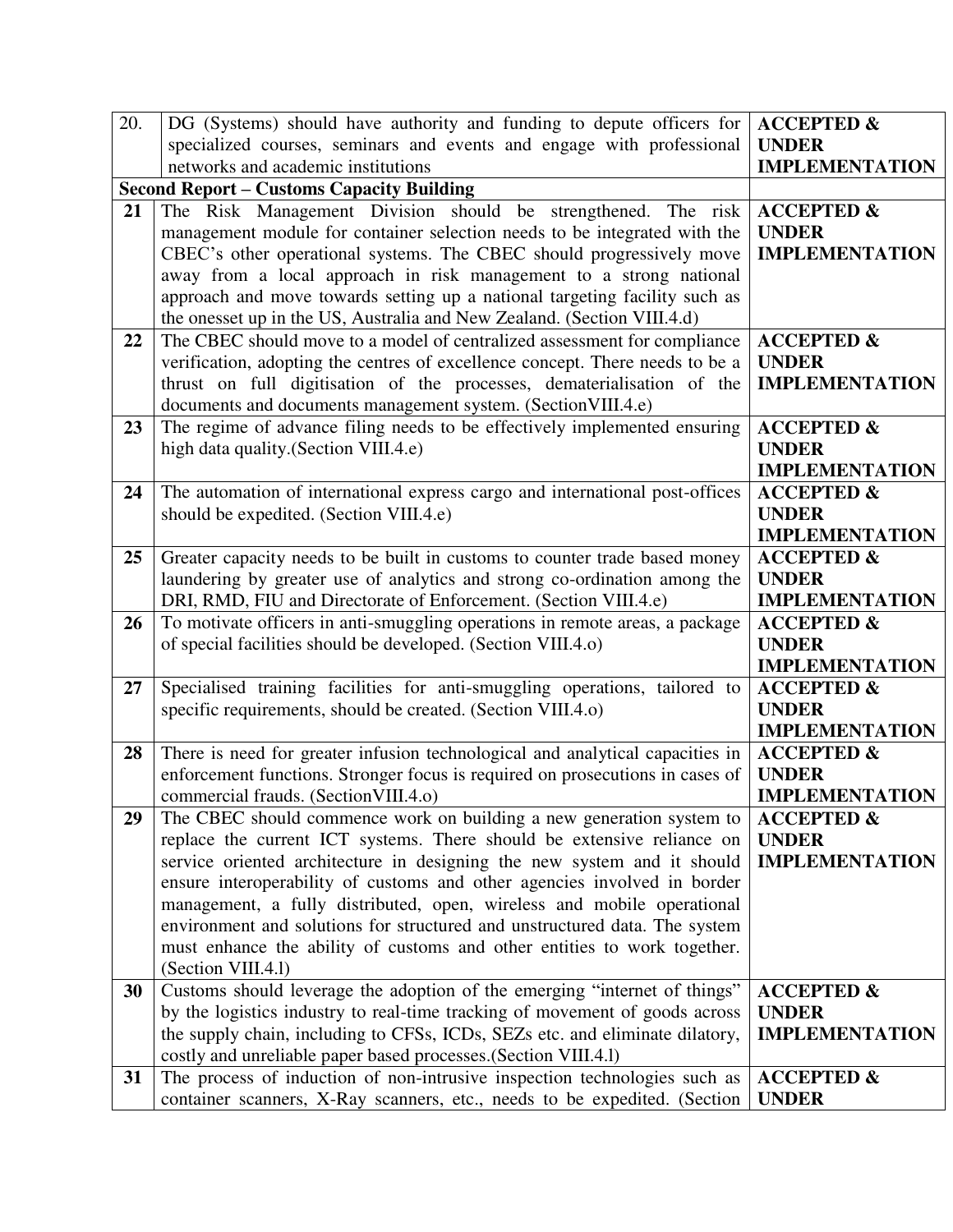|    | VIII.4.m)                                                                                                           | <b>IMPLEMENTATION</b>                 |
|----|---------------------------------------------------------------------------------------------------------------------|---------------------------------------|
| 32 | A strong capacity for an innovative adoption of latest technologies through                                         | <b>ACCEPTED &amp;</b>                 |
|    | experimentation and pilots needs to be created. (Section VIII.4.1)                                                  | <b>UNDER</b>                          |
|    |                                                                                                                     | <b>IMPLEMENTATION</b>                 |
| 33 | Recruitment of crew for the recent acquisition of 109 modern patrol craft                                           | <b>ACCEPTED &amp;</b>                 |
|    | needs to be expedited. Similarly, expedited action should be taken for                                              | <b>UNDER</b>                          |
|    | operationalising the telecommunications setup. (Section VIII.4.n)                                                   | <b>IMPLEMENTATION</b>                 |
| 34 | The Directorate of Logistics needs to be strengthened and the required                                              | <b>ACCEPTED &amp;</b>                 |
|    | expertise in technology, procurement and contract management needs to be                                            | <b>UNDER</b>                          |
|    | created and sustained in the directorate. It should regularly engage with                                           | <b>IMPLEMENTATION</b>                 |
|    | industry and technical institutions to keep its knowledge current. (Section                                         |                                       |
|    | VIII.4.n)                                                                                                           |                                       |
| 35 | The Directorate of Safeguard needs to be strengthened and should be enabled                                         | <b>ACCEPTED &amp;</b>                 |
|    | to play a more                                                                                                      | <b>UNDER</b><br><b>IMPLEMENTATION</b> |
|    | proactive role in the propagation of safeguard measures in industry,<br>particularly among SMEs. (Section VIII.4.q) |                                       |
| 36 | There is need to develop non-preferential rules of origin to ensure proper                                          | <b>ACCEPTED &amp;</b>                 |
|    | application of antidumping                                                                                          | <b>UNDER</b>                          |
|    | and safeguard measures. (Section VIII.4.q)                                                                          | <b>IMPLEMENTATION</b>                 |
| 37 | Directorate of International Co-operation should be created and adequately                                          | <b>ACCEPTED &amp;</b>                 |
|    | staffed in view of the high importance of international co-operation in                                             | <b>UNDER</b>                          |
|    | customs functioning. A clear framework needs to be created for international                                        | <b>IMPLEMENTATION</b>                 |
|    | data exchange and dedicated resources assigned. (Sections VIII.4.s and                                              |                                       |
|    | VIII.4.t)                                                                                                           |                                       |
| 38 | In consultation with the relevant ministries, the CBEC should initiate a                                            | <b>ACCEPTED &amp;</b>                 |
|    | programme for cross border co-operation with India's neighbours, which can                                          | <b>UNDER</b>                          |
|    | lead to joint border control as envisaged in the Revised Kyoto Convention.                                          | <b>IMPLEMENTATION</b>                 |
|    | This can begin with an institutionalized arrangement for regular border                                             |                                       |
|    | meetings between designated customs officials to deal with day-to-day                                               |                                       |
|    | operational issues that create difficulties for trade. (Section VIII.4.i)                                           |                                       |
| 39 | The CBEC needs to revisit its transfer policies that presently prevents                                             | <b>ACCEPTED &amp;</b>                 |
|    | specialisation, dilutes accountability and affects its performance. It needs to                                     | <b>UNDER</b>                          |
|    | address the issue of people development in a properly constructed                                                   | <b>IMPLEMENTATION</b>                 |
| 40 | competency framework. (Section VIII.4.u)<br>NACEN needs to substantially upgrade its curricula and training         | <b>ACCEPTED &amp;</b>                 |
|    | methodology with greater infusion of technology and widening of its training                                        | <b>UNDER</b>                          |
|    | coverage. It will also have to build capacity for delivery of training to all                                       | <b>IMPLEMENTATION</b>                 |
|    | levels in emerging areas of customs administration. (Section VIII.4.u)                                              |                                       |
| 41 | NACEN should embark on e-training, virtual classes, webinars, etc so that                                           | <b>ACCEPTED &amp;</b>                 |
|    | the training coverage is enlarged and delivered at the place of work.                                               | <b>UNDER</b>                          |
|    | Adequate infrastructure and allocation of financial resources will be part of                                       | <b>IMPLEMENTATION</b>                 |
|    | this capacity building. (Section VIII.4.u)                                                                          |                                       |
|    | <b>Information Exchange</b>                                                                                         |                                       |
| 42 | To enable inter-agency data and information sharing in a systemic                                                   | <b>ACCEPTED &amp;</b>                 |
|    | manner, a specific legislation should be enacted, providing for general                                             | <b>UNDER</b>                          |
|    | rules for exchange of data and information, confidentiality, process of                                             | <b>IMPLEMENTATION</b>                 |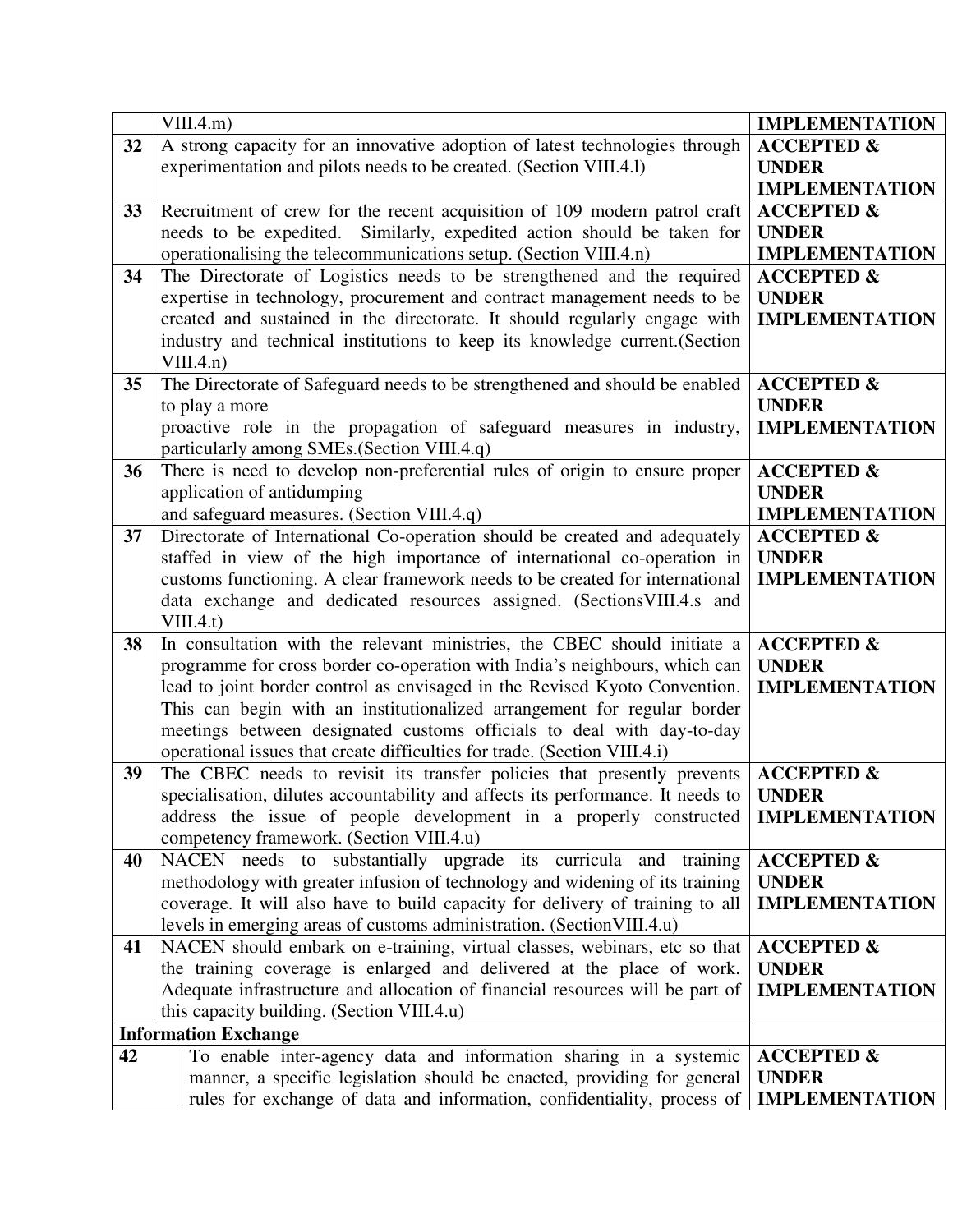|    | sharing & making requests etc. (Section IX.6.b)                                                                                           |                                       |
|----|-------------------------------------------------------------------------------------------------------------------------------------------|---------------------------------------|
| 43 | All collaborating organisations – the CBDT, CBEC, FIU, CEIB, RBI and                                                                      | <b>ACCEPTED &amp;</b>                 |
|    | SEBI – need to create a common catalogue of data or information.                                                                          | <b>UNDER</b>                          |
|    |                                                                                                                                           | <b>IMPLEMENTATION</b>                 |
| 44 | A consistent approach on data across agencies will allow better collation                                                                 | <b>ACCEPTED &amp;</b>                 |
|    | of data and information, making its use easy. A common taxonomy will                                                                      | <b>UNDER</b>                          |
|    | standardise data description, data context and data sharing. (Section                                                                     | <b>IMPLEMENTATION</b>                 |
|    | IX.5.b)                                                                                                                                   |                                       |
| 45 | Key requirements for common taxonomy must include de minimis                                                                              | <b>ACCEPTED &amp;</b>                 |
|    | standardization of data description, data context and data sharing. (Section                                                              | <b>UNDER</b>                          |
|    | IX.5.b)                                                                                                                                   | <b>IMPLEMENTATION</b>                 |
| 46 | Organisational difficulties in data or information exchange through this                                                                  | <b>ACCEPTED &amp;</b>                 |
|    | utility can be discussed in a Steering Committee, set up for the purpose,                                                                 | <b>UNDER</b>                          |
|    | comprising all collaborating agencies. (Section IX.5.c)                                                                                   | <b>IMPLEMENTATION</b>                 |
| 47 | Algorithms must be developed to make sense of the amorphous data and                                                                      | <b>ACCEPTED &amp;</b>                 |
|    | information coming from various sources into structured data so as to                                                                     | <b>UNDER</b>                          |
|    | execute and deliver the objectives and purpose of collecting the data.                                                                    | <b>IMPLEMENTATION</b>                 |
|    | (Section IX.6.d)                                                                                                                          |                                       |
| 48 | Key components for developing analytics and algorithms will include                                                                       | <b>ACCEPTED &amp;</b>                 |
|    | service oriented architecture to re-use processes and technology, thereby                                                                 | <b>UNDER</b><br><b>IMPLEMENTATION</b> |
|    | enforcing technology standards compliance. This architecture must be<br>such as to allow organisations to seamlessly "plug in" additional |                                       |
|    | technologies to meet future business needs. Other components of the                                                                       |                                       |
|    | technology will be master data management to provide a single source of                                                                   |                                       |
|    | reliable data to leverage across all business processes and business                                                                      |                                       |
|    | process management to build, test, deploy, and share workflows, as well                                                                   |                                       |
|    | as document and re-use across business processes. (Section IX.6.f)                                                                        |                                       |
| 49 | The most critical aspect of establishing a data analytics infrastructure is                                                               | <b>ACCEPTED &amp;</b>                 |
|    | to establish a mechanism to process and structure data so that it is ready                                                                | <b>UNDER</b>                          |
|    | for analysis. Therefore, it will be imperative for all collaborating agencies                                                             | <b>IMPLEMENTATION</b>                 |
|    | to evaluate the quality of data available for a meaningful analysis.                                                                      |                                       |
|    | (Section IX.5.e)                                                                                                                          |                                       |
| 50 | Information must be collected and managed in a way that promotes its re-                                                                  | <b>ACCEPTED &amp;</b>                 |
|    | use either by the same organisation or by some other organisation. This                                                                   | <b>UNDER</b>                          |
|    | 'collect once, use many times' approach helps save valuable time and cost                                                                 | <b>IMPLEMENTATION</b>                 |
|    | and avoids duplication of efforts by multiple agencies. (Section IX.5.h)                                                                  |                                       |
| 51 | For better re-use of data to be part of lifecycle management, all agencies                                                                | <b>ACCEPTED &amp;</b>                 |
|    | must have an eyeon the future use of data or information and not just on                                                                  | <b>UNDER</b>                          |
|    | their immediate requirements. (Section IX.5.h)                                                                                            | <b>IMPLEMENTATION</b>                 |
| 52 | Specialized personnel must be engaged to manage data or information                                                                       | <b>ACCEPTED &amp;</b>                 |
|    | exchange. Their job will entail finding sources of data or information in a                                                               | <b>UNDER</b>                          |
|    | continuous manner to fulfill the ever increasing requirement for data or                                                                  | <b>IMPLEMENTATION</b>                 |
|    | information, work out common standards, develop common taxonomy                                                                           |                                       |
|    | and develop sophisticated algorithms and software for analysis of the                                                                     |                                       |
|    | data. They will be part of the CIO/DG (Systems) in each Board. (Sections                                                                  |                                       |
|    | IX.5. $k$ and $(X.6.9)$                                                                                                                   |                                       |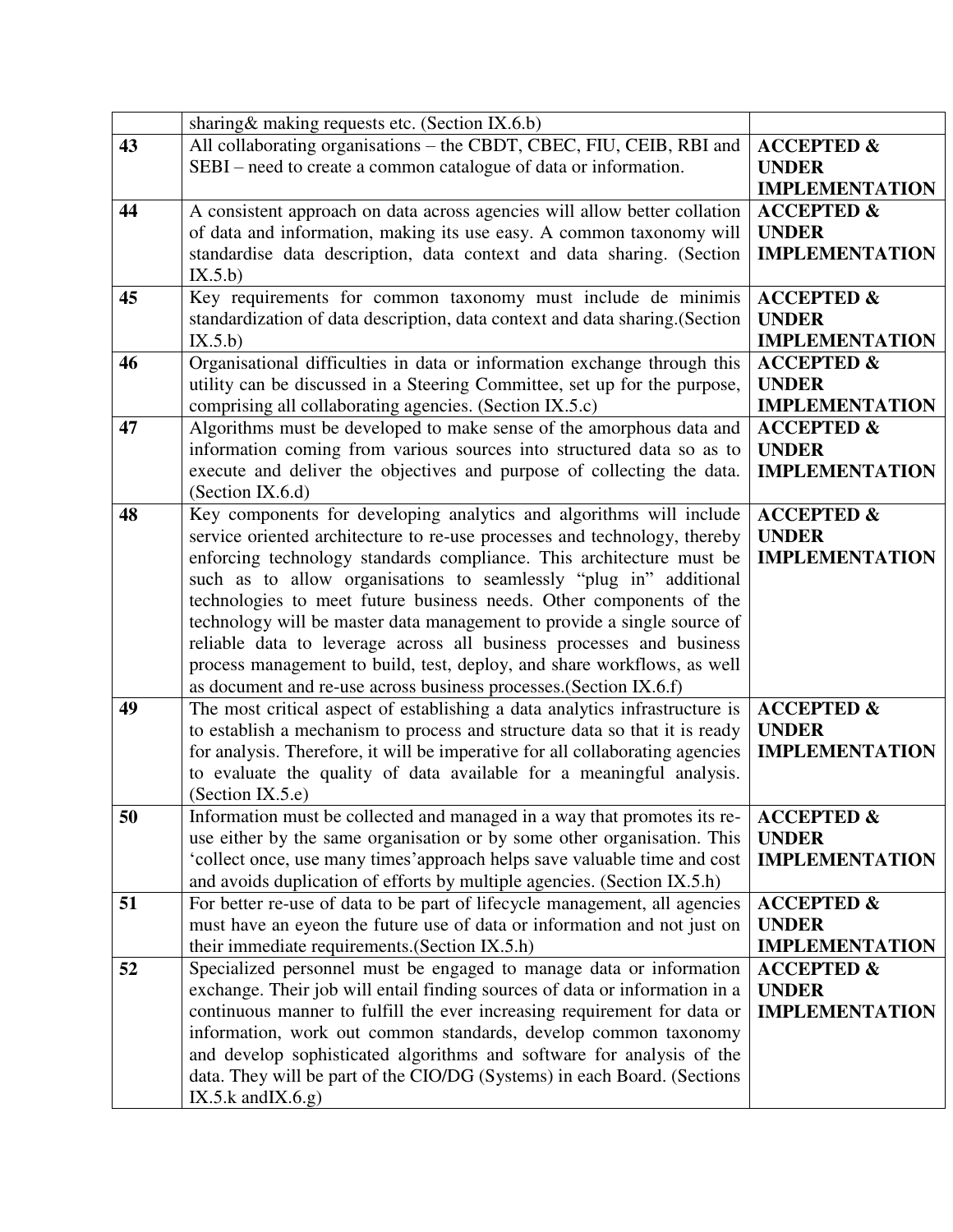| 53 | The training needs of officials should be identified, training plans       | <b>ACCEPTED &amp;</b> |
|----|----------------------------------------------------------------------------|-----------------------|
|    | developed and an all out effort made to train personnel. Thereafter,       | <b>UNDER</b>          |
|    | evaluations must be made to find out whether training helped in honing     | <b>IMPLEMENTATION</b> |
|    | the skills required for data or information sharing. (SectionIX.5.k)       |                       |
| 54 | Training of officials of all collaborating organisations must be organised | $ACCEPTED$ &          |
|    | on roles and rules for access, disclosure guidelines, and confidentiality  | <b>UNDER</b>          |
|    | framework to usher in transparency, openness and trust. The CBDT and       | <b>IMPLEMENTATION</b> |
|    | CBEC should take the lead in this effort and provide the technical know-   |                       |
|    | how for the preparation of datasets, contribution of datasets, explanation |                       |
|    | of metadata and the entire workflow of data publishing, feedback           |                       |
|    | management etc. Such training will help in fostering a culture of          |                       |
|    | willingness to share.                                                      |                       |
|    | Third Report - Expanding the Base                                          |                       |
| 55 | Collection, dissemination and effective use of data                        | <b>ACCEPTED &amp;</b> |
|    |                                                                            | <b>UNDER</b>          |
|    |                                                                            | <b>IMPLEMENTATION</b> |
| 56 | Survey, Search and Seizure                                                 | <b>ACCEPTED &amp;</b> |
|    |                                                                            | <b>UNDER</b>          |
|    |                                                                            | <b>IMPLEMENTATION</b> |
| 57 | <b>Risk Analysis</b>                                                       | <b>ACCEPTED &amp;</b> |
|    |                                                                            | <b>UNDER</b>          |
|    |                                                                            | <b>IMPLEMENTATION</b> |
| 58 | Tax amnesty                                                                | <b>ACCEPTED &amp;</b> |
|    |                                                                            | <b>UNDER</b>          |
|    |                                                                            | <b>IMPLEMENTATION</b> |
| 59 | <b>Research and Analysis</b>                                               | <b>ACCEPTED &amp;</b> |
|    |                                                                            | <b>UNDER</b>          |
|    |                                                                            | <b>IMPLEMENTATION</b> |
| 60 | Creation of Tax Culture and conducive environment                          | <b>ACCEPTED &amp;</b> |
|    |                                                                            | <b>UNDER</b>          |
|    |                                                                            | <b>IMPLEMENTATION</b> |
| 61 | Tax forum                                                                  | <b>ACCEPTED &amp;</b> |
|    |                                                                            | <b>UNDER</b>          |
|    |                                                                            | <b>IMPLEMENTATION</b> |
|    | <b>Compliance Management</b>                                               |                       |
| 62 | Governance-                                                                | <b>ACCEPTED &amp;</b> |
|    | clarificatory circulars                                                    | <b>UNDER</b>          |
|    | improving success rate in departmental litigation                          | <b>IMPLEMENTATION</b> |
|    | improving trust-create value based administration                          |                       |
|    | shaping leadership                                                         |                       |
|    | minimising tax gap                                                         |                       |
| 63 | Customer focus                                                             | <b>ACCEPTED &amp;</b> |
|    |                                                                            | <b>UNDER</b>          |
|    |                                                                            | <b>IMPLEMENTATION</b> |
| 64 | Cultivating a culture of compliance                                        | <b>ACCEPTED &amp;</b> |
|    |                                                                            | <b>UNDER</b>          |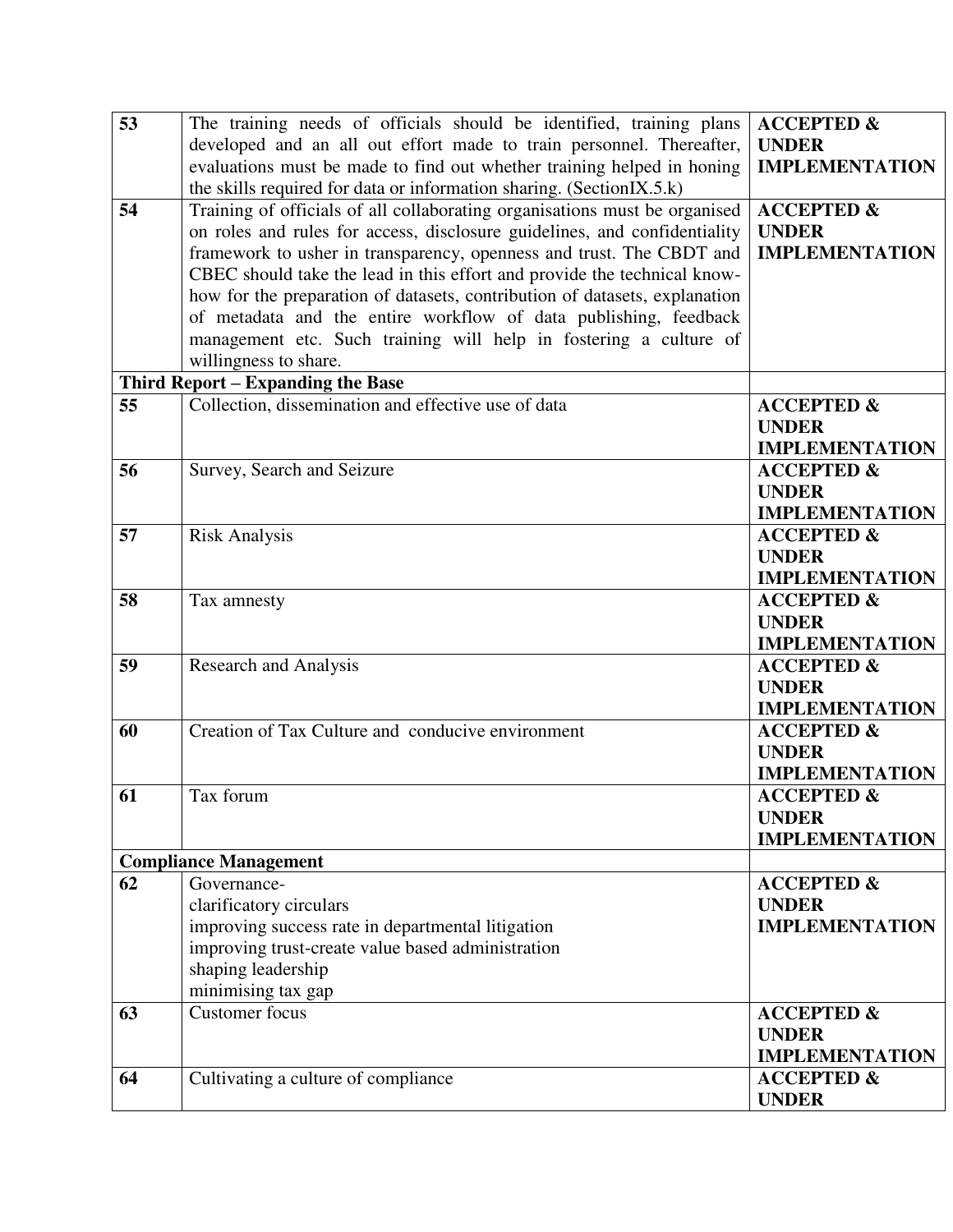|    |                                                                         | <b>IMPLEMENTATION</b> |
|----|-------------------------------------------------------------------------|-----------------------|
| 65 | Compliance risk management                                              | <b>ACCEPTED &amp;</b> |
|    |                                                                         | <b>UNDER</b>          |
|    |                                                                         | <b>IMPLEMENTATION</b> |
| 66 | Compliance verification                                                 | <b>ACCEPTED &amp;</b> |
|    |                                                                         | <b>UNDER</b>          |
|    |                                                                         | <b>IMPLEMENTATION</b> |
| 67 | Transfer pricing audits                                                 | <b>ACCEPTED &amp;</b> |
|    |                                                                         | <b>UNDER</b>          |
|    |                                                                         | <b>IMPLEMENTATION</b> |
| 68 | Enforcement                                                             | <b>ACCEPTED &amp;</b> |
|    |                                                                         | <b>UNDER</b>          |
|    |                                                                         | <b>IMPLEMENTATION</b> |
|    | <b>Fourth Report - Revenue Forecasting</b>                              |                       |
| 69 | Approaches to revenue forecasting (.XII.5.a)                            | <b>ACCEPTED &amp;</b> |
|    |                                                                         | <b>UNDER</b>          |
|    |                                                                         | <b>IMPLEMENTATION</b> |
| 70 | Revenue forecasting methods (XII.5.a)                                   | <b>ACCEPTED &amp;</b> |
|    |                                                                         | <b>UNDER</b>          |
|    |                                                                         | <b>IMPLEMENTATION</b> |
| 71 | Improving methods for collection of tax debt (XII.5.a)                  | <b>ACCEPTED &amp;</b> |
|    |                                                                         | <b>UNDER</b>          |
|    |                                                                         | <b>IMPLEMENTATION</b> |
| 72 | Reviewing and reporting of forecasts and monitoring of taxes (XIII.5.b) | <b>ACCEPTED &amp;</b> |
|    |                                                                         | <b>UNDER</b>          |
|    |                                                                         | <b>IMPLEMENTATION</b> |
| 73 | Improving data requirement and availability (XIII.5.c)                  | <b>ACCEPTED &amp;</b> |
|    |                                                                         | <b>UNDER</b>          |
|    |                                                                         | <b>IMPLEMENTATION</b> |
| 74 | Partnering non-government bodies and research institutes (XII.5.d)      | <b>ACCEPTED &amp;</b> |
|    |                                                                         | <b>UNDER</b>          |
|    |                                                                         | <b>IMPLEMENTATION</b> |
| 75 | Integrating revenue forecasting with policy (XIII.5.e)                  | <b>ACCEPTED &amp;</b> |
|    |                                                                         | <b>UNDER</b>          |
|    |                                                                         | <b>IMPLEMENTATION</b> |
| 76 | Organisational/Institutional arrangements (XIII.5.f)                    | <b>ACCEPTED &amp;</b> |
|    |                                                                         | <b>UNDER</b>          |
|    |                                                                         | <b>IMPLEMENTATION</b> |
| 77 | Staff resources (XIII.5.g)                                              | <b>ACCEPTED &amp;</b> |
|    |                                                                         | <b>UNDER</b>          |
|    |                                                                         | <b>IMPLEMENTATION</b> |
|    | <b>Predictive Analysis</b>                                              |                       |
| 78 | Increasing data pool for analytics- integration, collaboration and      | <b>ACCEPTED &amp;</b> |
|    | cooperation (XIV.5.a)                                                   | <b>UNDER</b>          |
|    |                                                                         | <b>IMPLEMENTATION</b> |
| 79 | Leadership & Culture- Laying foundation of analytics in organisations   | <b>ACCEPTED &amp;</b> |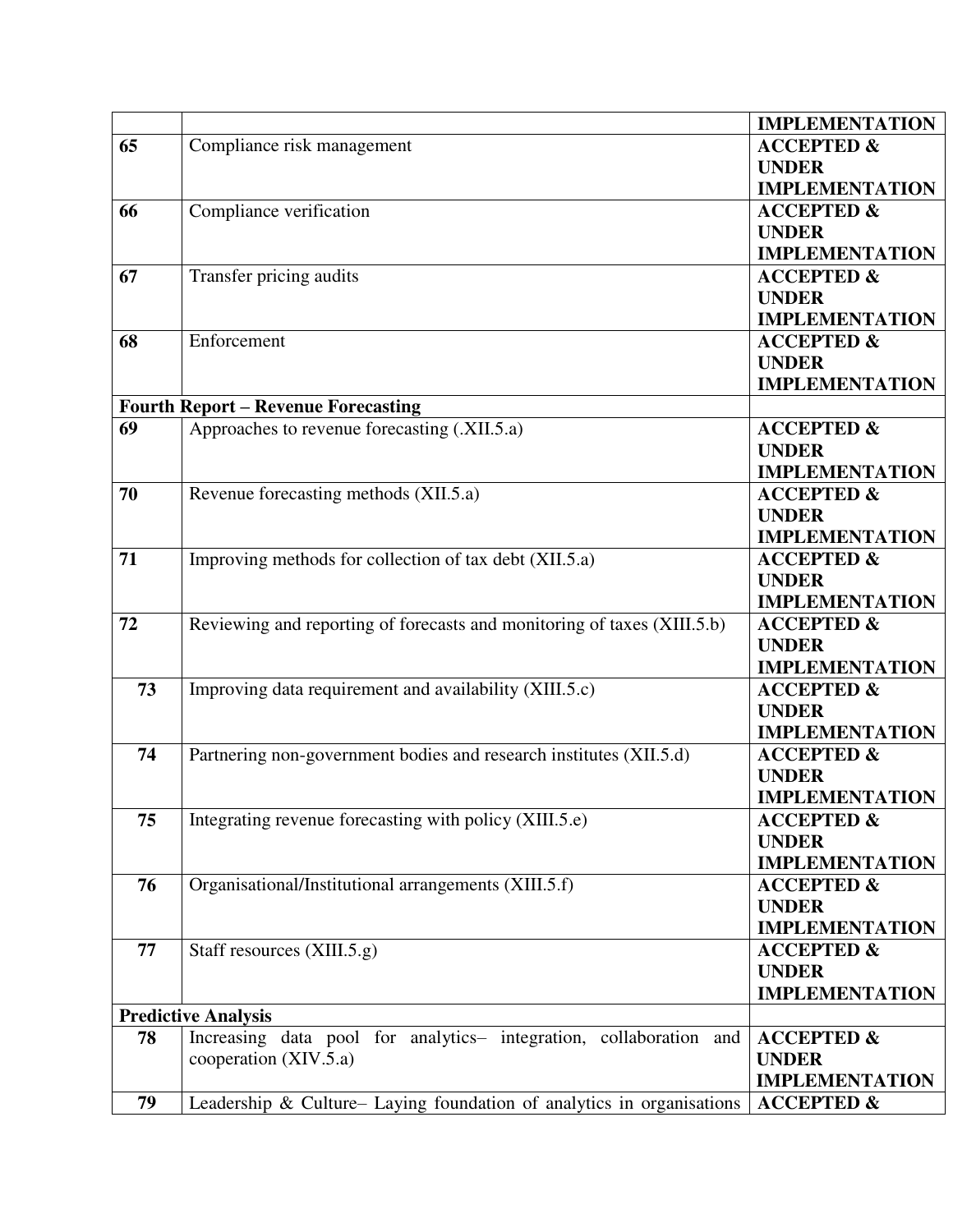|    | (XIV.5.b)                                                             | <b>UNDER</b>          |
|----|-----------------------------------------------------------------------|-----------------------|
|    |                                                                       | <b>IMPLEMENTATION</b> |
| 80 | Strategic Plans and delivery- start small- launch pilots- capture low | <b>ACCEPTED &amp;</b> |
|    | hanging friuts- build confidence and scale up (XIV.5.b.iii)           | <b>UNDER</b>          |
|    |                                                                       | <b>IMPLEMENTATION</b> |
| 81 | Role of KAIC- A hotbed of learning and innovation with continuous     | <b>ACCEPTED &amp;</b> |
|    | increasing R&D capabilities (XIV.5.b.iii)                             | <b>UNDER</b>          |
|    |                                                                       | <b>IMPLEMENTATION</b> |
| 82 | Training - Focused well structured training courses at all levels     | <b>ACCEPTED &amp;</b> |
|    | (XIV.5.b.v)                                                           | <b>UNDER</b>          |
|    |                                                                       | <b>IMPLEMENTATION</b> |
|    | <b>Research in Governance</b>                                         |                       |
| 83 | Role of research in improving tax governance (XV.1)                   | <b>ACCEPTED &amp;</b> |
|    |                                                                       | <b>UNDER</b>          |
|    |                                                                       | <b>IMPLEMENTATION</b> |
| 84 | Areas of Research (XV.4.b)                                            | <b>ACCEPTED &amp;</b> |
|    |                                                                       | <b>UNDER</b>          |
|    |                                                                       | <b>IMPLEMENTATION</b> |
| 85 | External research Collaboration (XV.4.b)                              | <b>ACCEPTED &amp;</b> |
|    |                                                                       | <b>UNDER</b>          |
|    |                                                                       | <b>IMPLEMENTATION</b> |
| 86 | Dissemination of research (XV.4.c)                                    | <b>ACCEPTED &amp;</b> |
|    |                                                                       | <b>UNDER</b>          |
|    |                                                                       | <b>IMPLEMENTATION</b> |
| 87 | Human Resources for research (XV.4.d)                                 | <b>ACCEPTED &amp;</b> |
|    |                                                                       | <b>UNDER</b>          |
|    |                                                                       | <b>IMPLEMENTATION</b> |
| 88 | Allocation of funds for research (XV.4.e)                             | <b>ACCEPTED &amp;</b> |
|    |                                                                       | <b>UNDER</b>          |
|    |                                                                       | <b>IMPLEMENTATION</b> |

## **Recommendations not Accepted**

|           | <b>FIRST REPORT</b>                                                                                |               |
|-----------|----------------------------------------------------------------------------------------------------|---------------|
|           | <b>CUSTOMER FOCUS (CHAPTER II)</b>                                                                 |               |
| <b>SL</b> | <b>TARC's RECOMMENDATIONS</b>                                                                      | <b>STATUS</b> |
|           | Taxpayer service delivery will be located under one umbrella for large tax payers, i.e., the   NOT |               |
|           | CBDT and CBEC will jointly function for large taxpayers through Principal DG (LBS). For   ACCEPTED |               |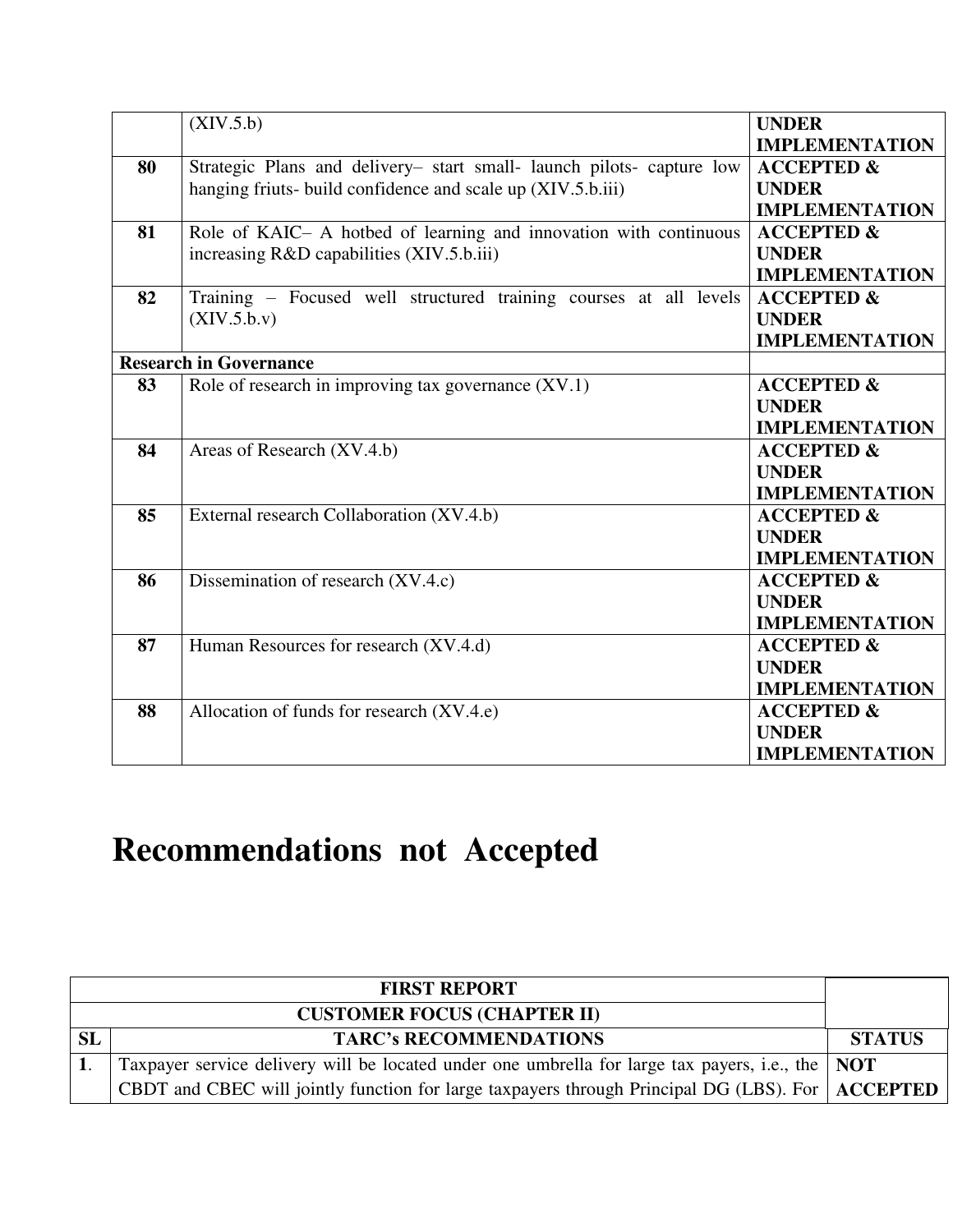|                    | other taxpayers, i.e., medium and small, the operations of the CBDT and CBEC will continue                                                 |                 |
|--------------------|--------------------------------------------------------------------------------------------------------------------------------------------|-----------------|
|                    | in separate chains. (Section 11.6c.)                                                                                                       |                 |
| 2.                 | In redressing taxpayer grievances, the decision of the Ombudsman should be binding on tax                                                  | <b>NOT</b>      |
|                    | officers. To bring independence and effectiveness to the office of the Ombudsman, non-                                                     | <b>ACCEPTED</b> |
|                    | government professionals should also be inducted in the post (Section II.6.b)                                                              |                 |
|                    | STRUCTURE AND GOVERNANCE (CHAPTER III)                                                                                                     |                 |
| 3.                 | The two Boards must embark on selective convergences immediately to achieve better tax                                                     | <b>NOT</b>      |
|                    | governance, and, in next five years, move towards a unified management structure with a                                                    | <b>ACCEPTED</b> |
|                    | common Board for both direct and indirect taxes, called the Central Board of Direct and                                                    |                 |
|                    | Indirect Taxes. For a unified management structure, apart from the common Board, the                                                       |                 |
|                    | functions that can easily support the framework would be in the areas of human resource                                                    |                 |
|                    | management and vigilance, finance, ICT, infrastructure and logistics, and compliance                                                       |                 |
|                    | verification. (Section III.4.e)                                                                                                            |                 |
| $\boldsymbol{4}$ . | The convergence can begin for large business segment by setting up of a large business                                                     | <b>NOT</b>      |
|                    | service (LBS) which will be integrated and operated jointly by both the Boards. This will be                                               | <b>ACCEPTED</b> |
|                    | a taxpayer segmentation by the tax administration, and joining LBS will not at the option of                                               |                 |
|                    | the taxpayer. All the core tax functions will be managed jointly by officers of both the                                                   |                 |
|                    | Boards. (Section III.4.b)                                                                                                                  |                 |
| 5.                 | The post of Revenue Secretary should be abolished. The present functions of the Department                                                 | <b>NOT</b>      |
|                    | of Revenue should be allocated to the two Boards. This would empower the tax departments                                                   | <b>ACCEPTED</b> |
|                    | to carry out their assigned responsibilities efficiently. (Section III.7)                                                                  |                 |
| 6.                 | A Governing Council, headed by chairperson of the two Boards, by rotation, and with                                                        | <b>NOT</b>      |
|                    | participation from outside the Government, should be set up at the apex level to oversee the                                               | <b>ACCEPTED</b> |
|                    | functioning of the two Boards. (Section III.4.c)                                                                                           |                 |
| 7.                 | An Independent Evaluation Office (IEO) should be set up. Its main work would be to                                                         |                 |
|                    | monitor the performance of the tax administration, promote accountability, evaluate the                                                    |                 |
|                    | impact of tax policies and assess all factors that affect tax administration. IEO will report to                                           |                 |
|                    | the Governing Council so as to ensure its independence. (Section III.4.c)                                                                  |                 |
| 8.                 | The two Boards would be responsible only for policy dimensions of tax administration, while                                                | <b>NOT</b>      |
|                    | the directorates under them would be responsible for operations in the field formations.                                                   | <b>ACCEPTED</b> |
|                    | These directorates would have a vertical and horizontal alignment with functions, and would                                                |                 |
|                    | interact with each other in a matrix-like structure of responsibilities and accountability.                                                |                 |
|                    | (Section III.5)                                                                                                                            |                 |
| 9.                 | A common approach for developing robust and comprehensive enterprise risk management                                                       | <b>NOT</b>      |
|                    | framework should be adopted by the two Boards. This should be approved by the Governing<br>Council to bring coherence. (Section III.5.a.i) | <b>ACCEPTED</b> |
|                    | There should be one Knowledge, Analysis and Intelligence (KAI) centre for both the Boards                                                  |                 |
| 10.                | and its role should be recognized and used for policy and operational effectiveness. (Section                                              |                 |
|                    | III.6)                                                                                                                                     |                 |
|                    |                                                                                                                                            |                 |
| 11.                | The present Boards are not aligned to various needs nor are they geared to respond to                                                      |                 |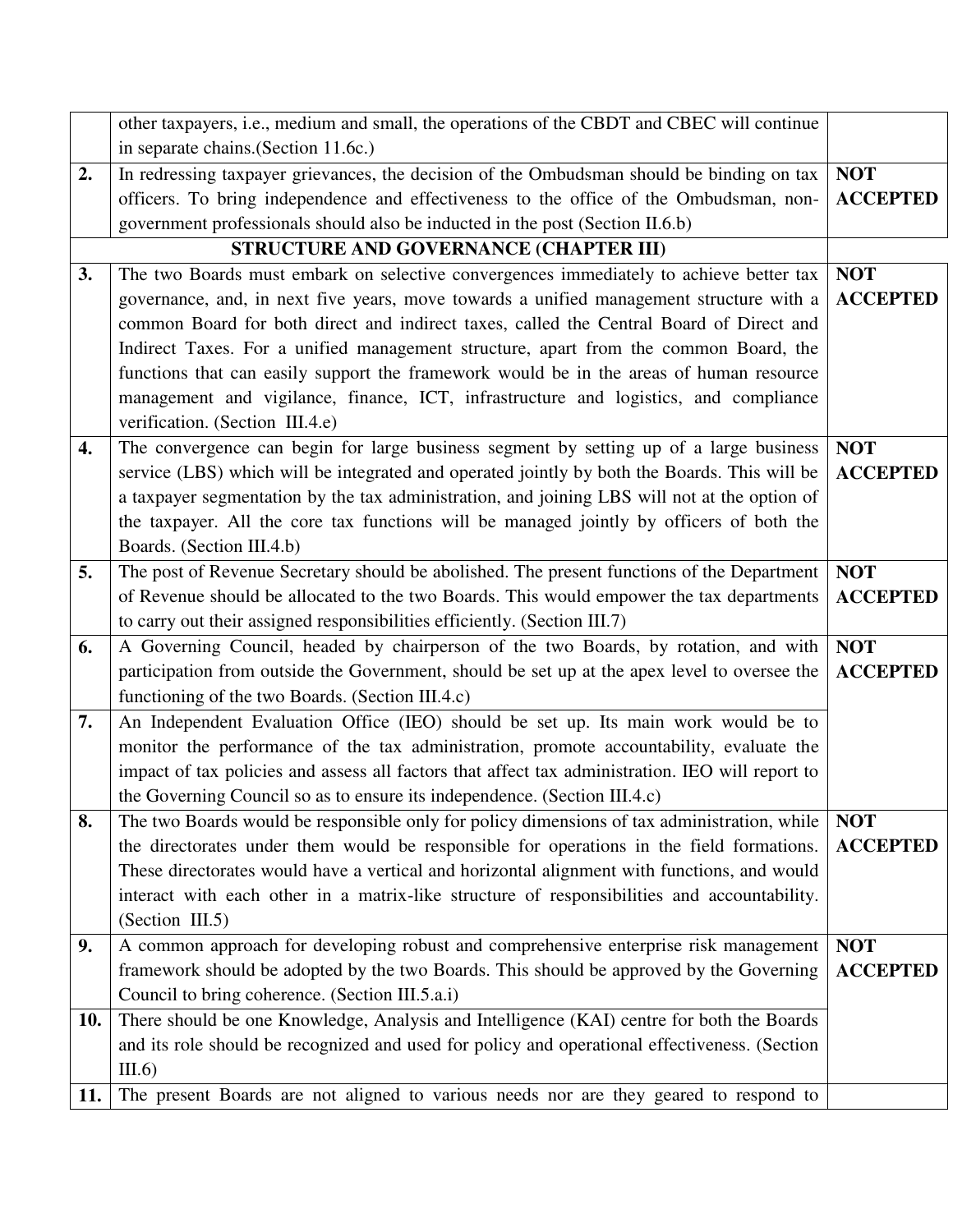|     | emerging and future challenges in an effective and efficacious manner. Keeping that in mind,        | <b>NOT</b>      |
|-----|-----------------------------------------------------------------------------------------------------|-----------------|
|     | the two Boards should be expanded to have ten Members, apart from the Chairperson.                  | <b>ACCEPTED</b> |
|     | (Sections III.5)                                                                                    |                 |
| 12  | The field formations are currently organized to handle all key functions in a particular            | <b>NOT</b>      |
|     | geographic region. In order to bring about a functional orientation, field offices will need to     | <b>ACCEPTED</b> |
|     | be restructured along the core functions of taxpayer services, compliance, audit, dispute           |                 |
|     | management, enforcement and recovery, etc. (Section III.5)                                          |                 |
|     | PEOPLE FUNCTION (CHAPTER IV)                                                                        |                 |
| 13. | Provision should be made for lateral entry of experts in key roles and specialized areas.           | <b>NOT</b>      |
|     | While they may be on contract for 5 years, subject to their suitability and willingness they        | <b>ACCEPTED</b> |
|     | should be able to integrate with the organisation at the end of the contract period. (Section       |                 |
|     | IV.3.c)                                                                                             |                 |
| 14. | Key performance indicators, detailing the performance areas, objectives, key initiatives,           | <b>NOT</b>      |
|     | performance indicators and performance targets, should be arrived at using the Balanced             | <b>ACCEPTED</b> |
|     | Scorecard methodology. (Section IV.3.d)                                                             |                 |
| 15. | The performance appraisal process needs to be made more wholesome and reliable by                   | <b>NOT</b>      |
|     | making it more open and by introducing a mid-year review. (Section IV.3.d)                          | <b>ACCEPTED</b> |
| 16. | The tax administrations should extend the performance appraisal system to elements of $360^{\circ}$ | <b>NOT</b>      |
|     | appraisal to include feedback from subordinates. (Section IV.3.d)                                   | <b>ACCEPTED</b> |
| 17. | The outcome of discussions during the performance appraisal process should result in the            | <b>NOT</b>      |
|     | superior taking responsibility for juniors by putting in place an improvement plan to               | <b>ACCEPTED</b> |
|     | overcome their weaknesses. (Section IV.3.d)                                                         |                 |
| 18. | Performance needs to be recognized through non-pecuniary measures such as giving                    | <b>NOT</b>      |
|     | important assignments in chosen areas of work or specialization. (Section IV.3.d)                   | <b>ACCEPTED</b> |
| 19. | The career of IRS officers should be divided into three phases:                                     | <b>NOT</b>      |
|     | • The first 9-10 years should be spent rotating through different functional areas to gain          | <b>ACCEPTED</b> |
|     | familiarity<br>• The next 8-9 years should be in two or more specialist areas                       |                 |
|     | • Persons showing the ability for top leadership will go into the third phase and constitute the    |                 |
|     | pool from which selection will be made for top positions (Section IV.3.d)                           |                 |
| 20. | A common assessment centre for the two Boards needs to be set up by the people function to          | <b>NOT</b>      |
|     | make a thorough, all round assessment of officers at the first transition point. (Section IV.3.d)   | <b>ACCEPTED</b> |
|     |                                                                                                     |                 |
|     | <b>DISPUTE RESOLUTION (CHAPTER V)</b>                                                               |                 |
|     |                                                                                                     |                 |
| 21. | Dispute management should be a functionally independent structure with adequate                     | <b>NOT</b>      |
|     | infrastructural support.                                                                            | <b>ACCEPTED</b> |
| 22. | The present structure of Commissioner (Appeals) should be changed to two forums, namely,            | <b>NOT</b>      |
|     | single Commissioner (Appeals) and 3-member Commissioner (Appeals) panel for significant             | <b>ACCEPTED</b> |
|     | cases (Section V.5)                                                                                 |                 |
|     |                                                                                                     |                 |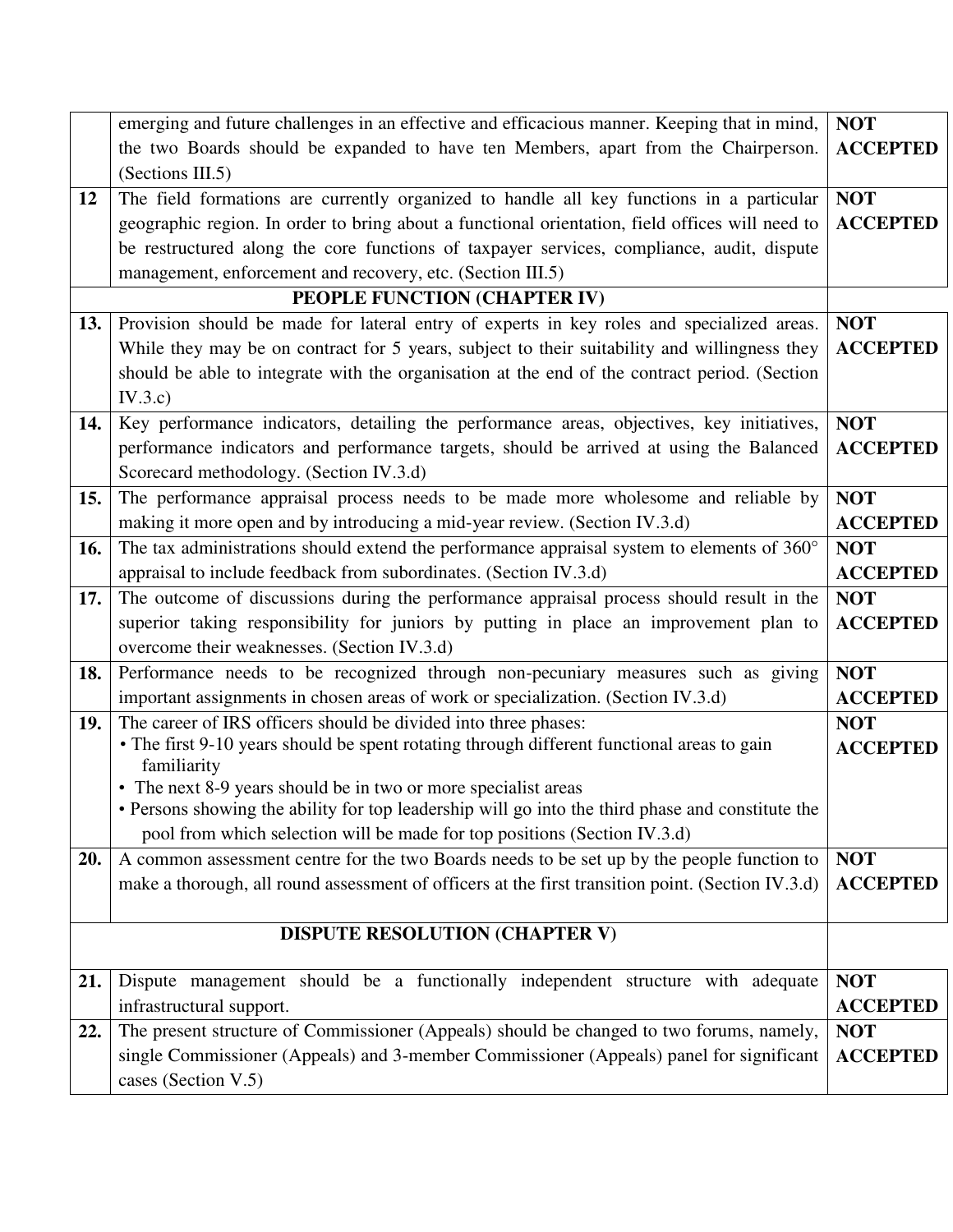| 23. | The DRP in income tax should replicate in Indirect Taxes. Collegium of three                    | <b>NOT</b>      |
|-----|-------------------------------------------------------------------------------------------------|-----------------|
|     | Commissioners would be deciding complex cases involving extended period of limitation,          | <b>ACCEPTED</b> |
|     | related party transactions and taxability of services. (Section V.4.e)                          |                 |
| 24. | ADR processes, Arbitration and Conciliation, should be statutorily introduced in both direct    | <b>NOT</b>      |
|     | and indirect taxes legislations. (Section V.4.f)                                                | <b>ACCEPTED</b> |
| 25. | The Settlement Commission should act as part of taxpayer services, and be made available to     | <b>NOT</b>      |
|     | the taxpayer to settle disputes at any stage. There should also be an increase in the number of | <b>ACCEPTED</b> |
|     | benches of the Settlement Commission. It should be manned by serving officers to enhance        |                 |
|     | its accountability. (Section V.5).                                                              |                 |
|     | KEY INTERNAL PROCESS (CHAPTER VI)                                                               |                 |
|     |                                                                                                 |                 |
| 26. | Joint audits should be undertaken by field formations of the CBDT and the CBEC to shorten       | <b>NOT</b>      |
|     | the examination processes and reduce costs, both the for tax administration and for taxpayers.  | <b>ACCEPTED</b> |
|     | This may require a change in procedures for the CBDT as at present, the I-T Act does not        |                 |
|     | have a provision for open audit as is done in indirect taxes.                                   |                 |
| 27. | Refunds should be issued within a strict time frame. There should be a separate budgetary       | <b>NOT</b>      |
|     | head for refund of direct tax and indirect taxes in the annual budget out of which refunds      | <b>ACCEPTED</b> |
|     | should be issued so that there is transparency. Adequate allocation should be made by the       |                 |
|     | government under this head.                                                                     |                 |
| 28. | The rate of interest on refunds should be the same as the interest charged by the tax           | <b>NOT</b>      |
|     | department. This would ensure equity between the two interests and would not disadvantage       | <b>ACCEPTED</b> |
|     | the taxpayer unduly.                                                                            |                 |
| 29. | The test to determine whether there is unjust enrichment in indirect taxes should be limited to | <b>NOT</b>      |
|     | cases of refunds where there is direct passing on of amounts claimed as refunds. In any other   | <b>ACCEPTED</b> |
|     | situation, this concept should not be applied.                                                  |                 |
|     | INFORMATION AND COMMUNICATION TECHNOLOGY (CHAPTER VII)                                          |                 |
| 30. | All decisions should be taken with ICT compatibility in mind. Similarly, all legislation        | <b>NOT</b>      |
|     | should be $ICT$ – compatible                                                                    | <b>ACCEPTED</b> |
| 31. | A shared knowledge, analysis and intelligence centre, headed by an expert professional,         | <b>NOT</b>      |
|     | should be set up for advanced data analytics and research. The SPV can support it by            | <b>ACCEPTED</b> |
|     | providing the platform, tools and technologies, and expertise                                   |                 |
| 32  | A common special purpose vehicle (SPV) should be set up for servicing the ICT needs of the      |                 |
|     | <b>Boards</b>                                                                                   |                 |
| 33  | It should be incorporated as a company with limited liability under the Companies Act and       |                 |
|     | should have a private ownership of 51 per cent and government ownership of at least 26          |                 |
|     | percent. It should have operational independence and institutional flexibility even as          |                 |
|     | government retains strategic control                                                            |                 |
| 34  | The SPV should preferably have a net worth of around Rs.300 crore. This will ensure that the    |                 |
|     | SPV is well-capitalized, can hire the best people at competitive salaries, and invest           |                 |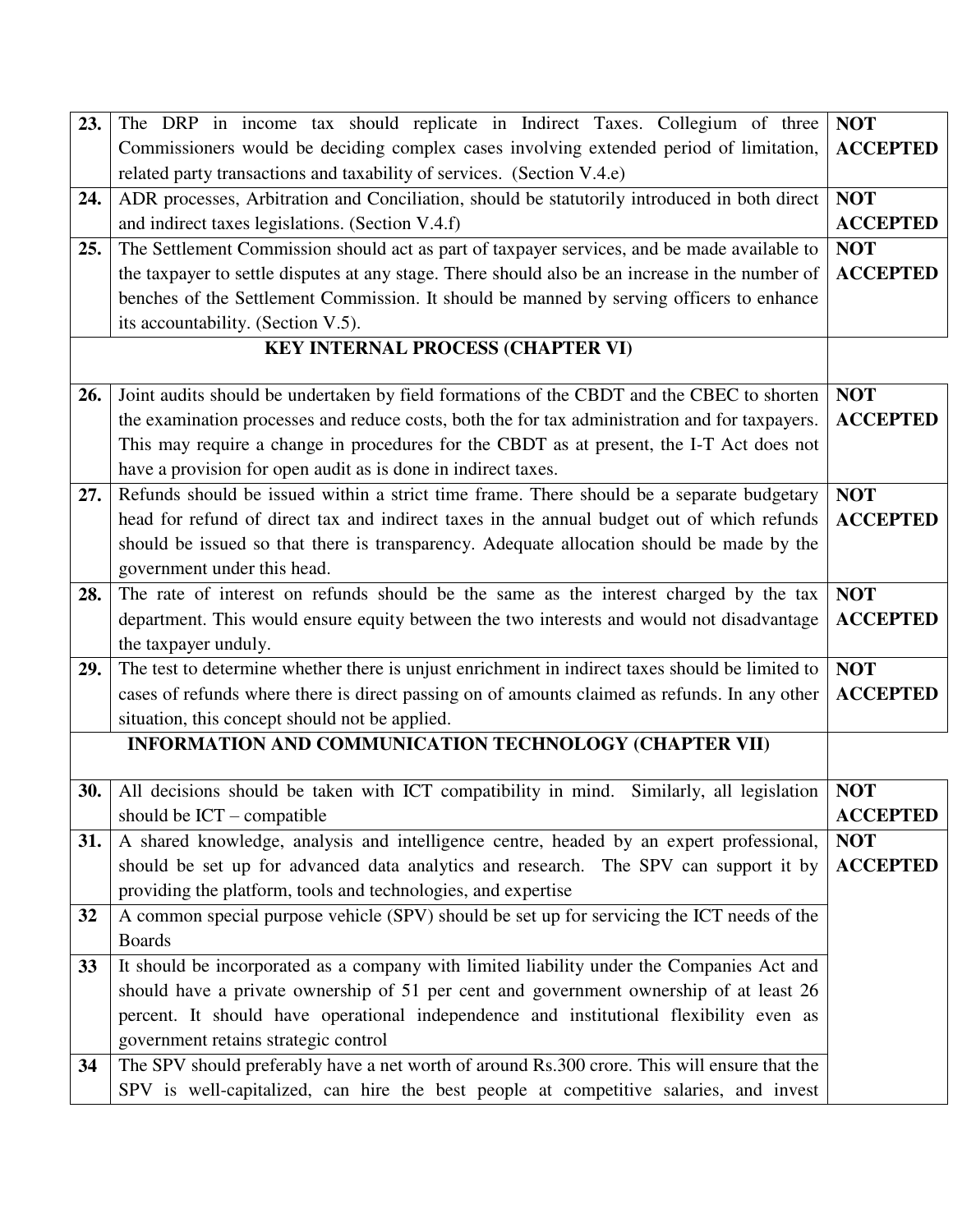|     | adequately in infrastructure to manage large-scale national projects.                          |                 |
|-----|------------------------------------------------------------------------------------------------|-----------------|
| 35  | The relationship between the departments and the SPV should be a complementary one. The        |                 |
|     | tax administration would develop an overall strategy with the ICT inputs provided by the DG    |                 |
|     | (Systems). The SPV will develop the ICT strategy within the framework of the overall           |                 |
|     | strategy, which will be approved by the Boards. The DG (Systems) of the two Boards will        |                 |
|     | continue to exist, and will perform more strategic roles and be the Boards' interface with the |                 |
|     | <b>SPV</b>                                                                                     |                 |
| 36  | It should aim to be financially self-sustaining through an appropriate business model          |                 |
| 37  | It should be operationally aligned and maintain relationships with the concerned entities in   |                 |
|     | DG (Systems) to ensure effective ICT service delivery                                          |                 |
| 38  | The Boards, DG (Systems) and the SPV together should work out the plan for the                 |                 |
|     | transformation to "digital by default" status. The plan should begin with a visioning exercise |                 |
|     | to define the end state and should be programme, as opposed to project, oriented.              |                 |
|     | 2ND REPORT                                                                                     |                 |
|     | <b>CUSTOMS CAPACITY BUILDING (CHAPTER VIII)</b>                                                |                 |
|     |                                                                                                |                 |
| 39. | A Directorate of Origin should be set up in the CBEC to handle RTA related issues. It should   | <b>NOT</b>      |
|     | develop specialised expertise on rules of origin and related areas. (Section VIII.4.p)         | <b>ACCEPTED</b> |
| 40. | Posting of customs officers in the Directorate General of Anti-dumping will ensure enhanced    | <b>NOT</b>      |
|     | co-ordination and better management of anti-dumping measures. (Section VIII.4.q).              | <b>ACCEPTED</b> |
|     |                                                                                                |                 |
|     | <b>INFORMATION EXCHANGE (CHAPTER IX)</b>                                                       |                 |
| 41. | The focus of all collaborating organisations must be on organizing the data within its own     | <b>NOT</b>      |
|     | inventory and thereafter having a common database. Section IX.4.a).                            | <b>ACCEPTED</b> |
| 42  | Data or information exchange must necessarily be done through a common utility, tailored to    | <b>NOT</b>      |
|     | the specific data availability or framework for data creation or collection by a particular    | <b>ACCEPTED</b> |
|     | organisation, so that data matching with the CBDT's and CBEC's existing data is seamless       |                 |
|     | and the error percentage is minimal. (Section IX.C)                                            |                 |
| 43. | There will be portal of the SPV for access to data or information. Access to the SPV portal    | <b>NOT</b>      |
|     | can be granted only to persons who are authorised and the portal will have a log of all such   | <b>ACCEPTED</b> |
|     | accesses. The terms of usage of the SPV portal will govern aspects relating to disclosure and  |                 |
|     | authorisation. (Section IX.6.c).                                                               |                 |
| 44  | The SPV will also develop SLAs/MoUs for data or information exchange between different         | NOT             |
|     | collaborating organisations. These SLAs/MoUs will be triggered when further information or     | <b>ACCEPTED</b> |
|     | data are required, in addition to what is accessible on the portal. SLAs/MoUs will normally    |                 |
|     | contain procedures for making requests, response time for such requests, reasons for refusing  |                 |
|     | data or information access, mechanisms for audit so as to assess data or information usage,    |                 |
|     | safeguard mechanisms for access rights, storage and disposal, archiving of data or             |                 |
|     | information to enable their re-use, frequency of requests and special provisions for time-     |                 |
|     | critical responses to requests that have imminent bearing on national security, public safety, |                 |
|     |                                                                                                |                 |